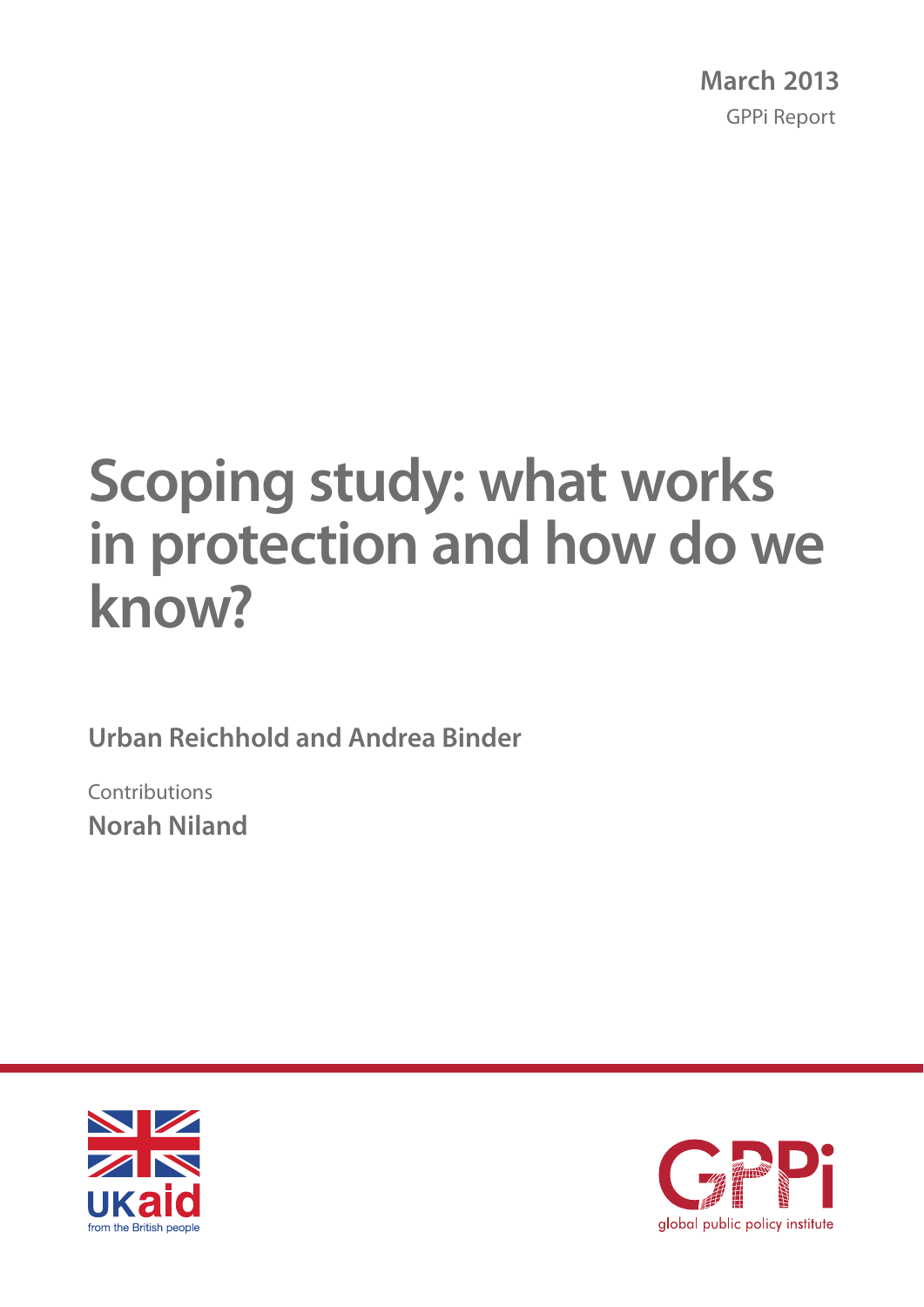## **Imprint**

### **Disclaimer**

This material has been funded by UK aid from the UK Government, however the views expressed do not necessarily reflect the UK Government's official policies.

#### **Global Public Policy Institute (GPPi)**

Reinhardtstr. 7 10117 Berlin Phone: +49 · 30 · 275 959 75-0  $Fax:$  +49 · 30 · 275 959 75-905

gppi@gppi.net **t** www.gppi.net

**Authors:** Urban Reichhold and Andrea Binder

**Published:** March 2013

**Questions?** Please contact Urban Reichhold (ureichhold@gppi.net)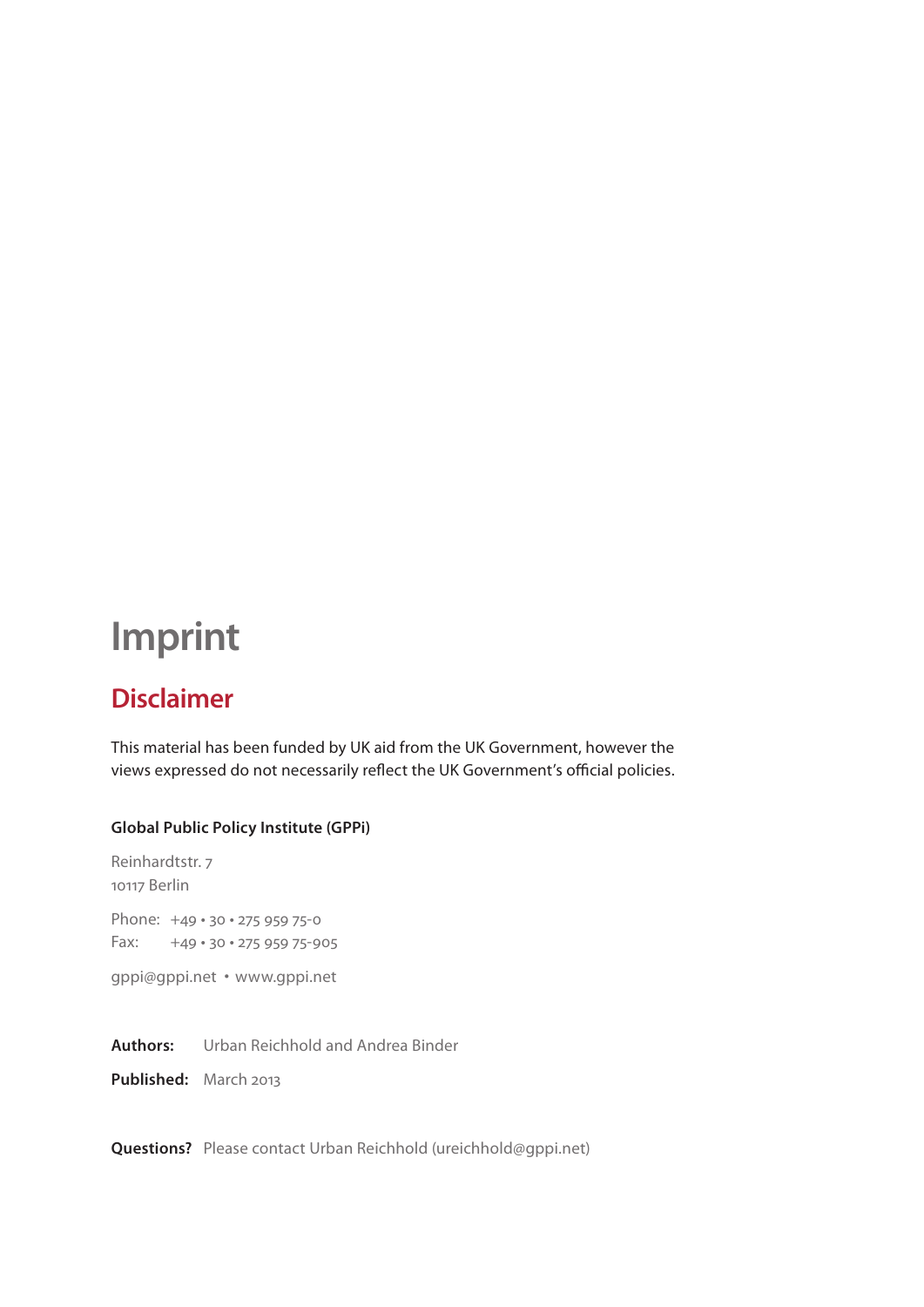## **Table of contents**

| 1                                                                 |                   |                                                                                                                         |  |  |  |
|-------------------------------------------------------------------|-------------------|-------------------------------------------------------------------------------------------------------------------------|--|--|--|
| $\overline{2}$                                                    |                   |                                                                                                                         |  |  |  |
|                                                                   | 2.1<br>2.2<br>2.3 |                                                                                                                         |  |  |  |
| 3                                                                 |                   |                                                                                                                         |  |  |  |
|                                                                   | 3.1<br>3.2        | What are the limits of humanitarian and human rights protection?  24                                                    |  |  |  |
| 4                                                                 |                   | What does and does not work in protection: the evidence base26                                                          |  |  |  |
|                                                                   | 4.1<br>4.2        | Summary of findings generated through the literature review  26                                                         |  |  |  |
| 5                                                                 |                   |                                                                                                                         |  |  |  |
|                                                                   | 5.1<br>5.2        | Defining common protection problems and related modes of action  36<br>Developing appropriate methods and processes for |  |  |  |
|                                                                   | 5.3               | Acknowledging the influence of external factors on                                                                      |  |  |  |
|                                                                   |                   |                                                                                                                         |  |  |  |
|                                                                   |                   |                                                                                                                         |  |  |  |
|                                                                   |                   |                                                                                                                         |  |  |  |
|                                                                   |                   |                                                                                                                         |  |  |  |
| Annex 5: Assessment Matrix - ALNAP Evaluative Reports Database 71 |                   |                                                                                                                         |  |  |  |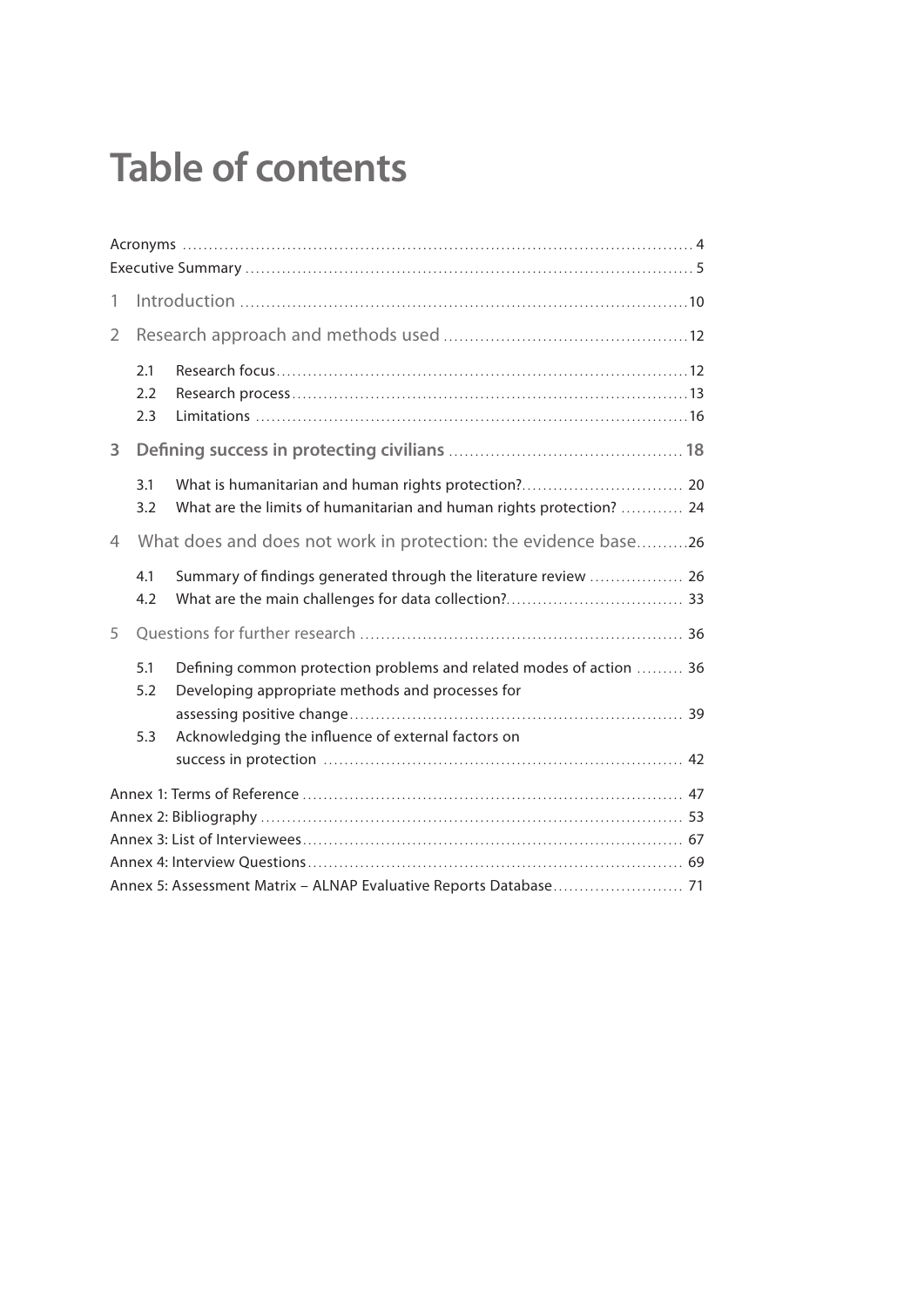## **Acronyms**

|                    | ADH  Geneva Academy of International Humanitarian Law and Human Rights  |
|--------------------|-------------------------------------------------------------------------|
|                    | ALNAP  Active Learning Network for Accountability and Performance in    |
|                    | <b>Humanitarian Action</b>                                              |
|                    | CRP Civil Rights Project                                                |
|                    | DCHR  Danish Centre for Human Rights                                    |
|                    | DFID United Kingdom Department for International Development            |
|                    | DG ECHO  European Commission's Directorate-General for Humanitarian Aid |
|                    | DRC  Democratic Republic of Congo                                       |
|                    | ERD Evaluative Reports Database                                         |
|                    | HD Centre  Centre for Humanitarian Dialogue                             |
|                    | IASC Inter-Agency Standing Committee                                    |
|                    | ICC  International Criminal Court                                       |
|                    | ICESCR  International Covenant on Economic, Social and Cultural Rights  |
|                    | ICRC  International Committee of the Red Cross                          |
|                    | ICTY  International Criminal Tribunal for the former Yugoslavia         |
|                    | IDPs  Internally displaced persons                                      |
|                    | IHL  International Humanitarian Law                                     |
|                    | LRRD  Linking relief, rehabilitation and development                    |
|                    | M&E  Monitoring and evaluation                                          |
|                    | MSF  Médecins sans Frontiers                                            |
|                    | NGO Non-Governmental Organization                                       |
|                    | NRC  Norwegian Refugee Council                                          |
|                    | OCHA (UN)  Office for the Coordination of Humanitarian Affairs (UN)     |
|                    | OECD Organization for Economic Co-operation and Development             |
|                    | OFDA United States Office of Foreign Disaster Assistance                |
|                    | OHCHR (UN)  Office of the High Commissioner for Human Rights (UN)       |
|                    | R2P Responsibility to Protect                                           |
|                    | SGVB Sexual and Gender-Based Violence                                   |
| UN  United Nations |                                                                         |
|                    | UNFPA United Nations Population Fund                                    |
|                    | <b>UNHCR  United Nations High Commissioner for Refugees</b>             |
|                    | <b>UNICEF  United Nations Children's Fund</b>                           |
| US United States   |                                                                         |
|                    | USAID  United States Agency for International Development               |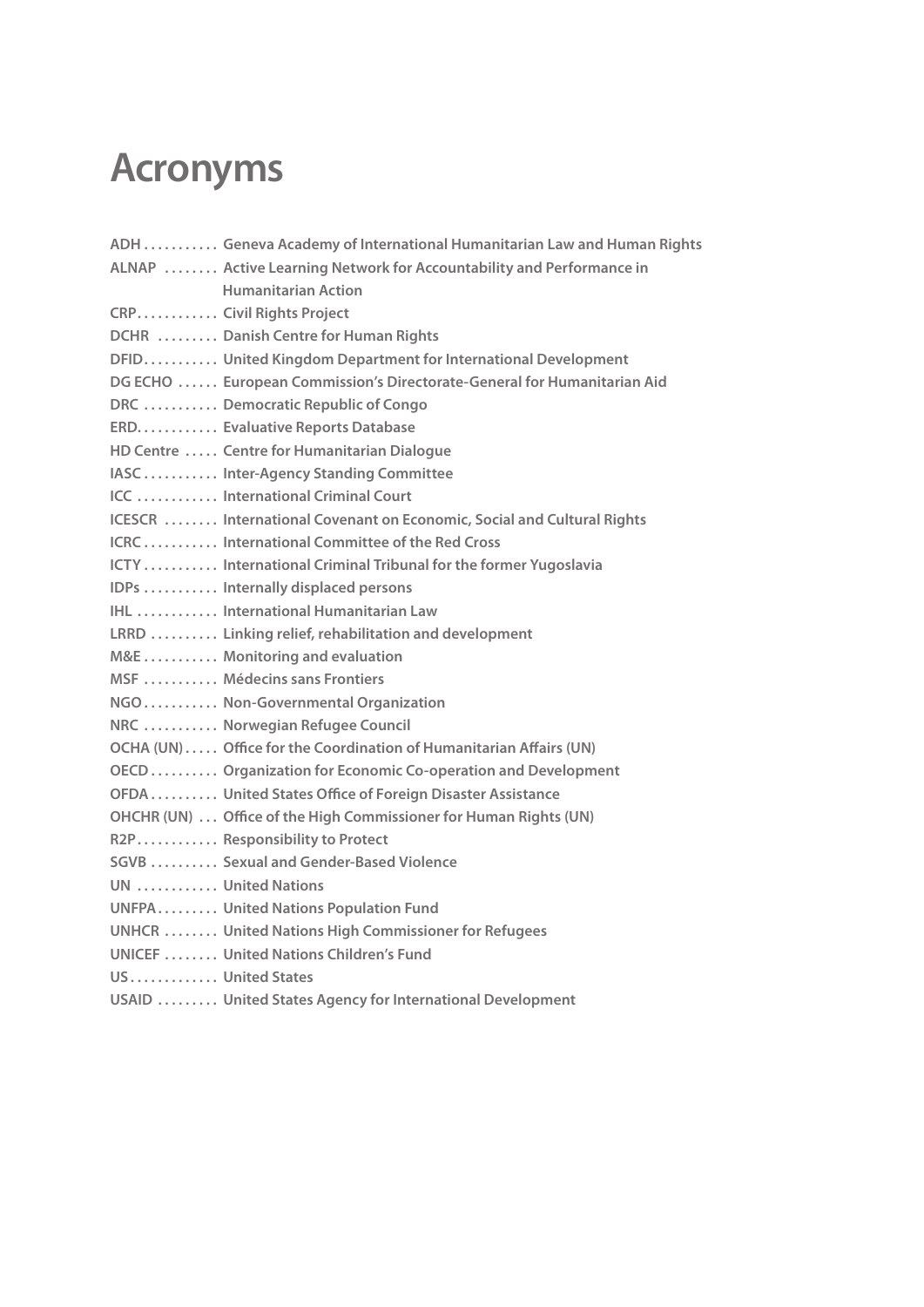## **Executive Summary**

Ever since accountability reforms were folded into the aid sector in the 1990s, humanitarian organizations and the larger relief system have developed and improved their ability to evaluate the impact of their work. Relief organizations have, in general, found it easier to measure the impact of their interventions in relation to material needs than activities geared to enhancing protection. For this reason, this scoping study asks "what works in protection and how do we know?" Three related questions will be discussed in the following order. The first is how to define humanitarian and human rights protection. The second is how to define success for different types of humanitarian and human rights protection interventions. The third question is how to measure the impact of different protection-oriented interventions.

#### **Scope and methods of the scoping study**

The primary responsibility for protecting civilian populations from violence and other forms of harm rests with national state authorities (e.g., the police, armed forces or the judiciary), international state actors (e.g. the UN, regional organizations, international justice institutions) and non-state authorities that control territory. A key objective for humanitarian and human rights actors is to change the policies and behavior of such primary "duty bearers" who have or may have a negative effect on civilian safety and well being. But the scope of humanitarian protection organizations is significantly broader. They implement specific measures to mitigate protection risks to communities and affected individuals and deliver specialized services to address the after-effects of violence and other patterns of harm. The research focus of this scoping study is limited to defining and reviewing the effects of different protection activities implemented by humanitarian and human rights organizations. However, while it is not the ambition here to assess the effectiveness of non-humanitarian protection efforts, this report does discuss the potential influence of political and military actors on the larger success or failure of humanitarian and human rights protection.

This scoping study was commissioned by DFID as a desk study and undertaken by a team of two GPPi researchers and one independent consultant. Given that there is great variation in the way 'protection' is defined or understood at the operational or program level, the team reviewed 173 documents, including academic works, evaluation reports and other grey literature, such as "how to" handbooks and guidelines, protection standards or policies. This includes 12 articles discussing the effectiveness of interventions in related fields, such as peacekeeping, peacebuilding or child protection in developments settings (see chapter 2). The study also draws on 40 semi-structured interviews with key informants from the UN, the Red Cross/Crescent Movement, non-governmental organizations, academia and Western donor governments.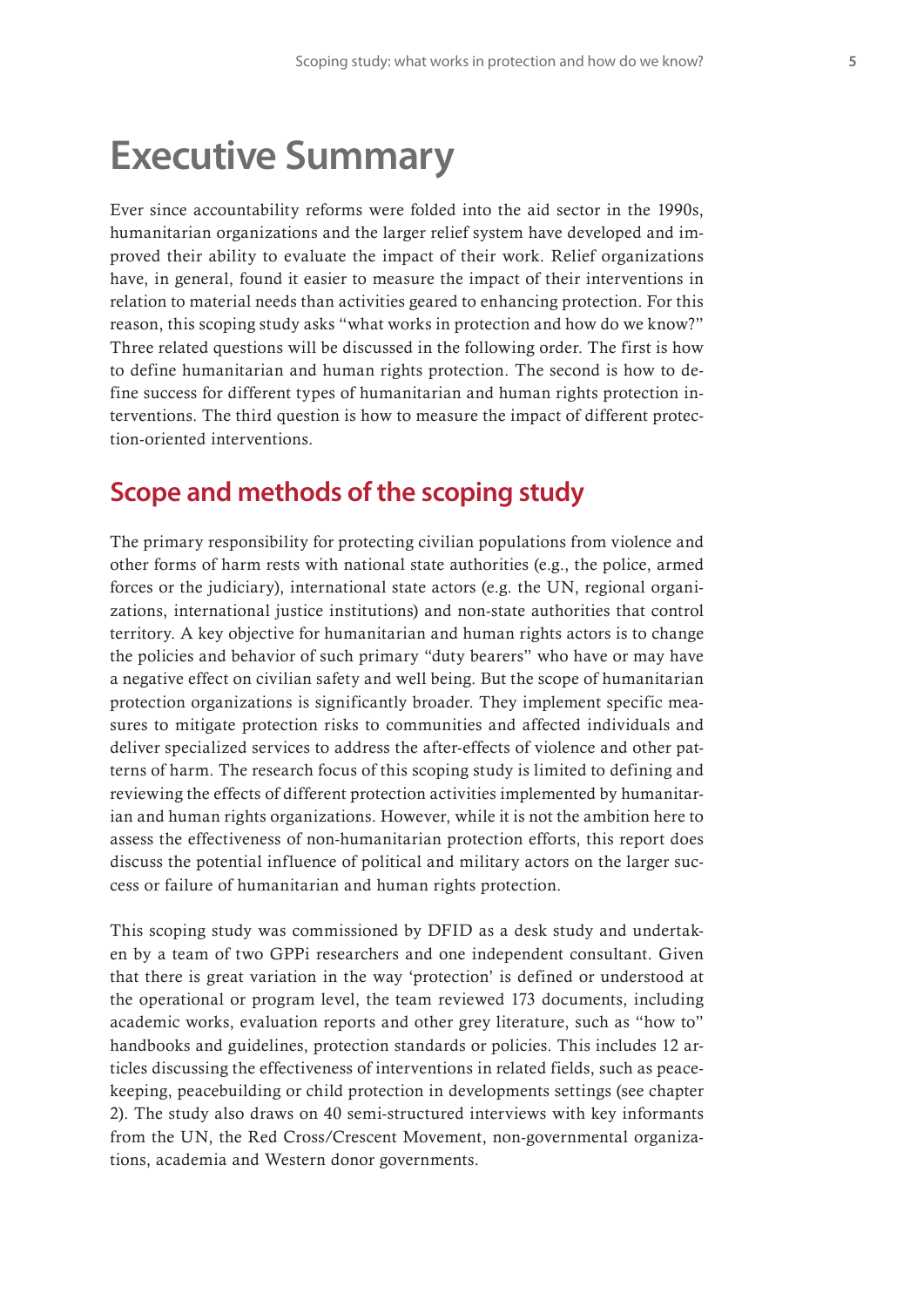### **Summary of protection trends**

In the context of humanitarian action, $1$  protection was traditionally the preserve of international law specialists and a few organizations mandated by international treaties and United Nations (UN) resolutions. After the end of the Cold War a diverse range of humanitarian and human rights organizations started to deploy staff to emergency settings where they engaged in efforts to enhance the protection of civilians. Today, protection has become an important element of the mission statement of a large number of humanitarian actors. Furthermore, the contextual scope of protection activities has broadened: In the past, only situations of armed conflict were seen as creating protection challenges, whereas now there is an increased recognition of protection needs in disaster settings associated with natural hazard events. Many of the latter also occur in situations of weak or contested governance or armed conflict settings.

However, although there is more attention to protection than before, this scoping study revealed a tendency to consolidation in the protection sector. After more than two decades of continuous expansion of protection activities and multiplication of actors, "the pendulum may be swinging back," as one interviewee put it. Incorporating protection perspectives into the design and delivery of relief programs is regarded as a minimum obligation by most humanitarian organizations but there is also a growing recognition that only a limited number of actors have the experience and will to engage primary duty bearers (i.e. state forces and armed groups) in a protection dialogue.

### **Defining success for different types protection interventions**

In this study, the term "humanitarian and human rights protection" in emergency settings refers to a set of activities that are concerned with countering violence and other patterns of harm such as sexual exploitation, discrimination, forced displacement and separation of families. Different protection activities are classified into three distinct types of interventions:<sup>2</sup>

**t** Protection intervention type 1: Providing remedy to individual victims of harm

<sup>1</sup> This report uses the notion of humanitarian action to refer to activities aimed at a) providing material aid and services that are essential to the survival of the civilian population and b) ensuring the physical safety and, more broadly, the respect for the rights of civilian populations in emergency situations arising from armed violence and natural hazard events.

<sup>2</sup> This classification, which was developed for the scoping study, draws on a review of guidance material produced by humanitarian and human rights protection actors. See bibliography, annex 2.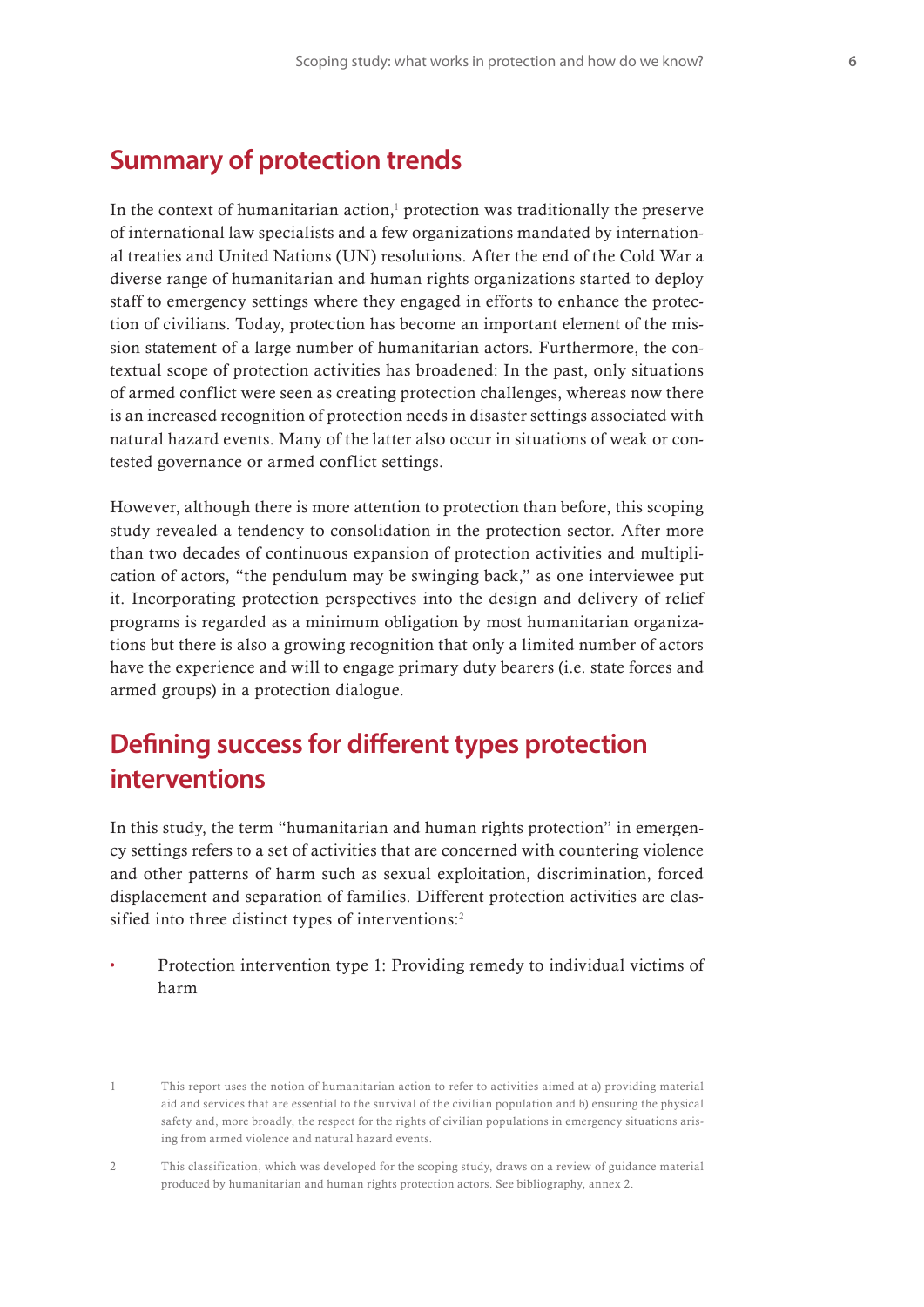This involves delivering material and non-material remedy to victims of violence and other patterns of harm and helping them to gain access to reparation and specialized care (e.g. medical assistance for rape victims, psychosocial counseling, legal aid, family tracing services). Such remedial action is essentially responsive. It attempts to mitigate suffering in emergency situations and does not attempt to reduce the incidence of particular patterns of violence or harm. To measure the effectiveness of such interventions, it is necessary to determine whether they helped to restore the dignity and well being of assisted victims and to prevent further harm.

Protection intervention type 2: Reducing risk exposure

This involves implementing specific risk mitigating measures to avoid or reduce the immediate exposure of civilian populations to violence and other patterns of harm. Mine-risk awareness campaigns are an example. Protection mainstreaming also falls under this category. Closely related to the "do no harm" principle, protection mainstreaming refers to efforts aimed at incorporating protection concerns into overall relief programming. While preventive in nature, risk-mitigating measures do not seek to address the deeper causes of violence and harm against civilians rooted in the policies or behavior of relevant state authorities or armed groups. Type 2 protection interventions prove successful when they help to reduce the incidence of particular incidents of harm (e.g. sexual violence) or physical injury (e.g. caused by anti-personnel mines) in specific geographic locations.

**t** Protection intervention type 3: Changing harmful behavior of primary duty bearers

Effective protection goes beyond efforts to reduce risk exposure and remedy the after-effects of sustained harm. It aims to secure an end to ongoing patterns of violence and harm that are detrimental to civilians and to inhibit their future occurrence. To persuade actors engaged in harmful practices to change their policies and behavior, humanitarian and human rights organizations carry out different forms of advocacy. The extent to which private and public advocacy helps to reduce the incidence of patterns of violence and harm in the affected country or sub-national region is the main determinant of success.

The scale of ambition that underlies each intervention varies considerably. For each of the three protection interventions, success is also defined differently. Humanitarian protection initiatives may be highly effective, for instance, in providing specialized care to the victims of violence – and thereby contribute to reduced civilian suffering – but they may fail to eliminate or at least reduce certain risks associated with harmful behavior. Thus, unqualified claims of general "failure to protect" need to be critically examined. Any attempt to determine the relative success or failure of humanitarian and human rights protection needs to distinguish between the three different types of interventions.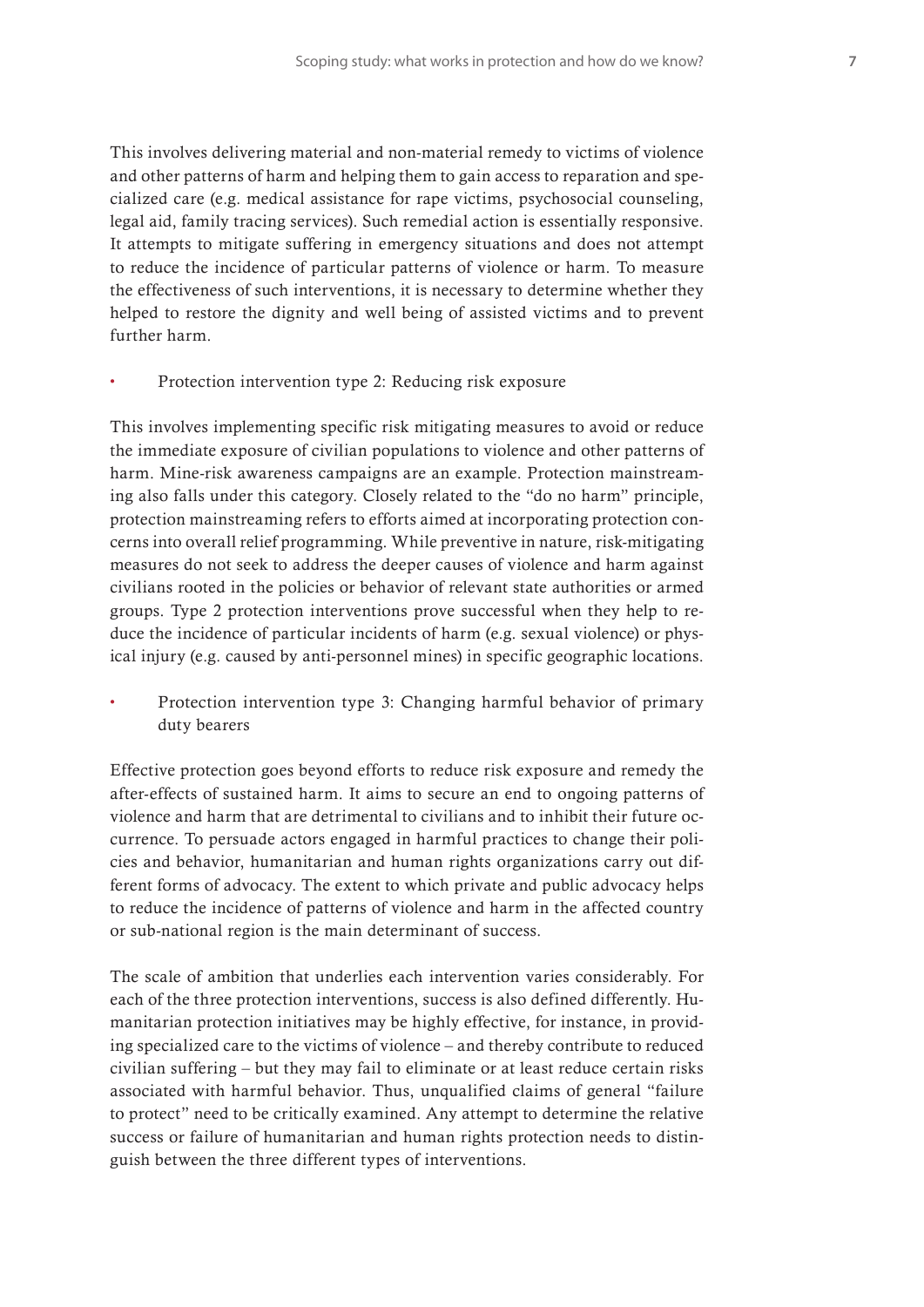## **What works in protection: key !ndings emerging from the literature review**

The literature review revealed only a few sophisticated attempts at measuring the success of different types of protection interventions. Three main reasons account for the scant evidence on what works in protection across different contexts:

- **t** Quantity of information: Reviewed works focus on implementation challenges linked to capacity gaps, coordination issues and other practical matters. Questions of impact are addressed at the margins.
- **t** Quality: About half of the different academic works reviewed lack an explicit research design and method, but clarity on design and method is a precondition for generating reliable data.
- **t** Comparability: They lack a common conceptual framework to assess success in protection restricts the comparability of the findings that are presented in evaluative reports and scholarly enquiries.

It is generally easier to find negative examples of humanitarian protection efforts than positive ones – a central finding of the review. Analyzing past mistakes may yield important insights on what might work, but it does not provide concrete evidence of the circumstances under which certain types of interventions do prove effective.

## **Questions for further research**

The report concludes with research recommendations based on the review of the literature and consultations with interviewees. The three research questions outlined below have been identified to address the current lack of a common methodology for indicator development and, more generally, to further our understanding about what works in protection:

- What are common protection problems and related modes of action used across different contexts and organizations?
- What are appropriate methods and processes for determining impact and change triggered by different types of protection interventions?
- What are common external factors that enhance or limit the success of different protection interventions across contexts?

Some of the challenges in measuring and attributing success in relation to humanitarian and human rights protection are similar to those encountered in complex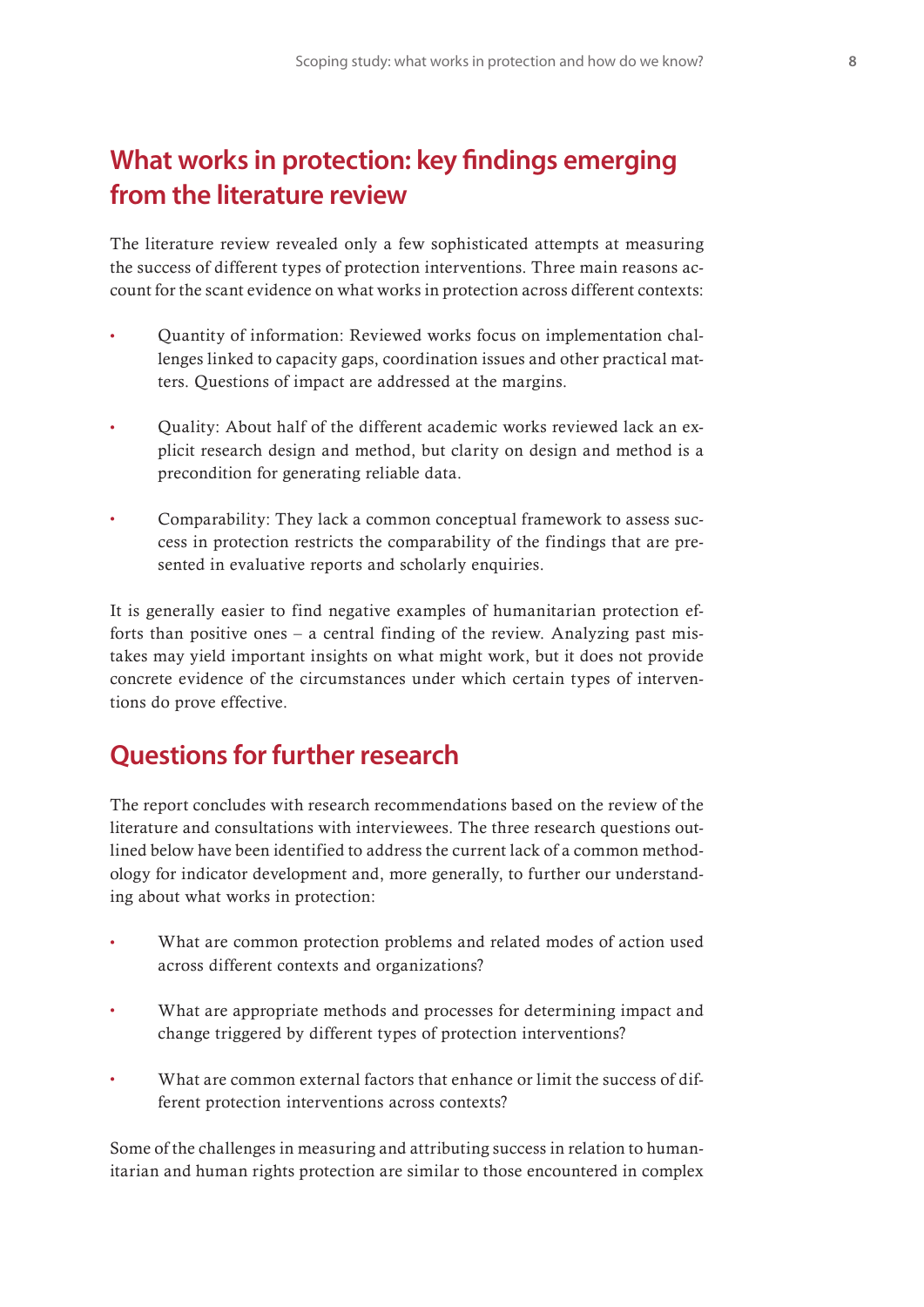development interventions. Where relevant, the final chapter refers to the wider literature pertinent to this topic and discusses the potential value and relevance of solutions devised for development interventions and related fields, such as international peacebuilding.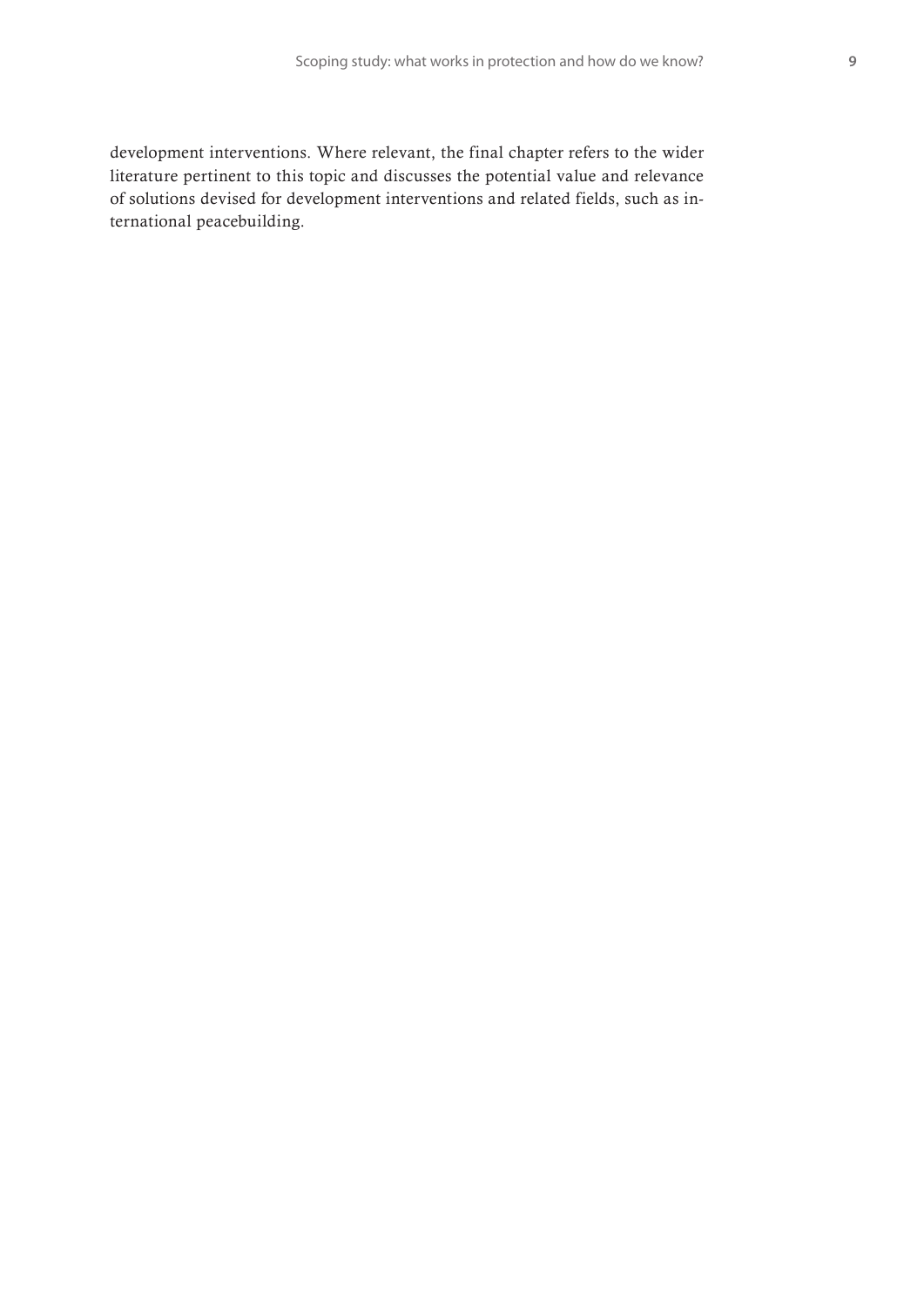## **1 Introduction**

In the context of humanitarian action, protection was traditionally the preserve of a few organizations mandated by international treaties and United Nations (UN) resolutions – the International Committee of the Red Cross (ICRC), the UN High Commissioner for Refugees (UNHCR) and the UN Children's Fund (UNICEF). Towards the end of the 1990s, the Office of the High Commissioner for Human Rights (OHCHR) started to deploy staff to crisis settings where they also engaged in efforts to enhance protection. Today, protection has become part of the organizational "DNA" of a much larger number of humanitarian actors. In the words of one interviewee, integrating and mainstreaming a protection perspective into all humanitarian operations, including the delivery of relief goods and basic services, "constitutes one of the main achievements of the past decade."3 Furthermore, the contextual scope of protection activities has broadened: In the past, only situations of armed conflict were seen as creating protection challenges, whereas now there is also an increased recognition of protection needs in natural disaster contexts.4

At the same time, this scoping study revealed a certain degree of consolidation in the protection sector. After more than two decades of continuous expansion of protection activities and multiplication of actors, "the pendulum may be swinging back."5 Protection mainstreaming is regarded as an obligation for all humanitarian organizations. But there is a growing recognition that only a limited number of actors have the experience and will to engage in so-called stand-alone protection activities, such as promoting policy and behavioral change among "duty bearers" and addressing the effects of violence and other patterns of harm through specialized care (see section 3.1).

A key concern among practitioners since the early 1990s has been the development of commonly accepted professional standards for humanitarian and human rights protection.<sup>6</sup> The question of measuring the effects of protection activities is relatively recent. One senior researcher, who was closely involved in the accountability reforms introduced in the humanitarian sector during the 1990s, noted that it took several years until the evaluation community crossed paths with protection actors. The first protection "guide" for humanitarian agencies, which

<sup>3</sup> Phone interview with a donor representative, 07/12/2012.

<sup>4</sup> In 2011, the Inter-Agency Standing Committee (IASC) issued specific guidelines on *The Protection of Persons in Situations of Natural Disasters*. The 2011 guidelines draw on an earlier IASC document on humanrights based approaches to disaster assistance, published in 2006. Available at http://ochanet.unocha. org/p/Documents/Operational%20Guidelines.pdf. Last accessed on 15/12/2012.

<sup>5</sup> Phone interview with a researcher, 05/12/2012.

<sup>6</sup> The ICRC initiated a dialogue in 1996 in an attempt to share experience among different humanitarian and human rights actors engaged in protection in order to define the meaning of protection and to set professional standards. See Giossi-Caveriasio (2001). *Strengthening Protection in War*.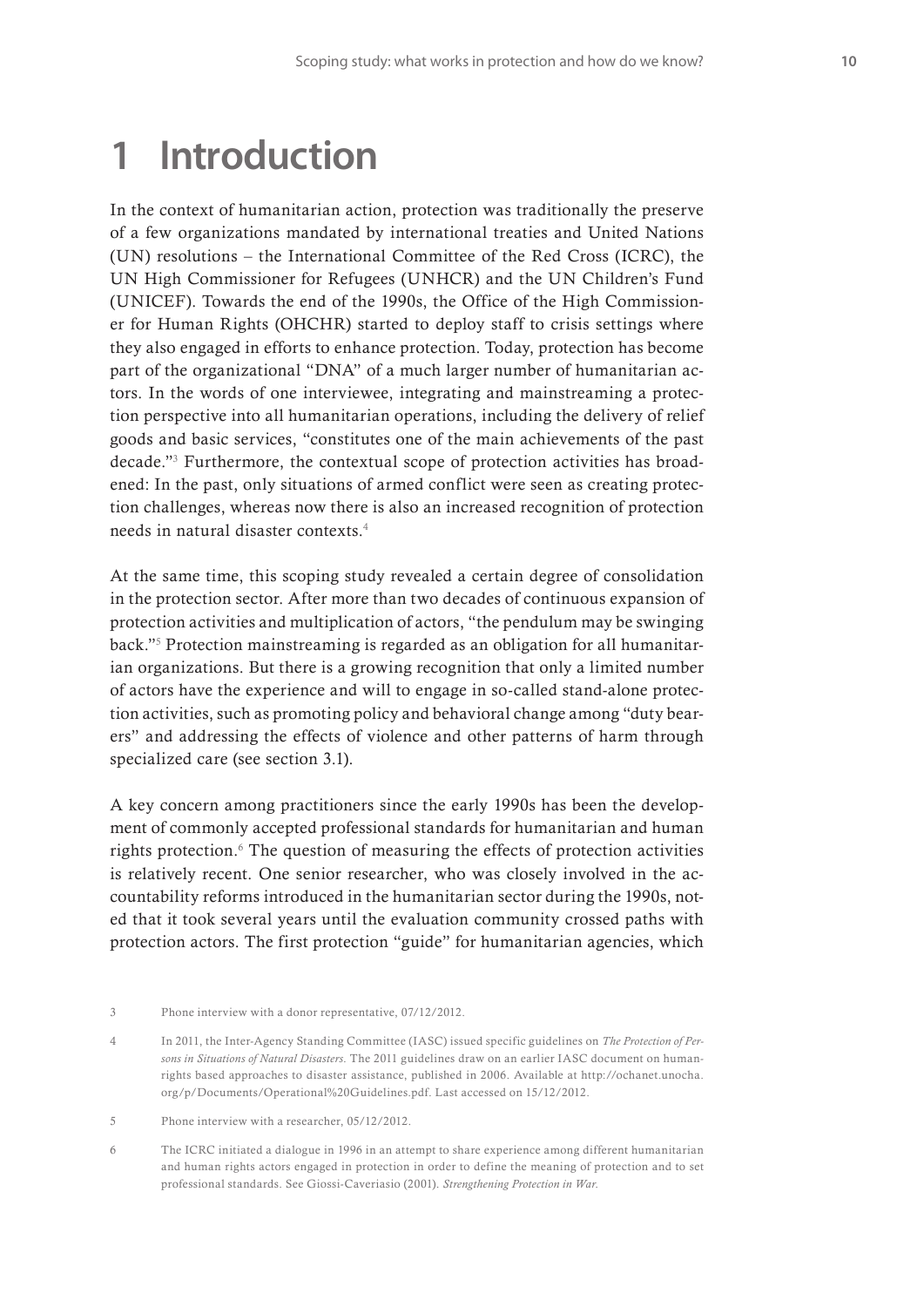discusses particular monitoring and evaluation (M&E) challenges in protection, was published only in 2005.<sup>7</sup> Three years later, the ICRC published a handbook titled *Enhancing Protection for Civilians in Armed Conflict and Other Situations of Vio*lence with a dedicated chapter on M&E in protection.<sup>8</sup> At the time of this study's writing, humanitarian and human rights actors were engaged in various initiatives to complement and improve this first generation of M&E guidance. These initiatives focus on the collection of additional best-practice examples of outcome and impact measurement tested at the field-level in recent years (see also section 2.3). They seek to address the current lack of a common methodology for indicator development in protection. Despite continuous efforts to improve the ability to measure the success of protection activities, however, general agreement exists among experts that demonstrating what works in protection remains challenging.9 The core task of this scoping study is to identify key obstacles in defining and measuring what works in protection.

This remainder of this report comprises four chapters. Chapter 2 describes the research approach and methods used to gather and analyze data. Chapter 3 presents the conceptual framework of the study that guides the subsequent discussion on the effects of different types of protection interventions implemented by humanitarian and human rights actors. Drawing on academic literature and evaluation reports, chapter 4 provides a summary description of the quantity and quality of available evidence on successful protection interventions. Chapter 5 sketches out three possible questions for further research into the effects of humanitarian and human rights protection.

- 8 ICRC (2008). *Enhancing Protection for Civilians in Armed Conflict and other Situations of Violence*. Available at http://www.icrc.org/eng/assets/files/other/icrc\_002\_0956.pdf. Last accessed on 15/12/2012. Note that the manual is currently being revised.
- 9 This point was made in all interviews conducted for this study and is supported by the literature reviewed in chapter 4.

<sup>7</sup> Hugo Slim and Andrew Bonwick (2005). *Protection: An ALNAP guide for Humanitarian Agencies*. Available at http://www.alnap.org/pool/files/alnap-protection-guide.pdf. Last accessed on 28/01/2013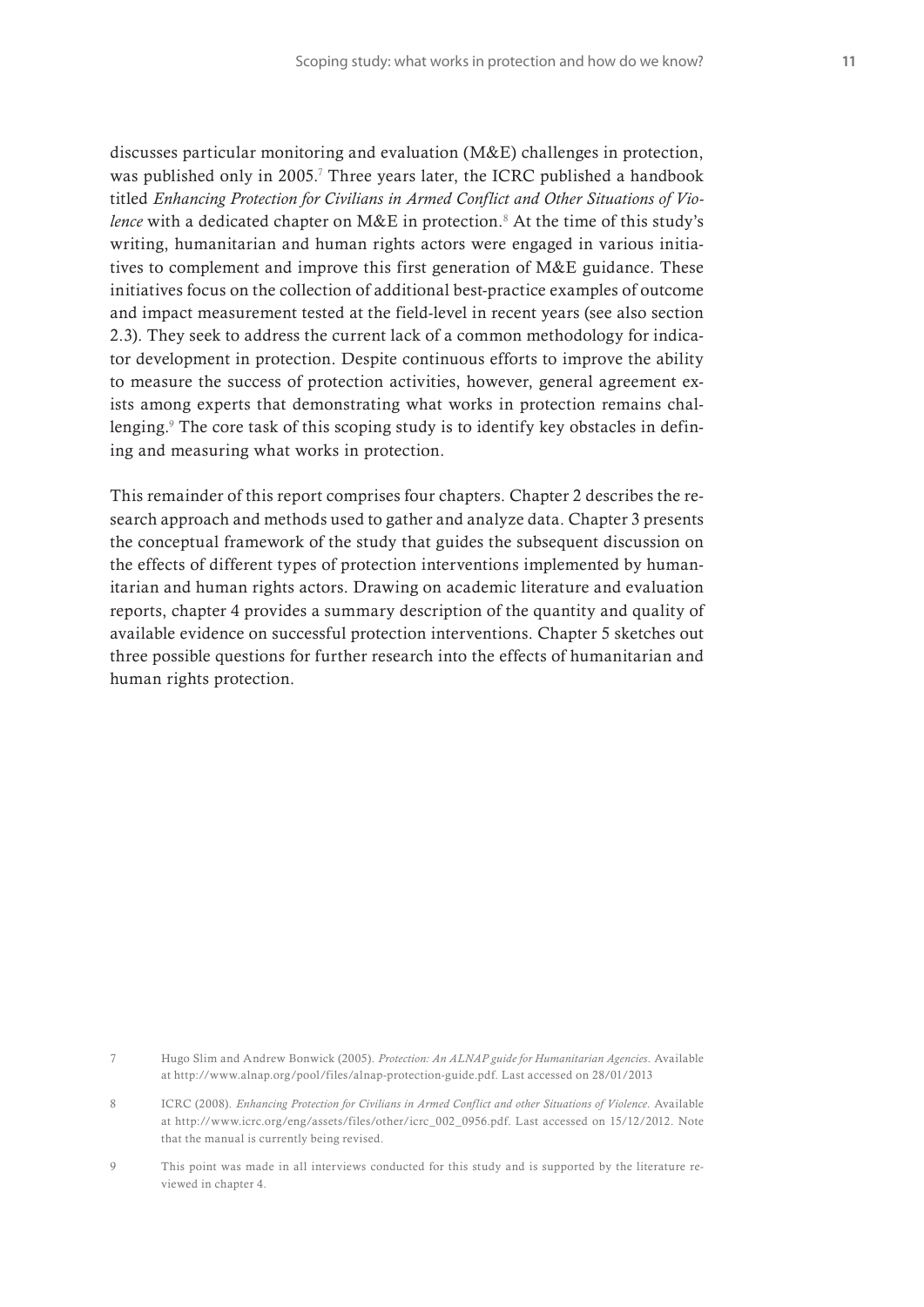## **2 Research approach and methods used**

This scoping study was commissioned as a desk study to be conducted within a total of 55 working days. Its research question asks, "What works in protection and how do we know?" To this end, it identifies a problem that has not been explored in depth – measuring the effects of humanitarian and human rights protection. Among academics, policymakers and practitioners, interpretations vary as to *what* success means for humanitarian protection and *how* it should be measured. An appropriate research approach for an issue not clearly defined is exploratory research.10 Exploratory research helps to determine the best research design and data collection method for a given research question. The results of a scoping study can inform future research but cannot guide DFID's policy decisions. To be useful, exploratory research needs a restricted research focus.

### **2.1 Research focus**

While this study focuses primarily on humanitarian protection actors, it also takes account of protection activities by human rights organizations in situations of armed violence and natural disaster. Humanitarian and human rights organizations both seek to change the policies and behavior of actors, whether state or non-state authorities, that have a negative effect on civilian safety and well being, but they use different methods to further their objectives. For example, in relation to advocacy, human rights organizations are typically more outspoken than many relief organizations. In contrast, the development of a confidential dialogue with state and non-state authorities or other concerned actors often constitutes the preferred mode of operation for humanitarian organizations.11 Notwithstanding differing approaches towards promoting policy and behavioral change, lessons learned by human rights organizations working in situations of armed conflict and natural disaster can inform the work of humanitarian actors and vice versa.

The scope of humanitarian protection is much broader than that of human rights organizations engaged in protecting civilians in situations of armed conflict and natural disaster. It goes beyond activities aimed at promoting behavioral change. Humanitarian organizations, for example, often implement specific measures to

11 Different approaches to dealing with politically sensitive information are rooted in both normative and practical considerations. Disclosing information on patterns of violence into the public domain may compromise the neutrality of humanitarian organizations in the eyes of state and non-state authorities and thereby entail negative operational consequences. Political and military actors may limit physical access for humanitarian organizations to vulnerable populations. Yet, being able to access areas affected by armed violence and natural disaster, including through large-scale relief programs, is a primary objective for humanitarian actors. Speaking out against abuse remains an option of last resort, used only in situations where other forms of private advocacy have failed to produce any results (see also section 4.2).

<sup>10</sup> Van Evera (1999). *Guide to Methods for Students of Political Science*.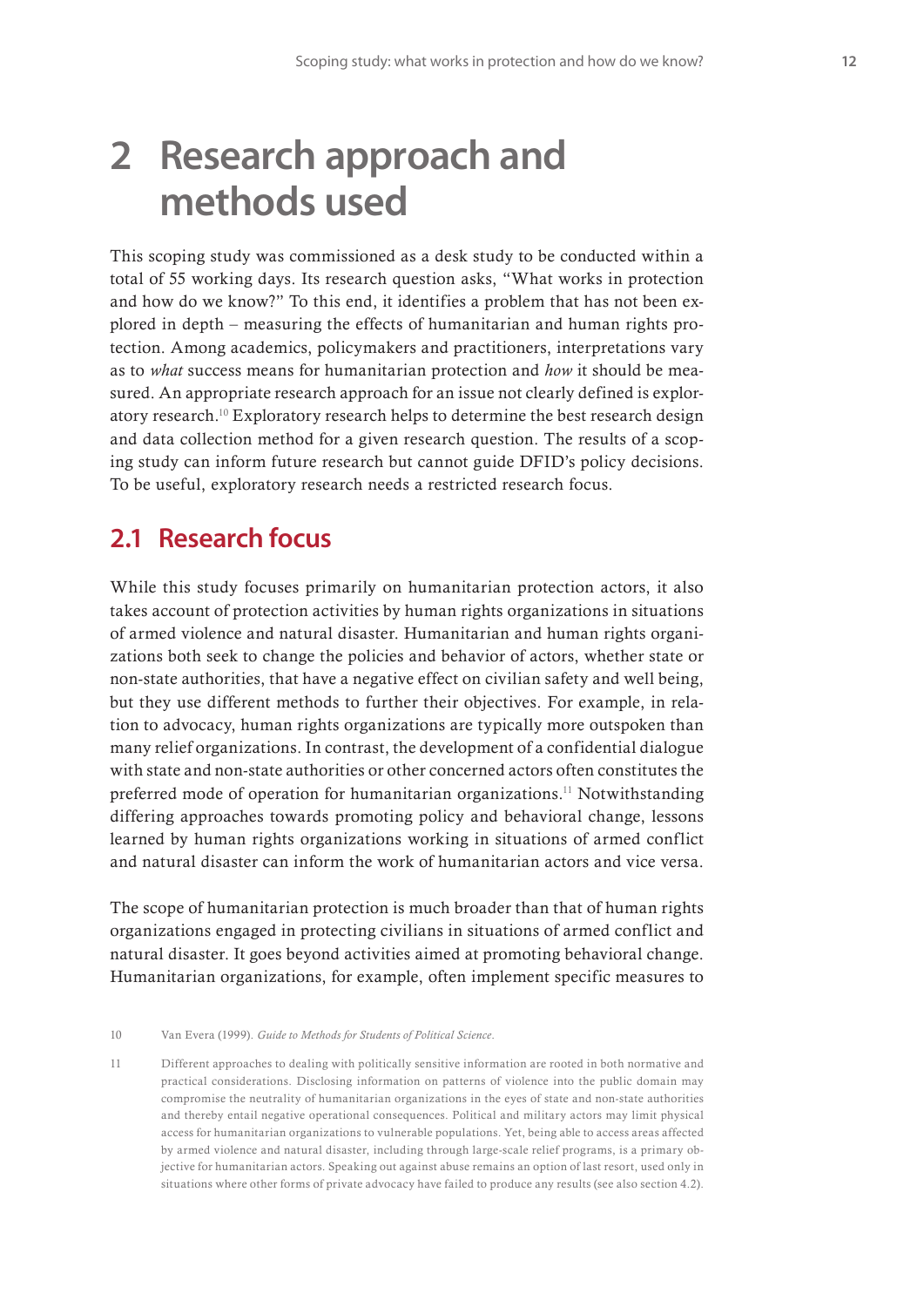mitigate protection risks and deliver specialized services to address the after-effects of violence and other patterns of harm. Defining and reviewing the effects of humanitarian and human rights protection efforts specific to humanitarian action is part of the overall research focus of this scoping study.

As a general rule, neither humanitarian nor human rights actors can physically protect civilians from armed violence or other patterns of harm associated with crisis and disaster settings.12 Rather, they encourage or wait for other (non-humanitarian) protection actors to do so. Under specific circumstances, however, humanitarian organizations may seek a certain degree of collaboration with nonhumanitarian protection actors, such as UN peace-enforcement or peacekeeping missions. UN peacekeepers, for instance, may have a role in protecting camps for internally displaced persons from attack. While it is not the ambition here to discuss the effectiveness of such efforts, this scoping study does acknowledge the potential influence of political and military actors on the larger success or failure of humanitarian and human rights protection interventions.

### **2.2 Research process**

The research process was organized around three main steps.

#### **Step 1: Information collection**

In line with the terms of reference (see annex 1), this report does not provide a "fully comprehensive systematic review" of the literature but discusses a sample of relevant literature. Chosen works are those that (i) sketch out different modalities of humanitarian protection and (ii) discuss particular challenges of measuring the effects of different protection modalities or humanitarian protection in general. The study draws on information gathered from 173 documents. The list of consulted literature in annex 2 is divided into three thematic sub-categories: evaluation reports, academic literature and other grey literature.13 The third category comprises all documents that do not fall within the first two categories: handbooks, protection standards, guidelines, project descriptions, protection policies of donors and operational actors.

<sup>12</sup> A 1996 evaluation of the international response to the Rwandan genocide also stresses the fact that humanitarian action cannot substitute for politico-military action. See Eriksson et alt. (1996). *The International Response to Conflict and Genocide: Lessons from the Rwanda Experience.* Available at https://www1. oecd.org/derec/sweden/50189495.pdf. Last accessed on 07/02/2013.

<sup>13</sup> DFID's operational guidance note *Assessing the Quality of Social Science Research Evidence* uses the term grey literature to refer "to document types produced by government, academics, businesses, organisations and other institutions in formats not controlled by the commercial publishing industry. The latter includes discussion papers, working papers, government 'white' and 'green' papers, conference proceedings, presentation notes, blogs and other websites and so on," p.3.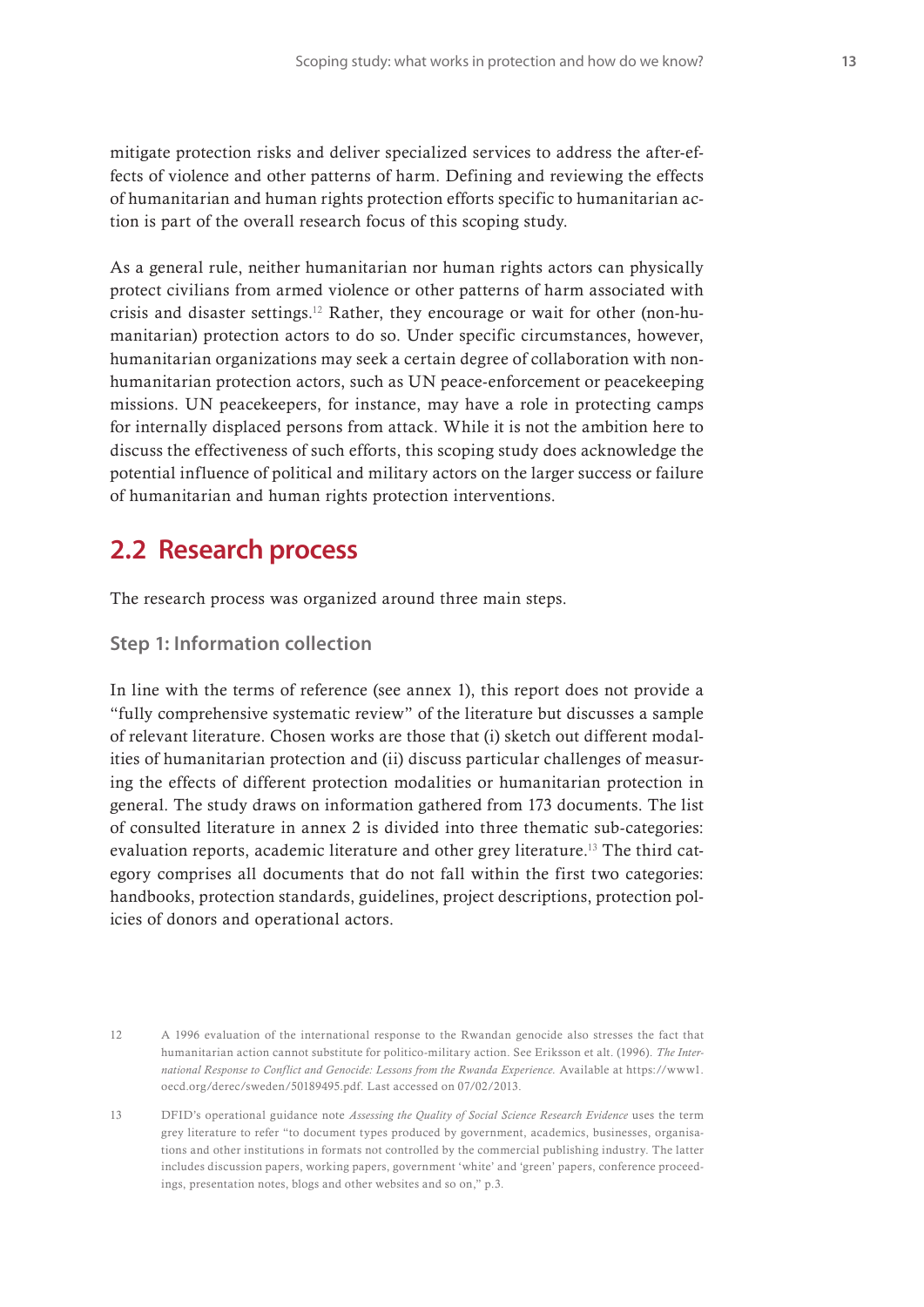*Review of evaluation reports:* The Active Learning Network and Accountability Project (ALNAP) served as a main online resource for the identification of reports assessing protection activities. The ALNAP Evaluative Reports Database (ERD) counts some 1,100 "evaluative reports," such as audits, evaluations, lessons learned and good practice studies.<sup>14</sup> Among these, 136 evaluative reports published since 1990 are tagged "protection, human rights and security." We classified the 136 documents into four distinct categories: reports with a (i) central, (ii) balanced, (iii) marginal or (iv) no specific focus on humanitarian and human rights protection (see assessment matrix in annex 5). A total of 33 reports with a central focus on protection were reviewed in greater detail for this scoping study. Additional evaluative reports were retrieved from the following online databases: ReliefWeb; online coordination platforms (UN Office for the Coordination of Humanitarian Affairs, IASC, global protection cluster and UN country team online spaces);<sup>15</sup> websites of different humanitarian organizations; think tanks. They are included in the sub-category "evaluative reports" of the literature list in annex 2. A total number of 46 evaluative reports have been reviewed.

*Academic monographs and research articles:* The search for relevant academic literature began with a review of articles from the International Review of the Red Cross, Perspective, Journal of Humanitarian Assistance, Forced Migration Review and Humanitarian Exchange. Searches for relevant monographs and articles were also conducted through Amazon, Google Books, Google Scholar and the online catalogue of the library of the London School of Economics. In total, 58 monographs and academic articles were reviewed (see annex 2). This includes six articles that study the effects of military protection strategies implemented by peacekeeping forces.16

*Semi-structured interviews:* The research team conducted 40 semi-structured, openended telephone and face-to-face interviews with key informants (interview questions see annex 4). Representativeness served as the main criteria for the selection of interviewees. Interviews were conducted with the following stakeholder groups: (i) UN humanitarian agencies, (ii) the Red Cross/Crescent Movement, (iii) international humanitarian and human rights NGOs engaged in protection, (iv) the UN Office of the High Commissioner for Human Rights, (v) academia and think tanks and (vi) Western donor governments (see annex 3).

<sup>14</sup> See ALNAP webpage, http://www.alnap.org/resources/evaluativereports/types.aspx. Last accessed on 30/10/2012.

<sup>15</sup> UN OCHA (http://www.unocha.org/); IASC (http://www.humanitarianinfo.org/iasc/); Global protection cluster (http://www.globalprotectioncluster.org/). Last accessed on 15/12/2012.

<sup>16</sup> See: Punga (2011); Schütte (2011); Kahn, C. (2010); Reich et alt. (2009); Waszink (2011); Williams (2010).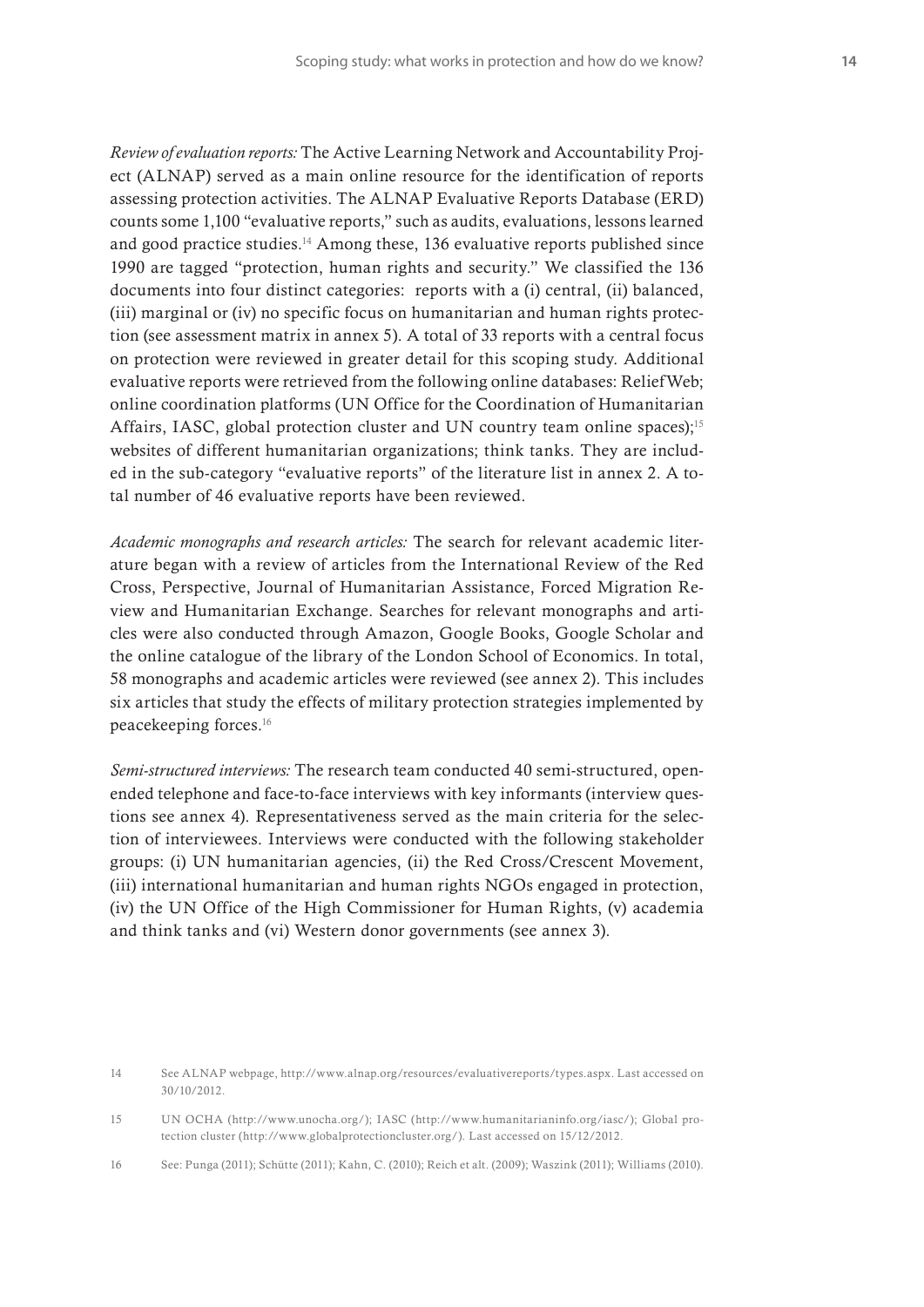#### **Step 2: Assessment of the academic literature**

The quality of academic literature was assessed on the basis of the criteria developed in DFID's note Assessing the Quality of Social Science Research Evidence. This includes the following criteria and related assessment questions:<sup>17</sup>

| <b>Principles of quality</b> | <b>Associated assessment question</b>                                                                          |  |  |
|------------------------------|----------------------------------------------------------------------------------------------------------------|--|--|
| Openness and transparency    | Does the study acknowledge existing research?                                                                  |  |  |
|                              | Does the study construct a conceptual framework?                                                               |  |  |
|                              | Does the study pose a research question?                                                                       |  |  |
|                              | Does the study outline a hypothesis?                                                                           |  |  |
| Appropriateness and rigor    | Does the study identify a research design?                                                                     |  |  |
|                              | Does the study identify a research method?                                                                     |  |  |
|                              | Does the study demonstrate why the chosen design and<br>method are good ways to explore the research question? |  |  |
| Validity                     | Has the study demonstrated measurement validity?                                                               |  |  |
|                              | Is the study internally valid?                                                                                 |  |  |
| Reliability                  | Has the study demonstrated measurement reliability?                                                            |  |  |
|                              | Has the study demonstrated that its selected analytical<br>technique is reliable?                              |  |  |
| Cogency                      | Does the author "signpost" the reader throughout?                                                              |  |  |
|                              | Are the conclusions clearly based on the study's results?                                                      |  |  |

#### **Step 3: Identi!cation of priorities for future research**

As specified in the terms of reference, one objective of this scoping study was to set out questions for further research with a view to developing solutions to the problem of measuring the effectiveness of humanitarian and human rights protection. Some of the challenges in measuring and attributing success in relation to humanitarian and human rights protection are similar to those encountered in complex development interventions. To assess the value and relevance of solutions devised in related fields, this study reviewed six recent articles on impact measurement in development and peacebuilding.18 These articles were identified through additional online research, using the same databases as the ones referred to above. In addition to written sources, views gathered through different expert interviews served to identify knowledge gaps and formulate three questions for future research, which are set out in chapter 5.

17 See DFID's note on *Assessing the Quality of Social Science Research Evidence*. p. 7.

18 See: Foglesong (2012); Rogers (2008); Bamberger (2012); Care International UK (2012); OECD (2012); Vogel (2012).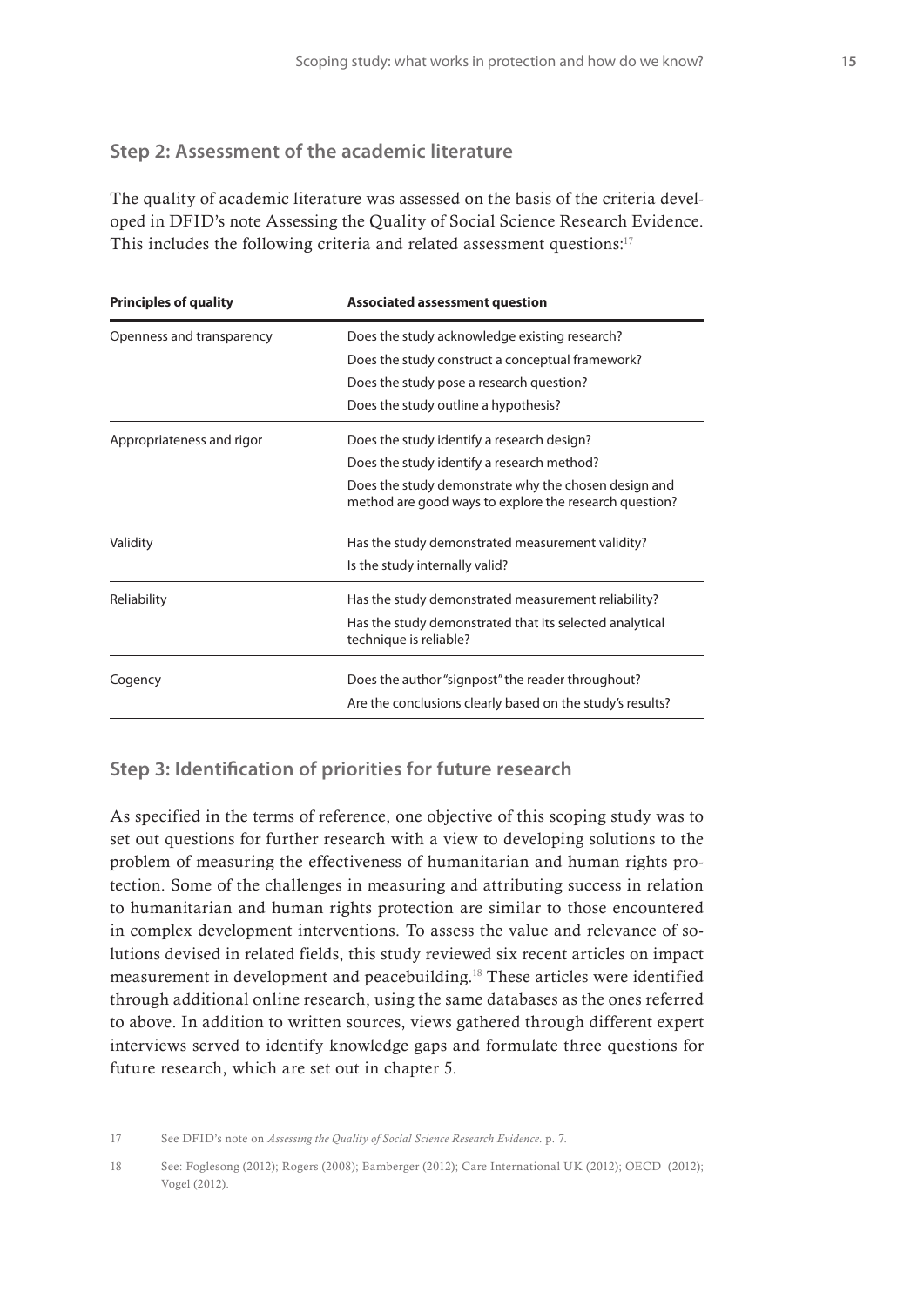### **2.3 Limitations**

This study encountered four key limitations.

- 1 The criteria included in the DFID note on *Assessing the Quality of Social Science Research Evidence* proved useful to gauge the overall quality of academic literature. Yet, the judgment of whether a certain piece of research meets any, some or all of the quality criteria is subjective. A good way to at least partially counter this limitation is a "four-eyes principle" (i.e. involving a minimum of two people in the assessment). Given the time constraints of the study, this approach could only be applied to a limited degree.
- 2 The main problem emerging from the review of evaluative reports was not only the limited quality of evidence, but the limited quantity of reports seeking to assess impact. Most evaluative reports focus on operational challenges linked to managerial issues, the timeliness of the response, coordination and staffing. The question of impact is only addressed at the margins. Chapter 4 will elaborate on this point.
- 3 The study coincided with a number of initiatives aimed at improving M&E in protection. Different humanitarian actors engaged in protection have launched initiatives to gather best practices. Interviewees with protection experts involved in these projects served to gather information on initial findings,19 but additional knowledge gained through these recent initiatives was only partially available. At the time of writing, for instance, the ICRC was in the process of revising the 2009 Professional Standards on Protection in consultation with a broad array of implementing organizations, research institutes and donors. The new edition is scheduled to be published in April 2013. It will present new ways of measuring outcomes and impact piloted by practitioners in recent years.20 Another project titled "Results-Based Protection" was launched in October 2012 by InterAction's protection working group. The aim of this initiative is to provide humanitarian practitioners with "guidance on methods and tools to design results-based programs for protective impact."21

20 A draft was reviewed as part of this scoping study (not included in the literature list).

21 One output of the project will be a compendium of best practice examples, including on the design of logical frameworks and indicators in protection. Interaction Project Brief, October 2012, http://www. interaction.org/sites/default/files/6031/RBA%20Project%20Brief\_Final%20(2).pdf. Last accessed on 13/12/2012.

<sup>19</sup> Note that the global Child Protection Monitoring and Evaluation Reference Group is also in the process of developing operational guidance on ethical data collection on violence against children. See Child Protection Monitoring and Evaluation Reference Group: www.cpmerg.org. Last accessed on 11/01/2013.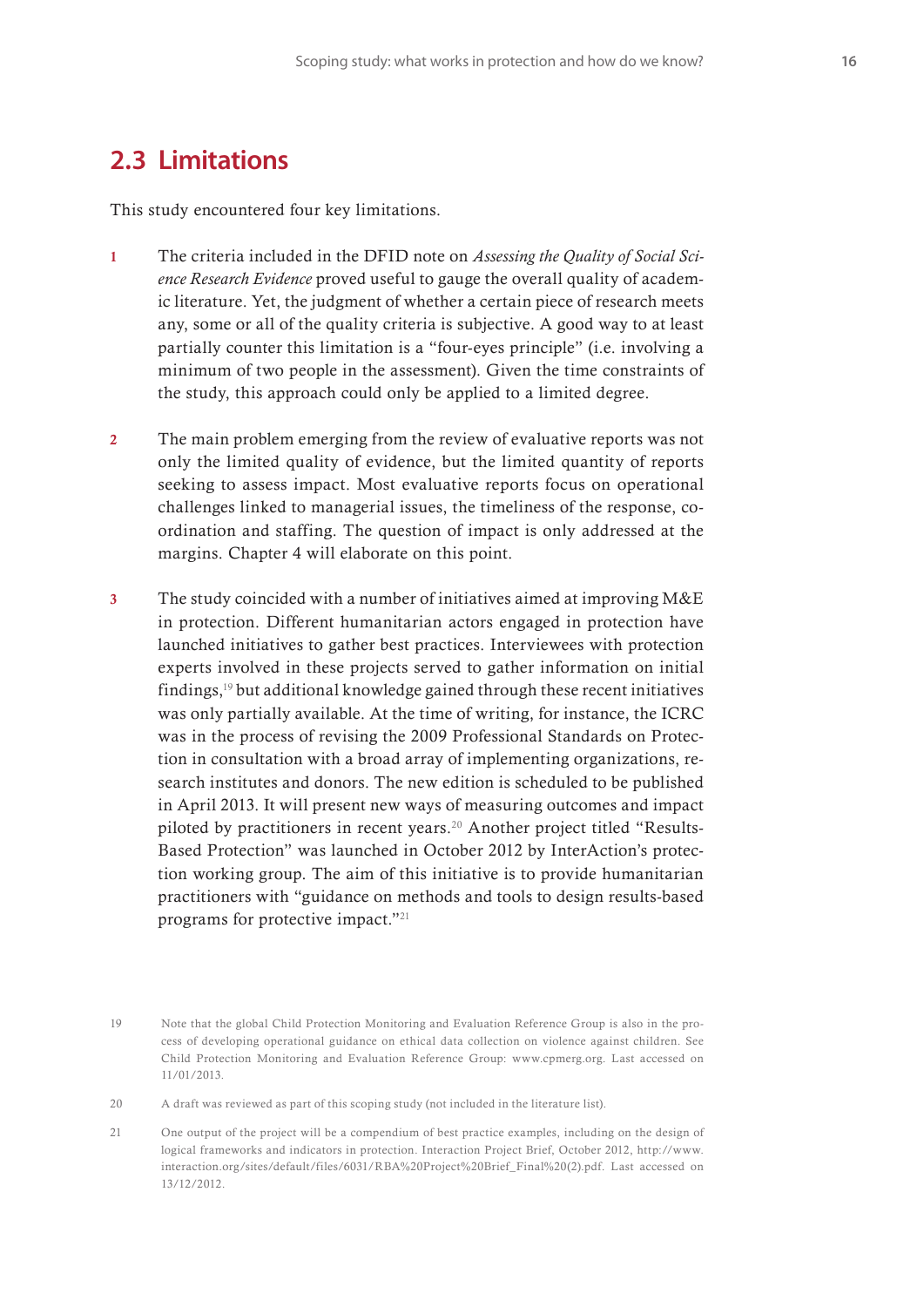4 The questions raised in the terms of reference are complex and broad (see annex 1). Many interviewees found it difficult to develop their views and answer questions in a single face-to-face meeting or telephone discussions. Some stakeholders asked the team to conduct follow-up interviews. Due to time constraints, only one follow-up group interview was conducted to deepen the discussion on what works in protection.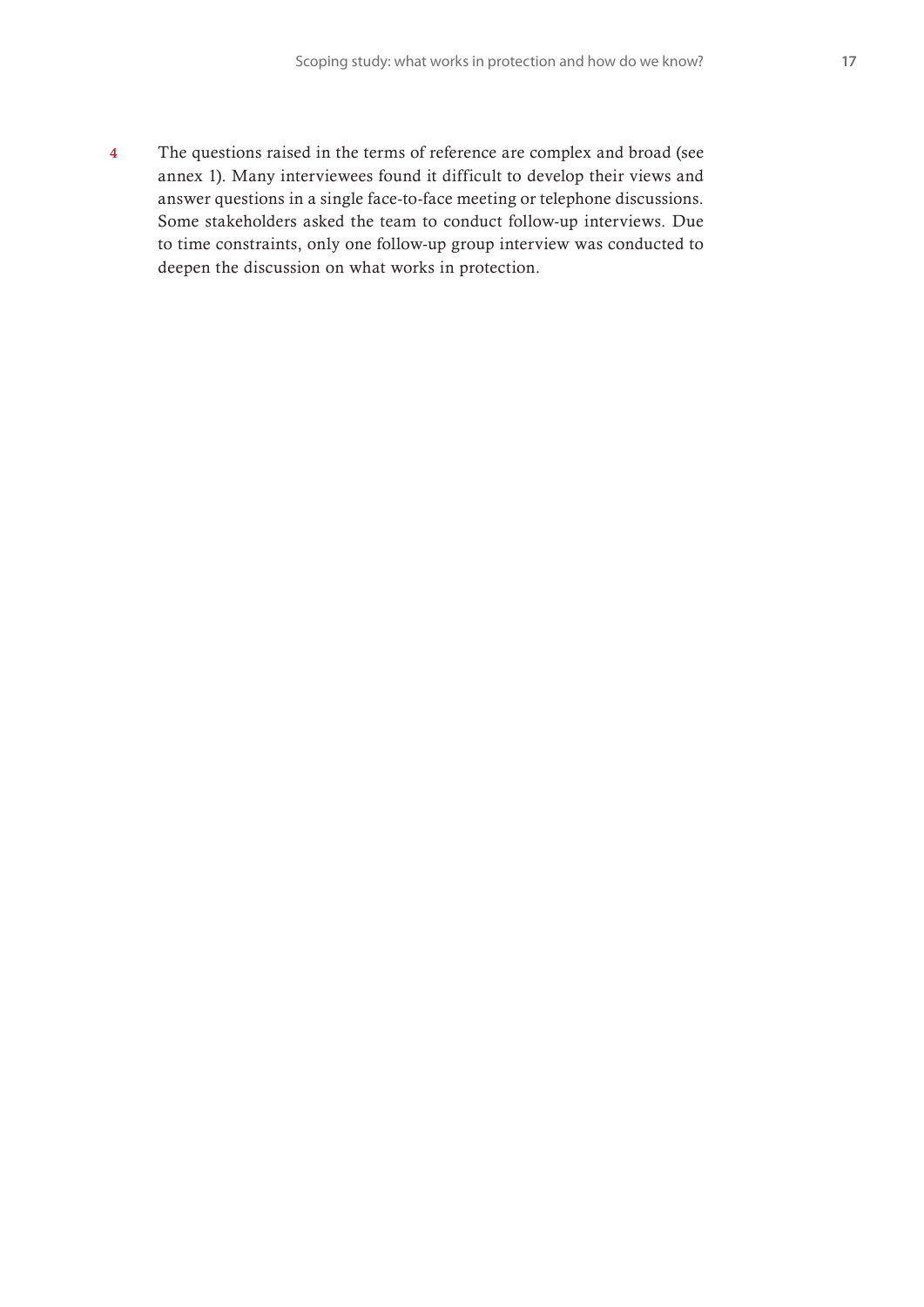## **3 De!ning success in protecting civilians**

The primary responsibility for protecting civilian populations from violence and other forms of harm rests with state authorities and public administrations, such as the police, armed forces or the judiciary (i.e. primary duty bearers). Non-state armed groups and de facto authorities controlling territory, which are not party to the Geneva Conventions are also bound to respect principles derived from international customary law, such as the need to distinguish civilians from combatants.22

In case national authorities are unable or unwilling to effectively protect civilians under their jurisdiction, other states that are UN members and parties to the Geneva Conventions or relevant human rights treaties bear protection duties.<sup>23</sup> The responsibility of the international community to step in when other states neglect their protection obligations lies at the heart of the "responsibility to protect" (R2P) – an evolving international norm.<sup>24</sup> The R2P concept provides that states have a collective duty to protect civilian populations against genocide, war crimes, ethnic cleansing and crimes against humanity. Since the adoption of R2P at the 2005 UN World Summit, the number of UN peacekeeping missions vested by the UN Security Council with protection mandates has steadily increased.<sup>25</sup>

In an attempt to end impunity for the most serious crimes committed in situations of armed conflict, states have created so-called ad hoc tribunals, such as the International Criminal Tribunal for the former Yugoslavia (ICTY).<sup>26</sup> In 1998, a group of states agreed to set up the International Criminal Court (ICC), which came into being in 2002. As a permanent court, the ICC is mandated to prosecute war crimes, crimes against humanity and genocide. Like national courts and investigation agencies, international justice institutions have a role to ensure the protection of civilian populations. In addition, affected communities frequently play a central role in reducing threats or augmenting their own security.

- 22 Some specialized NGOs such as Geneva Call engage with non-state armed groups to encourage them to sign "deeds of commitments," which are derived from international law (e.g. for adherence to the ban on landmines). Available at http://www.genevacall.org/resources/deed-of-commitment/f-deed-ofcommitment/doc.pdf. Last accessed on 15/12/2012.
- 23 ICRC (2009), Enhancing Protection for Civilians in Armed Conflict and other Situations of Violence. Geneva: International Committee of the Red Cross, p. 29. Available at http://www.icrc.org/eng/assets/ files/other/icrc\_002\_0999.pdf. Last accessed on 15/01/2013.
- 24 The document outlining the R2P concept, which was presented at the high-level plenary meeting of the 60th session of the General Assembly in September 2005, is available at: http://www.un.org/summit2005. Last accessed on 16/01/13.
- 25 According to Gentille, former head of the ICRC's protection department, the proliferation of multilateral military missions with a specific protection mandate constitutes a key development affecting the protection architecture since 2009. See podcast interview available at http://intercrossblog.icrc.org/ blog/washington-revising-standards-protection-work. Last accessed on 10/12/2012.
- 26 The ICTY was established by the Security Council in 1993 as a UN body.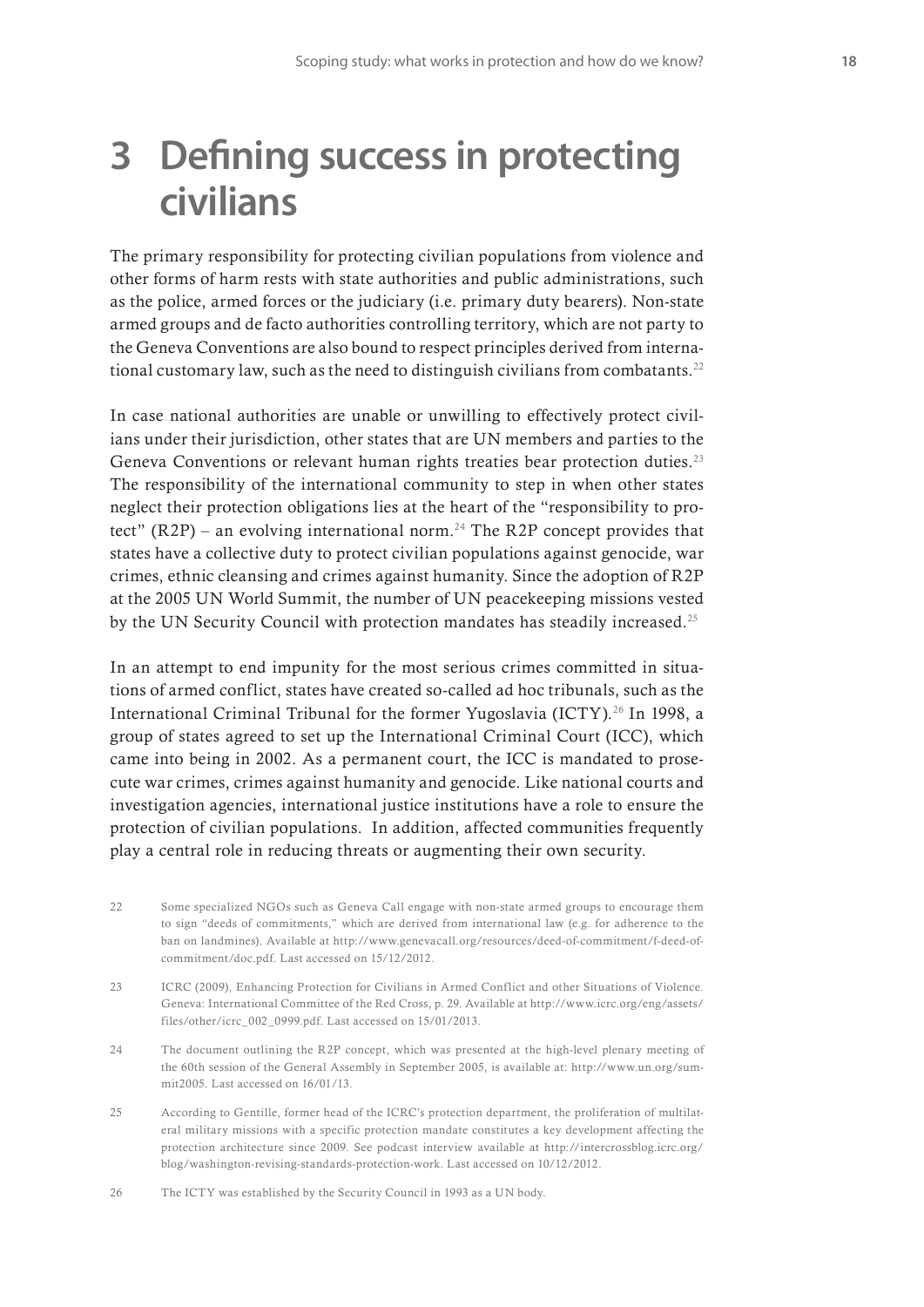Humanitarian and human rights actors operate alongside this diverse range of political, military and judicial actors drawing on complementary legal mandates and distinct organizational means and resources. This complex constellation of national and international actors with protection responsibilities can be referred to as the global protection architecture.<sup>27</sup>



#### **THE GLOBAL PROTECTION ARCHITECTURE**

Note: Protection also includes activities in support of people deprived of freedom \* (e.g. prisoners of war, security detainees) and missing persons. Due to practical considerations (time constraints and limited availability of literature on the impact of, for instance, humanitarian activities carried out inside detention facilities), the focus of this scoping study is restricted to protection of civilians. Source: GPPi

To assess what humanitarian and human rights organizations can realistically achieve within the context of the global protection architecture, it is necessary to clarify both the particular meaning and the limits of humanitarian and human rights protection.

<sup>27</sup> ICRC (2009) *Protection Standards*. See: http://www.icrc.org/eng/assets/files/other/icrc\_002\_0999.pdf, p. 29.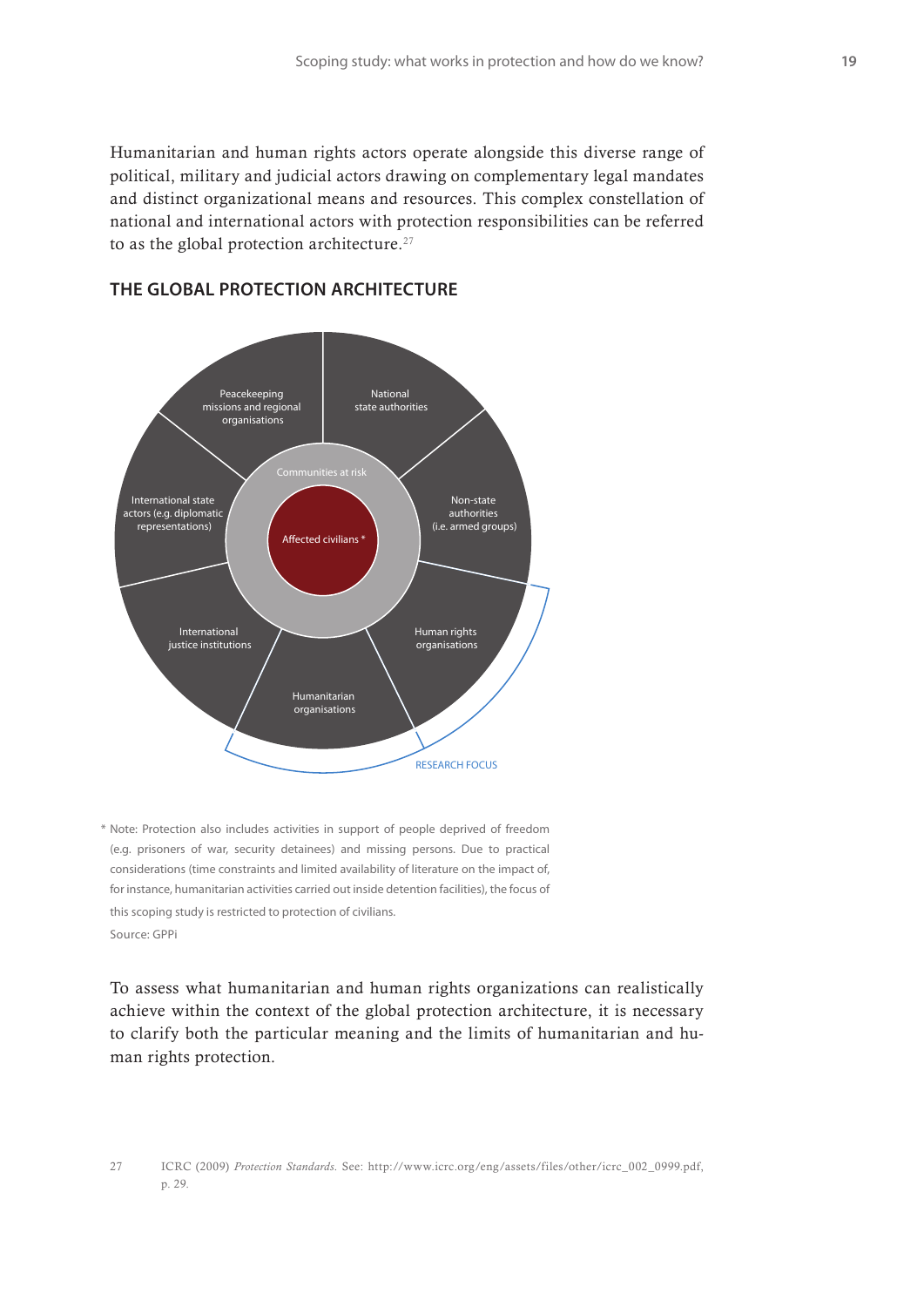### **3.1 What is humanitarian and human rights protection?**

During a series of workshops hosted by the ICRC between 1996 and 2001, humanitarian and human rights actors defined protection as "all activities aimed at obtaining full respect for the rights of the individual in accordance with the letter and spirit of the relevant bodies of law (i.e. human rights law, international humanitarian law and refugee law)."28 Later adopted by the Inter-Agency Standing Committee (IASC), this definition has been subject to controversial debate. The ICRC/IASC definition allows for conflicting interpretations regarding the scope of humanitarian and human rights protection. The inclusion of human rights law in particular makes it difficult to distinguish protection from other humanitarian activities aimed at providing material assistance to civilian populations in situations of armed violence or natural disaster. Many relief actors are of the view that almost any relief activity can be linked to the realization of human rights. Emergency food distributions and primary health care projects, for instance, enable civilians to enjoy their right to adequate food and health care.<sup>29</sup> One of the challenges that arise from such a broad definition is that protection becomes indistinguishable from human rights-based development programming. In fact, some humanitarian agencies label anything they do as protection.

Despite its generally acknowledged shortcomings, the ICRC/IASC definition continues to be used by humanitarian actors consulted for this scoping study as their formal definition. Interviewees agreed that humanitarian and human rights protection should be grounded in law but needs to be translated into operational programs. To clarify the practical meaning and scope of protection, practitioners have developed activity-based definitions of humanitarian and human rights protection. Which programs or projects deemed protection interventions continues to vary across organizations.<sup>30</sup> Yet, despite differing interpretations regarding selected thematic areas, an overall consensus has emerged in recent years as to what constitutes core protection activities.

The 2011 *Sphere Handbook* considers protection and assistance as two distinct though closely related, interdependent dimensions of humanitarian action.31 In

31 The Sphere Project (2011). *Humanitarian Charter and Minimum Standards in Humanitarian Response*. Available at http://www.spherehandbook.org/en/how-to-use-this-chapter-5/. Last accessed on 15/01/2013. Note that the conceptual separation of humanitarian relief assistance from protection predates the revised 2011 Sphere handbook. The distinction is reflected in the doctrine and operational guidance, for instance, of the ICRC and the UNHCR. See Forsythe (2001). *Humanitarian protection: The International Committee of the Red Cross and the United Nations High Commissioner for Refugees*.

<sup>28</sup> Giossi-Caveriasio (2001). *Strengthening Protection in War*, p. 19.

<sup>29</sup> The International Covenant on Economic, Social and Cultural Rights (ICESCR) recognizes the right to adequate healthcare, food and freedom from hunger as fundamental rights.

<sup>30</sup> For instance, "mine action" is part of the global protection cluster, whereas some agencies view it as a distinct technical activity.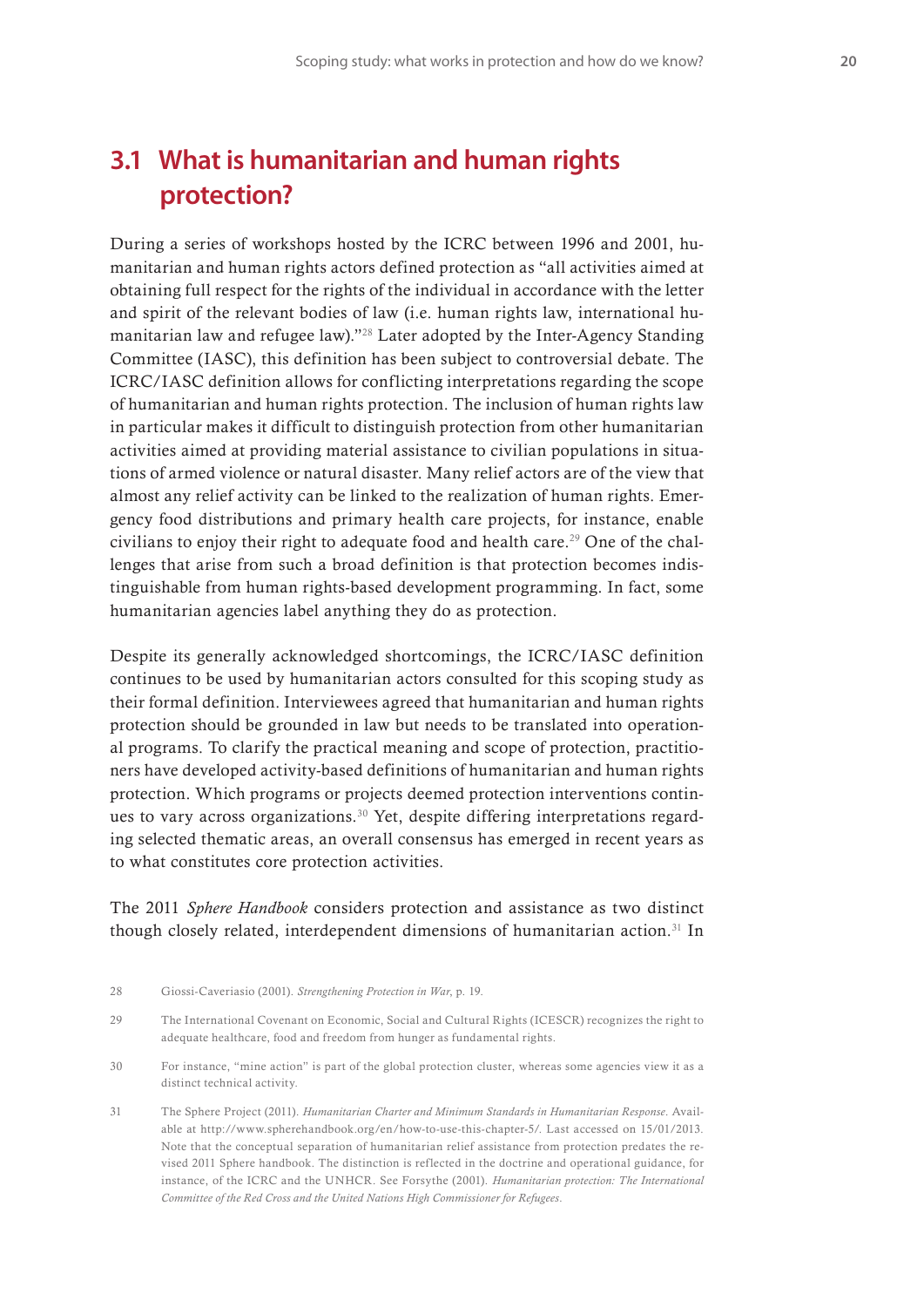line with this understanding, this study uses the term *humanitarian and human rights protection* to refer to a specific set of activities addressing violence and other patterns of harm such as sexual exploitation, discrimination against marginalized groups, forced displacement and separation of families. Based on existing guidance produced by humanitarian and human rights protection actors, protection activities can be classified into three distinct types of interventions:<sup>32</sup>

**Protection intervention type 1: Providing remedy to individual victims of harm (remedial action)**

Humanitarian protection actors aim to provide material and non-material remedy to victims of violence and other patterns of harm by helping them to gain access to reparation and specialized care (e.g. medical care for rape victims or psychosocial counseling). Some humanitarian organizations deliver specific protection services that address non-medical consequences of violence and harm. Child protection agencies, for instance, seek to reunify unaccompanied minors with their families through so-called tracing activities. Remedial action also includes legal support services to displaced, returnees and other vulnerable groups who seek access to housing, land, other lost property and reparation in general.<sup>33</sup>

To measure the success of remedial action, it is necessary to determine whether different services helped to restore or at least enhance the dignity and well-being of civilian victims. Remedial action is essentially responsive. It addresses civilian suffering in emergency situations and does not attempt to reduce the incidence of particular patterns of violence or harm.

#### **Protection intervention type 2: Reducing risk exposure**

Humanitarian organizations also implement specific measures to avoid or at least reduce the immediate exposure of civilian populations to violence and other patterns of harm (e.g. sexual violence or negative discrimination during the selection of beneficiaries). Protection mainstreaming efforts fall under this category. Protection mainstreaming refers to an activity or process by which humanitarian actors address protection concerns in the context of their overall assistance program design and delivery.<sup>34</sup> This means, for instance, that practitioners involved

<sup>32</sup> Operational standards, policies and "how to" guidance reviewed for this study are included under the sub-category "other grey literature" included in the literature review (see annex 2).

<sup>33</sup> For additional information on legal support activities provided by the Norwegian Refugee Council (NRC) in emergencies linked to armed violence and natural hazard events, see *NRC's Core Activity Policy Document* available at: http://www.nrc.no/arch/\_img/9567626.pdf. Last accessed on 18/01/2013.

<sup>34</sup> See World Vision (2012). *Minimum Inter-Agency Standards for Protection Mainstreaming*. Available at http:// reliefweb.int/sites/reliefweb.int/files/resources/Full\_Report\_3752.pdf. Last accessed on 15/01/2013. The notion of protection mainstreaming has become part of the standard vocabulary of most operational actors. Some donors require their partners incorporate or mainstream measures that address protection concerns into all their operations. The October 2012 edition of the USAID/OFDA funding guidelines, for instance, introduced specific guidance for protection mainstreaming for different sectors and "requires all proposals to address protection issues and concerns in each sector."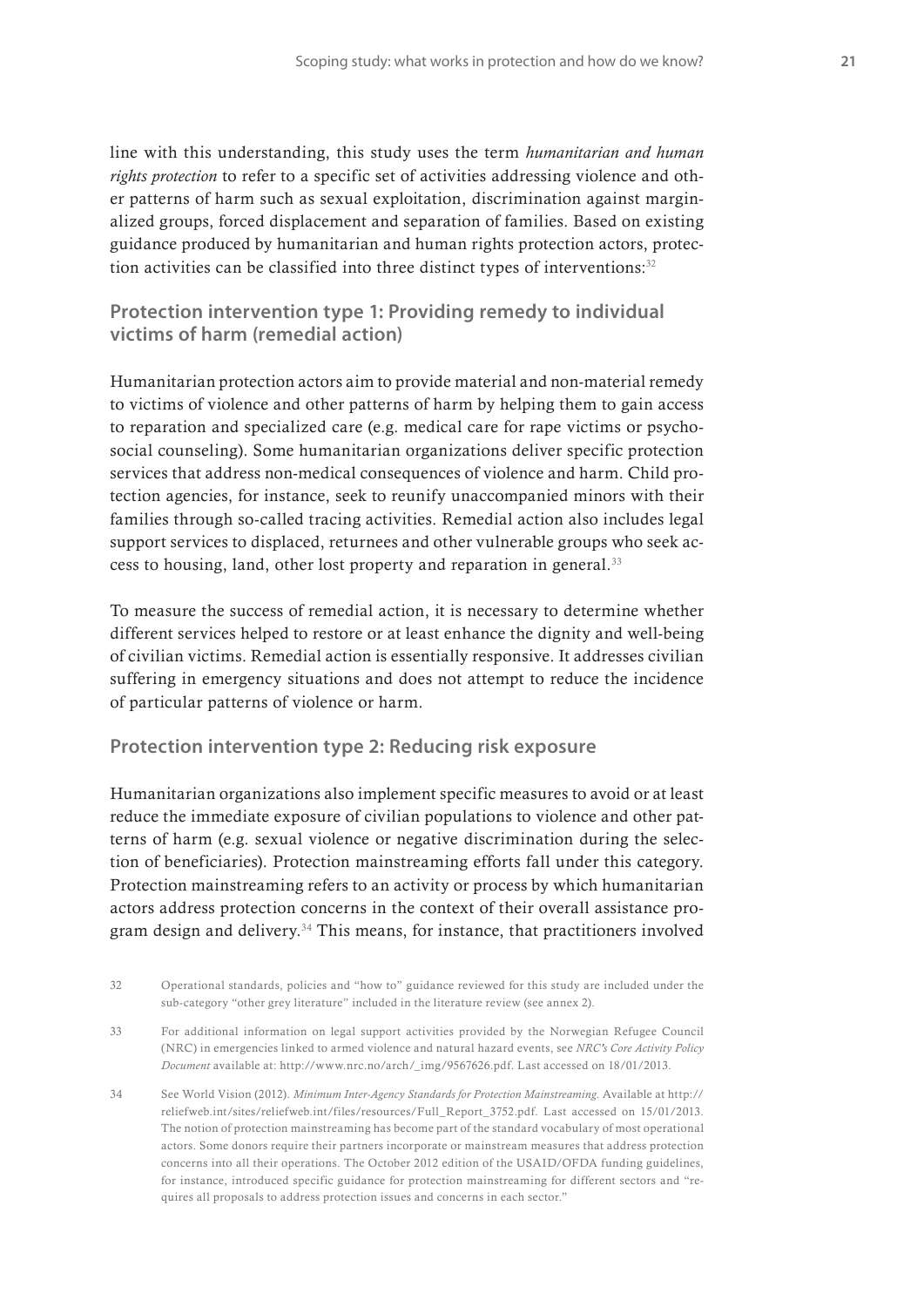in the design and implementation of a water distribution project need to ensure that, among other things, water distribution points are located in areas where women do not run into additional risks of sexual violence.<sup>35</sup> Protection mainstreaming is closely linked to the "do no harm principle."

Humanitarian organizations also implement protection activities to enable affected communities to cope with specific protection risks on their own. A common example of community-based protection activities are mine-risk awareness programs. These programs seek to sensitize communities to threats from anti-person mines and help them develop effective coping mechanisms. As mentioned by one interviewee, helping civilians to protect themselves – which used to be a niche activity – has become an increasingly important element of humanitarian protection.36

Different activities that aim to reduce risk exposure have a clear preventive dimension. When successful, they help to reduce the incidence of particular patterns of harm (e.g. sexual violence) or physical injury (e.g. caused by anti-personnel mines) in predetermined geographic locations, such as different program implementation sites (e.g. refugee camps and mine-infested areas). While preventive in nature, these activities do not seek to address the deeper causes of violence and harm against civilians rooted in the behavior of primary duty bearers (i.e. states and non-state authorities). They will not reduce the predisposition among certain actors to perpetrate violence and harm against civilians. Rather, the ambition behind remedial action is to (a) help civilian avoid certain risks and (b) avoid contributing to further harm through "bad" programming.

#### **Protection intervention type 3: Changing harmful behavior of primary duty bearers**

Protection goes beyond efforts to reduce risk exposure and address the after-effects of sustained harm. It includes putting an end to ongoing violence and harm against civilians and preventing their future occurrence. To persuade actors engaged in harmful practices to change their policies, administrative practices and behavior that negatively affect civilian safety and well being, humanitarian and human rights organizations carry out different forms of advocacy or other activities to promote change. This may include, for instance, public communication campaigns to denounce non-discriminatory military tactics that cause civilian death or suffering. It also covers legal training as well as confidential discussions with state and non-state authorities on specific violations of International Humanitarian Law and other bodies of relevant law.

35 Depending on the context, it may require the transportation of water from the point of extraction (e.g. wells or spring catchments) to the intended users (i.e. target populations or beneficiaries).

36 Community-based, local approaches to protection are particularly important in contexts where humanitarian actors are unable to maintain a regular presence, for instance, due to security restrictions or access barriers imposed by government authorities.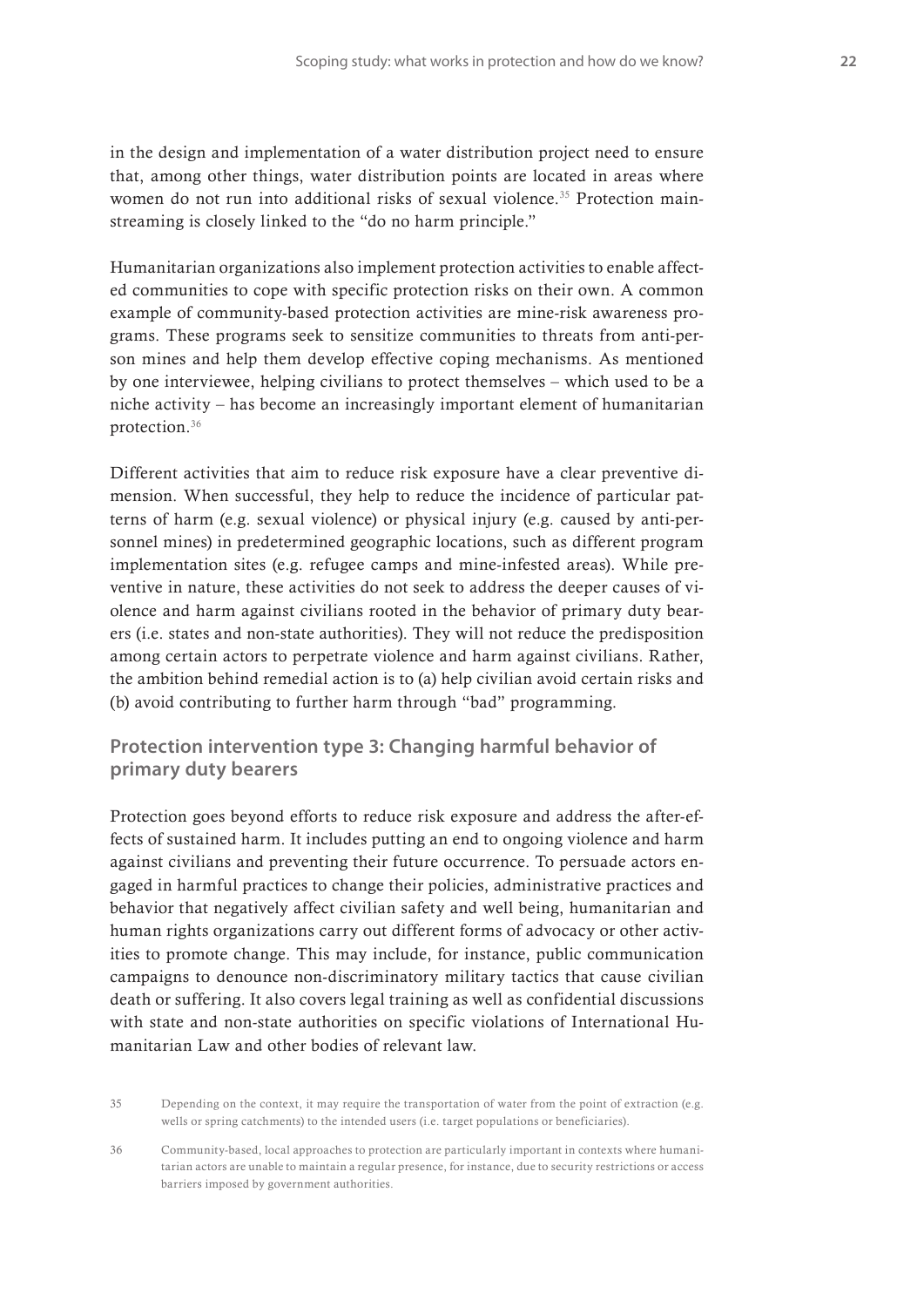The target population of different advocacy efforts are primary duty bearers in the outer circle of the global protection architecture diagram: states and non-state authorities exerting de-facto control over territory and civilian populations. Activities aimed at promoting behavioral change do not "merely" seek to reduce risk exposure of certain communities through protection-sensitive relief programming or the implementation of different mitigating measures. Rather, their ambition is to eliminate or at least reduce certain risks associated with harmful behavior. The extent to which different advocacy and negotiation efforts help to reduce the incidence of addressed patterns of violence and harm is the main determinant of success.

This report refers to these three types of activities as "protection interventions" (see table next page). Activities implemented as part of different interventions may be closely related and interdependent. For instance, humanitarian organizations may facilitate access to specialized health care for rape victims while implementing activities aimed at changing harmful policies and behavior (e.g. documenting and presenting cases of rape to the leadership of armed organizations perpetrating sexual violence). Yet, from an analytical perspective, the distinction between the three interventions is important for several reasons. First, the three types of interventions require entirely different skill sets to ensure adequate program design and implementation. Second, as explained above, the scale of ambition underlying each intervention varies considerably. Third, for each of the three protection interventions, success is defined differently. For instance, humanitarian protection actors may be highly effective in providing specialized care to the victims of violence – and thereby contribute to reduced civilian suffering – but they may fail to eliminate or at least reduce certain risks associated with harmful behavior. Thus, unqualified claims of general "failure to protect" need to be critically examined. Any attempt to determine the relative success or failure of humanitarian and human rights protection needs to distinguish between the three different types of interventions.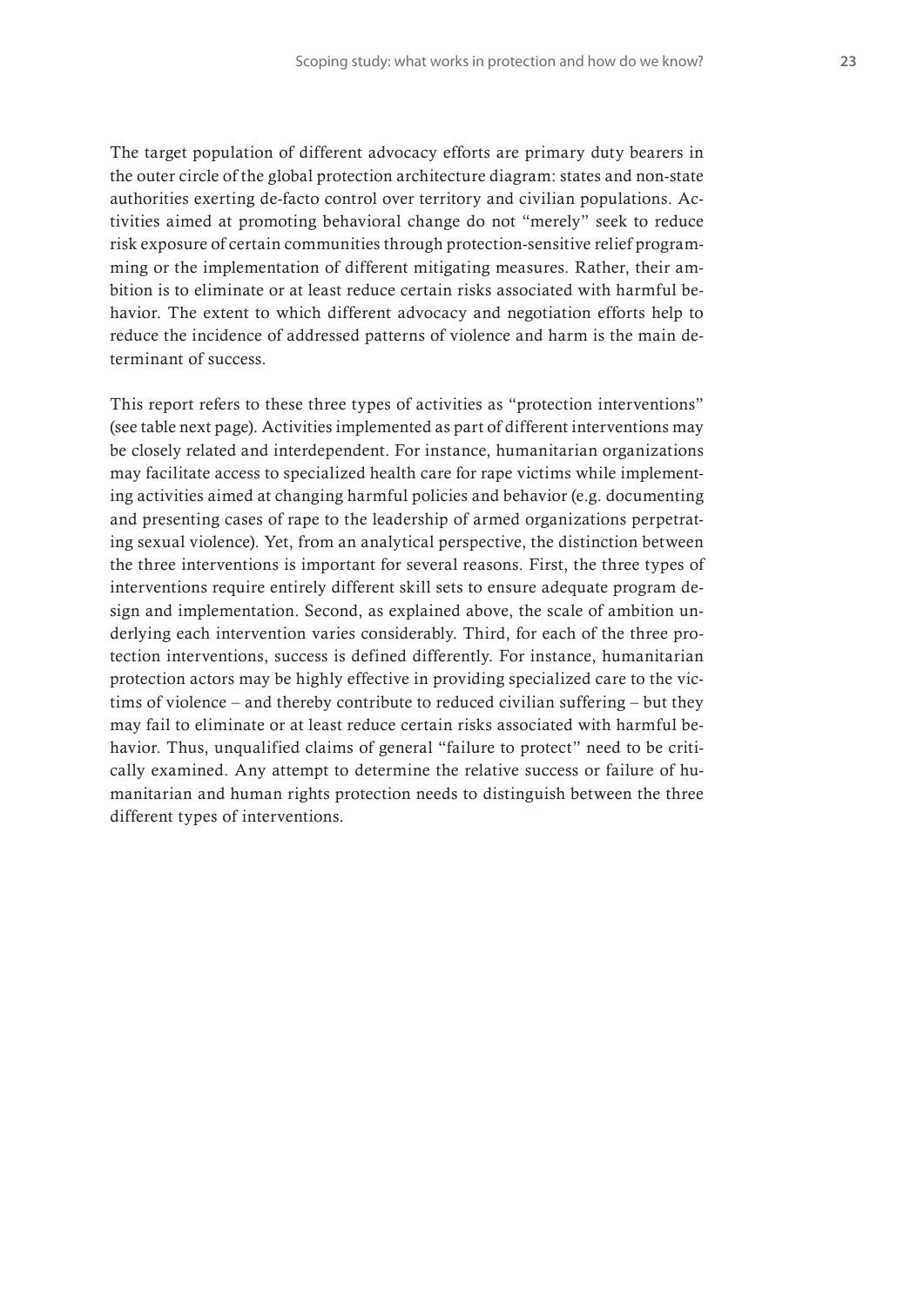#### **THREE TYPES OF PROTECTION INTERVENTIONS**

|    | <b>Type of intervention</b>     | <b>Examples of activities</b>                                                                                                              | <b>Target population</b>                                                 |  |
|----|---------------------------------|--------------------------------------------------------------------------------------------------------------------------------------------|--------------------------------------------------------------------------|--|
| 1. | Providing redress to<br>victims | Facilitate access to specialized care and<br>welfare entitlements                                                                          | Individual<br>victims of<br>violence and<br>other patterns<br>of harm    |  |
|    |                                 | Trace family members of children separated<br>by armed conflict and natural hazard                                                         |                                                                          |  |
|    |                                 | Provide legal counseling for victims claiming<br>reparation and access to lost property                                                    |                                                                          |  |
|    |                                 | Help victims access welfare entitlement<br>through orientation and liaison with public<br>and private service providers                    |                                                                          |  |
| 2. | Reducing risk exposure          | Install adequate lighting in camp sanitation<br>facilities to reduce risk of rape                                                          | Communities<br>and social<br>groups (e.g.<br>women,<br>children) at risk |  |
|    |                                 | Conduct mine-risk awareness campaigns<br>and help communities cope with risks from<br>unexploded ordnance                                  |                                                                          |  |
|    |                                 | Support establishment of early-warning<br>systems                                                                                          |                                                                          |  |
|    |                                 | Disseminate information about natural<br>hazards and other types of protection risks                                                       |                                                                          |  |
| 3. | Changing harmful<br>behavior    | Systematic documentation of protection<br>"incidents"                                                                                      | Primary duty<br>bearers (states<br>and non-state<br>authorities)         |  |
|    |                                 | Raise awareness of particular patterns of<br>harm through public advocacy messages/<br>campaigns                                           |                                                                          |  |
|    |                                 | Develop a confidential dialogue with<br>members of state security forces and<br>armed groups, including through written<br>representations |                                                                          |  |
|    |                                 | Implement legal trainings with armed actors<br>to increase awareness of their obligation to<br>protect civilians from violence and harm    |                                                                          |  |

## **3.2 What are the limits of humanitarian and human rights protection?**

In *The Politics of Humanitarian Protection*, Ferris (2011) critically reviews humanitarian protection interventions.<sup>37</sup> She recognizes positive results achieved by certain organizations in specific contexts, but her overall assessment of humanitarian protection efforts remains predominantly negative. Ferris stresses that humanitarians are unable to directly stop physical violence against civilians. She argues for a hu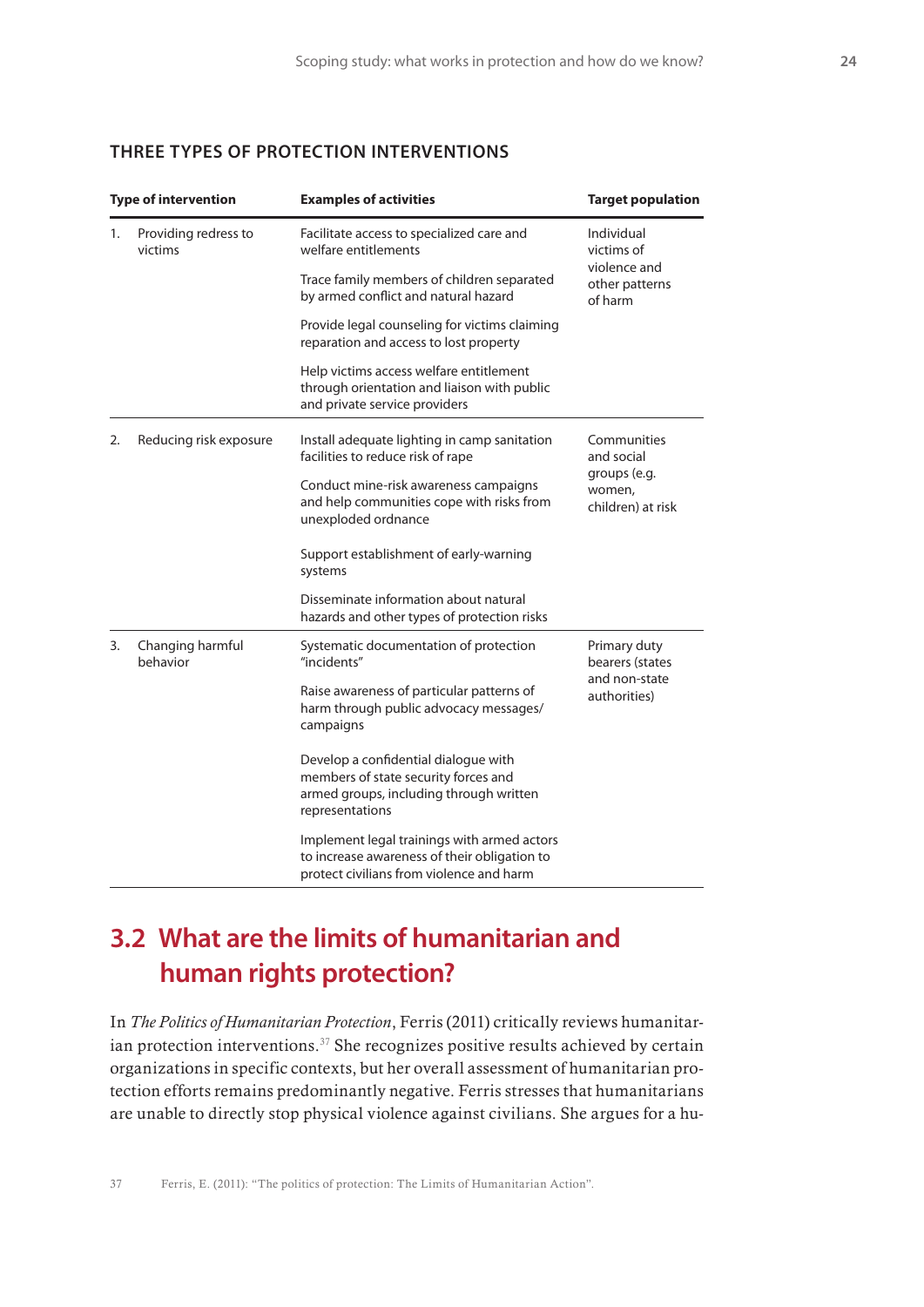manitarian protection paradigm "grounded in humility and the realization that humanitarians cannot and should not be expected to physically protect people."38

Ferris's critique is not a radical assertion. Calls for humanitarian organizations to acknowledge the limits of their protection interventions are widespread in the literature.39 Consider the following quote from the ICRC Protection Standards:

The scope of the protection work of humanitarian and human rights actors has its limits. Protection actors must therefore take into account the roles, responsibilities and expertise of other actors when planning and implementing activities. Assessing which of these actors is best positioned to procure a certain type of impact also requires some degree of interaction, and a will to identify and encourage positive synergies. $40$ 

Attempts to determine the impact of any intervention requires a careful appreciation for the influence of other actors on documented results.<sup>41</sup> A central proposition of this report is that the success of humanitarian and human rights protection, particularly type 2 and 3 interventions aimed at mitigating risks and promoting behavioral change, cannot be assessed in isolation from the wider protection architecture. In many contexts, positive and negative change generated by humanitarian and human rights protection actors is intrinsically linked to external factors outside their influence. The activities, attitudes and interests of political, military and judicial actors may both enhance or limit the effects of protection interventions carried out by humanitarian and human rights actors. As will be shown in the following chapter, limited recognition for contextual factors in the literature is a key limitation when trying to gather empirical evidence on successful humanitarian and human rights protection.

38 Idem, p. 274.

39 Médecins Sans Frontiers (MSF) executive director, Marc Dubois, for instance, writes that humanitarians need to realize "that with important (though comparatively insignificant) exceptions, protection (in the sense of providing physical safety) of civilians during periods of violent crisis is not our job." This view largely reflects that of the different protection experts interviewed as part of this scoping study. See Marc Dubois (2009). *Protection: the new humanitarian fig-leaf*, p. 2. Available at http://www.urd.org/IMG/ pdf/URD\_HEM\_2\_UK.pdf. Last accessed on15/12/2012.

40 ICRC (2009), supra note 20, p. 33.

41 This scoping review uses the OECD Development Assistance Committee definition of impact: positive and negative, primary and secondary long- term effects produced by an intervention, directly or indirectly, intended or unintended. Available at: http://www.oecd.org/dac/evaluationofdevelopmentprogrammes/dcdndep/evaluatingdevelopmentimpacts.htm. Last accessed on 24/01/2013.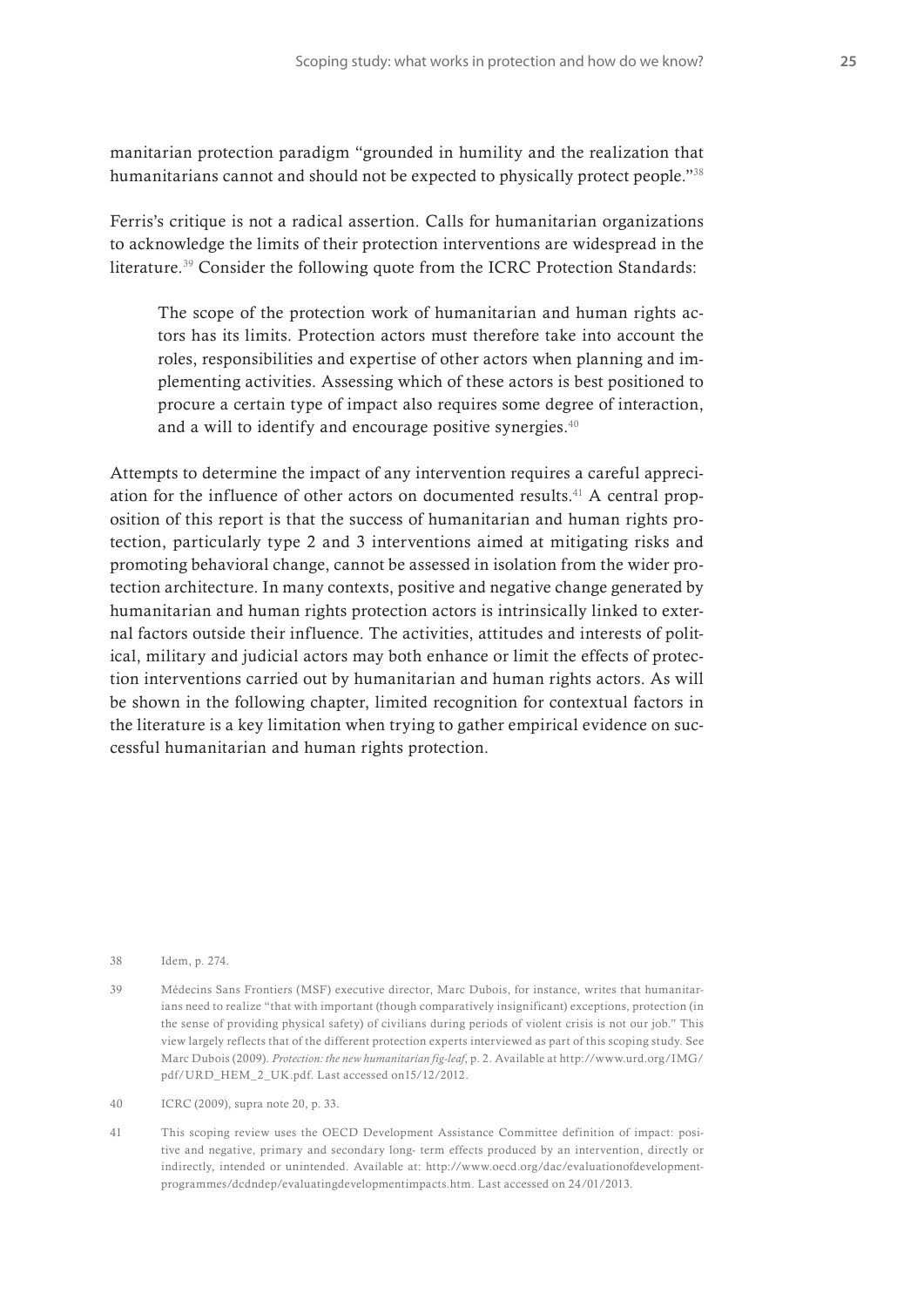## **4 What does and does not work in protection: the evidence base**

This review of empirical evidence concerning the impact of humanitarian and human rights protection draws on academic research, evaluative reports and other grey literature (see chapter 2 for additional details). It is easier to find negative examples of humanitarian protection efforts than positive ones – a central finding of the review. Three main reasons account for the scant evidence on what works in protection across different contexts:

- 1 *Quantity of information*: Evidence provided in evaluative reports and policy-oriented research remains scattered and scarce as only a limited number of successful protection interventions in any given country are documented. Most of the evaluative reports discuss implementation challenges linked to capacity gaps, coordination issues and other practical matters. If at all, questions of impact are addressed at the margins.
- 2 *Quality*: About half of the different academic works reviewed lack an explicit research design and method. Yet, clarity on design and method is a precondition for generating reliable and comparable data. In addition, evaluations that actually look at impact generally do not report against quantitative and qualitative indicators included in logical frameworks underlying interventions under review. It is not clear whether indicators included in logical frameworks are inappropriate for measuring impact or whether M&E systems failed to collect relevant data.
- 3 *Comparability*. The way the reviewed evaluations and scholarly enquires are designed restricts the comparability of their findings. They lack a common conceptual framework to assess success in protection. This makes it difficult to aggregate findings and draw general conclusions applicable to other interventions in different geographic locations and thematic areas (this point will be further elaborated in section 5.1).

### **4.1 Summary of findings generated through the literature review**

A key limitation inherent to evaluative reports assessed for this scoping study is the lack of reliable data on overall protection trends. This is particularly evident in the area of sexual and gender-based violence (SGBV). Without basic information on patterns of SGBV, it is impossible to assess the impact of efforts aimed at eliminating or mitigating the risk of rape and other forms of sexual violence (in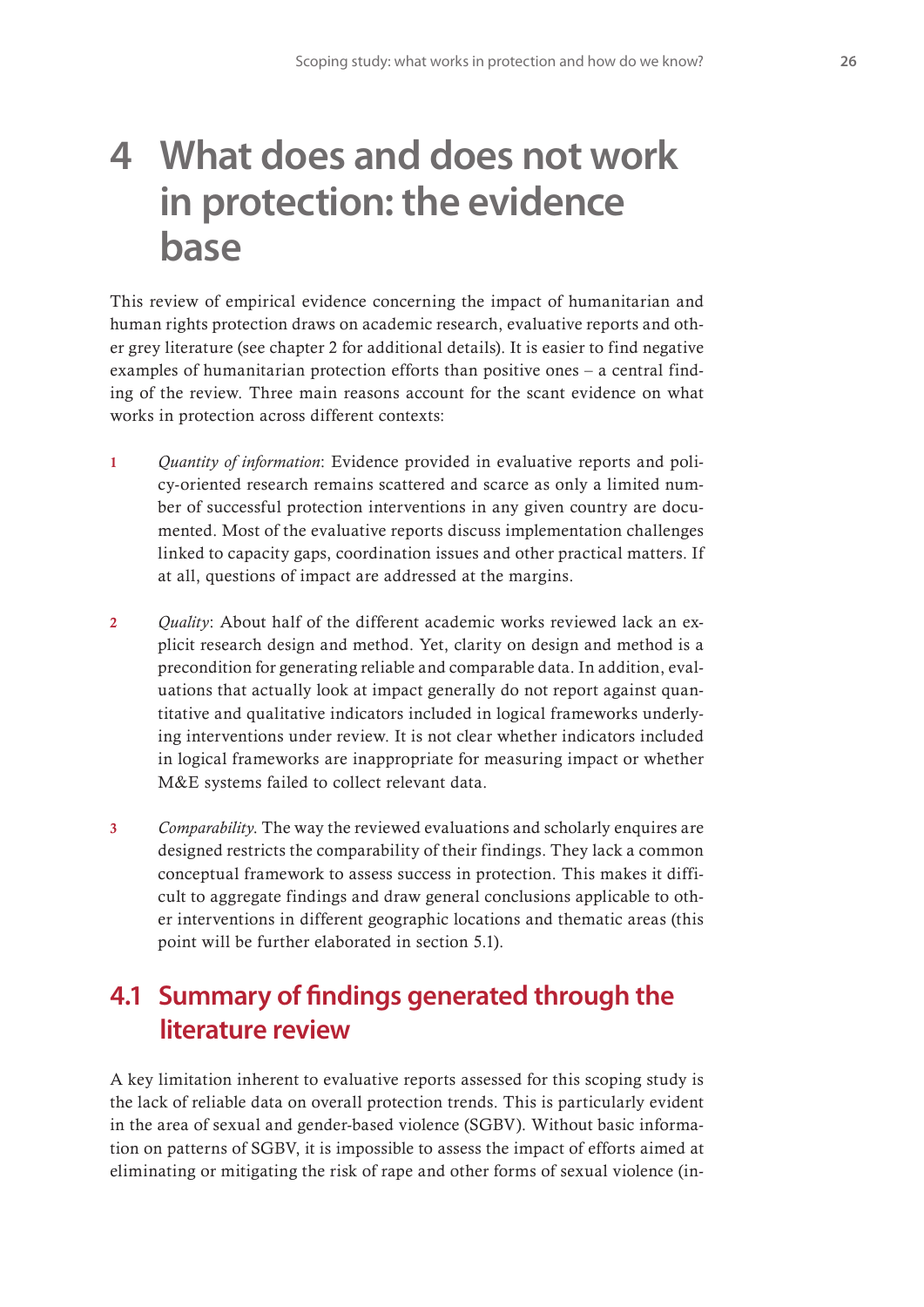tervention type 2 and 3). The independent *Evaluation of DG ECHO's Actions in the Democratic Republic of the Congo* serves to illustrate these constraints.<sup>42</sup> The evaluation report includes a special section on SGBV, which starts with an assessment of general trends using data received from referral centers and hospitals, academic research projects and newspaper articles. Despite the variety of sources consulted, the evaluation concludes that the quality and quantity of available data remain insufficient to adequately assess the effects of the "SGBV response by the international community":

The first limitation is the lack of systematic and reliable data of the phenomenon and its contributing factors. This affects the eventual dimension and adequacy of the response, the necessary adaptation to different contexts and profiles of SGBV. […] DG ECHO is clearly advocating for this deficit of data to be addressed, and the evaluation was unable to uncover why the UN mandated agency (UNFPA) does not invest more resources and capacity to address the issue.<sup>43</sup>

Another limitation emerging from the reviewed literature relates to the scope of evaluations. The reports tend to limit their analysis to operational gaps and questions of process and efficiency rather than effectiveness and impact.

**Legal support to victims of violence and harm (intervention type 1)**

Interventions that seek to provide remedy to past violence and harm though reparation and rehabilitation include the provision of legal support and other services helping individual victims to access specialized services (e.g. health care and family tracing services), other welfare services and reparation (see section 3.1). The ALNAP Evaluative Report Database comprises two reports that assess legal aid programs implemented by the Norwegian Refugee Council (NRC) in former Yugoslavia (2002) and Sri Lanka (2008).44 Both programs aimed to support IDPs and other vulnerable individuals to claim their rights and entitlements, primarily with regard to access to land and property.<sup>45</sup> One additional report discusses a UNHCR program designed to help urban refugees in India, Yemen and

45 Asiimwe (2008): *NRC Sri Lanka: promoting the rights of displaced persons through legal aid information, counselling and legal assistance programme in Sri Lanka*. Available at http://www.alnap.org/pool/files/erd-3607-full.pdf. Last accessed 28.01.2013. For additional information on these activities see NRC Core Activity Policy Document available at: http://www.nrc.no/arch/\_img/9567626.pdf. Last accessed on 18/01/2013.

<sup>42</sup> DARA (2010). *Evaluation of DG ECHO's Actions in the Democratic Republic of the Congo*. Available at: http:// reliefweb.int/sites/reliefweb.int/files/resources/D31C17D7846B54A9492577D8001A35A1-Full\_Report.pdf. Last accessed on 12/12/2012.

<sup>43</sup> Idem, p. 65.

<sup>44</sup> Kerrigan et alt. (2002). Legal Aid Against the Odds Evaluation of the Civil Rights Project (CRP) of the Norwegian Refugee Council in former Yugoslavia. DCHR, T & B Consult. Available at http://www. alnap.org/pool/files/erd-3143-full.pdf. Last accessed on 24/01/2013.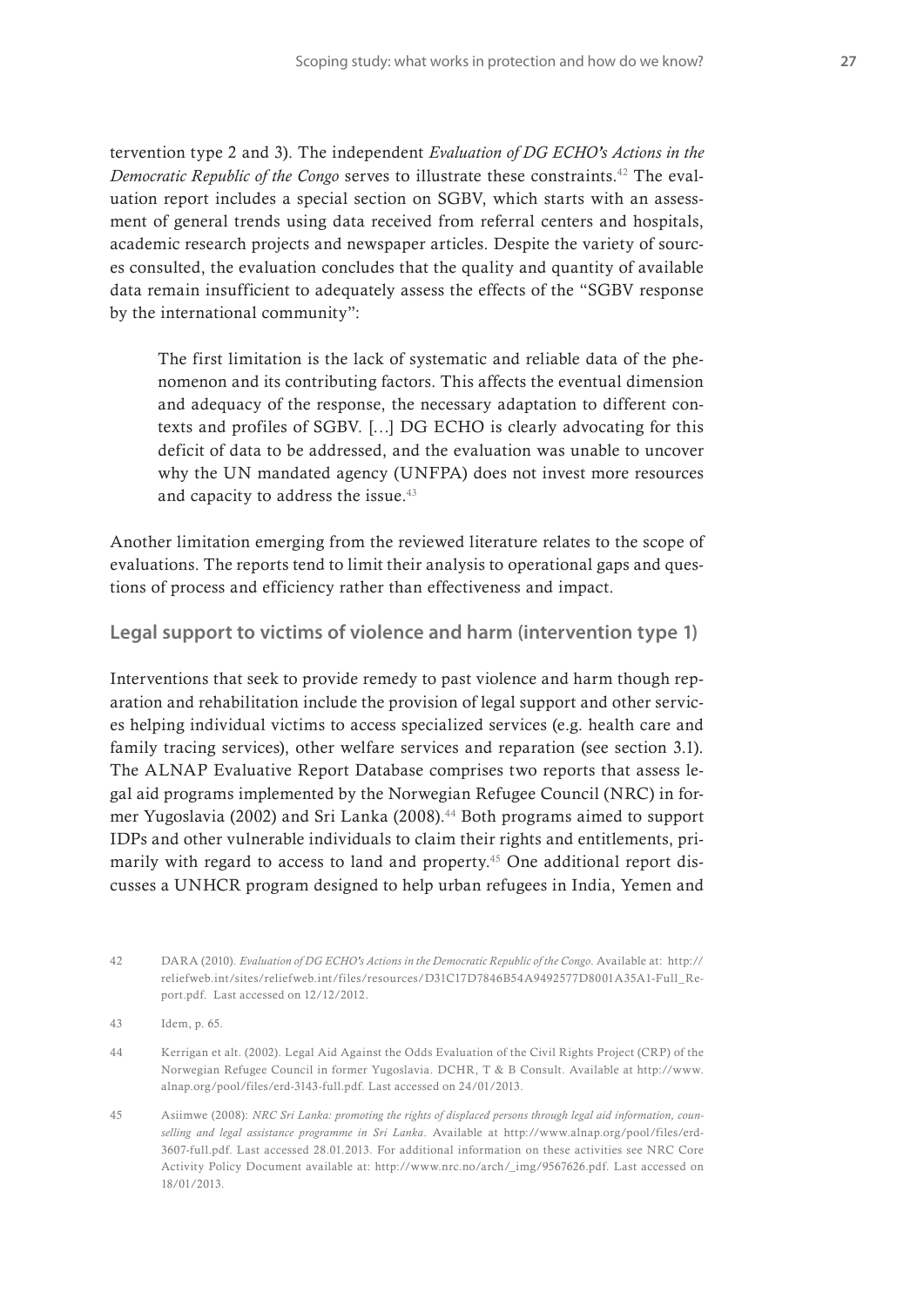Egypt access social services and claim other legal entitlements.46 Impact is not a central element of these three reports. $47$  Their main focus is limited to analyzing challenges linked to program management, coordination and implementation.

#### **Family tracing in emergency contexts (intervention 1)**

The number of relevant reports in the ALNAP database is equally limited with respect to family tracing activities. Only two evaluations assess tracing programs, a standard protection activity. This includes a 2003 review of the "Sub-Regional Separated Children Programme" implemented in several West African states. The document does not analyze the larger impact of the program on the target population. A more recent report produced by Save the Children identifies gaps in the protection of children following the Indian Ocean Tsunami.48 It provides ample quantitative data from Aceh Province in Indonesia, South India and Sri Lanka on the tsunami's impact on children, focusing on the separation of family links. Like the 2003 review of the child-related protection interventions in West Africa, it does not provide an in-depth analysis of the impact of the family tracing activities.

The ALNAP database does not include any other evaluations that analyze the impact of child reunification activities in a systematic manner, for instance through a comparative analysis of different programs implemented in different contexts. Web-based resources yielded only one additional result. A Save the Children report titled *Misguided Kindness: Making the Right Decisions for Children in Emergencies* discusses, among other things, reunification of children and families in emergencies.49 The report draws attention to potential negative impact of child protection programs, such as putting up orphans for adoption who actually still have families that would be willing to take care of them. It offers relevant insights into what does not work in protection rather than provide evidence of success.

Other evaluative reports review several programs or projects that fall under intervention type 1. A meta evaluation assessing activities implemented by UNI-CEF and its partners between 2002 and 2007 under the Protective Environment Framework addresses the following protection concerns: violence against chil-

- 47 The NRC report, which is a mid-term review, states that the provision of legal aid enabled 34,000 IDPs to access official documents (such as birth or death certificates), thereby increasing their opportunities to seek remedies to sustained harm. Yet, the review does not provide a detailed assessment of whether and how official documents helped individuals to actually claim their rights, p. 42, supra note 40.
- 48 Dunn, Parry-Williams & Petty (2006). *Picking up the pieces: Caring for children affected by the Tsunami*. Available at http://www.alnap.org/pool/files/795.pdf. Last accessed on 20/01/2013.
- 49 Save the Children (2010). *Misguided Kindness: Making the Right Decisions for Children in Emergencies*, chapter 3. Available at http://www.savethechildren.org.uk/sites/default/files/docs/Misguided\_Kindness\_3. pdf. Last accessed on 18/01/2013.

<sup>46</sup> Umlas (2011). Cash in hand: Urban refugees, the right to work and UNHCR's advocacy activities. http:// www.unhcr.org/4dc7f82c9.html. Last accessed 28/01/2013.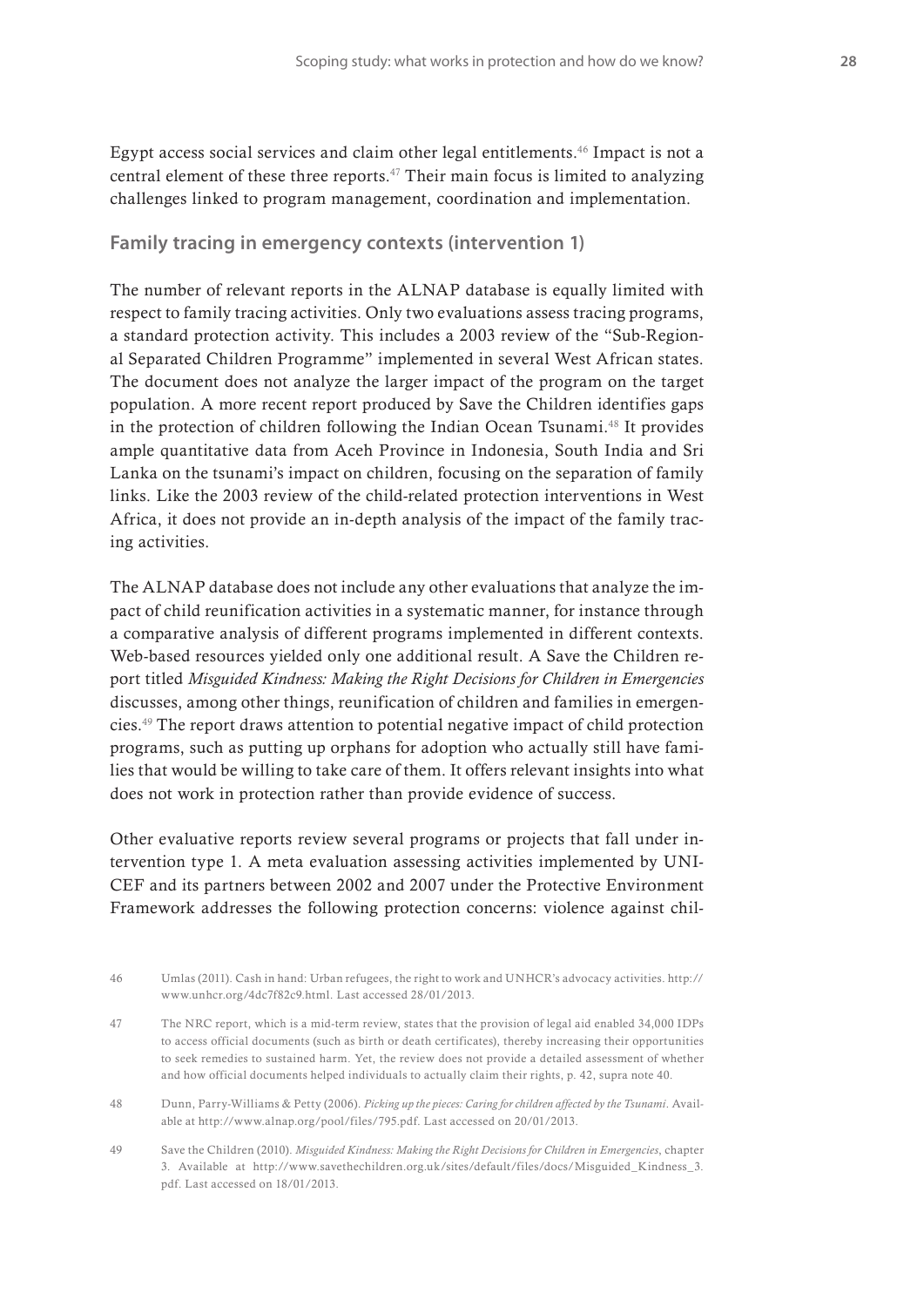dren, child labor, juvenile justice reform, trafficking, discrimination and support for children deprived of parental care;<sup>50</sup> chapter 10 of the evaluation report looks at different child protection activities in emergencies:

- **t** Protection and care of separated/unaccompanied children and children associated with armed groups. $51$
- Psychosocial support interventions.<sup>52</sup>

The evaluation summarizes implementation gaps and other operational challenges related to these two programs. It does not assess their impact in different country contexts. The overall conclusion of the report is that the available evidence on the impact of different activities implemented under the Protective Environment Framework "is largely atemporal and ad hoc: approximately 64% of the reports [assessed] have no longitudinal data and 80% lack sampling plans."53

#### **Protection mainstreaming and community-based protection (intervention type 2)**

This scoping study reviewed two evaluative reports and two academic articles that are directly linked to intervention type 2: a 2001 evaluation of a firewood distribution project in Dabaab, Kenya;<sup>54</sup> a 2009 inter-agency evaluation of community-based child protection mechanisms;<sup>55</sup> a study on protection and livelihoods drawing on empirical evidence gathered in Darfur, Chechnya, Sri Lanka and the Occupied Palestinian Territories; $56$  and a study exploring positive "field examples" of protection interventions carried out by humanitarian organizations

- 50 UNICEF (2008). *Child Protection Meta-Evaluation*. Available at http://www.unicef.org/protection/Final\_CP\_meta\_Eval\_15\_May08.pdf. Last accessed on 15/12/2012.
- 51 Idem, p. 120.
- 52 Idem, p. 121.
- 53 Idem, p. 16.
- 54 UNHCR (2001). *Evaluation of the Dadaab firewood project, Kenya*. Available at http://www.alnap.org/resource/2953.aspx. Last accessed on 15/01/2013.
- 55 Wessels (2009). *What Are We Learning About Protecting Children in the Community?* Available at http:// childprotectionforum.org/wp/wp-content/uploads/downloads/2012/05/What-We-Are-Learning-Full-Report.pdf. Last accessed on 15/12/2012.
- 56 Jaspars and O'Callaghan (2010). *Challenging choices: protection and livelihoods in conflict: Case studies from Darfur, Chechnya, Sri Lanka and the Occupied Palestinian Territories*. Available at http://www.odi.org.uk/ sites/odi.org.uk/files/odi-assets/publications-opinion-files/6008.pdf. Last accessed on 15/12/2012. For another research paper discussing the connections between livelihoods and protection, see Narbeth & McLean (2003). *Livelihoods and protection Displacement and vulnerable communities in Kismaayo.* Available at http://www.odihpn.org/hpn-resources/network-papers/livelihoods-and-protection-in-kismaayo-somalia. Last accessed on 15/01/2013.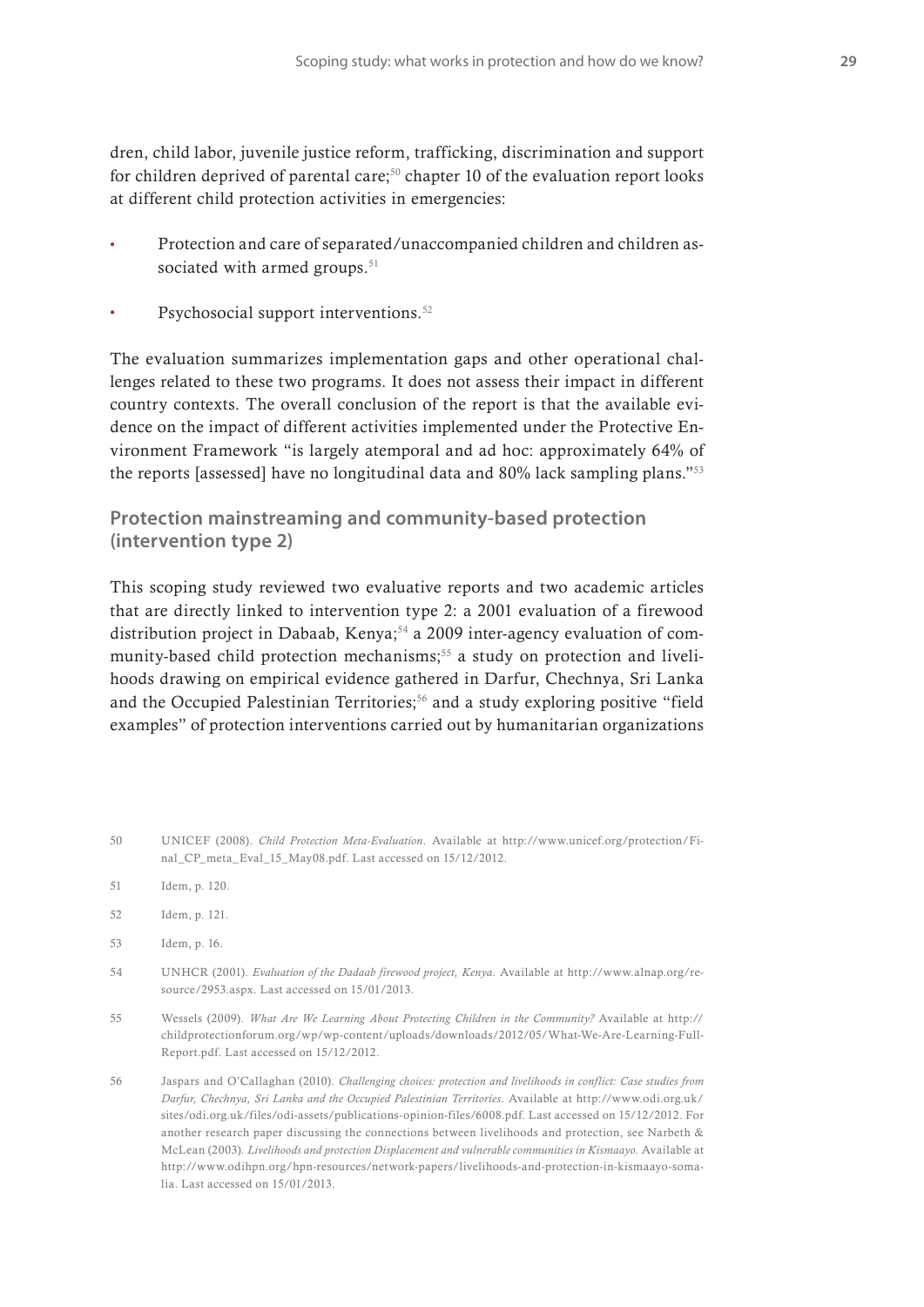to support local capacities for "self-protection."57 They all present little quantitative data on the impact of these activities. For instance, in their study on Darfur, Chechnya, Sri Lanka and the Occupied Palestinian Territories, Jaspars and O'Callaghan (2010) give some examples of field situations where the integration of protection and livelihood activities helped to reduce the risk exposure of particularly vulnerable communities. However, the evidence provided on the effectiveness of these activities is usually limited to the perception of "some" or even "one" member of the targeted group. Moreover, the examples of self-protection by Berry and Reddy (2010) remain largely descriptive, providing little evidence on impact. The 2009 report on community-based child protection states that available quantitative data "were typically for output or process indicators"; the overall evidence regarding the impact of child-focused community groups is described as "largely anecdotal, impressionistic, unsystematic, and underdeveloped."58

#### **Changing harmful behavior (intervention type 3)**

Acknowledgment of failure is a central thread running through the literature concerned with efforts aimed at changing harmful behavior by promoting the respect for relevant bodies of international law. While looking at the application of international law in Sudan prior to the secession of the South, Zaat (2006) analyzes the effects of humanitarian and human rights advocacy on the IDP policies of the Sudanese authorities. She concludes that the Government of Sudan consistently failed to meet its obligations to protect IDPs.<sup>59</sup> More recently, the case of Sri Lanka has drawn considerable international attention following the leak of a UN report that pointed to a "systemic failure" in protecting civilians during the last months of the armed conflict in 2009 between the Sri Lankan government and the Tigers of Tamil Eelam (LTTE).<sup>60</sup> A review of the humanitarian response during the same period, which was commissioned by NRC, supports this conclusion.<sup>61</sup> It criticizes the decision taken by NRC and other humanitarian organizations (e.g. UNHCR, UNICEF and Oxfam) to assist the war's survivors held in government-controlled closed camp internment conditions. According to the evalu-

<sup>57</sup> Berry and Reddy (2010). Safety with Dignity: Integrating Community-based Protection into Humanitarian Programming. Available at: http://reliefweb.int/sites/reliefweb.int/files/resources/0115AB92A180 B1864925770B00219C33-networkpaper068.pdf, last accessed on 15/12/2012.

<sup>58</sup> Wessels (2009), p. 38, supra note 51.

<sup>59</sup> Zaat (2006). *The Protection of Internally Displaced Persons in the Sudan: Applying International Law at the Field Level*, p. 29. Available at https://sites.tufts.edu/jha/archives/25. Last accessed on 15/12/2012.

<sup>60</sup> BBC News (13 November 2012). *UN 'failed Sri Lanka civilians', says internal probe*. Available at http://www. bbc.co.uk/news/world-asia-20308610. Last accessed on 15/12/2012.

<sup>61</sup> Nash (2012). *Protecting or Facilitating: A review of the humanitarian response to IDP detention in Sri Lanka, 2009*, http://www.fieldviewsolutions.org/fv-publications/Protecting\_or\_Facilitating-Sri\_Lanka\_2009. pdf. Last accessed on 15/12/2012. This is an interesting but rare example of an independent report on the mistakes made in a particular context, which was commissioned and published by an operational actor. Note that specific conclusions drawn from the NRC experience in Sri Lanka are summarized in an internal report, which was shared mid-2012 with a restricted number of recipients.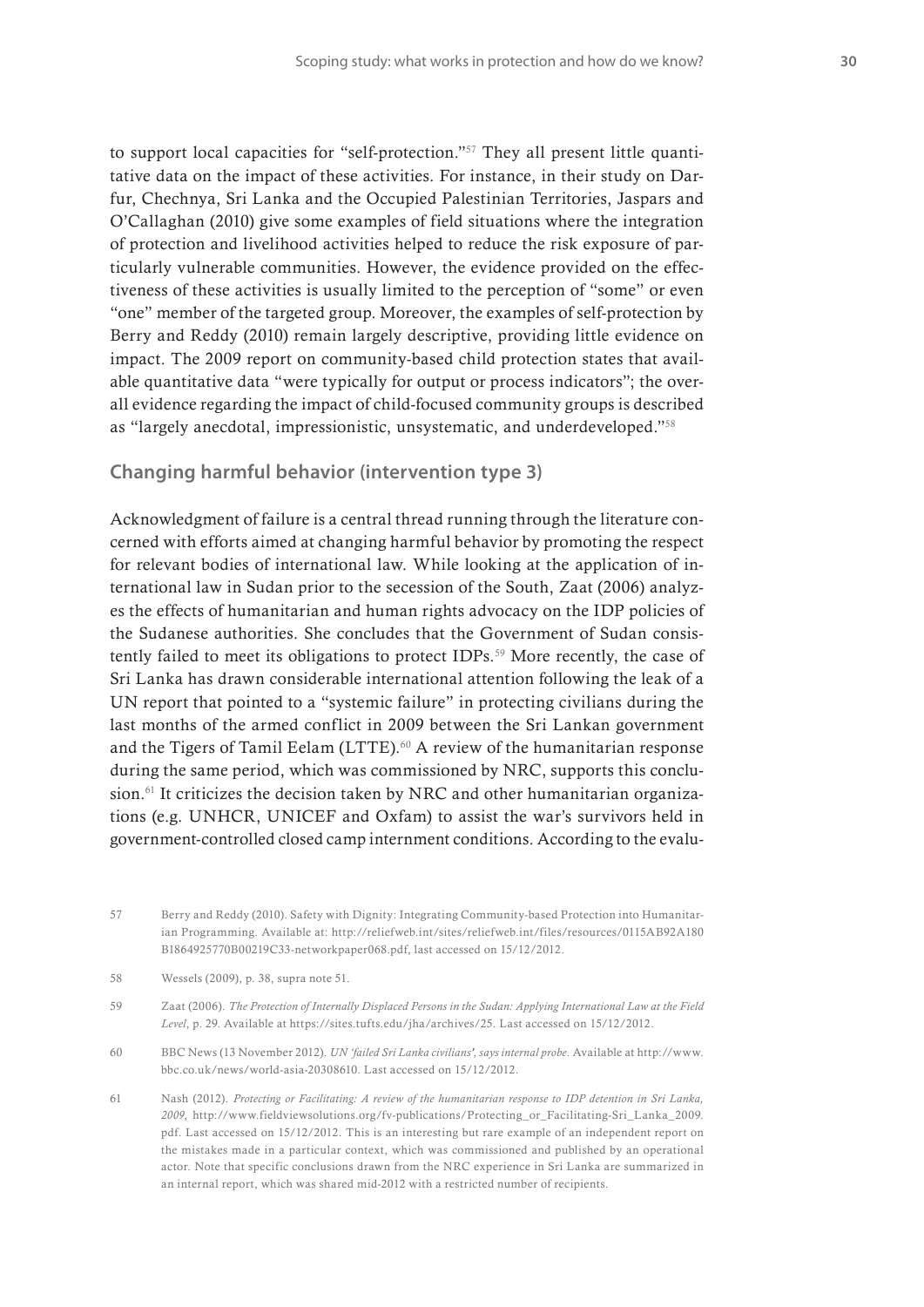ation, by providing assistance, humanitarian organizations "legitimized" unlawful government practices of interning people in closed camps, where they were subjected to interrogation and torture and some were taken away and killed. It was only after some donors decided to no longer fund food assistance to the internees in October 2009 that political advances were made toward restoring the freedom of movement of civilians confined in government camps.<sup>62</sup> The NRC case study adds to the existing body of evidence of failure. Analyzing past mistakes may yield important insights on what *might* work, but it does not enhance our knowledge of the circumstances under which certain types of interventions do work.

To understand what humanitarian and human rights protection actors can achieve within the generally recognized limits of their potential influence, this scoping study looked at other bodies of literature, such as policy-oriented publications on mediation and humanitarian engagement with non-state armed groups. One report published by the Geneva Academy of International Humanitarian Law and Human Rights (2011) discusses protection interventions that promote the respect for basic humanitarian principles and human rights among armed non-state authorities.63 It includes several best practice examples of successful engagements, for instance by the Humanitarian Dialogue (HD) Centre in Darfur: Following direct negotiations in 2008 and 2009 between UNICEF and representatives of Darfur opposition movements, which were facilitated by the HD Centre, the Justice and Equality Movement signed a memorandum of understanding on the protection of children in July 2010. This is the only publicly available report included in the literature review, which assesses the effects of confidential humanitarian negotiations (i.e. private advocacy).

This scoping study found two articles that show that exposing particular patterns of harm through evidence-based reporting can have a positive impact. Looking at the case of Afghanistan, Niland (2008) argues that a systematic investigation, analysis and reporting of incidents involving civilian casualties, coupled with discrete diplomacy with both groups of warring parties and other concerned actors including politicians helped to reduce the impact of the war on the Afghan population.64 This initiative was launched in 2008 by the Human Rights Unit of the UN Assistance Mission to Afghanistan. Though civilian casualties continued to increase, they did not keep pace with a surge in warfare.<sup> $65$ </sup> Another research arti-

- 64 Niland (2010). *Protective Space and Civilian Casualties: Insights from Afghanistan*. Note that as head of the UNAMA Human Rights Unit, Norah Niland was directly involved in this initiative. She also contributed to this scoping study.
- 65 For a detailed analysis of the impact of the war on the civilian population see for instance UNAMA (2010). *Annual Report on Protection of Civilians in Armed Conflict.* Available at http://unama.unmissions. org/Portals/UNAMA/human%20rights/March%20PoC%20Annual%20Report%20Final.pdf. Last accessed on 15/01/2013.

<sup>62</sup> Nash (2012), idem, p. 9.

<sup>63</sup> ADH (2011). *Rules of Engagement Protecting Civilians through Dialogue with Armed Non-State Actors*. Available at: http://afg.humanitarianresponse.info/sites/default/files/Rules\_of\_Engagement\_Protection\_Civillians\_through\_Dialogue\_with\_armed\_non-state\_actors.pdf, last accessed on 15/12/2012.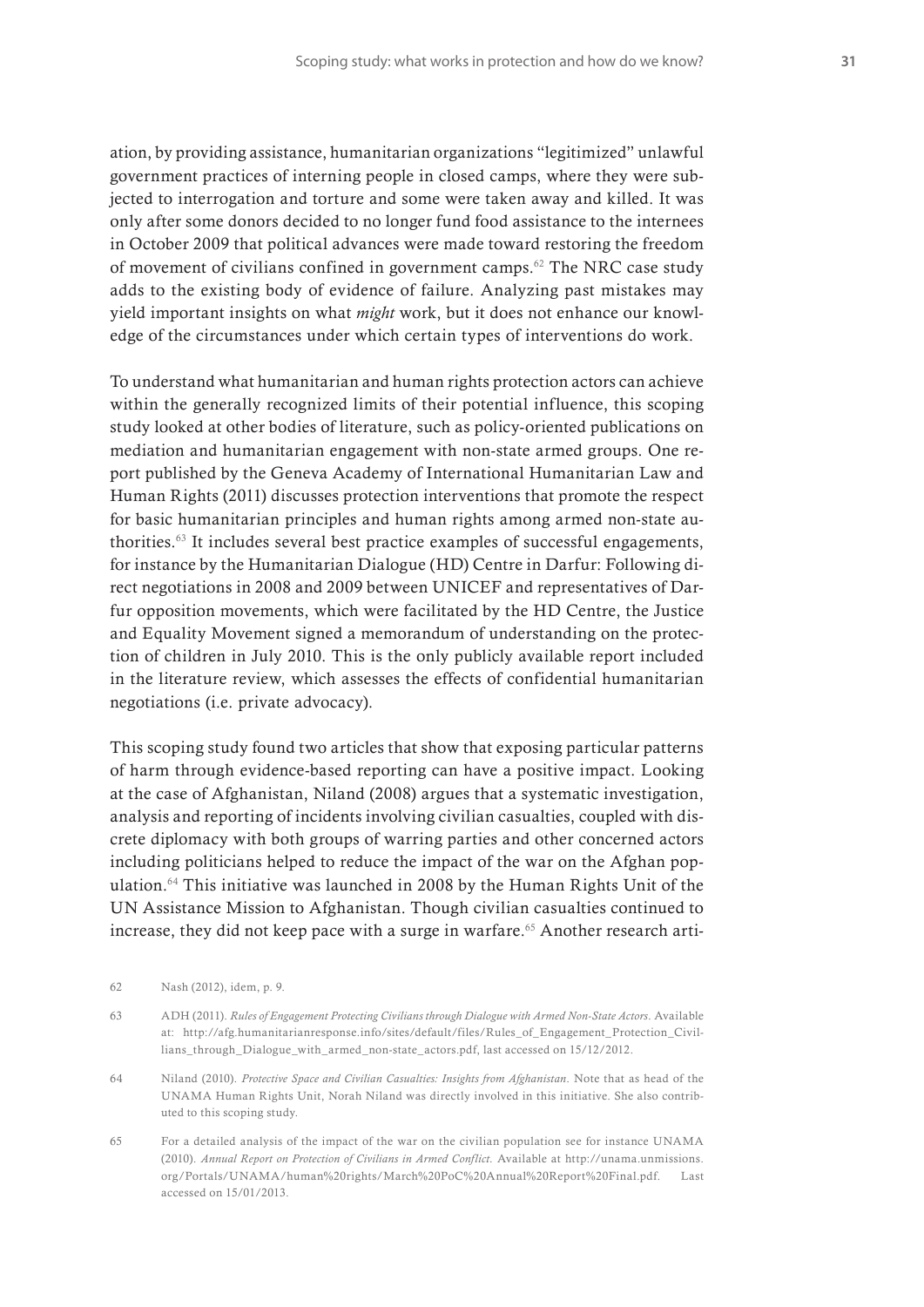cle by Barnett and Jefferys (2008) analyzes how the initiation of the UN's Monitoring and Reporting Mechanism (MRM) contributed to a reduction in child recruitments by armed actors in three countries under review (DRC, Côte d'Ivoire and Nepal).<sup>66</sup>

The search for human rights literature concerned with the dynamics of policy and behavioral change in situations of armed violence yielded two additional works. Both provide an in-depth analysis of the impact of evidence-based protection efforts aimed at changing harmful behavior. The documents analyze efforts by the Office of the UN High Commissioner for Human Rights (OHCHR) in Colombia to expose extrajudicial executions by Colombian armed forces. One of them was written by Salazar-Volkman, who was the director of the OHCHR's office in Colombia from 2009 to 2012.67 The second work is a book by Mahony and Nash (2012), who offer a more independent perspective.<sup>68</sup> In chapter 7, Mahony and Nash present a detailed case study of OHCHR's efforts to reduce the number of extra-judicial killings in Colombia (see text box).

#### **THE "FALSOS POSITIVOS" SCANDAL**

Following an aggressive and partly effective military campaign launched by the Colombian Army in 2002 to regain control over territory dominated by different guerrilla forces, Colombia witnessed a stark increase in extrajudicial killings. Government forces captured and killed civilians and presented them as guerrilla fighters "killed in combat." The widespread practice of unlawful killing was known as "false positives" or "falsos positivos." Systematic documentation by human rights and humanitarian organizations of disappearances and executions resulted in a criminal investigation in 2009. As a consequence, 28 military officers were fired, including the commander general of the Colombian army.

The response to extrajudicial killings in Colombia is a rare example of a well-documented, effective protection intervention aimed at eliminating and preventing violence against civilians through the promotion of policy and behavioral change.

- 66 Barnett & Jefferys (2008). *Full of promise: How the UN's Monitoring and Reporting Mechanism can better protect children*.
- 67 Salazar-Volkmann (2012). *Evaluating the Impact of Human Rights Work: The Office of the United Nations High Commissioner for Human Rights and the Reduction of Extrajudicial Executions in Colombia*.
- 68 Mahony and Nash (2012). *Influence on the Ground: Understanding and Strengthening the Protection Impact of United Nations Human Rights Field Presence*. The report was financed by the UN Office of the High Commissioner for Human Rights (OHCHR), the governments of Switzerland, Denmark and the United Kingdom. Available at: http://www.fieldviewsolutions.org/fv-publications/Influence\_on\_the\_Ground.pdf, last accessed on 15/12/2012.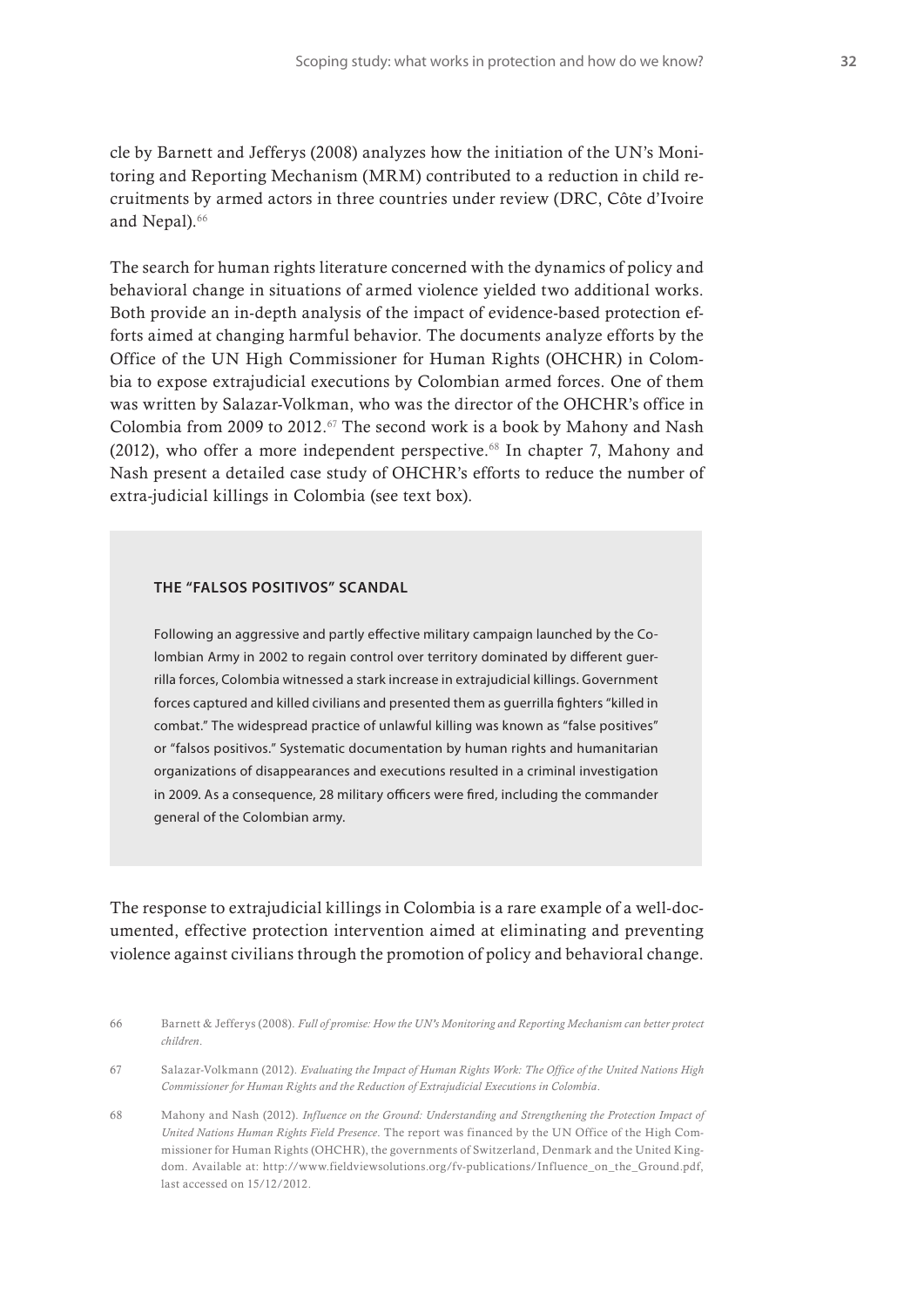It is interesting to note in this respect that the first cases of extrajudicial killings linked to the "falsos positivos" scandal were documented as early as 2004.<sup>69</sup> It took human rights and humanitarian organizations more than five years to generate positive change and end or limit impunity. This shows that measuring success for protection interventions can require a large time frame far beyond single project cycles. Still, all evaluative reports reviewed look at much shorter timeframes.

One important limitation of the study by Mahony and Nash on extrajudicial killings relates to the wider applicability of their findings beyond the particular context of Colombia. The authors do not provide an in-depth analysis of various factors that may have influenced the decision of the Colombian government to hold responsible army officers to account. Mahony and Nash attribute success primarily to the work of the Office of the High Commissioner for Human Rights. They acknowledge the role of national human rights organizations, but parallel efforts made by other international actors are only discussed at the margin. The OHCHR maintains only a comparably small and relatively recent field presence in Colombia. Other organizations with a protection mandate, such as the ICRC, established a much larger field presence long before the OHCHR opened its office in 1996.70 Perhaps most importantly, the authors do not explain how the United States (US) administration may have influenced the initiation of a criminal investigation. Successive US governments have been major providers of military aid to Colombia. It is reasonable to assume that US officials had a vital interest in putting an end to IHL violations committed by an army that they had financed for years.71 Mahony and Nash do not examine intervening factors beyond the direct control of the OHCHR, which contributed to the successful implementation of an advocacy campaign against extrajudicial killings in Colombia. Such an analysis, however, is necessary in order to gain a better understanding of the chances of success or failure for similar interventions in other contexts.

### **4.2 What are the main challenges for data collection?**

Barring a few exceptions, limited sustained and sophisticated attempts have been made at evaluating impact in humanitarian and human rights protection. The review of academic literature confirmed the widely acknowledged scarcity of quantitative and qualitative data showing the success of humanitarian and humanitarian interventions. What are the main constraints for data collection beyond

70 In 2011, the OHCHR office in Colombia had a total of 76 staff members and a budget of 9 million USD. Available at: http://www2.ohchr.org/english/ohchrreport2011/web\_version/ohchr\_report2011\_web/ allegati/22\_Americas.pdf. Last accessed on 12/12/2012.

<sup>69</sup> Idem, p. 68.

<sup>71</sup> Note that in an open letter addressed to Hilary Clinton, US Secretary of State, three US Senators call for a re-evaluation of US assistance to Colombia. The letter, dated 21 January 2010, makes explicit reference to the "falsos positivos" scandal. Available at: http://justf.org/files/primarydocs/100121sena.pdf. Last accessed on 07/02/2013.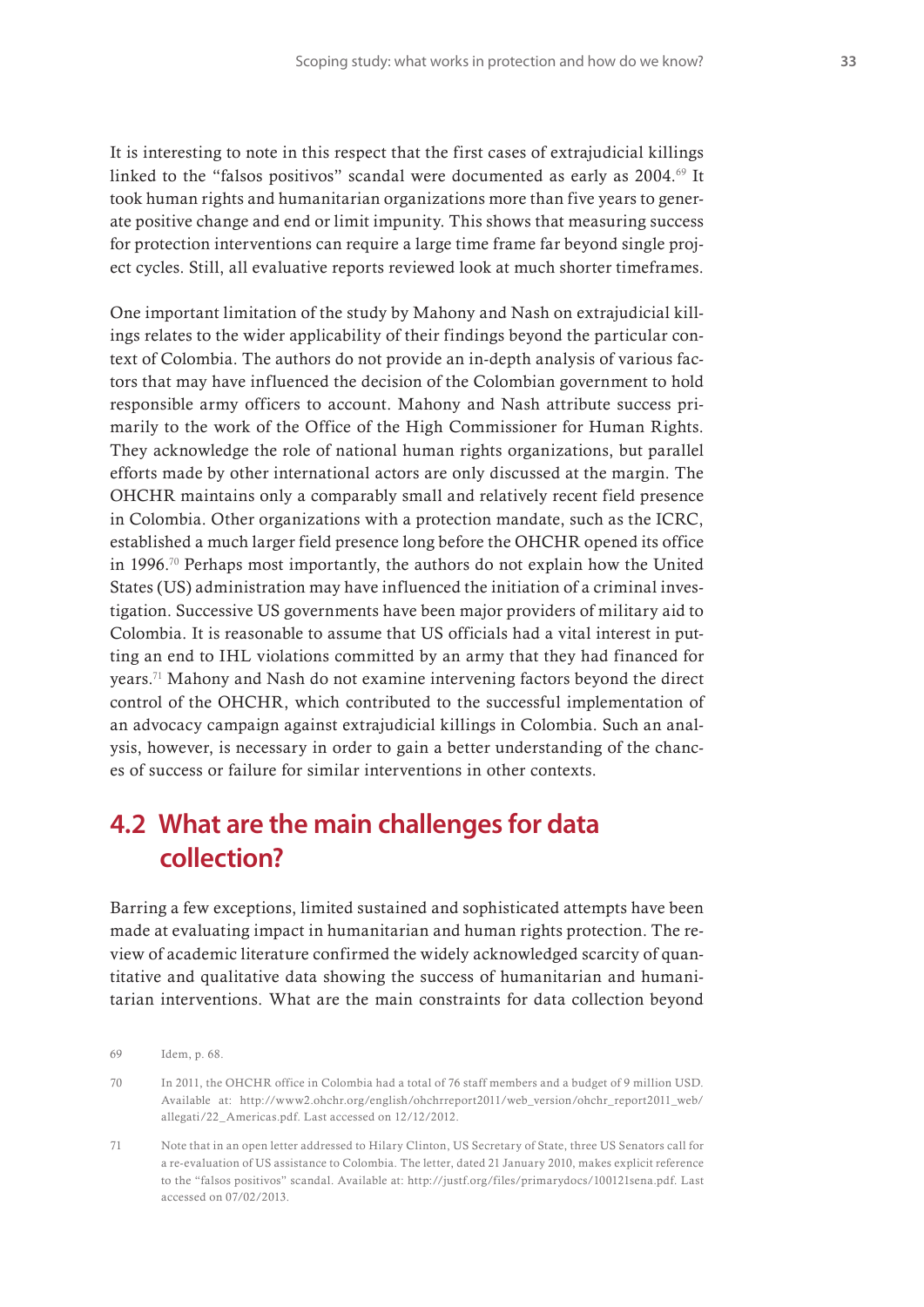general restrictions, which apply to any intervention implemented in emergency contexts, not only to humanitarian and human rights protection? Based on information retrieved from operational guidelines, policy documents and interviews, it is possible to identify three particular challenges for determining the success of different protection interventions:

- 1 Protection outcomes are less amenable to quantification than the provision of goods and services. It is comparably easy, for instance, to measure whether the distribution of clean drinking water led to a reduction in waterborne diseases among the beneficiaries of a specific WASH program. Determining whether protection interventions increase the safety and well being of the civilian population is a more complex undertaking.
- 2 Disclosing sensitive information on protection interventions and related patterns of violence and harm against civilians can compromise the neutrality of humanitarian organization and entail negative operational consequences. Most external evaluations commissioned by donors are released into the public domain (that is, they are posted on the web). To avoid "negative" reporting, concerned state and non-state authorities may restrict physical access for humanitarian and human rights actors to areas affected by natural disaster and armed violence. Non-governmental human rights organizations can, at times, maintain an undercover presence in disaster and conflict-affected countries and continue with their work. This is not an option for humanitarian organizations that rely on a much larger and more visible field presence to deliver relief goods and services to people in need. Reaching out to populations requires, at a minimum, the passive consent of state authorities or non-state actors controlling territory and people. This is the main reason why humanitarian organizations tend to prefer private over public advocacy. It is also at least a partial explanation for data scarcity.72
- 3 Collecting data can put civilians at risk. To gather information on the frequency of protection "incidents," humanitarian and human rights organizations rely to a large extent on networks that include interviews with community leaders, individual victims and their families, police, media actors and others with a knowledge of particular events. As mentioned in the 2009 ICRC protection standards, conducting individual interviews may put civilians at risk "because mere participation in the process can cause these people to be stigmatized or targeted."73 As a measure of self-protec-

73 ICRC (2009): "Professional standards for protection work carried out by humanitarian and human rights actors", p. 57,; http://www.icrc.org/eng/assets/files/other/icrc\_002\_0999.pdf , p. 57, last accessed on 15/12/2012. See also UNHCR (2011): "UNHCR and its partners recognise that any data collection or research on SGBV can have harmful social, physical, psychological or legal consequences if personal experiences of SGBV are disclosed. Any results produced using data collection tools therefore need to be subject to a broader protection analysis that anonymises sources and individual data"; "Action against Sexual and Gender-Based Violence: An Updated Strategy," p. 11, http://www.unhcr.org/refworld/ pdfid/4e01ffeb2.pdf. Last accessed on 15/12/2012.

<sup>72</sup> Note that some interviewees indicated that their respective organizations commissioned external evaluations of their activities, which are not publicly available.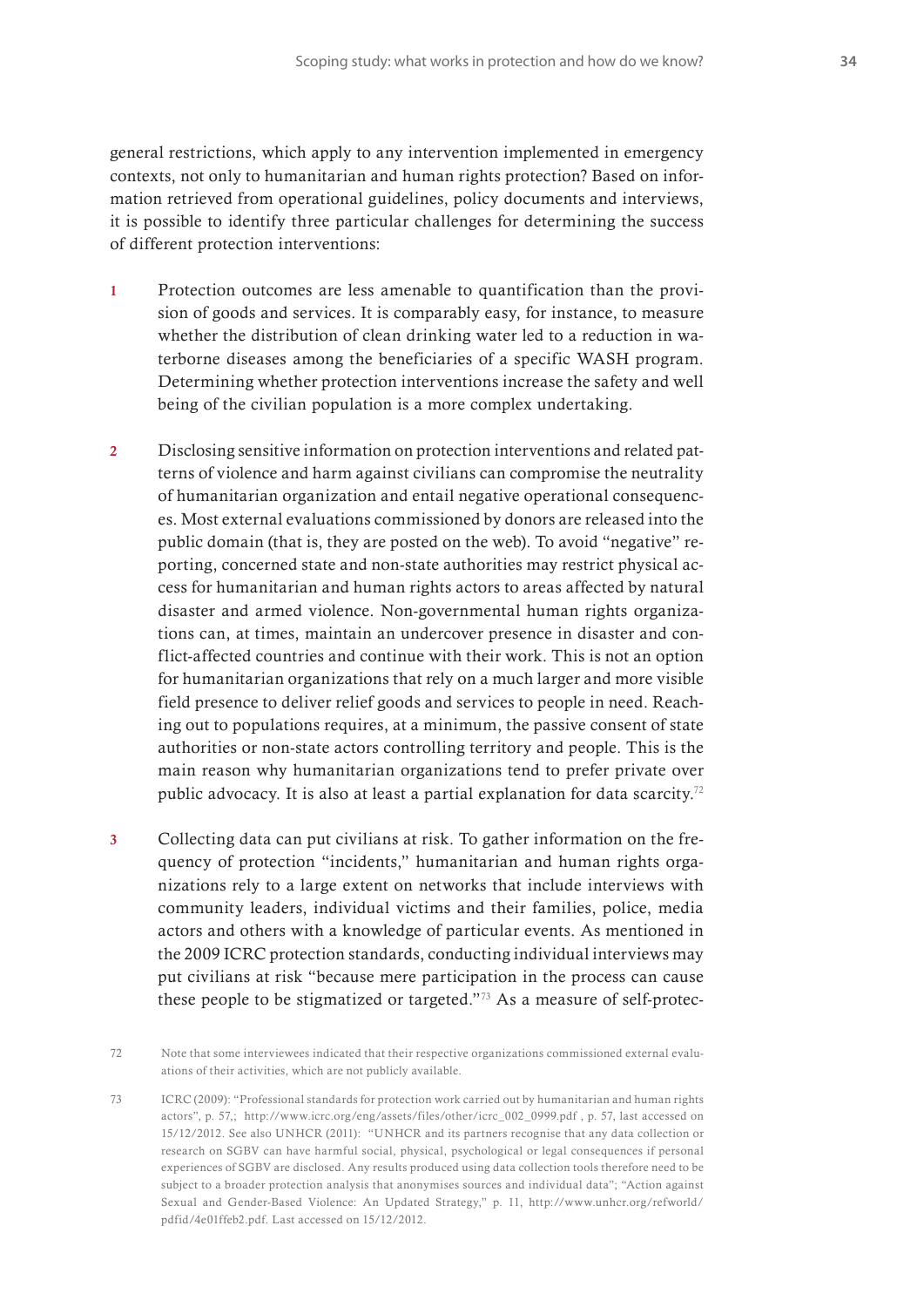tion, individuals will only share information with third parties when they feel that this will not further compromise their own security.

Practitioners interviewed for this study mentioned additional, more practical obstacles to data collection. All respondents agreed on the need for greater efforts to show results in protection, but the pressure to generate "hard" evidence and to quantify results was viewed with a certain degree of unease. Respondents noted that the collection of quantitative data absorbs an increasing share of their time and resources. These concerns point to a real challenge and need to be taken into account when developing new ways of measuring impact in protection.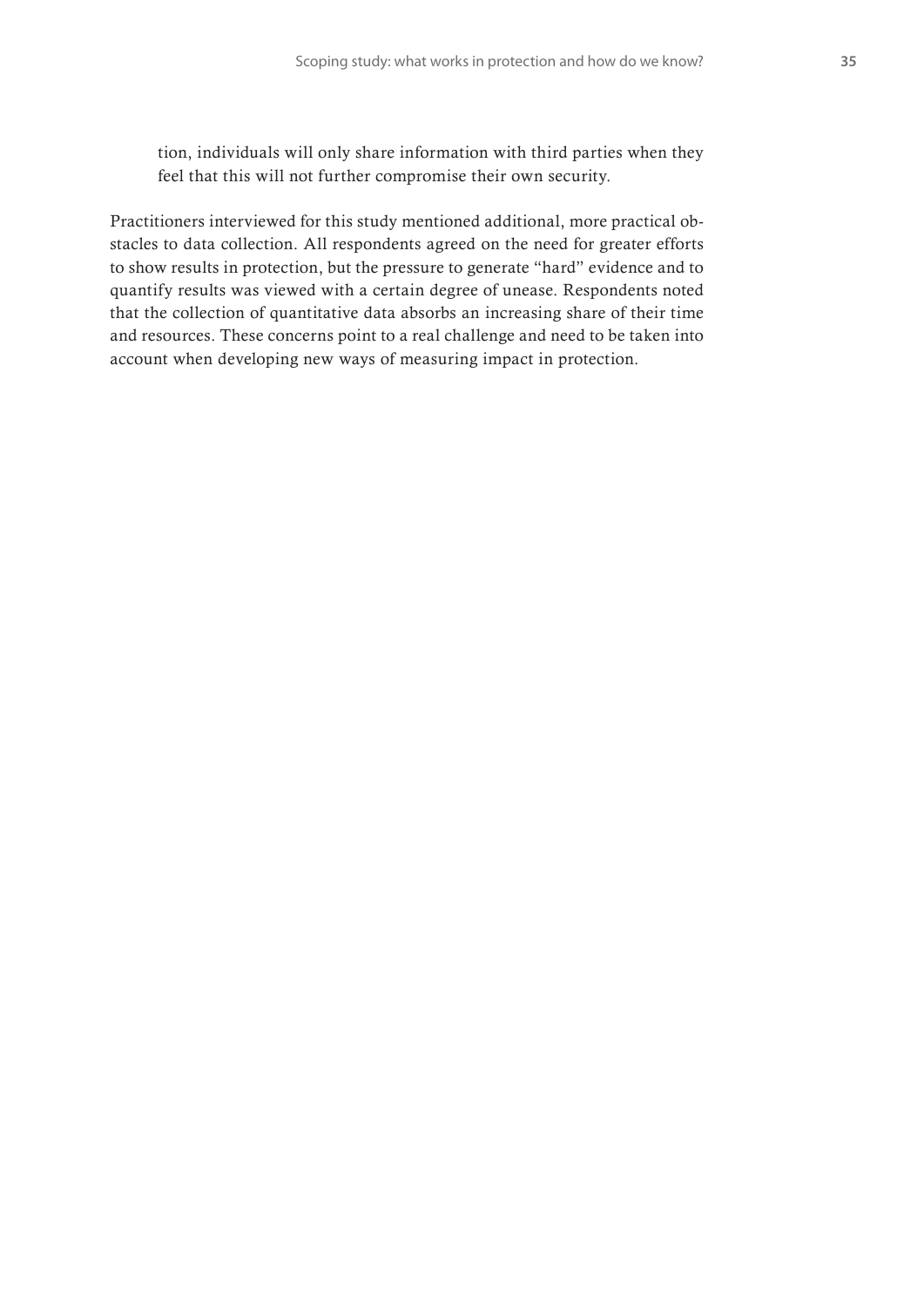## **5 Questions for further research**

In this final chapter, we put forward three research questions that will help to further our understanding about what works when in protection. The research questions build on our definition of success for the three different types of protection interventions, which were outlined in chapter 3 and the results of the literature review. They address key challenges linked to comparability of findings generated through evaluation and research, measurement problems and the acknowledgment of external factors that influence the success of different humanitarian and human rights protection interventions.

### **5.1 Defining common protection problems and related modes of action**

Evaluative reports reviewed for this scoping study follow a similar logic: They assess projects or programs that address different target groups (e.g. women, children, IDPs, prisoners) or thematic areas (e.g. sexual violence, protection mainstreaming, community-based protection). While this approach is in line with common evaluation methods, the possibility of comparing findings of programbased evaluations is limited because of a lack of a common conceptual framework. This is linked to the fact that the objectives of different programs are, invariably, highly context specific. Instead of analyzing and comparing the success of specific programs, looking at how humanitarian organizations addressed common protection problems may further our understanding of what works in protection. Humanitarian and human rights organizations can in principle implement an unlimited number of activities to address different protection problems. Yet, drawing on the conceptual distinctions between different types of interventions, it is possible to identify a restricted number of operational approaches or "modes of action" used by humanitarian and human rights actors to respond to specific protection problems. A classification of generic modes of action could serve as a common conceptual framework for future evaluations and academic research into the effects of protection.

We recommend addressing the following research question as a first step towards a better understanding of what works in protection: What are common protection problems and related modes of action used across different contexts and organizations?

**The existing ICRC classification of modes of action** 

The ICRC distinguishes five generic modes of humanitarian action: persuasion, mobilization, denunciation, support and substitution.74 These modes of action are

74 See ICRC (2012), *Enhancing Protection for Civilians in Armed Conflict and other Situations of Violence*, p. 29. Available at http://www.icrc.org/eng/resources/documents/publication/p0956.htm. Last accessed on 15/01/2013.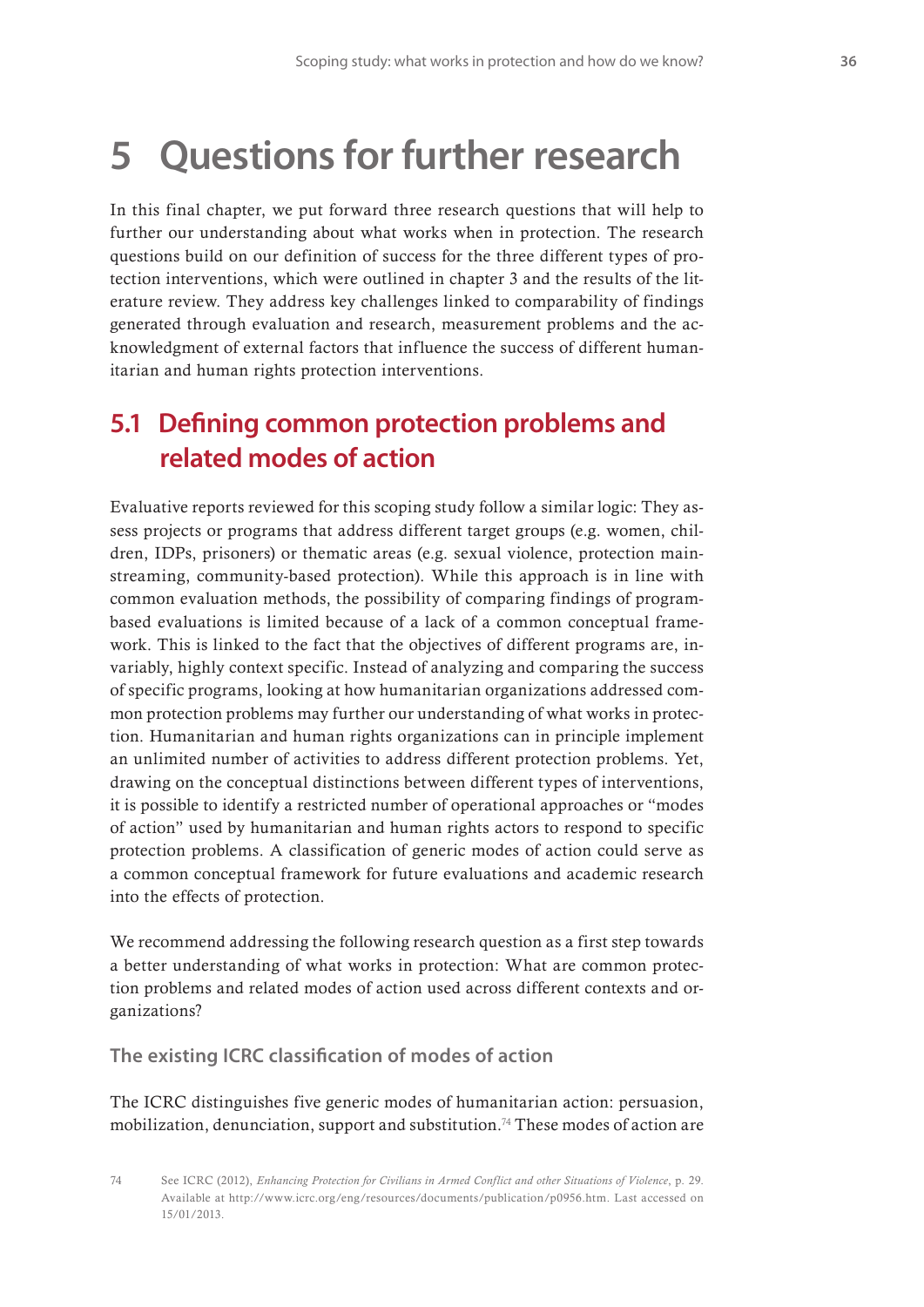specific to the mandate and particular work of the ICRC. They are not used as a common reference by all humanitarian and human rights organizations engaged in protection. For instance, the notion of persuasion is not part of the standard protection vocabulary. Advocacy is the more widely used term to refer to activities aimed at influencing decisions and behavior of abusive actors (e.g. national authorities, armed groups and international actors) and other relevant audiences (civil society groups or journalists). Moreover, public advocacy and routine public reporting that draws attention to particular patterns of violence and harm is a mode of action used by human rights and some humanitarian actors to enhance protection but it does fit clearly into any of the five ICRC modes action.

#### **A typology of common problems and related modes of action**

Future research should be organized around two steps. First, it is necessary to identify protection problems common to different contexts. Based on the review of the literature it is possible to establish a tentative list of problems that humanitarian and human rights actors frequently seek to address, including sexual and gender based violence, child recruitment, separation of family members, harmful military tactics or humanitarian access restrictions imposed by primary duty bearers. This list needs to be complemented through the identification of additional protection problems arising for other vulnerable groups, such as migrants, asylum seekers, prisoners or the elderly.

As a second step, future research should identify different modes of action, commonly used by different organizations to address specific protection problems. For instance, to address the problem of sexual violence, humanitarian and human rights actors typically organize their protection activities around the following generic modes of action:

#### Delivering specialized services (intervention type 1):

To provide remedy to the victims of sexual violence, humanitarian protection actors directly deliver specialized services (e.g. medical assistance to rape victims, psychosocial counseling or family tracing services).

#### Facilitating access to services (intervention type 1):

Humanitarian actors help individual victims of sexual violence to access services provided by others (e.g. the state) through advocacy and the establishment of referral systems.

#### Establishing safe environments (intervention type 2):

To reduce the immediate exposure to physical violence and other patterns of harm, humanitarian actors create safe environments in geographically restricted areas (e.g. IDP camps). Reducing the exposure to risk is the rationale under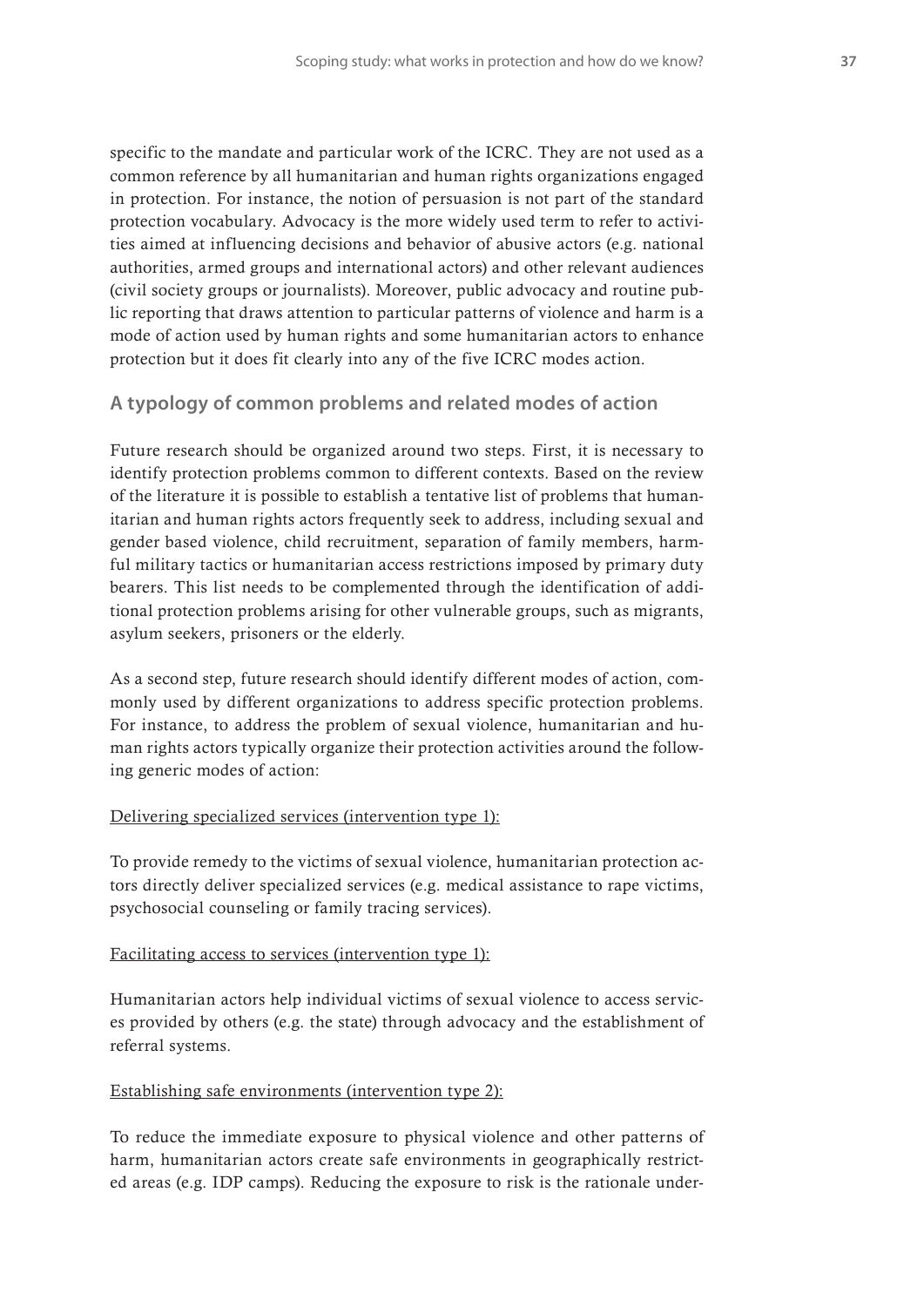lying different mainstreaming measures. One well-known example is the provision of adequate lighting inside IDP camps to reduce the exposure of women to sexual violence at night. Other measures seek to keep vulnerable groups inside protected environments.75

#### Reporting and advocating on particular patterns of violence and harm (intervention type 3):

Humanitarian and human rights actors seek to mobilize domestic and international audiences through the documentation and reporting of information on particular patterns of violence and harm. The aim is to exert pressure and encourage concerned state and non-state authorities to stop violence and prevent its future occurrence.

#### Engaging non-humanitarian protection actors (intervention type 3):

Humanitarian and human rights organizations engage non-humanitarian protection actors to increase awareness of certain protection problems and to develop effective solutions. Under certain circumstances, protection actors seek the direct participation of non-humanitarian actors in certain modes of action, such as the establishment of safe environments. Peacekeeping forces, for instance, may have a role to protect IDP camps from attack.<sup>76</sup>

#### Promoting respect for relevant bodies law (interventions type 3):

To increase awareness among primary duty bearers of their legal obligations derived from international law, humanitarian and human rights actors implement training programs with primary duty bearers. They also conduct different advocacy efforts that encourage states to ratify relevant treaties and conventions and provide technical assistance to help them incorporate international law into domestic legislation.

#### Engaging perpetrators (intervention type 3):

A restricted number of humanitarian and human rights organizations seek to develop a confidential humanitarian dialogue, for instance, with the leadership of armed forces or non-state armed groups responsible for the perpetration of sexual violence.

- 75 The objective, for instance, behind the distribution of firewood and fuel stoves inside IDP camps is to reduce the necessity for women to collect firewood in surrounding areas where the risk exposure to sexual violence may be greater than inside the camp.
- 76 The Ford Institute conducted three research projects to assess, among other things, the role and effectiveness of peacekeeping forces in protecting IDPs. See Ford Institute for Human Security. (2009). *Protecting Civilians. Key Determinants in the Effectiveness of a Peacekeeping Force*. Available at http://www. fordinstitute.pitt.edu/LinkClick.aspx?fileticket=GBfHgZYqMQw%3D&tabid=473. Last accessed on 24/01/2013.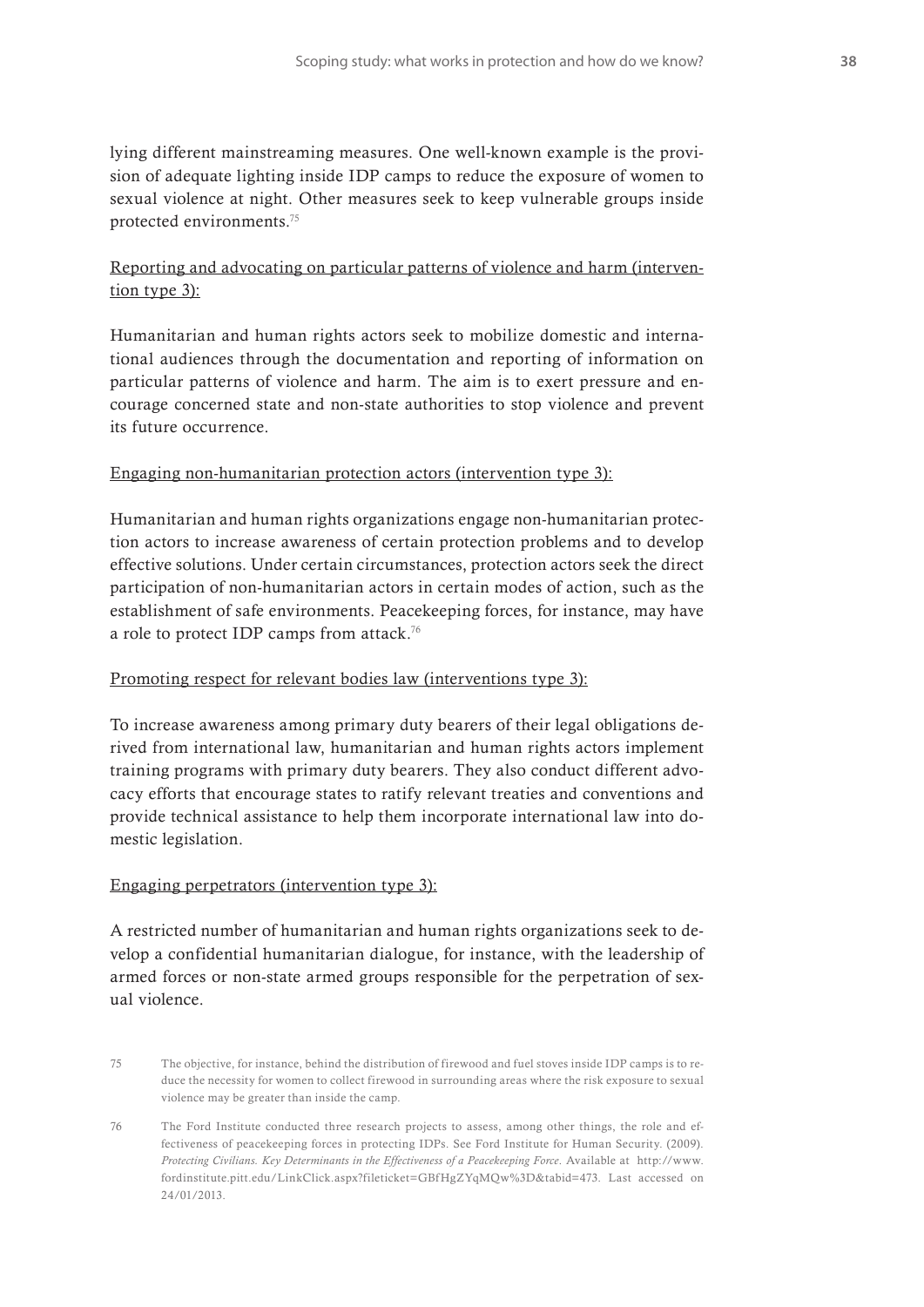Some protection problems may require additional modes of action. For example, in situations where anti-personnel mines are a key concern, humanitarian actors engage with affected communities to increase awareness to risks emanating from unexploded ordnance and help them adapt their behavior (intervention type 2). Future research should establish a more exhaustive list of common protection problems and related modes of action.

What are the expected benefits? As mentioned above, many of the concepts or notions used in protection mean different things to different actors. Using modes of action will help to avoid more elusive notions, such as humanitarian advocacy. Rather than asking whether different humanitarian advocacy efforts helped to change harmful behavior, we can develop more specific questions to assess what works in protection: Have direct engagements with perpetrators produced positive change? What was the effect of the documentation and public reporting of particular patterns of harm?

#### **Summary**

Future research should identify different modes of action used across different contexts and organizations in response to common protection problems. Such a classification will provide a common conceptual framework to generate and analyze information on impact in protection. Generic modes of action may provide more specific units of enquiry, making it possible to compare findings of evaluations and academic research across context.

### **5.2 Developing appropriate methods and processes for assessing positive change**

Indicators provide a measurement against which positive and negative change can be documented through the collection of quantitative or qualitative information. The lack of data inherent to many evaluations and studies reviewed for this report suggests that existing indicators may either be inappropriate to capture change or unrealistic (e.g. in terms of the resources available to collected relevant data). A common but disputed solution to existing measurement problems is the development of standard indicators. Interviewees cautioned against such an approach, arguing that indicators need to be constructed locally. Rather than prescribing indictors, future research should examine common challenges to measuring positive change for each of the three different types of protection interventions and identify solutions to recurrent problems experienced by implementers.

We recommend addressing the following research question as a second step towards a better understanding of what works in protection: What are appropriate methods and processes for assessing impact triggered by different types of protection interventions?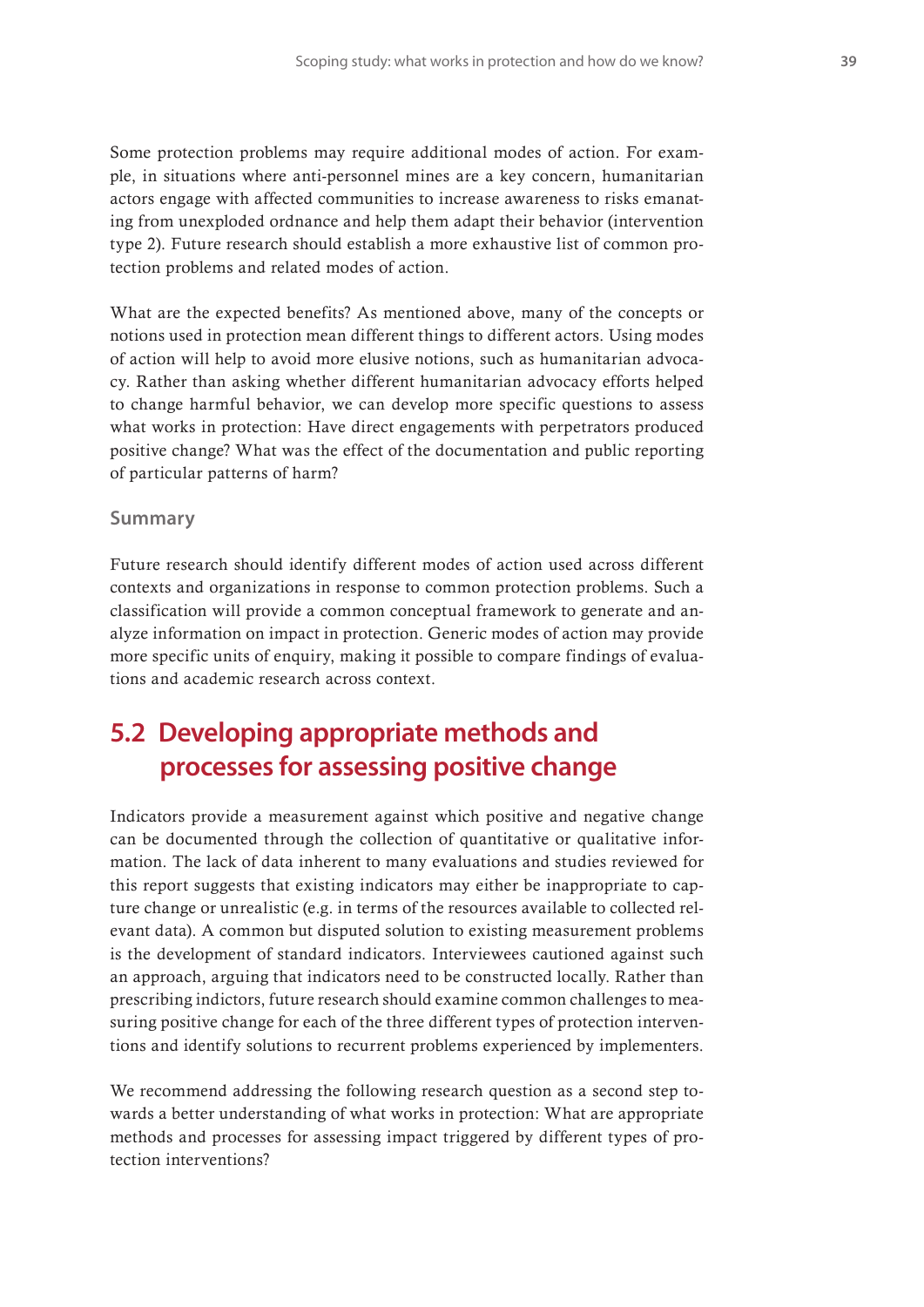#### **Measuring individual dignity and wellbeing (intervention type 1)**

For interventions that seek to provide remedy to victims of violence, impact is reflected in the dignity and well being of individual victims receiving assistance. It can be difficult to measure individual well being both directly and through proxies. Well being is subjective to every individual and a fluid sentiment that changes over time. For instance, the number of unaccompanied children reunited with their families through a particular child protection or "tracing" program provides a weak evidentiary foundation for the well being of targeted individuals. Consider a boy who has been separated from his parents at a very young age. He may have become emotionally attached to the tutor or adoptive parents he grew up with; in which case, a reunification with his biological parents may be traumatizing. Quantitative measurements need to be combined with qualitative information, for instance through follow-up discussions with children and parents targeted through family tracing activities. Even then, the results may differ depending on when the discussion takes place (directly after the reunification, a month later, a year later). There might simply be no straight forward answer to the question whether the intervention enhanced or decreased the boy's well being. In epistemological terms, measuring well being is a methodological and ontological challenge. Interventions to address the effects of violence and harm in development contexts or in the Global North face similar measurement challenges.

Future research should take into account experiences made in other areas. For instance, Foglesong (2012) advocates for an experimental approach to indicator development since "both the precise nature of the challenge [in indicator development] and the character of possible solutions vary by country and development context."77 He begins with an analysis of "an unavoidable series of complications" in indicator design for development activities aimed at reducing violence against women.78 He then develops a framework to address each of the identified complications. Following a similar logic, future research should identify common measurement challenges for different types of protection interventions and ask how implementers have dealt with them.

Future research should also dare to go beyond the development of adequate indicators. It should explore the opportunities and challenges of approaches to impact assessments that do without indicators – discussed, for instance, in complexity science.79

<sup>77</sup> Foglesong (2012). *Aligning Indicators and Ambitions: How to Improve Indicators Used in Programs to Reduce Violence Against Women and Girls*. Available at: http://www.hks.harvard.edu/var/ezp\_site/storage/ fckeditor/file/pdfs/centers-programs/programs/criminal-justice/Indicators-VAWG.pdf. Last accessed on 18/01/2012.

<sup>78</sup> Idem, p. 2.

<sup>79</sup> See Patton (2011). *Developmental Evaluation: Applying Complexity Concepts to Enhance Innovation and Use*; Snowden & Boone (2007). *A Leader's Framework for Decision Making*.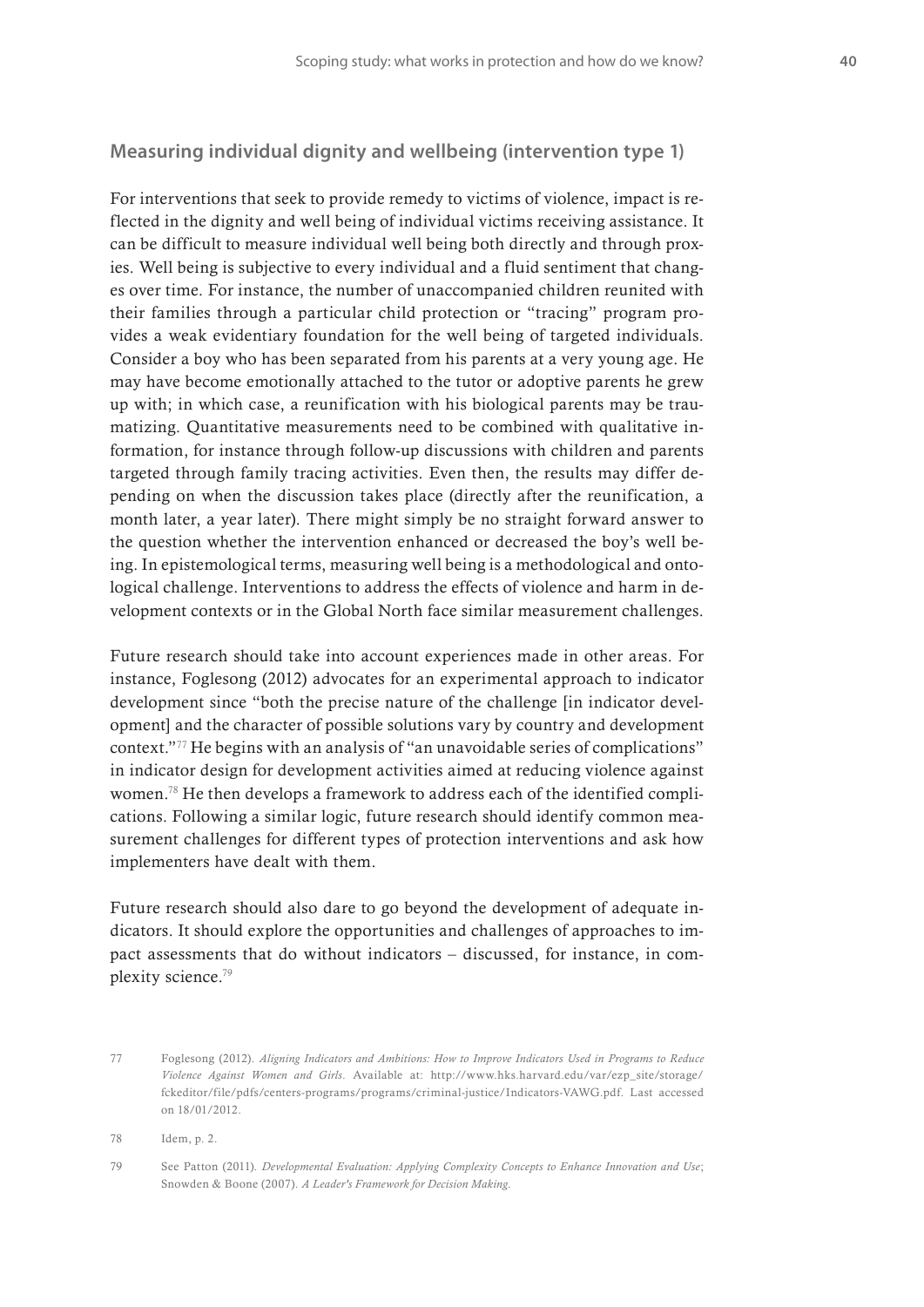#### **Measuring the success of risk mitigation activities (intervention typo 2)**

To ascertain whether type 2 interventions produce the intended positive change, implementing organizations need to measure the incidence of particular patterns of violence or harm among target populations. Take the example of an intervention that seeks to mitigate protection risks through the creation of supervised spaces within an IDP camp: A common approach adopted by UNICEF and its partners is to reduce the risk exposure of children through the creation of so-called Child Friendly Spaces.80 Within the framework of such programs, positive change can be determined by assessing whether certain incidents of harm, such as forced labor, decreased among children who have access to Child Friendly Spaces. It is also comparably easy to address the counterfactual problem – that is, to establish what would have happened in the absence of the intervention. Implementing organizations may compare incidents of forced labor among children that spent time inside Child Friendly Spaces with those who did not.

At first sight, classic impact measurement by indicator seems to be methodologically and ontologically less problematic in the context of protection interventions type 2. However, as the example of mine-risk awareness programs shows, it will be important for future research to also infer the best process for measuring success. To determine the success of mine-risk awareness programs, humanitarian actors need to measure the incidence of mine accidents among the target population. Depending on the context, gathering such information – for instance, through household surveys – may be viewed with suspicion by armed actors who use anti-personnel mines. As mentioned above (section 4.2.), gathering sensitive information can in itself put civilians at risk. Humanitarian protection actors need to locate proximate measures of success, such as patterns of civilian movements in mine-affected areas.

#### **Measuring behavioral change (intervention type 3)**

To understand whether protection efforts aimed at changing harmful behavior have produced the intended result, it is not sufficient to ask whether advocacy efforts have been successful in persuading state and non-state authorities to accept specific international norms. Rather, it is necessary to assess whether accepting these norms actually translated into tangible improvements for civilian populations. Changing behavior and attitudes may take years, even decades. Efforts aimed at generating behavioral change will rarely produce results within a single project cycle of 12 to 18 months.

<sup>80</sup> Save the Children defines Child Friendly Spaces as "supervised environments in which parents and caregivers can leave their children while they collect food and water, rebuild homes or seek new incomegenerating activities." See Save the Children (2008). *Child Friendly Spaces in Emergencies: A Handbook for Save the Children Staff*. Available at http://toolkit.ineesite.org/toolkit/INEEcms/uploads/1064/Child\_ Friendly\_Spaces\_in\_Emergencies\_EN.PDF. p. 2. Last accessed on 12/12/2012.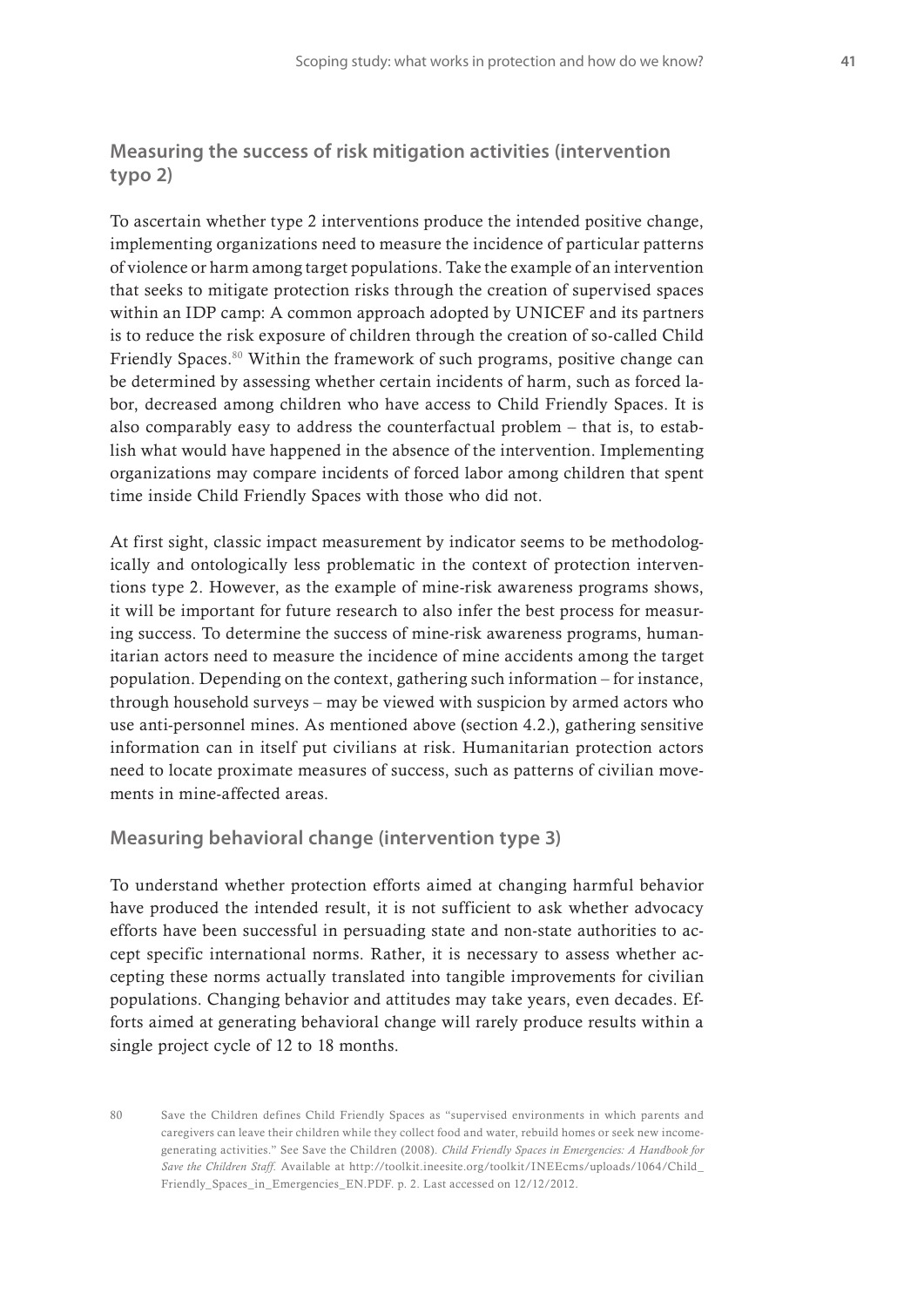Furthermore, attributing success is particularly difficult with respect to type 3 interventions. Consider the example of an intervention aimed at reducing child recruitments by a non-state armed group. In the case where the incidence of child recruitments reduces in a targeted country or sub-national region, adequate answers need to be found to the following question: Has the armed group refrained from recruiting children in response to advocacy efforts pursued by humanitarian and human rights actors? Several alternative explanations may account for recorded change. If child recruitments have become less frequent, women with their boys may have fled the area. Or child recruitments may have decreased because state forces have launched a military campaign, pushing the armed group into a neighboring region or country.

Future research on how to assess what works in protection must inquire about the feasibility of longitudinal studies in humanitarian contexts. In addition, it should assess how decision makers (e.g. country program directors, donors, humanitarian coordinators) could best deal with the attribution gap. The attribution gap is a longstanding challenge in evaluation; it is not specific to protection interventions. It is unlikely that future research on methods and processes for assessing what works in protection will solve the problem. Therefore, it should focus on approaches for how to *deal* with the problem.

#### **Summary**

Future research should address the question of how best to measure the effects of different types of protection interventions. This research question is of an epistemological nature (how can we know?) and should touch upon five elements: possible success indicators; alternative approaches to impact measurement (e.g. appreciative inquiry); the feasibility of longitudinal studies; appropriate processes for impact measurement; and ways for decision makers to deal with the attribution gaps.

### **5.3 Acknowledging the influence of external factors on success in protection**

When asked what works in protection, several practitioners interviewed for this scoping study immediately responded "it depends." The fact that success in protection is dependent on contextual factors is self-evident and does not require further elaboration. The question is whether it is possible to identify *common* external factors that enhance or limit the success of certain types of interventions across contexts. Based on current evidence, it is not possible to make a valid judgment on the existence and relevance of such common external factors. Interviewees were generally interested in the idea of developing a comparative research project that "isolates" external factors and preconditions affecting the ability of humanitarian and human rights actors to generate positive change across different contexts.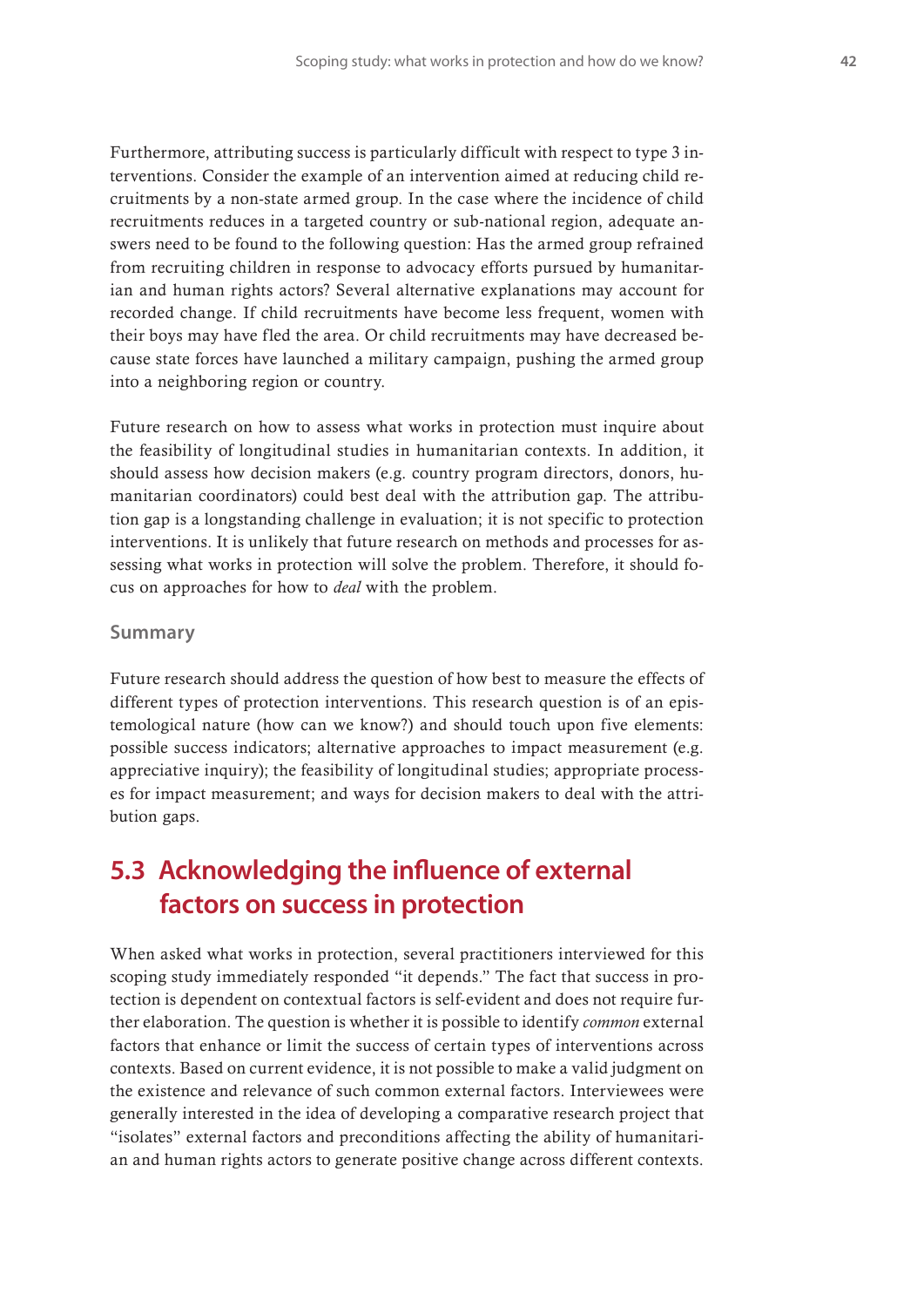We recommend addressing the following research question as a third step towards a better understanding of what works in protection: What are the common external factors that enhance or limit the success of different protection interventions across contexts?

One promising way to explore the role of context during the design, implementation and assessment of protection efforts in future research are theories of change. Development actors and peacebuilding organizations have turned to theories of change in response to limitations associated with common approaches to designing and evaluating development interventions in complex environments. Future research on external factors influencing the success of protection interventions should build on experiences in the development and related fields with this approach. One of the benefits associated with theories of change is a strengthened awareness of external factors that influence the impact of an intervention, including the motivations and contributions of other actors. $81$  So far, the potential advantages of developing theories of change for protection interventions have not been discussed in depth within humanitarian and human rights circles. Only two interviewees referred to theories of change. Therefore, we first outline what a theory of change for a specific protection intervention could look like and then we lay out a more refined research agenda.

#### **Articulating theories of change for protection interventions**

To define the theory of change concept, it is easiest to start by saying what it is not. As Vogel (2012) points out in a *Review of the Use of "Theory of Change" in International Development*, theories of change are generally not understood as planning "tools"; they are better described as conceptual frameworks for critical thinking about how interventions are expected to work in highly complex and fast changing environments. $82$  Theories of change include the following components: $83$ 

- 1 A result chain or framework showing the connection between lower level and higher level results (e.g. activities, outputs, outcomes and impact).
- 2 Assumptions underlying the intervention embedded in a narrative.
- 3 An appreciation for external factors contributing to positive and negative change.

<sup>81</sup> Vogel (2012). *Review of the use of 'Theory of Change' in International Development*, p. 9. Available at http:// www.dfid.gov.uk/r4d/pdf/outputs/mis\_spc/DFID\_ToC\_Review\_VogelV7.pdf. Last accessed on 18/01/2013. Care International UK (2012). *Peacebuilding with Impact: Defining Theories of Change*, pp. 7-8. Available at http://www.careinternational.org.uk/research-centre/conflict-and-peacebuilding/155 peacbuilding-with-impact-defining-theories-of-change. Last accessed on 18/01/2013. Rogers (2008). *Using Programme Theory to Evaluate Complicated and Complex Aspects of Interventions*, pp. 6-7.

<sup>82</sup> Vogel (2012), idem, p. 19.

<sup>83</sup> The distinction made between three core elements draws on a review of three articles referred to above, supra note 76.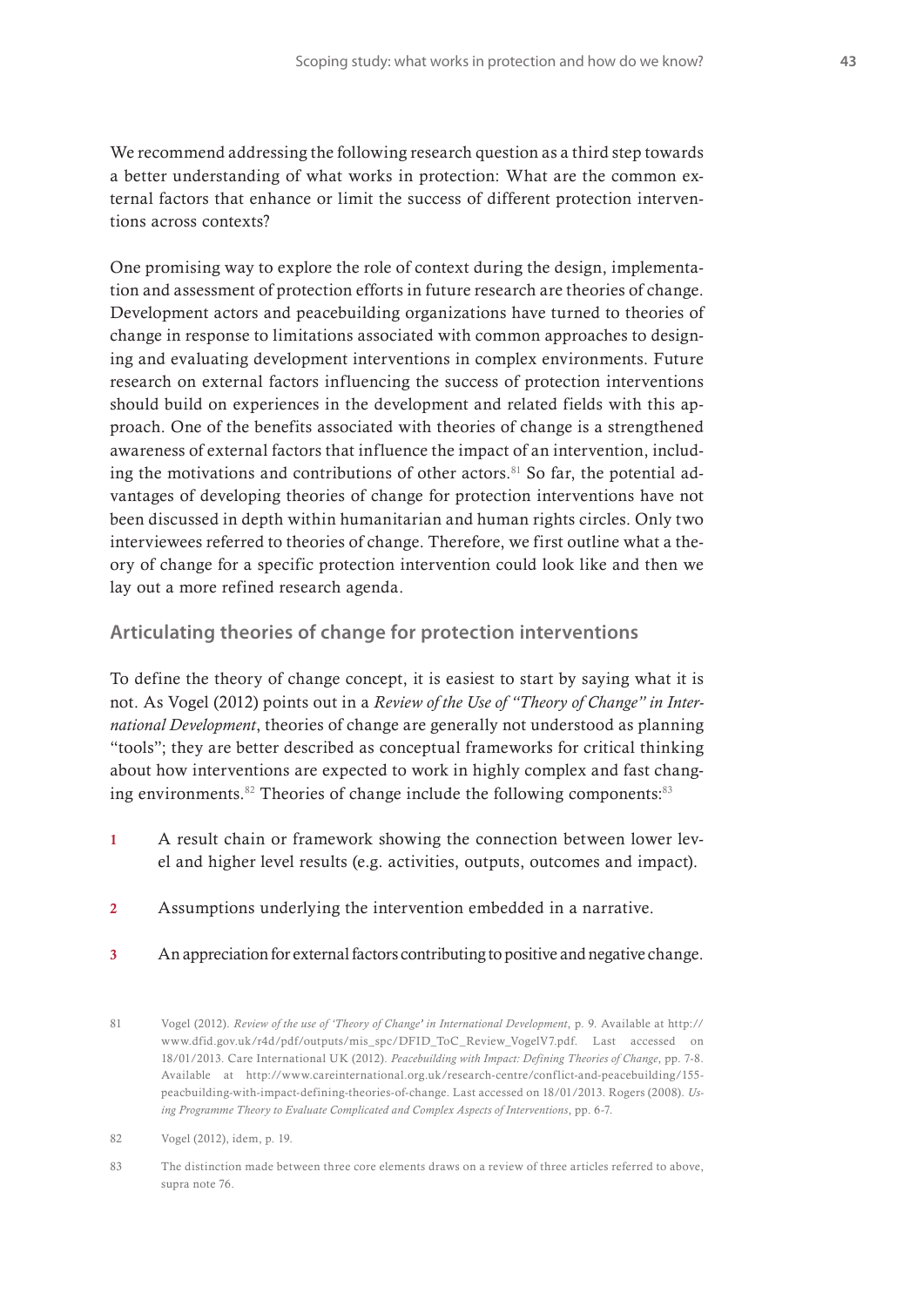The following example of an intervention aimed at changing harmful behavior (type 3) illustrates these three components.  $84$ 

#### **Component 1: results chain**



#### **Component 2: assumptions**

The way that different results are ordered corresponds to the rationale of the logical framework approach. Outcomes 1 to 3 are intermediary steps from the acknowledgment of a problem (indiscriminate violence), to commitment (changing "rules") and compliance (enforcing new rules). A central idea of the theory of change approach is to articulate explicit assumptions about how outcomes are expected to contribute to higher-level impact (reduced incidence of violence).<sup>85</sup> Each protection intervention within or across countries will be based on different assumptions about how positive change is expected to occur (i.e. how to move from the left end of the arrow in the above diagram towards the right). Assumptions may be articulated around the following key questions:

- 1 What is the receptiveness of state and non-state actors (i.e. primary duty bearers) to humanitarian petitions?
- 84 It would be possible to articulate theories of change for any of the three types of protection interventions. The choice of this example was premised on the following consideration: Interviewees concurred that the significance of contextual factors was most evident for type 3 interventions, aimed at changing harmful behavior.
- 85 Standard logical framework formats include a column for assumptions on how an intervention is expected to work (see above) and risks that may influence outcomes and impact. As Vogel points out (2012), however, the "risks and assumptions column" is rarely used for critical reflection on contextual factors and related attribution problems. See Vogel (2012). *Review of the use of 'Theory of Change' in International Development*, p. 19.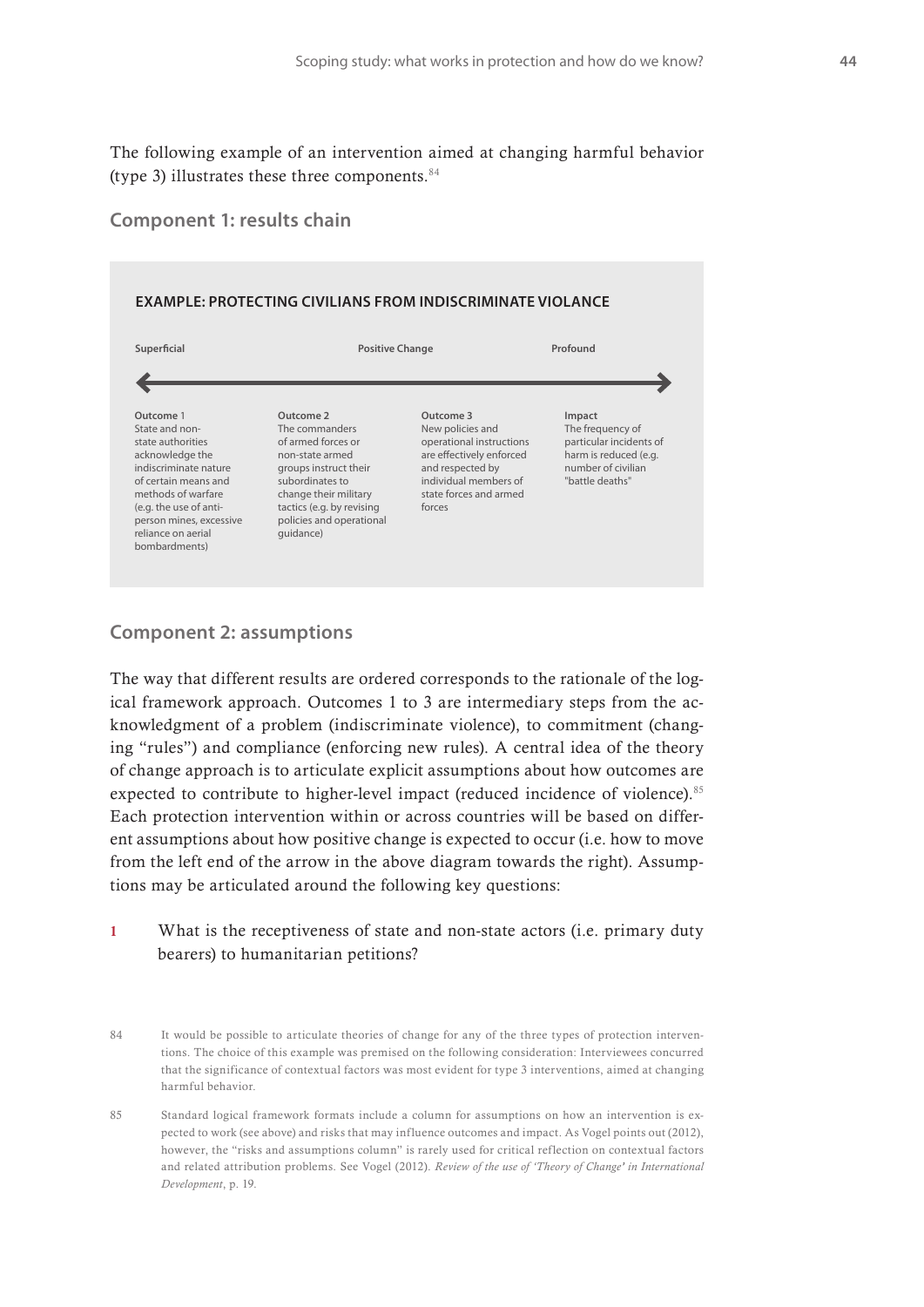- 2 What is their willingness to comply with petitions and desist from certain harmful practices?
- 3 What is their capacity to enforce related policy decisions at different organizational and geographic levels?

As Glaser (2005) points out in *Humanitarian Engagement with Non-state Armed Groups*, it is necessary to distinguish the willingness of an armed group to respond to humanitarian petitions from its capability to do so.<sup>86</sup>

#### **Component 3: external factors**

In principle, an unlimited number of external factors exist that may influence protection outcomes and impact. The question is whether it is possible to identify *common* external factors linked to particular policies, motivations, actor constellations and other structural conditions that influence the success of protection interventions across contexts. Hypothetical examples for such common external factors include:

- **t** International political dynamics: Non-state armed groups seeking international recognition and legitimacy prior to or during political peace negotiations may be more receptive to specific protection concerns.
- Domestic politics: A government that does not acknowledge the existence of an armed conflict on its national territory may not be willing to engage with humanitarian and human rights actors who seek to enhance the protection of civilians from armed violence.
- **t** Financial aid flows: National governments whose budget depends on foreign aid contributions may be more willing to listen to private advocacy efforts by humanitarian and human rights groups as well as other actors, including political allies and donors.
- **t** Anti-terrorism legislations: An armed group listed as a terrorist organization by a government may be less inclined to listen to advocacy messages articulated by humanitarian organizations financed by the same government.

#### **Designing future research into the role of external factors**

Future research should build on existing scholarly inquiries into the role of contextual factors – for instance, on the viability of political engagements with armed groups. In an article titled *Armed Groups' Organizational Structure and their Stra-*

<sup>86</sup> Glaser (2005), *Humanitarian Engagement with Non-state Armed Groups: The Parameters of Negotiated Access*. Available at http://www.odihpn.org/hpn-resources/hpn-event-reports/humanitarian-engagementwith-non-state-armed-actors-the-parameters-for-negotiated-access, p. 13. Last accessed on 09/01/2013.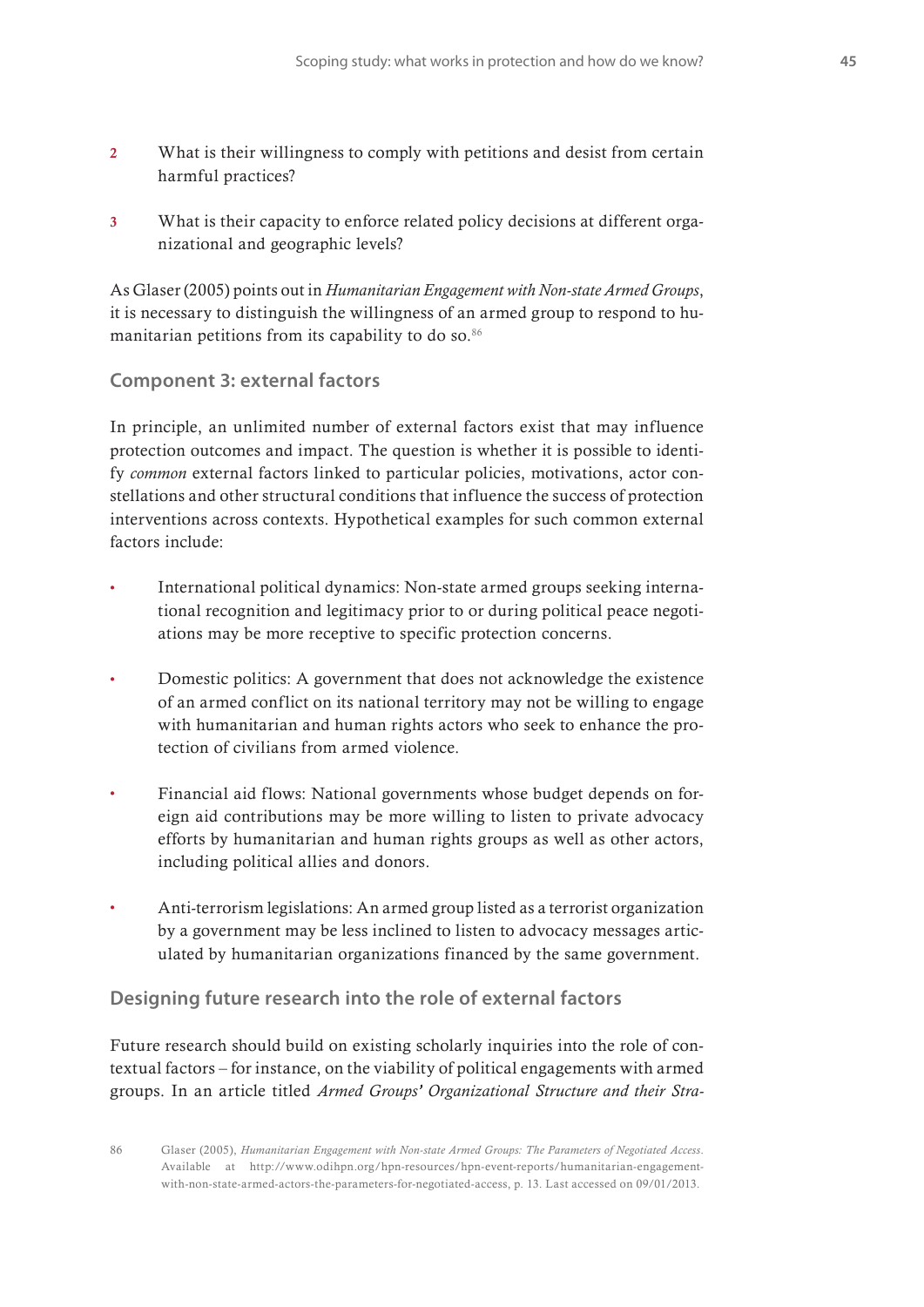*tegic Options*, Sinno (2011) analyzes how the organizational structure of armed groups and other factors, such as the existence of territorial safe heavens, determines the viability of (among other things) political engagements and peace negotiations.87 The findings presented in this article and in related research could help to identify external factors that enhance or limit success of particular protection interventions.

The suggestion here is not to develop generic theories of change. Instead, future research should analyze (implicit) theories of change underlying ongoing or past protection interventions. Such an approach requires buy-in and collaboration from implementing organizations. Similar initiatives piloted in related fields, such as peacebuilding, may inform the design of a future research project. CARE International UK, for instance, reviewed 19 peacebuilding projects by different organizations in three conflict-affected countries to retroactively construct underlying theories of change.<sup>88</sup>

#### **Summary**

Future research should address the question of what common external factors affect the impact of different protection interventions. This research could focus on theories of change as a useful analytical approach to better capture the role of external factors. It should be a comparative study based on literature review and empirical analysis of past and on-going protection interventions.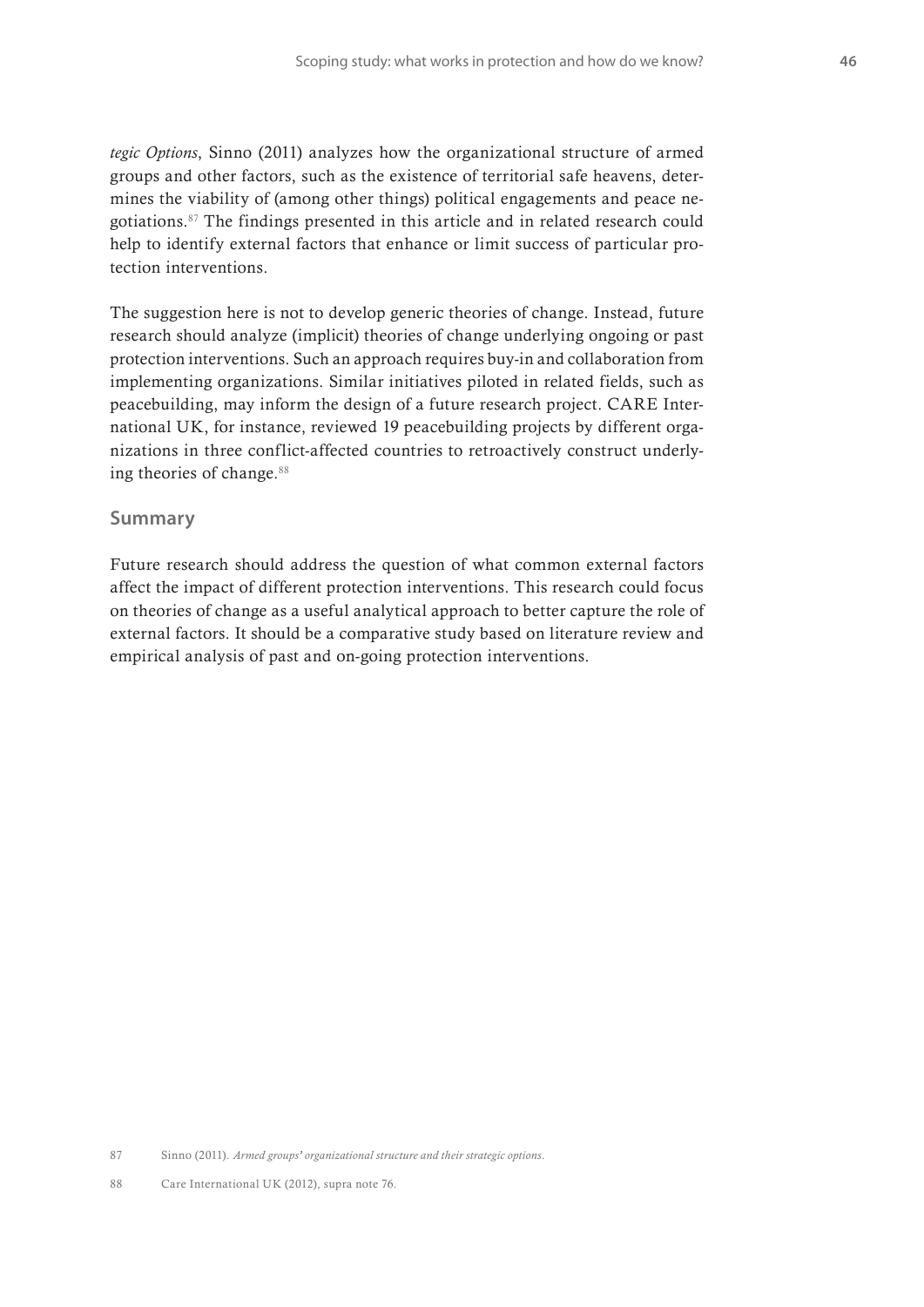## **Annex 1: Terms of Reference**

## **Scoping Exercise to Identify What works in Protection and how do we know?**

August 2012

#### **Purpose**

Just as there are several definitions of humanitarian protection, there are accordingly several methodologies for measuring the success of protection activities. But where is the evidence base for what works to afford effective protection for people caught in both conflict and natural disaster contexts? How do we measure what is effective and how can we be sure we are doing no harm in all protection activities?

The recent ALNAP State of the Humanitarian System report indicated that funding for protection activities, especially child protection, decreased in 2009/2010 compared to the previous two years. With fewer resources available, funds need to be targeted to activities that donors are confident work and provide value for money.

The same report noted that there is (still) a lack of technical knowledge amongst some actors working to implement protection activities and that country-based strategies are not in place in many contexts where protection issues are critical.

This study will inform DFID and other Government departments on implications for policy and practice and help to shape a further, larger, piece of research that will look at this subject both operationally and at policy level and further inform both policy and practice.

#### **Objectives**

This study will be the first step in quantifying who does what, why and how they know their actions afford protection. The study will look at information gained from recent guidelines, evaluations, policies and grey literature as well as how/ if innovations (such as the use of mobile phones through tracing the missing, informing on situational updates etc.) have improved the effectiveness of protection activities. Other information collection methodologies can be employed.

Complementarities with current work (DFID funded) of the British Red Cross to look at 'principles in practice' and of UNHCR to 'strengthen global protection capacity through policy and legal advice, learning and partnerships' and other similar research work may be sought. This research will also have synergies with another DFID research scoping study into the remote management of aid delivery.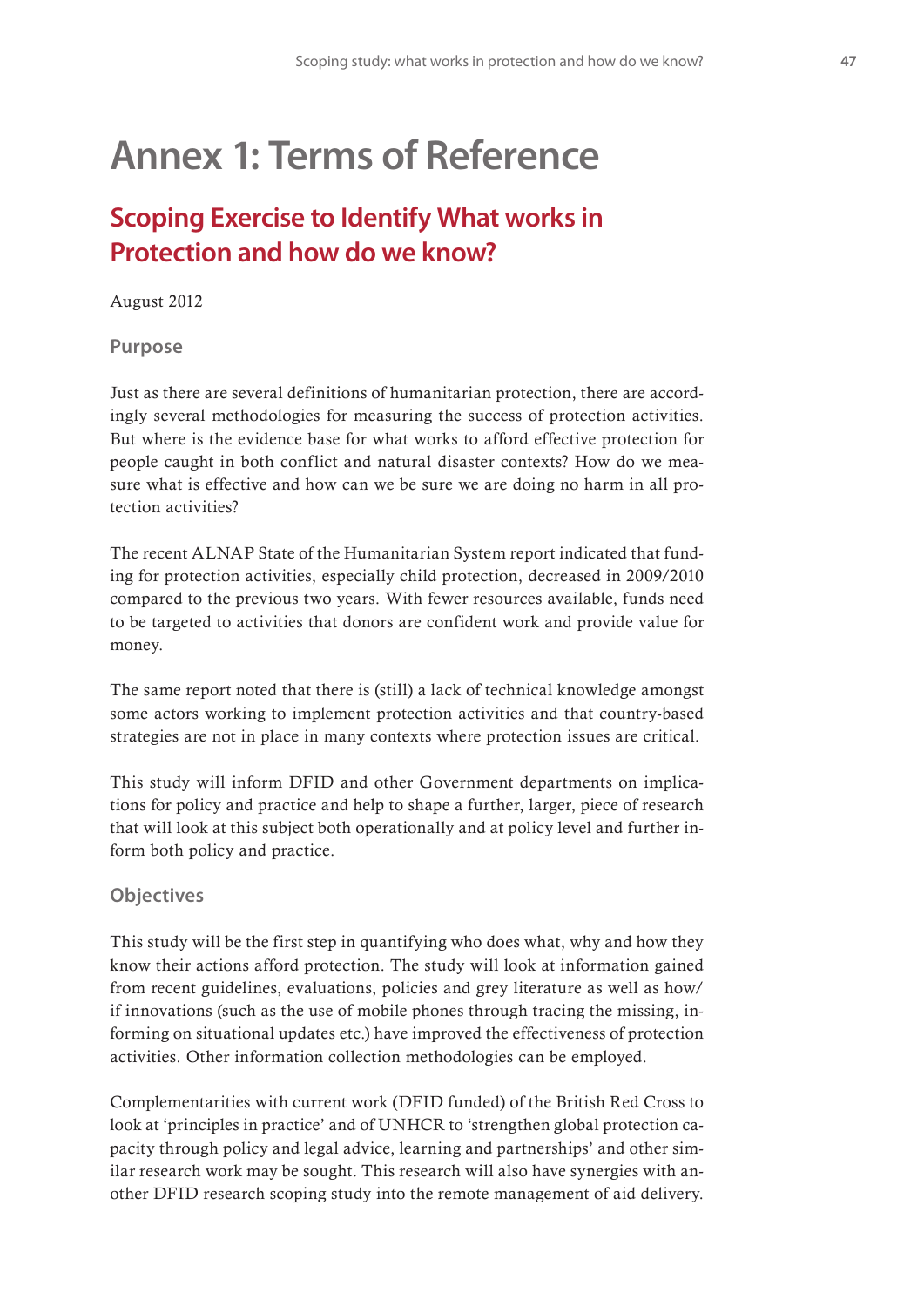This study is concerned to establish what is known regarding the relative effectiveness of different interventions to provide protection to civilians and how we measure them. Specifically, it is concerned to establish:

- Where states are neither willing nor able to protect their citizens how do we know which protection interventions by humanitarian agencies are most likely to work?
- Which frameworks for measuring the impact of protection outcomes are evidence-based and appropriate for use by all protection actors?

#### **This will be achieved through**

- 1 A review of the literature, identifying the current 'state of play'. Where relevant, it should draw on the wider literature regarding how to monitor and evaluate protection interventions, for example in relation to children and sexual and gender based violence.
- 2 An initial analysis of trends in protection activities and design of a protection 'results chain'.
- 3 Identification of how success is measured.
- 4 Identification of the evidence base for effectiveness of different protection activities.
- 5 Flagging of knowledge gaps and defining further research questions/areas.

Differential attention will be given to conflict, natural disaster and urban situations and the role of the military and peacekeeping operations in affording protection, including methodologies used for measuring their protection effect.

The study will also clearly identify gaps in the evidence base behind the practice of protection with suggestions for addressing those gaps in the form of further research questions.

This note sets out the scope, timelines and processes for this exercise.

#### **Context**

A key issue in humanitarian assistance is the provision of protection for those affected by disasters or crises, a concept incorporated into International Humanitarian Law and a founding pillar for agencies such as ICRC and the UNHCR. Protection of Civilians has become a key issue for UN Security Council debates whilst the UN General Assembly has endorsed the principle of 'responsibility to protect' of the international community. The UK Government has placed strong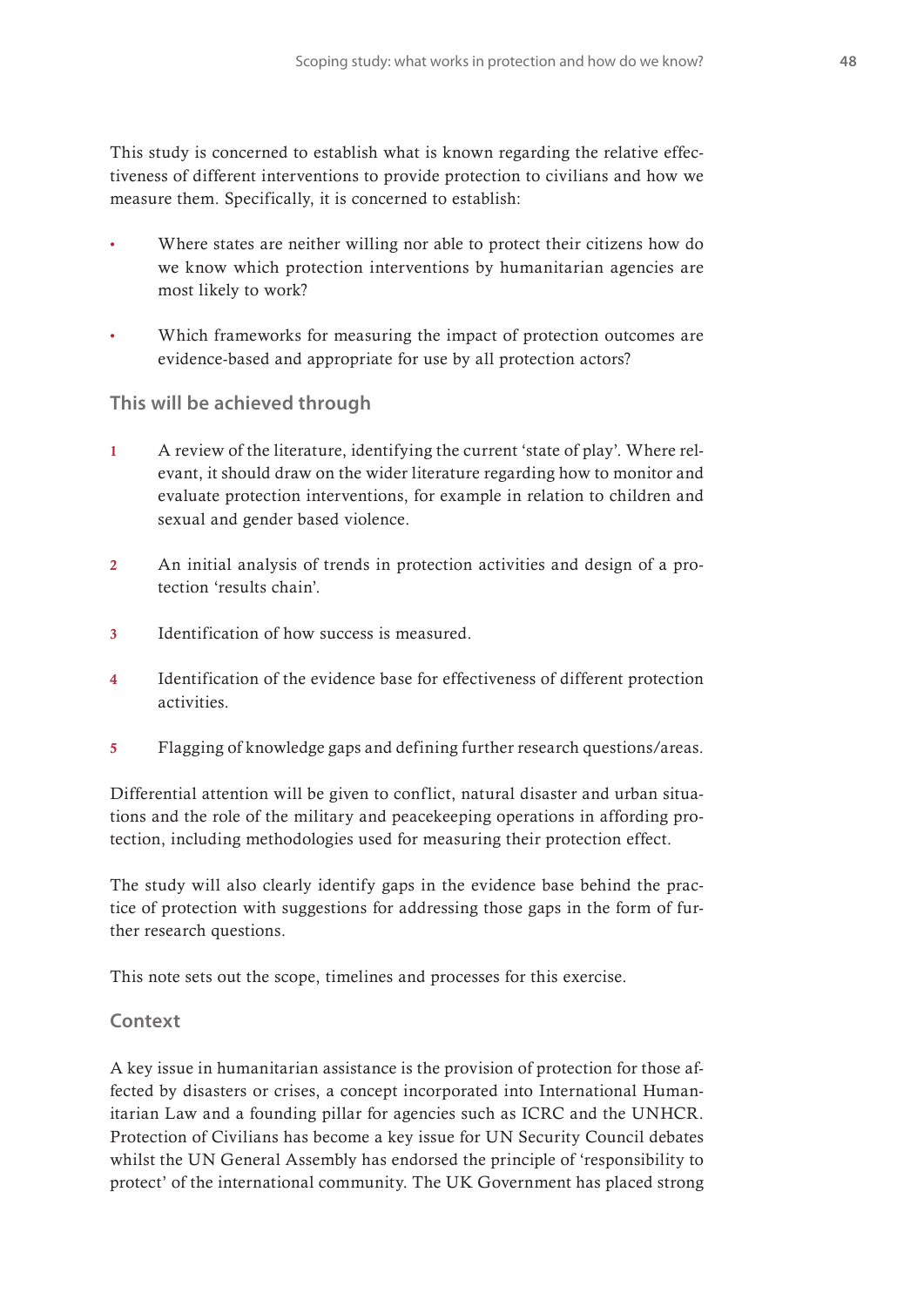emphasis on protection through its 'Building Stability Overseas' strategy (BSOS) and its involvement in the MoD/FCO/DFID led 'Protection of Civilians Strategy'.

There is strong evidence that without protection from violence and abuse, other forms of humanitarian assistance will have only a marginal effect on saving lives.

The definition of protection can be interpreted as both ensuring physical safety and security and the more broad 'full respect of rights of the individual under international humanitarian and human rights law'. Measuring the impact of protection activities to meet these definitions is made harder by having to quantify *what didn't happen*.

This research is commissioned by DFID's humanitarian policy team -the focal point for DFID on protection issues. The policy team are being asked more and more often' what activities can we support that will effectively afford protection to our affected communities?'

The research aims to identify what protection activities and methodologies work and how we know they work, in order to inform further specific research for policy and practical application.

#### **Scope of Work**

Mapping what we do, how we do it and why. How do we know we have achieved success in protecting vulnerable peoples?

This work will comprise three main elements:

- 1 A strategic literature review. Because of timing constraints, an experienced protection researcher(s) will be employed to review recent developments in protection definition, implementation, and measurement, rather than a fully comprehensive systematic review. The methodology for the literature 'sample' will be reviewed and agreed prior to starting and the quality of the evidence will be ranked throughout the piece.
- 2 Other evidence gathering.
- 3 Development of a suggested set of refined research questions for further research.

The primary focus of the study is the effectiveness of the interventions by mandated, humanitarian organizations. However, it will draw on the wider literature to understand how international military and political actors assess the impact of their interventions on protection outcomes.

The quality of the evidence will be ranked throughout the piece.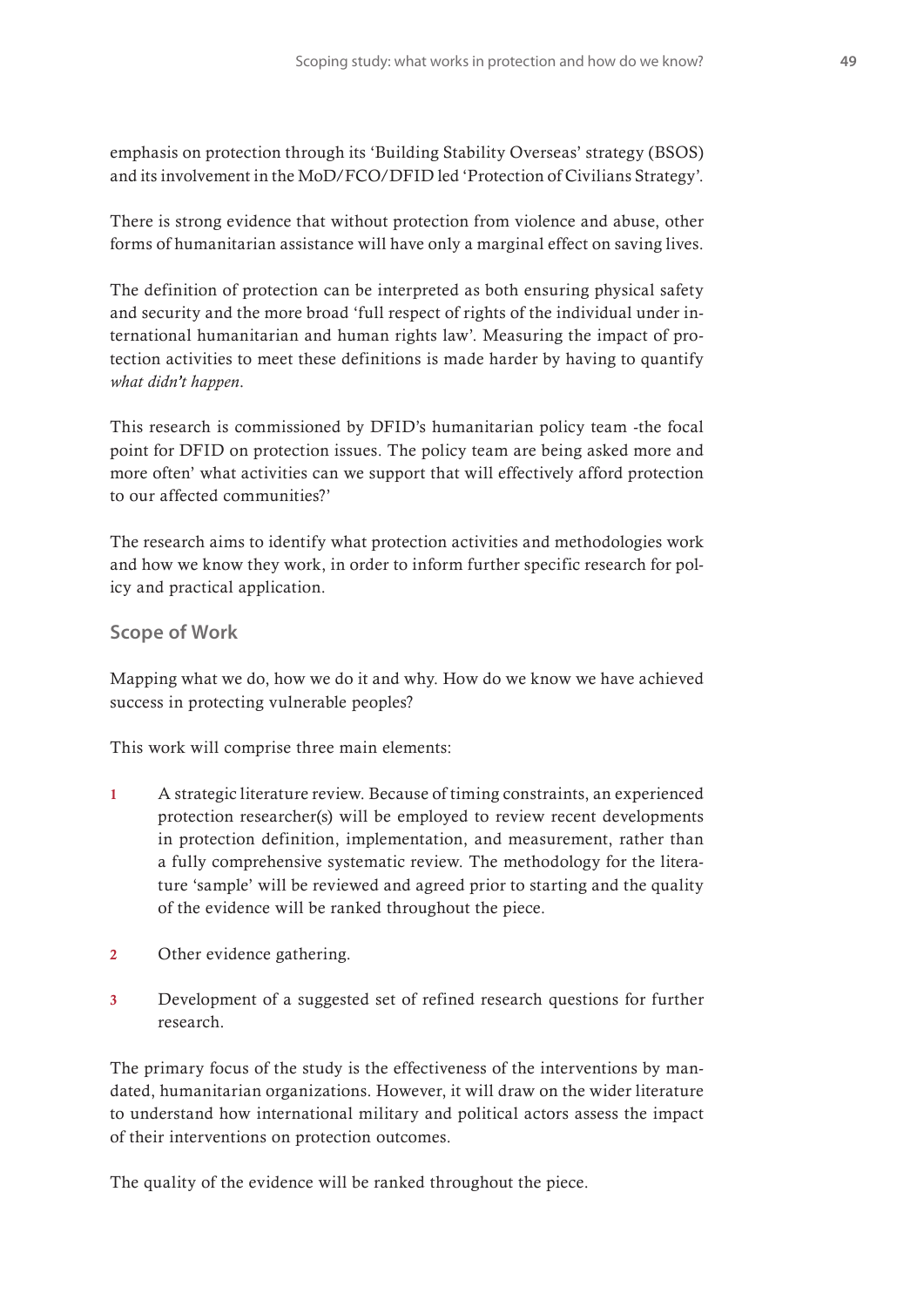And will have three main areas:

1 Context (this section will be brief –maximum 3 pages).

This section will aim to map- What are the respective contributions of mandated and NGO humanitarian organizations with regard to protection, in relation to each other and to other national and international actors? The 'egg' model used by ICRC might be one approach to mapping this.

2 Measuring success

How do agencies go about measuring success in relation to protection? What are the methodological issues in monitoring and evaluating the effectiveness of protection interventions and how have these been addressed? What are the common indicators used to measure success?

3 The evidence base

What evidence is there regarding the effectiveness of different protection interventions? How much information is available, particularly in the public domain on this issue? How good is this evidence? What does it tell us?

Identification of a maximum of four further research questions to explore 'what works in protection and how do we know'? This will allow DFID to explore:

- 1 What modalities of providing protection have the greatest impact in differing contexts and with differing implementers?
- 2 What activities/actions have a negative effect on protection and the humanitarian space?
- 3 What can DFID/agencies do more/better/less to improve the provision of protection for people affected by crises?

#### **Expected Deliverables**

A report of maximum 30 pages (not including annexes).

- **t** Chapter one-standalone summary including the 'context' section and a 'results chain' showing cause and effect for the different types of intervention used in protection activities and their impact.
- **t** Chapter two- summary of the challenges in defining success in protection activities.
- Chapter three-commentary of the quality and quantity of evidence used.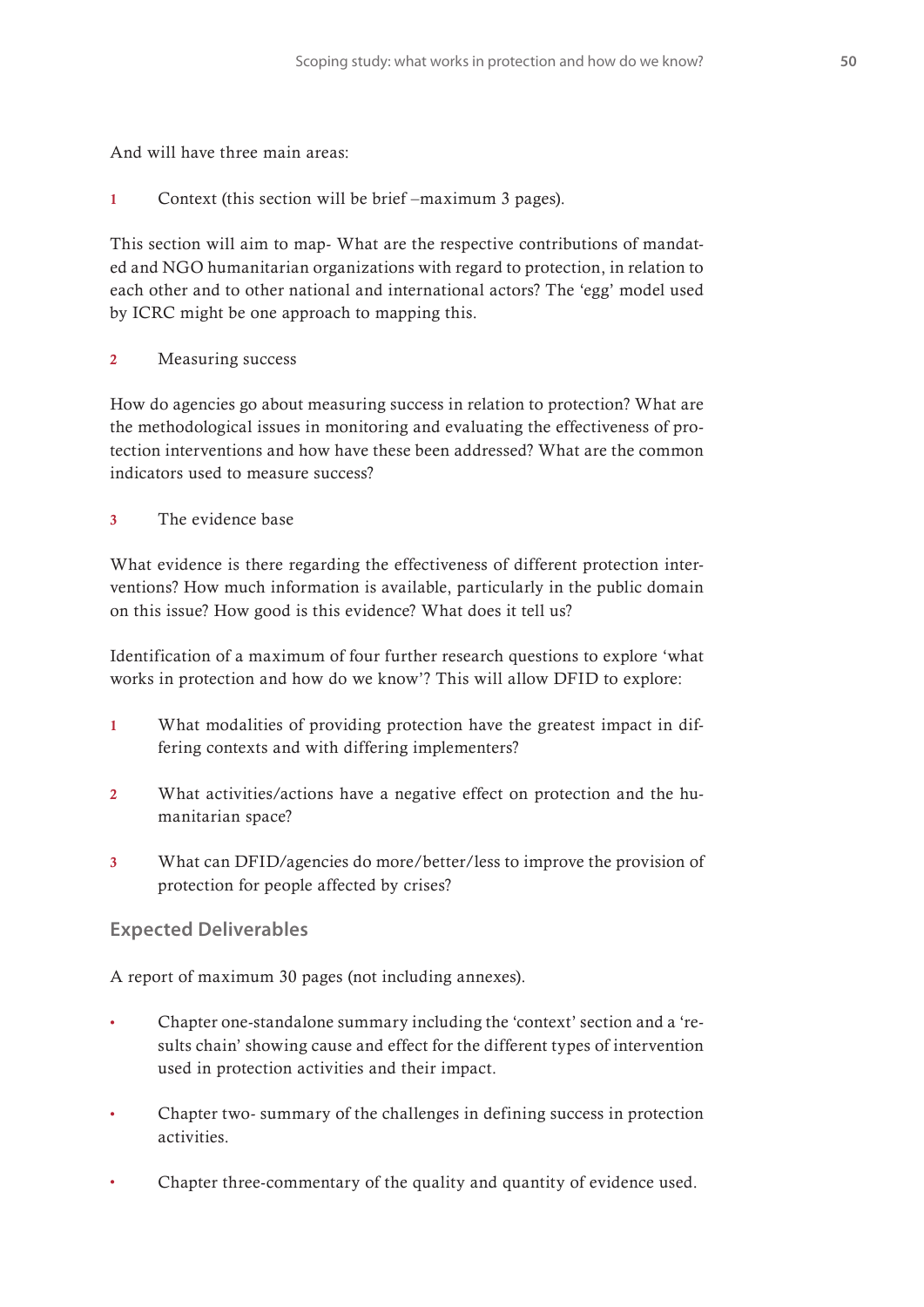- Chapter four- the evidence base and key evidence gaps.
- **t** A full bibliography will be attached as an annex.

A presentation/workshop will be held at DFID with key stakeholders to present/ discuss the final report at a date to be agreed.

#### **Timeframe**

- **t** Start 8 October 2012:
- **t** 21 Dec 2012 Production of draft research paper mapping the question: What works in protection and how do we know? Discussion/circulation and revision with the internal steering group.
- **t** 28 January 2013 Production of final report.
- **t** A date to be agreed in January/Early Feb 2013- present findings at a workshop with possible external audience at DFID London.

#### **Pro!le**

One or more researchers with protection research backgrounds and previous work in results/evaluations.

Because of timing constraints it will be important to review recent developments in protection definition, implementation, and measurement, rather than undertake a comprehensive systematic review.

The methodology for the 'sample' of literature will be discussed in the expression of interest and agreed before the work commences.

#### **Inputs and Management**

An internal steering group will guide and comment on the work from its inception. The scope of the group is to review the methodology proposed, review a first draft of the paper including results chain and make recommendations for the final report.

The researcher(s) will lead the production of the final paper in collaboration with the steering group. This piece of work has a short deadline and must be completed in 12 weeks.

The research will be managed by the humanitarian adviser for protection issues in the humanitarian policy team, DFID.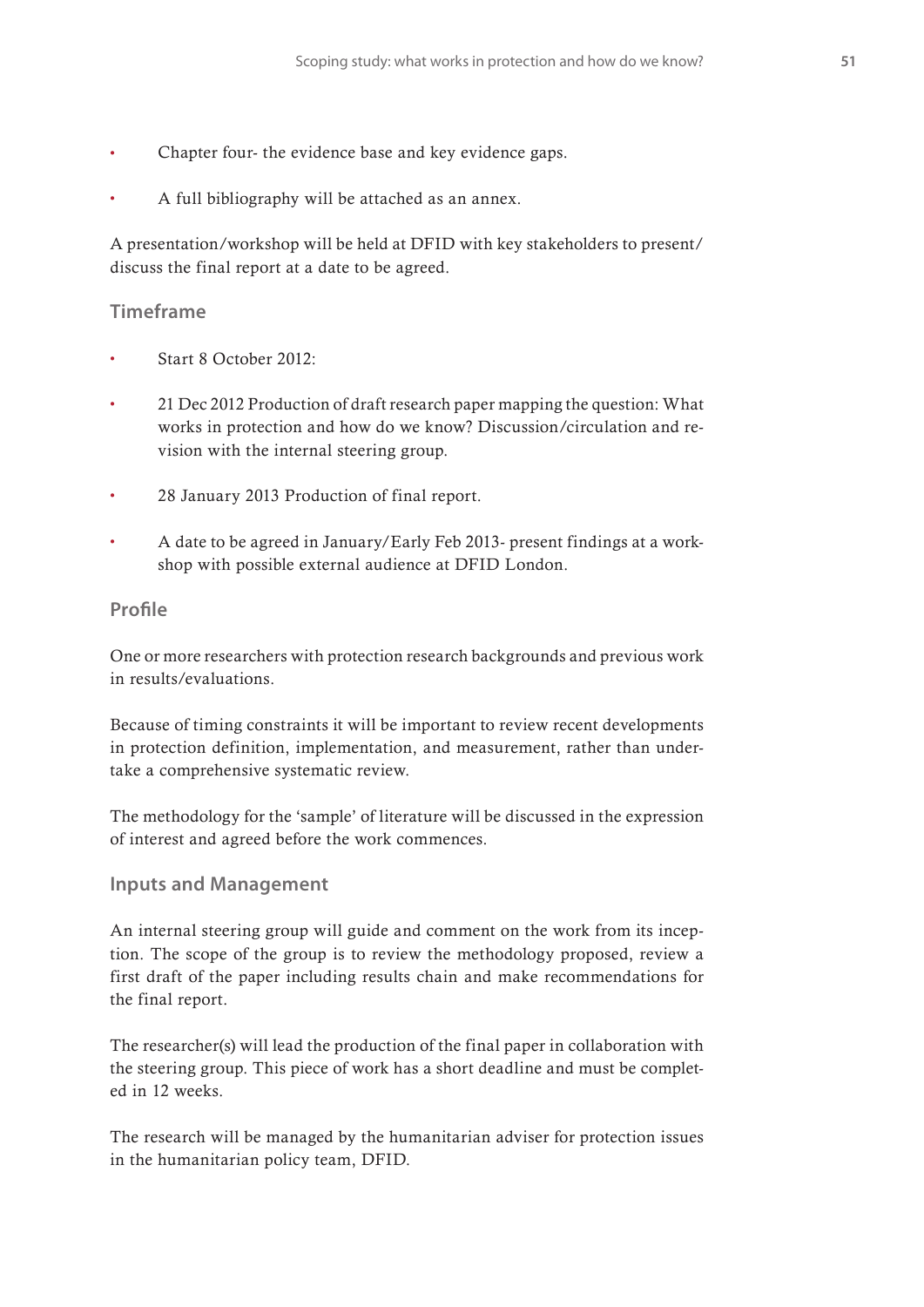A draft structure of the report should be discussed and agreed with DFID and a draft product delivered to DFID for comment by 17 December. A final product should be agreed by 28 January 2013.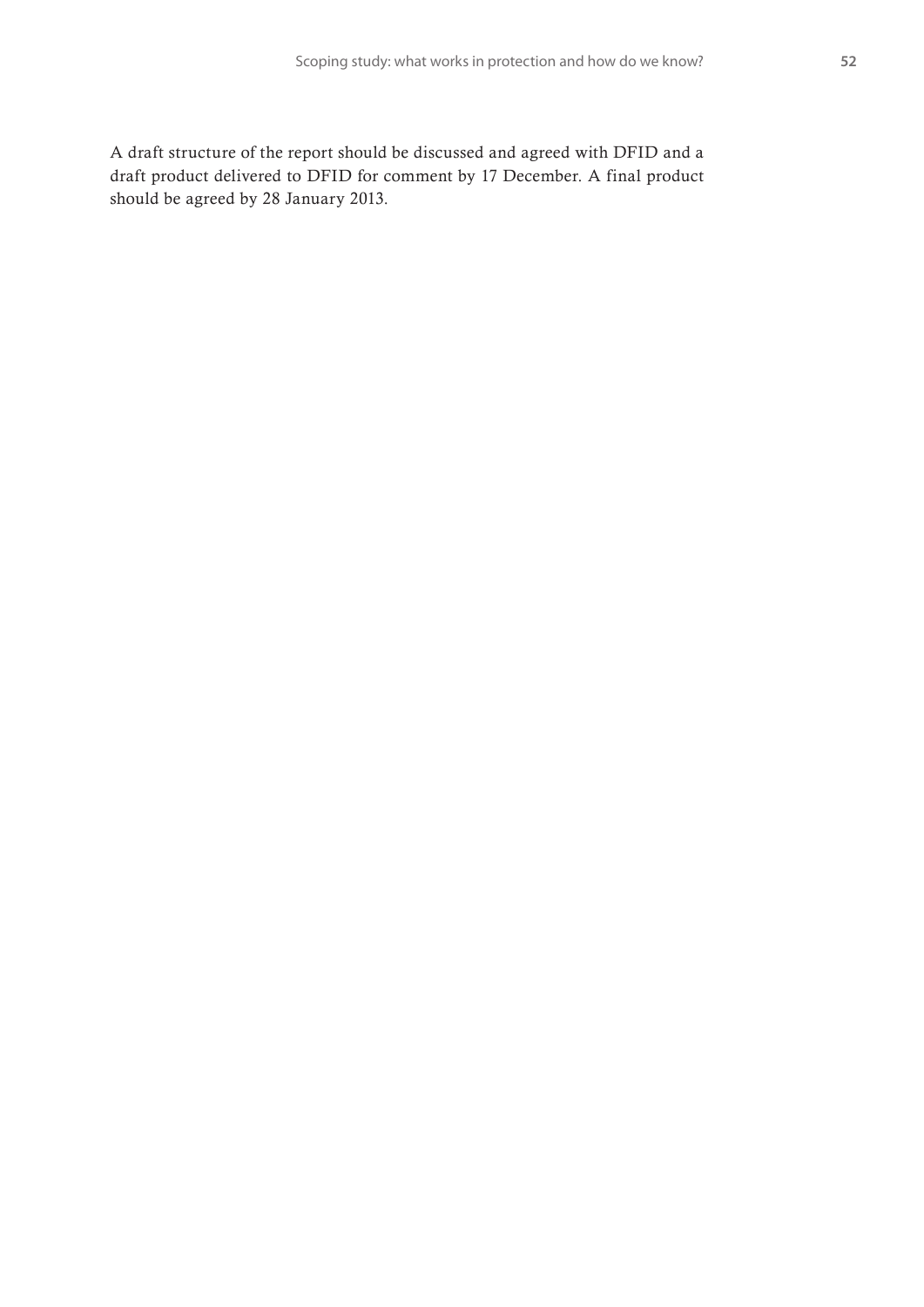# **Annex 2: Bibliography**

**Sub-category 1: Academic Literature**

- 1 ADH Genève. (2011). Rules of Engagement. Protecting Civilians through Dialogue with Armed Non-State Actors. Geneva: Geneva Academy of International Humanitarian Law and Human Rights.
- 2 Ageng'o, Y., dos Reis da Costa, N., & Louise Searle. (2010). Community perceptions of 'protection' in Kenya and Timor-Leste. Humanitarian Exchange, 46, 16-19.
- 3 Barnett, K., & Jefferys, A. (2008). Full of promise: How the UN's Monitoring and Reporting Mechanism can better protect children. Network Paper (Vol. 62): HPN/ODI.
- 4 Borrie, J., & Brehm, M. (2011). Enhancing civilian protection from use of explosive weapons in populated areas: building a policy and research agenda. International Review of the Red Cross, 93(883), 809-836.
- 5 Bohannon, J. (2008). Calculating Iraq's Death Toll: WHO Study Backs Lower Estimate Science (Vol. 319).
- 6 Collinson, S., Darcy, J., Waddell, N., & Schmidt, A. (2009). Realising protection: The uncertain benefits of civilian, refugee and IDP status. Edited by HPG Report (Vol. 28). London: HPG/ODI.
- 7 Davis, A. (2007). Concerning Accountability of Humanitarian Action Network Paper (Vol. 58). London HPG/ODI.
- 8 Deed of Commitment under Geneva Call for Adherence to a Total Ban on Anti-Personnel Mines and for Cooperation in Mina Action, Geneva Call.
- 9 DuBois, M. (2010). Protection: fig-leaves and other delusions. Humanitarian Exchange, 46, 2-4.
- 10 Ellsberg, M. & Heise, L. (2005) Researching Violence against Women. A Practical Guide for Researchers and Activists. WashingtonDC, United States: World Health Organization, PATH.
- 11 Ferris, E. G. (2011). The Politics of Protection: The Limits of Humanitarian Action. Washington, DC: Brookings Institution Press.
- 12 Ferris, E. G. & Paul, D. (2009) "Protection in Natural Disasters," prepared for Protecting People in Conflict and Crisis: Responding to the Challenges of a Changing World conference at Oxford University.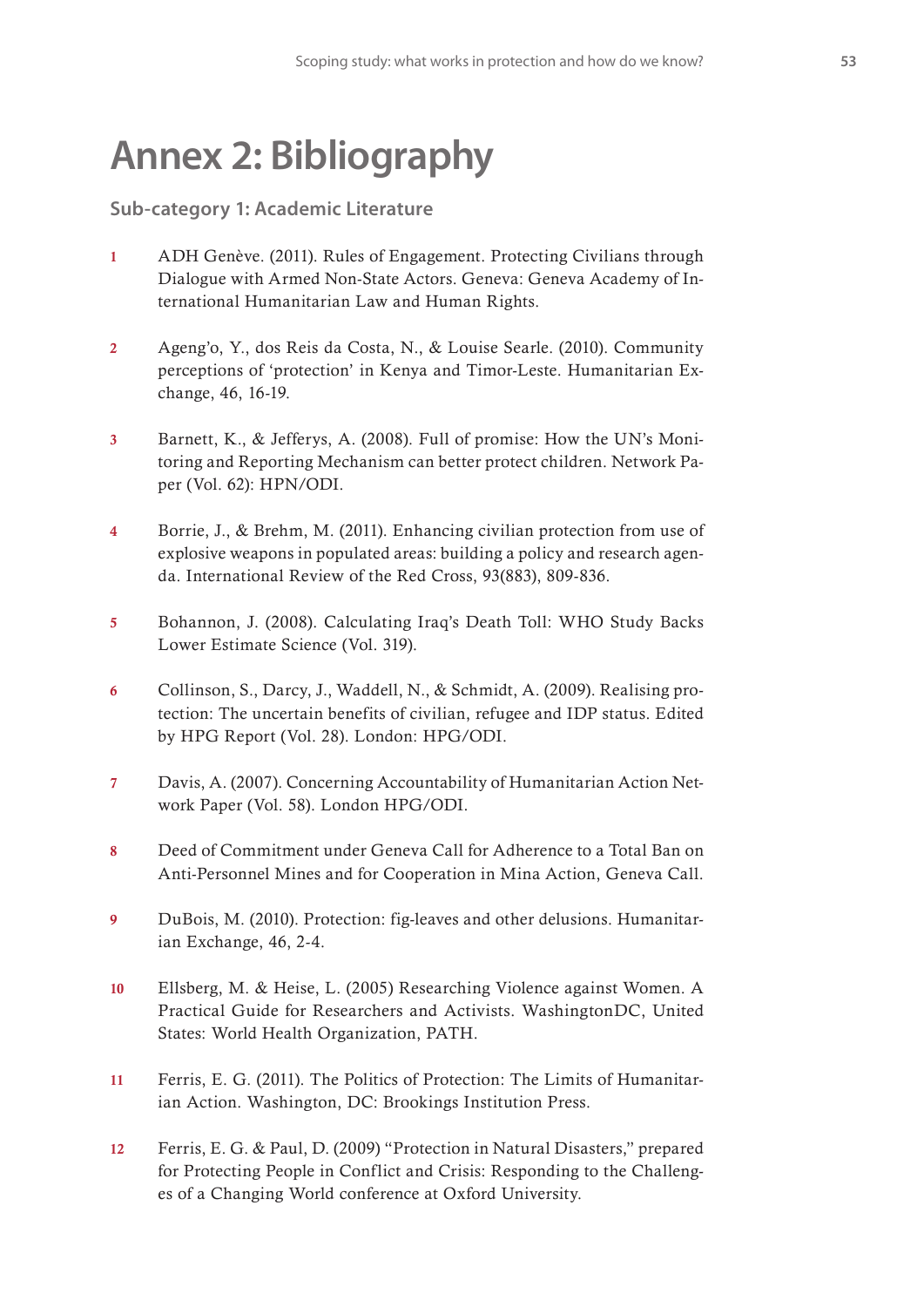- 13 Foglesong, T. (2012) Aligning Indicators and Ambitions: How to Improve Indicators used in Programs to Reduce Violence against Women and Girls. Harvard Kennedy School.
- 14 Ford Institute for Human Security. (2009). Protecting Civilians. Key Determinants in the Effectiveness of a Peacekeeping Force (pp. 24). Pittsburgh: University of Pittsburgh.
- 15 Foresti, M., Archer, C., O'Neil, T., & Longhurst, R. (2007). A Comparative Study of Evaluation Policies and Practices in Development Agencies (Vol. 1). Paris: AFD/ODI.
- 16 Forsythe, D. P. (2001). Humanitarian protection: The International Committee of the Red Cross and the United Nations High Commissioner for Refugees. International Review of the Red Cross, 83(843), 675-697.
- 17 Gentile, P. (2011). Humanitarian organizations involved in protection activities: a story of soul-searching and professionalization. International Review of the Red Cross, 93(884), 1165-1191.
- 18 Glaser, M. P. (2005). Humanitarian engagement with non-state armed actors. The parameters of negotiated access Network Paper (Vol. 51). London: Humanitarian Practice Network, Overseas Development Institute.
- 19 Hansen, G., & Seely, R. (1996). War and Humanitarian Action in Chechnya Occasional Paper (Vol. 26). Providence: The Thomas J. Watson Jr. Institute for International Studies, Brown University.
- 20 Harding, J., & Varadan, S. (2010). A community-based approach to refugee protection in a protracted refugee situation. Humanitarian Exchange, 46, 8-10.
- 21 Herzberg, A., & Steinberg, G. M. (2012). IHL 2.0: Is There a Role for Social Media in Monitoring and Enforcement? Israel Law Review, 45(3), 493-536.
- 22 Holt, V., Taylor, G., & Kelly, M. (2009). Protecting Civilians in the Context of UN Peacekeeping Operations: Successes, Setbacks and Remaining Challenges. New York: United Nations.
- 23 Inter-Agency Standing Committee. (2002). Growing the Sheltering Tree: protecting rights through humanitarian action. Geneva: UNICEF.
- 24 Jaspars, S., & O'Callaghan, S. (2010). Challenging choices: protection and livelihoods in conflict - Case studies from Darfur, Chechnya, Sri Lanka and the Occupied Palestinian Territories HPG Report (Vol. 31). London: HPG/ODI.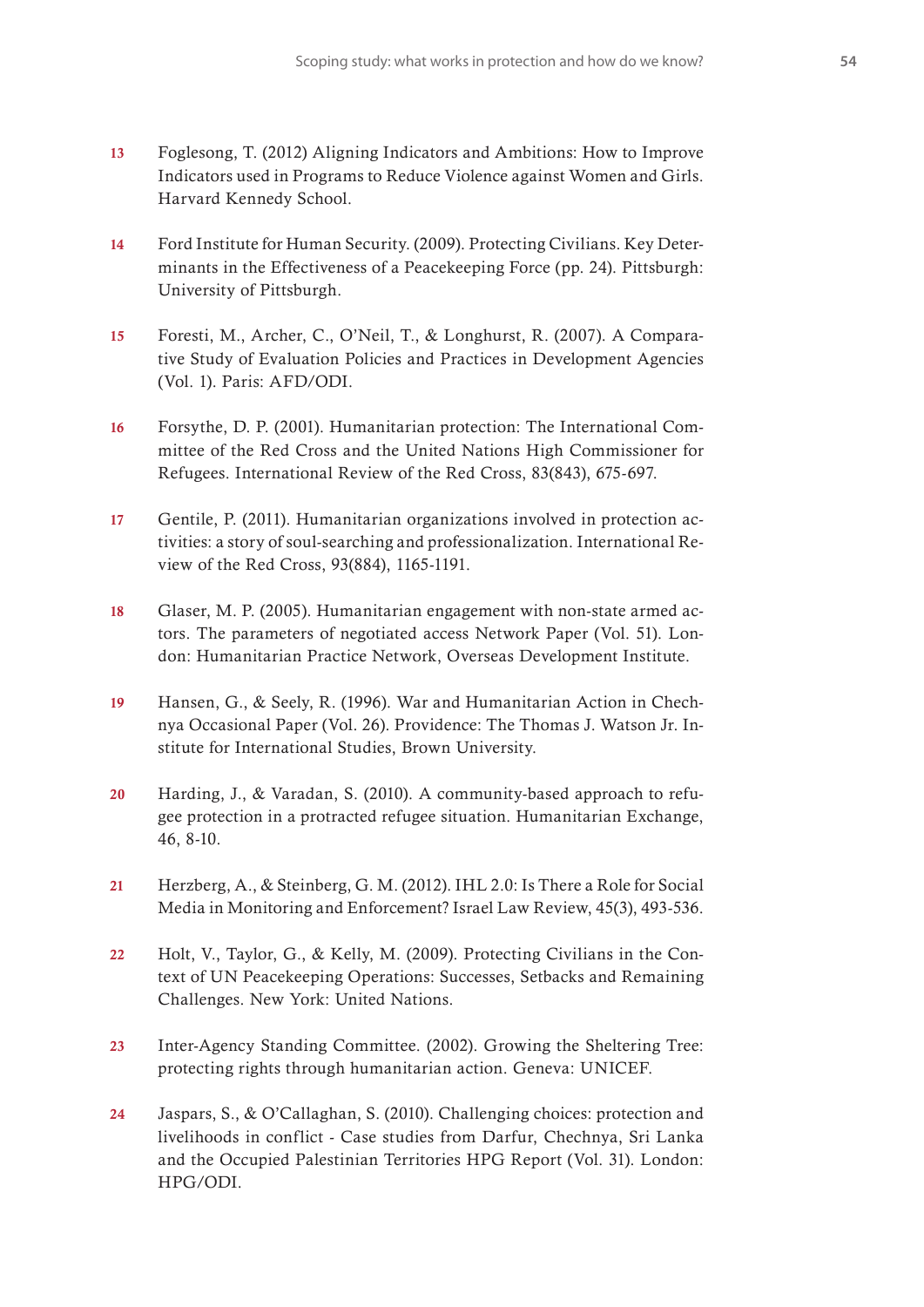- 25 Karlsrud, J., & Costa, D. F. d. (2009). Protection and humanitarian space: a case-study of the UN Mission to the Central African Republic and Chad (MINURCAT). Humanitarian Exchange, 44, 21-23.
- 26 Lang, H., & Knudsen, A. (2009). 'Your subject of protection is a dangerous one': Protracted internal conflict and the challenges for humanitarian agencies. Norwegian Journal of Geography, 63 35-45.
- 27 Mc Evoy, C. (2012) Battering, Rape, and Lethal Violence. A Baseline of Information on Physical Threats against Women in Nairobi. Geneva: Small Arms Survey
- 28 MacFarlane, S. N., & Minear, L. (1997). Humanitarian Action and Politics. The case of Nagorno-Karabakh Occasional Paper (Vol. 25). Providence: The Thomas J. Watson Jr. Institute for International Studies, Brown University.
- 29 Mahony, L., & Nash, R. (2012). Influence on the Ground: Understanding and strengthening the protection impact of United Nations human rights field presences. Brewster: Fieldview Solutions.
- 30 Meier, P. (2011). New information technologies and their impact on the humanitarian sector. International Review of the Red Cross, 93(884), 1239-1263.
- 31 Narbeth, S., & McLean, C. (2003). Livelihoods and protection Displacement and vulnerable communities in Kismaayo, southern Somalia Network Paper (Vol. 44). London: HPG/ODI.
- 32 Nash, R. (2012). An Independent and Courageous Spokesman NRC and the dilemmas in Sri Lanka 2009: Fieldview Solutions.
- 33 Nasu, H. (2011). Operationalizing the Responsibility to Protect in the Context of Civilian Protection by UN Peacekeepers. International Peacekeeping, 18(4), 364-378.
- 34 Niland, N. (2011). Civilian casualties in Afghanistan: evidence-based advocacy and enhanced protection. Humanitarian Exchange 49
- 35 Oxfam. (2007). Oxfam GB Global Protection Review, Part Two, Proposals for Oxfam's future work on protection. Oxford: Oxfam GB
- 36 Oxfam GB. (2009). Improving the Safety of Civilians: A Protection Training Pack. Oxford: Oxfam GB.
- 37 Oxfam GB. (2012). Protecting Communities in the DRC: Understanding gender dynamics and empowering women and men Gender Equality in Emergencies. Oxford: Oxford GB.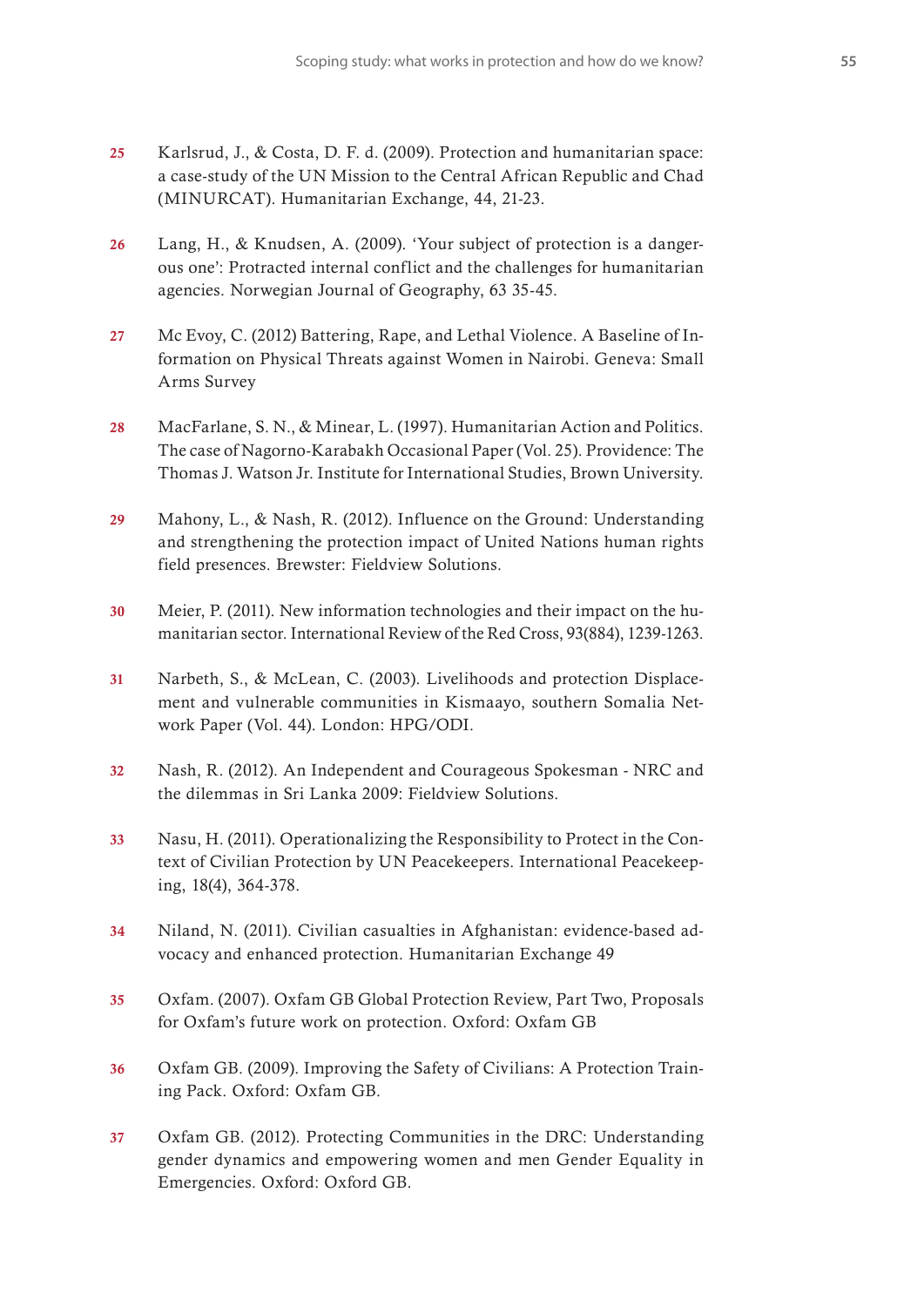- 38 Pantuliano, S., & O'Callaghan, S. (2006). The 'protection crisis': A review of field-based strategies for humanitarian protection in Darfur HPG Discussion Paper. London: HPG/ODI.
- 39 Patton, M. Q. (2011). Developmental Evaluation: Applying Complexity Concepts to Enhance Innovation and Use. New York, London: The Guilford Press.
- 40 Punga, I.L. (2011) UN Peacekeeping and Protection of Civilians in the 21st Century. Case Studies: MONUC and UNAMID. Utrecht University.
- 41 Rappert, B., & Moyes, R. (2010). Enhancing the protection of civilians from armed conflict: precautionary lessons. Medicine, Conflict and Survival, 26(1), 24-47.
- 42 Rogers, P. J. (2008). Using Programme Theory to Evaluate Complicated and Complex Aspects of Interventions. Evaluation, 14(1), 29 – 48. SAGE Publications.
- 43 Rolfe, J. (2011). Partnering to Protect: Conceptualizing Civil–Military Partnerships for the Protection of Civilians. International Peacekeeping, 18(5), 561-576.
- 44 Salazar-Volkmann, C. S. (2012). Evaluating the Impact of Human Rights Work: The Office of the United Nations High Commissioner for Human Rights and the Reduction of Extrajudicial Executions in Colombia. Journal of Human Rights Practice, 4(3), 396-460.
- 45 Sbardella, D. (2009). Community-based child protection in the Gaza Strip. Humanitarian Exchange, 44, 13-15.
- 46 Schmitt, M. N. (2010). The Interpretive Guidance on the Notion of Direct Participation in Hostilities: A Critical Analysis. National Security Journal (Vol. 1).
- 47 Schütte, R. (2011). Minding the Gap: Approaches and Challenges to Robust Civilian Protection. Berlin, New York: Perspective, FES.
- 48 Scott, C. (1995). Humanitarian Action and Security in Liberia 1989 1994 Occasional Paper (Vol. 20). Providence: The Watson Jr. Institute for International Studies, Brown University.
- 49 Sinno, A. (2011). Armed groups' organizational structure and their strategic options. International Review of the Red Cross. Pp. 311-332. Volume 93 Number 882 June 2011.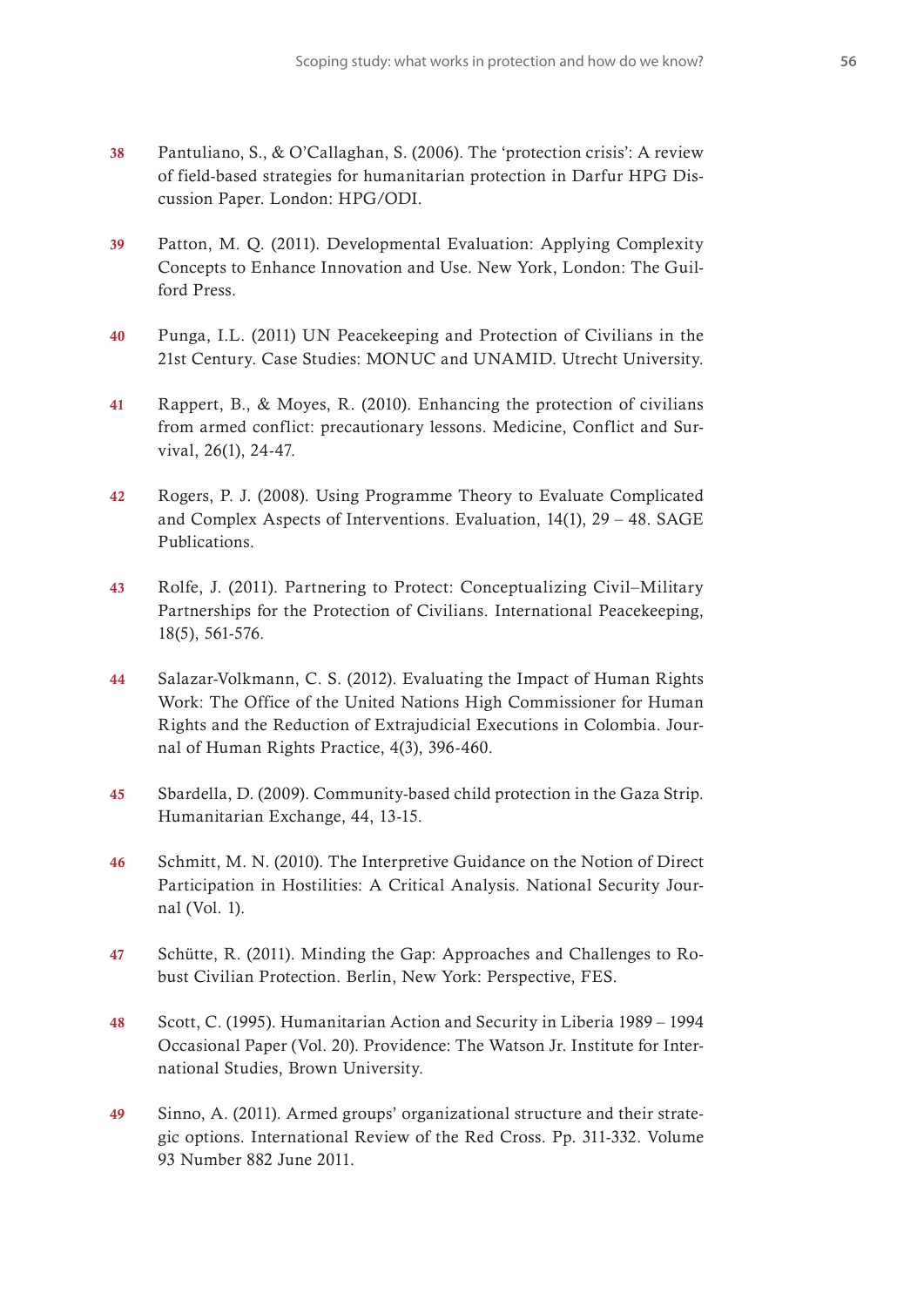- 50 Snowden, D. & Boone, M. (2007). A Leader's Framework for Decision Making. Harvard Business Review.
- 51 Spagat, M. (2009). Iraq Study Failed Replication Test. Science (Vol. 324).
- 52 Slim, H. (2003). Why Protect Civilians? Innocence, Immunity and Enmity in War. International Affairs, 79(3), 481-501.
- 53 Spagat, M., Mack, A., Cooper, T., & Kreutz, J. (2009). Estimating War Deaths: An Arena of Contestation. Journal of Conflict Resolution: 53(6), 934-950.
- 54 Swithern, S. (2008). Reclaiming mainstreaming: Oxfam GB's protection approach in DRC. Humanitarian Exchange, 39, 7-11.
- 55 Tyler, A. (2008). Protection and livelihoods in Somalia. Humanitarian Exchange, 40, 17-20.
- 56 Van Evera, S. (1999). Guide to Methods for Students of Political Science. Cornell University Press.
- 57 Wells, J. (2005). Protecting and assisting older people in emergencies Network Paper (Vol. 53). London: HPG/ODI.
- 58 Wood, A., Apthorpe, R., & Borton, J. (2002). Evaluating International Humanitarian Action: Reflections From Practitioners (Vol. 324, pp. 683): British Medical Journal.
- 59 Yihdego, Z. (2009). Darfur and Humanitarian Law: The Protection of Civilians and Civilian Objects. Journal of Conflict & Security Law, Vol. 14(1), 37-69.
- 60 Zaat, K. (2006). The Protection of Internally Displaced Persons in the Sudan: Applying International Law at the Field Level. The Journal of Humanitarian Assistance, 1-33.
- 61 Zoll, R. (2009). Using cameras to enhance protection and accountability in the Occupied Territories. Humanitarian Exchange, 44, 11-13.

#### **Sub-category 2: Evaluative Reports**

#### *Programme/project reviews and evaluations, lessons learned and best practice papers*

62 Asiimwe, A. S. P. (2008). NRC Sri Lanka: Promoting the Rights of Displaced Persons through Legal Aid Information, Counselling and Legal Assistance (ICLA) Programme in Sri Lanka: International Human Rights Network / Norwegian Refugee Council.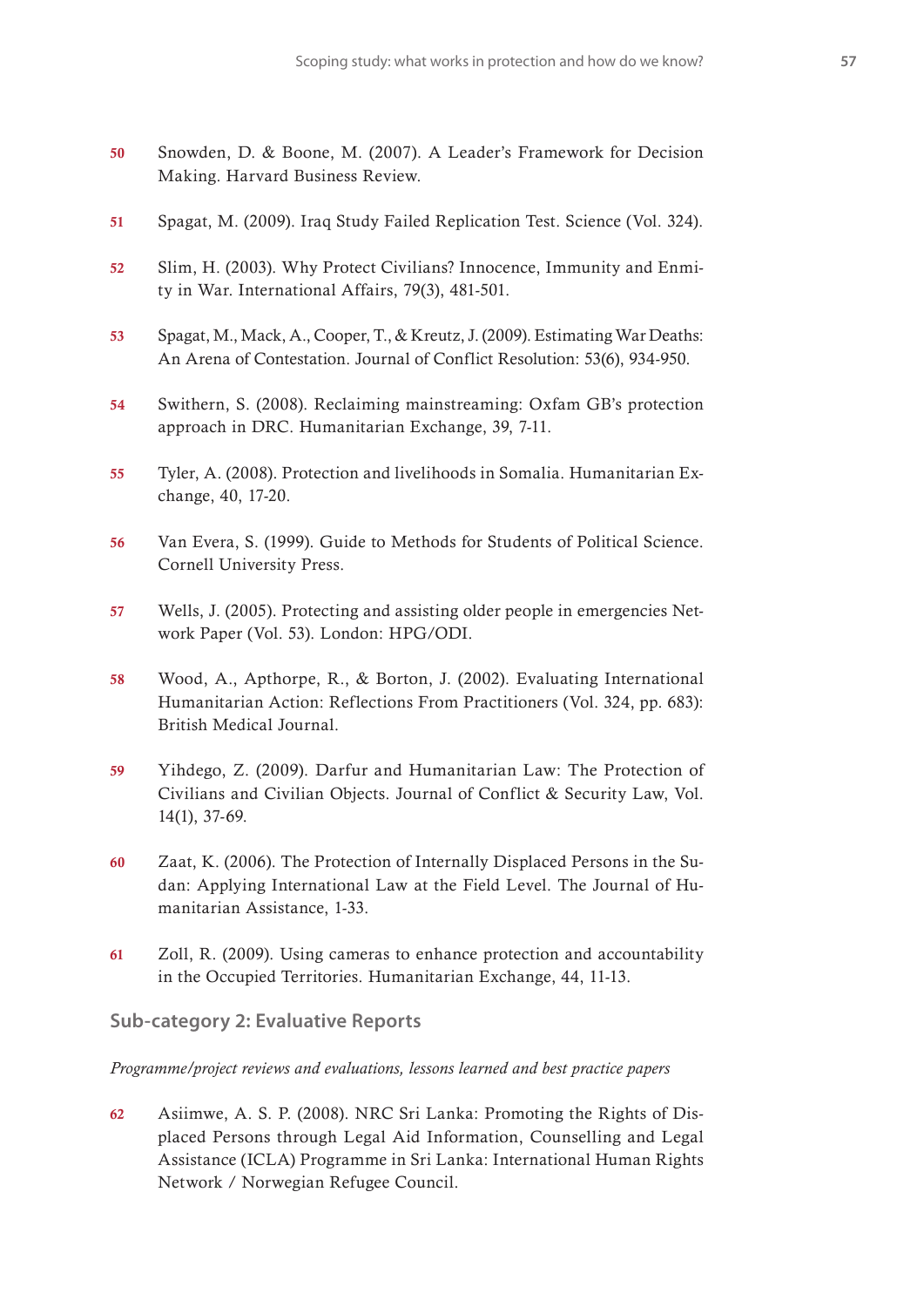- 63 Bartsch, D., & Belgacem, N. (2004). Real-time Evaluation of UNHCR's Response to the Emergency in Chad. Geneva: UNHCR Evaluation and Policy Analysis Unit / UNHCR Regional Bureau for Africa.
- 64 Bettocchi, G., & Jamal, A. (2002). UNHCR and Internally Displaced Persons in Angola. A programme continuation review: UNHCR Evaluation and Policy Analysis Unit / UNHCR Department of International Protection.
- 65 Bonard, P., Solé, R., Hidalgo, S., & Posada, S. (2010). Evaluation of DG ECHO's Actions in the Democratic Republic of the Congo: DARA.
- 66 Bruaene, M. V., & Atkinson, M. (2001). Evaluation of UNHCR Activities funded by ECHO in Serbia, Kosovo, Zambia and Guinea. Synthesis Report: European Commission.
- 67 CIDA. (1992). Sri Lanka Humanitarian Assistance Review. Report on Relief Operations, Humanitarian Aid Issues and Programming Options for CIDA in Relation to the Conflict in the Northeast of Sri Lanka: Canadian International Development Agency.
- 68 Clarke, R., & Goyder, H. (2000). Review of UNHCR's Programme in the Republic of Guinea with focus on Sierra Leonean Refugees: Department for International Development (UK).
- 69 Coghlan, B., Ngoy, P., Mulumba, F., Hardy, C., Bemo, V. N., Stewart, T., Brennan, R. (2008). Mortality in the Democratic Republic of the Congo: An Ongoing Crisis. New York: International Rescue Committee.
- 70 Crisp, J. & Kiragu, E. (2010). Refugee protection and international migration: A review of UNHCR's role in Malawi, Mozambique and South Africa. UNHCR Evaluation and Policy Analysis Unit.
- 71 Crisp, J., & Stigter, E. (2001). Real-time evaluation of UNHCR's response to the Afghanistan emergency (Bulletin No. 2): UNHCR Evaluation and Policy Analysis Unit.
- 72 Dal, F. (2001). Evaluation Mission Sierra Leone, ECHO Global Plan 2000/ Intervention Plan 2001. Sector "Child Protection and War Victims". Final Report: European Commission.
- 73 Dammers, C., Beauclerk, J., MacLeod, R. & Wiles, P. (2008). Save the Children Alliance, Tsunami Response Programme in Indonesia, India, Sri Lanka, Thailand and Somalia. Mid Term Evaluation Report. Save the Children
- 74 Danish Centre for Human Rights. (2002). Legal Aid Against the Odds. Evaluation of the Civil Rights Project (CRP) of the Norwegian Refugee Council in former Yugoslavia.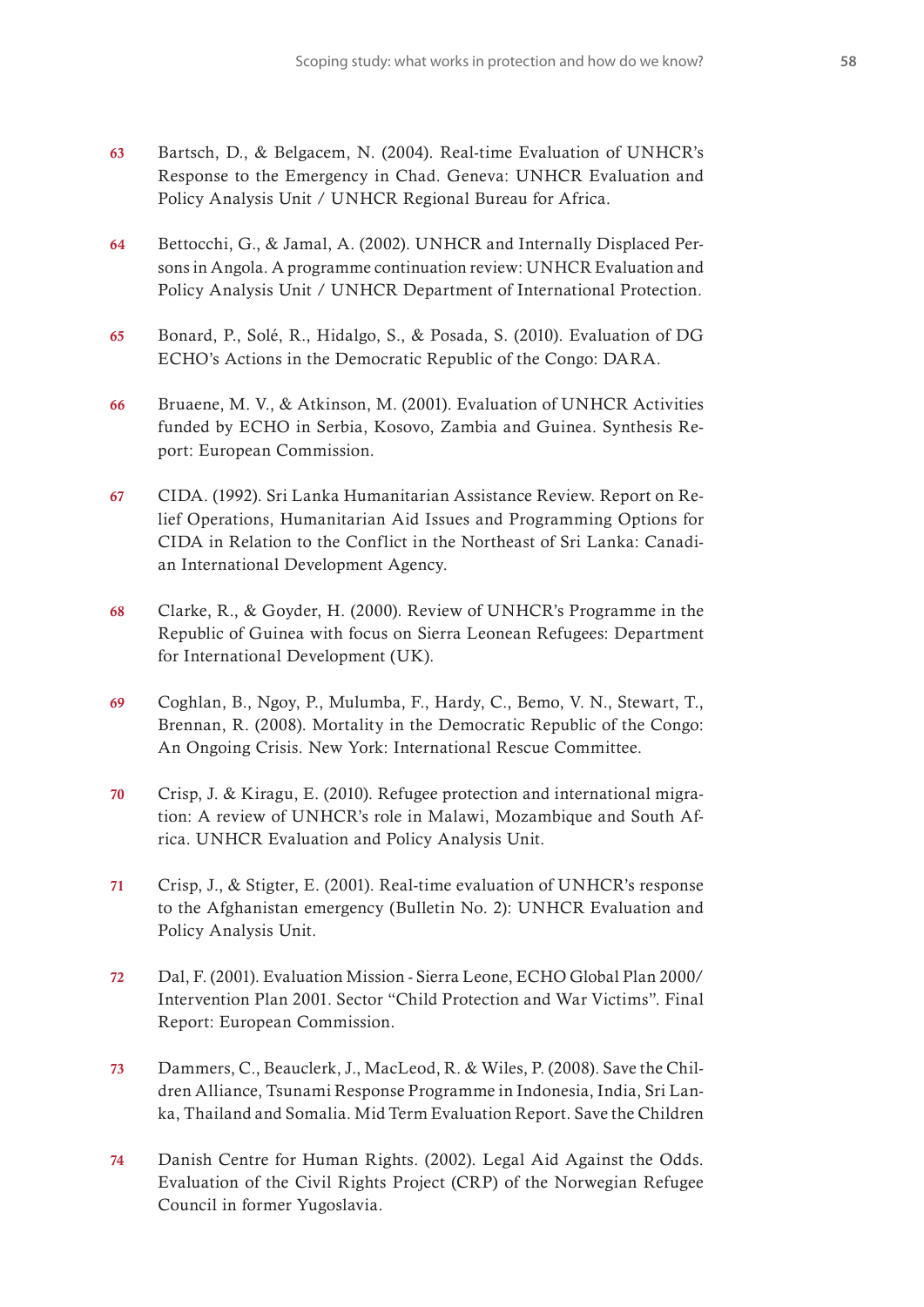- 75 Darcy, J., & Lawday, A. (2011). Analytical Review of Current Humanitarian Advocacy Practices in UNICEF London: ODI.
- 76 Deschamp, B. (2010). Victims of violence: A review of the Protection of Civilians concept and its relevance to UNHCR's mandate. Geneva: UN-HCR Policy Development and Evaluation Service.
- 77 Deschamp, B., & Dowd, R. (2008). Review of the use of UNHCR Executive Committee Conclusions on International Protection: UNHCR Policy Development and Evaluation Service.
- 78 Doyle, J. (2010). Misguided Kindness. Making the Right Decisions for Children in Emergencies: Save de Children.
- 79 Dunn, A., Parry-Williams, J., & Petty, C. (2006). Picking up the Pieces. Caring for children affected by the tsunami First Resort Series. London: Save the Children.
- 80 Eriksson, J. et alt. (1996). The International Response to Conflict and Genocide: Lessons from the Rwanda Experience.
- 81 Freckleton, A., Khogaini, B., & Tacon, J. (1999). Review of UNHCR's Programme in Pakistan: Department for International Development (UK).
- 82 Freckleton, A., Khogaini, B., & Tacon, J. (2000). Review of UNHCR's Programme in Iran: Department for International Development (UK).
- 83 Grünewald, F., de Geoffroy, V., & Maury, H. (2006). An Evaluation of the Partnership between DG ECHO and the International Committee of the Red Cross (ICRC) and of the ICRC's Activities funded by DG ECHO: Groupe URD.
- 84 Handmaker, J. (2003). Mid-Term External Evaluation of Reach Out: a Refugee Protection Training Project. Final Evaluation Report: An inter-agency project of a coalition of international humanitarian NGOs, the Red Cross and Red Crescent Movement and United Nations High Commissioner for Refugees.
- 85 Jamal, A., & Stigter, E. (2002). Real-time evaluation of UNHCR's response to the Afghanistan emergency (Bulletin no. 3): UNHCR Evaluation and Policy Analysis Unit.
- 86 Jens, N., Lavy, R., Mulaka, A., & Crisp, J. (2002). UNHCR's Programme for Internally Displaced Persons in Sri Lanka. Report of a joint appraisal mission by the UK Department for International Development and UN-HCR. Geneva: UNHCR Evaluation and Policy Analysis Unit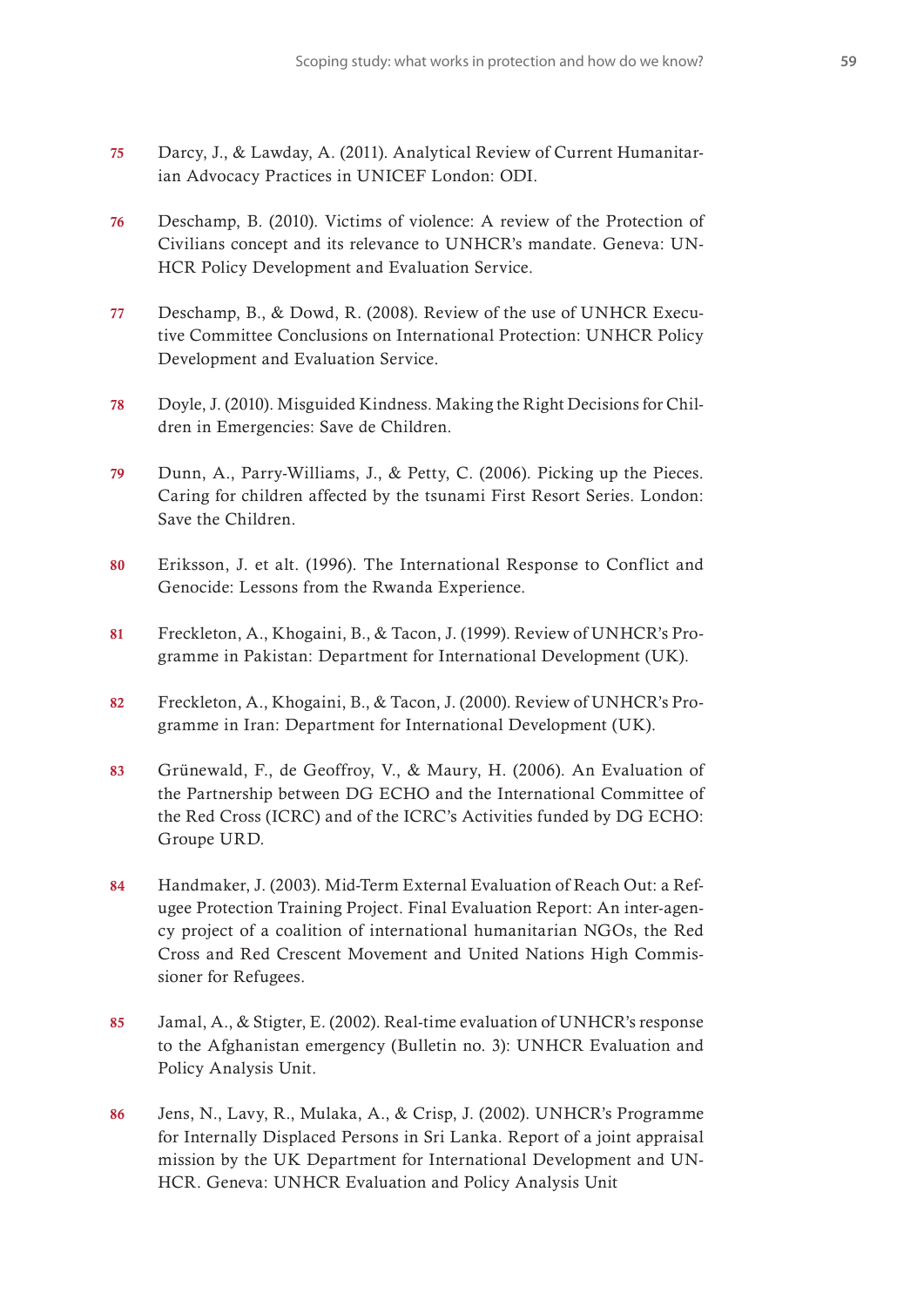- 87 Kerrigan, F., Olesen, G., Castellani, F., Birath, T. & Garrido A.M. (2002). Legal Aid Against the Odds: Evaluation of the Civil Rights Project (CRP) of the Norwegian Refugee Council in former Yugoslavia. Evaluation Report 4/2002. DCHR & T&B Consult
- 88 Kiani, M., Gleed, G., & Uyoga, C. (2011). Voices of Affected Communities Turkana, Kenya. An interagency quality and accountability review with special consideration for protection against sexual exploitation and abuse. (pp. 31): In-Country Network on Protection from Sexual Exploitation and Abuse / Joint Deployment of Joint Standards Initiative
- 89 Minear, L. (2004). Lessons learned: the Darfur experience ALNAP Review of Humanitarian Action in 2004, Chapter 3: ALNAP.
- 90 Nash, R. (2009). Protecting or Facilitating? A review of the Humanitarian Response in Sri Lanka 2009: Fieldview Solutions
- 91 Financial Tracking Service. (2012). Global Humanitarian Contributions in 2012: Totals per Sector: UN OCHA.
- 92 Oxfam GB. (2012). Commodities of War Communities speak out on the true cost of conflict in eastern DR Oxfam Briefing Paper. Oxford Oxfam GB.
- 93 Richardson, M. J. (2003). Sub-regional Separated Children Programme Review: Save the Children UK.
- 94 Sheeran, A. (2008). 2008 UNICEF Child Protection Meta-Evaluation. Seattle: Sheeran Conculting Inc.
- 95 Sperl, S. & De Vriese, M. (2005). From emergency evacuation to community empowerment. Review of the repatriation and reintegration programme in Sierra Leone. Geneva: UNHCR Evaluation and Policy Analysis Unit.
- 96 Sperl, S. (2001). Evaluation of UNHCR's Policy on Refugees in Urban Areas. A case study review of Cairo. Geneva: UNHCR Evaluation and Policy Analysis Unit.
- 97 Steets, J., & Meier, C. (2011). Evaluation of the Protection Standby Capacity (ProCap) and Gender Standby Capacity (GenCap) Projects Evaluation Report. Berlin: GPPi.
- 98 Suhrke, A., Barutciski, M., Sandison, P., & Garlock, R. (2000). The Kosovo Refugee Crisis. An Independent Evaluation of UNHCR's Emergency Preparedness and Response. Geneva: UNHCR Evaluation and Policy Analysis Unit.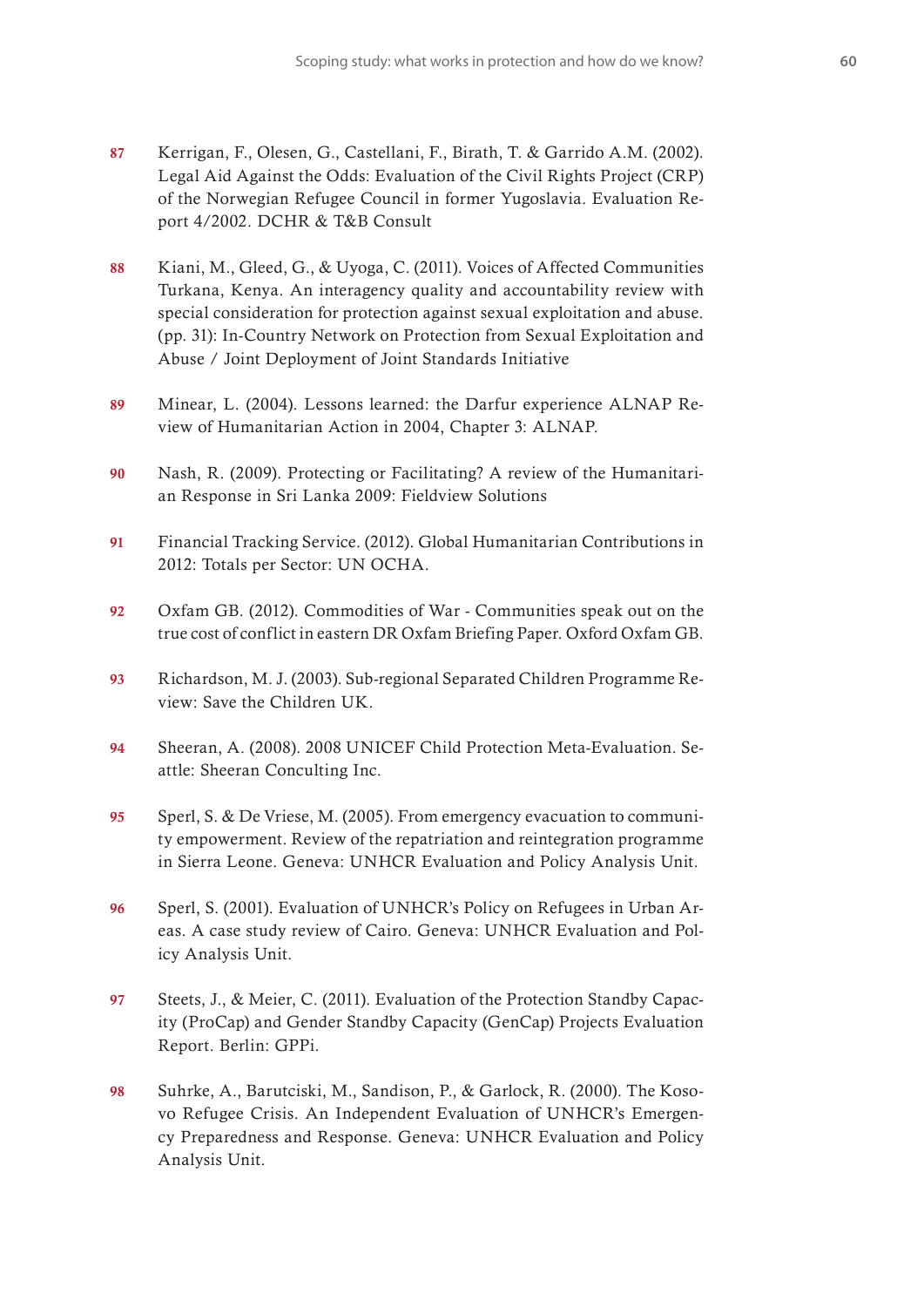- 99 Umlas, E. (2011). Cash in hand. Urban refugees, the right to work and UN-HCR's advocacy activities (pp. 31): UNHCR Policy Development and Evaluation Service / UNHCR Operational Solutions and Transition Section.
- 100 UNAMA. (2010). Annual Report on Protection of Civilians in Armed Conflict. Kabul: UNAMA Human Rights.
- 101 UNHCR (2001). Evaluation of the Dadaab firewood project, Kenya. Geneva: UNHCR Evaluation and Policy Analysis Unit.
- 102 UNHCR. (1997). Refugee Camp Security in the Great Lakes Region: UN-HCR Inspection and Evaluation Service.
- 103 Valid International. (2002). Meeting the rights and protection needs of refugee children. An independent evaluation of the impact of UNHCR's activities. Geneva: UNHCR Evaluation and Policy Analysis Unit.
- 104 Wessells, M. (2009). What Are We Learning About Protecting Children in the Community? An inter-agency review of the evidence on community-based child protection mechanisms in humanitarian and development settings: The Save the Children Fund.
- 105 WFP. (2009). A Report by the Office of Evaluation: Closing the Learning Loop – Harvesting Lessons from Evaluations: Report of Phase 1. Rome: WFP.
- 106 Whitson, D., & Savino, C. (2002). A Review of Save the Children's Urban Street Children Empowerment and Support Program: Save the Children International / USAID.
- 107 Worby, P. (1999). Lessons Learned from UNHCR's Involvement in the Guatemala Refugee Repatriation and Reintegration Programme (1987- 1999): UNHCR Evaluation and Policy Analysis Unit / UNHCR Regional Bureau for the Americas
- 108 Wright, C. R., & Camargo, F. (2005). Evaluation of the Protection Learning Programme. Geneva: UNHCR.

**Sub-category 3: Other Grey Literature** 

*Policy documents, operational standards and "how to" guidance, research articles with no ISBN reference*

109 Ashdown, L. P. (2011). Humanitarian Emergency Response Review: Humanitarian Emergency Response Review.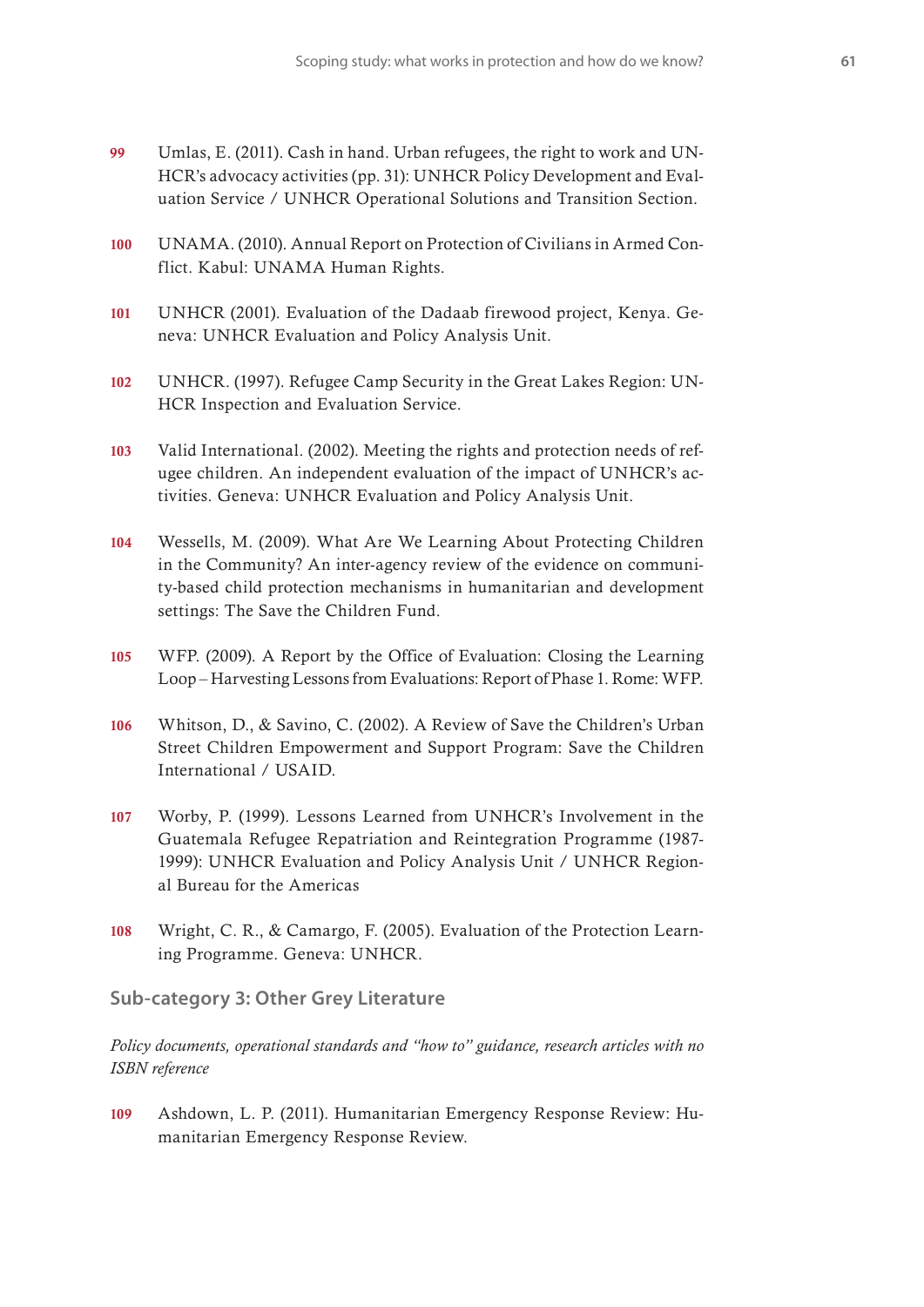- 110 Bamberger, M. (2012, August). Introduction to Mixed Methods in Impact Evaluation. Impact Evaluation Notes, 3, 42.
- 111 Beck, T. (2009). Joint humanitarian impact evaluation: options paper: UN OCHA.
- 112 Berry, K., & Reddy, S. (2010). Safety with dignity Integrating community-based protection into humanitarian programming Network Paper (Vol. 68). London: HPN/ODI.
- 113 Bloom, S. S. (2008). Violence against Women and Girls A Compendium of Monitoring and Evaluation Indicators. Chapel Hill: Measure Evaluation.
- 114 Brehm, M. (2012). Protecting Civilians from the Effects of Explosive Weapons. An Analysis of International Legal and Policy Standards. Geneva: UNIDIR
- 115 Campbell, E. (2010). Age, Gender, Diversity mainstreaming initiative key to urban protection. Field report: Refugees International.
- 116 Campbell, E., & Duplat, P. (2010). Somali Refugees: Protecting Their Rights in Cities Field Report: Refugees International.
- 117 Care International UK. (2012). Peacebuilding with Impact: Defining Theories of Change. London: CARE International UK.
- 118 Caritas Australia, CARE Australia, Oxfam Australia, & Australia, W. V. (2008). Minimum Agency Standards for Incorporating Protection into Humanitarian Response Field Testing Version: Caritas Australia, CARE Australia, Oxfam Australia, World Vision Australia.
- 119 Caverzasio, S. G. (2001). Strengthening protection in war: a search for professional standards. Geneva: ICRC.
- 120 Coffman, J. (undated). Monitoring and Evaluating Advocacy: Companion to the Advocacy Toolkit. UNICEF.
- 121 DFID (2012). Promoting innovative and evidence-based approaches to building resilience and responding to humanitarian crises: A DFID Strategy Paper. DFID.
- 122 DFID (2012). Writing and Commissioning High Quality Literature Reviews. Operational Guidance Note: 07.08.2012.
- 123 DFID. (2011). How to note. Guidance on using the revised Logical Framework DFID practice paper (pp. 34): Value for Money Department, FCPD, DFID.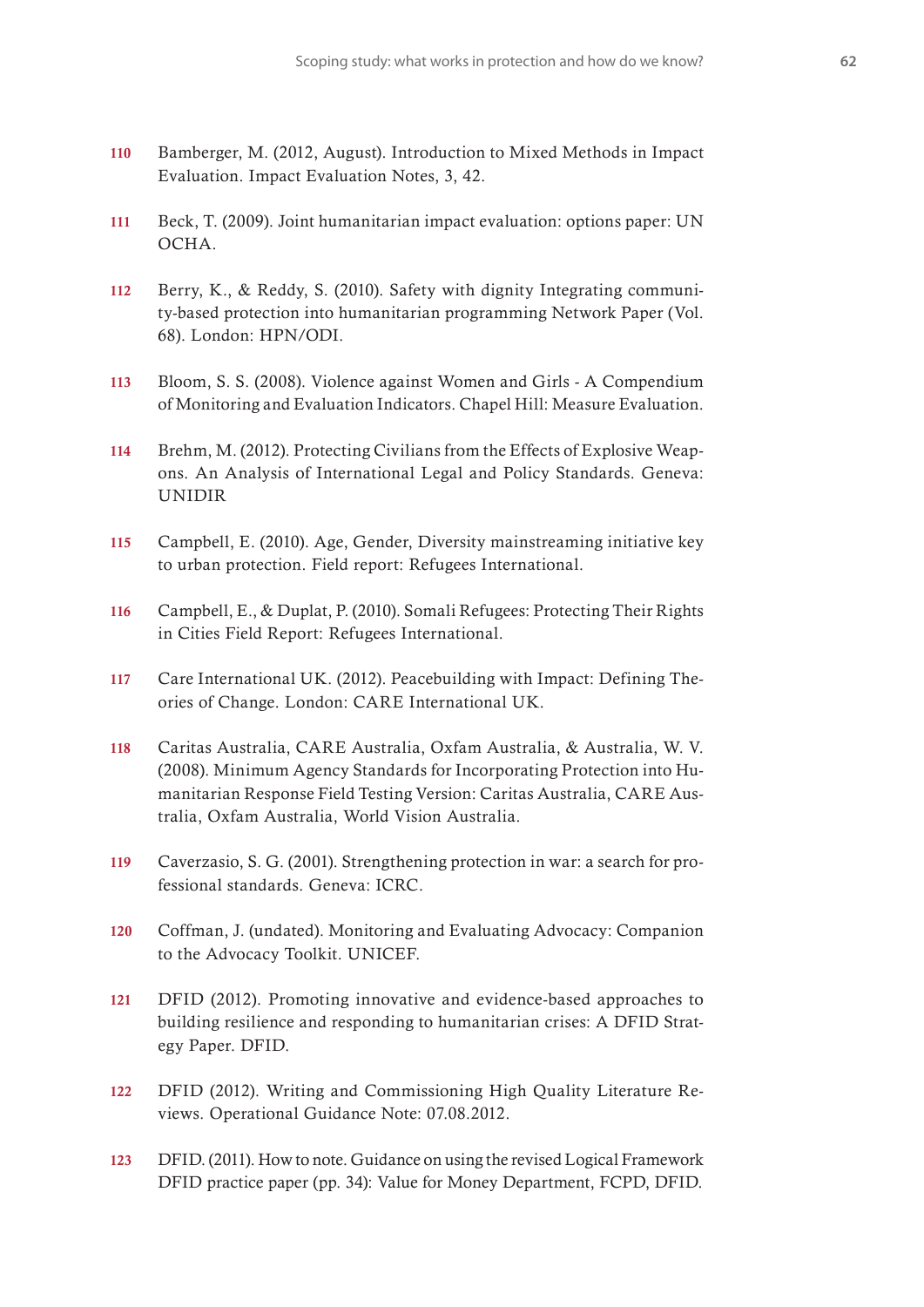- 124 DFID (undated). How to Note: Assessing the Quality of Social Science Research Evidence. DFID.
- 125 Doucet, L. (2012). UN 'failed Sri Lanka civilians', says internal probe. BBC News. Retrieved from BBC News Asia website: http://www.bbc.co.uk/ news/world-asia-20308610
- 126 DuBois, M. (2009). Protection: the new humanitarian fig-leaf. Humanitarian Aid on the Move. Retrieved from http://www.urd.org/IMG/pdf/ URD\_HEM\_2\_UK.pdf
- 127 Egeland, J., Harmer, A., & Stoddard, A. (2011). To Stay and Deliver: Good practice for humanitarians in complex security environments Policy and Studies Series. New York: UN OCHA Policy Development and Studies Branch.
- 128 Gaston, E. (2010). An unlikely consensus on civilian casualties. The Guardian. Retrieved from http://www.guardian.co.uk/commentisfree/cifamerica/2010/aug/17/taliban-civilian-casualties.
- 129 GPC Task Force on Protection Mainstreaming (2012) Annotated Reference Guide of Protection Mainstreaming Materials. GPC.
- 130 Harvard Humanitarian Initiative. (2012). Satellite Sentinel Project. Making the World a Witness. Report on the Pilot Phase December 2010 - June 2012. Cambridge, US: Harvard Kennedy School.
- 131 Headquarters Department of the Army. (2012). Civilian Casualty Mitigation Army Tactics, Techniques, and Procedures (ATTP 3-37.31). Washington, DC: Headquarters, Department of the Army.
- 132 HelpAge International. (2012). Protecting older people in emergencies: good practice guide. London: HelpAge International.
- 133 IASC. (2010). Global Synthesis Report. IASC Review of Protection from Sexual Exploitation and Abuse by UN, NGO, IOM and IFRC Personnel. In M. Reddick (Ed.). Geneva: IASC
- 134 IASC. (2011). IASC Operational Guidelines on the Protection of Persons in Situations of Natural Disasters: The Brookings - Bern Project on Internal Displacement.
- 135 ICRC. (2008). Enhancing Protection for Civilians in Armed Conflict and other Situations of Violence. Geneva: International Committee of the Red Cross.
- 136 ICRC. (2009). Professional Standards for Protection Work carried out by humanitarian and human rights actors in armed conflict and other situations of violence. Geneva: ICRC.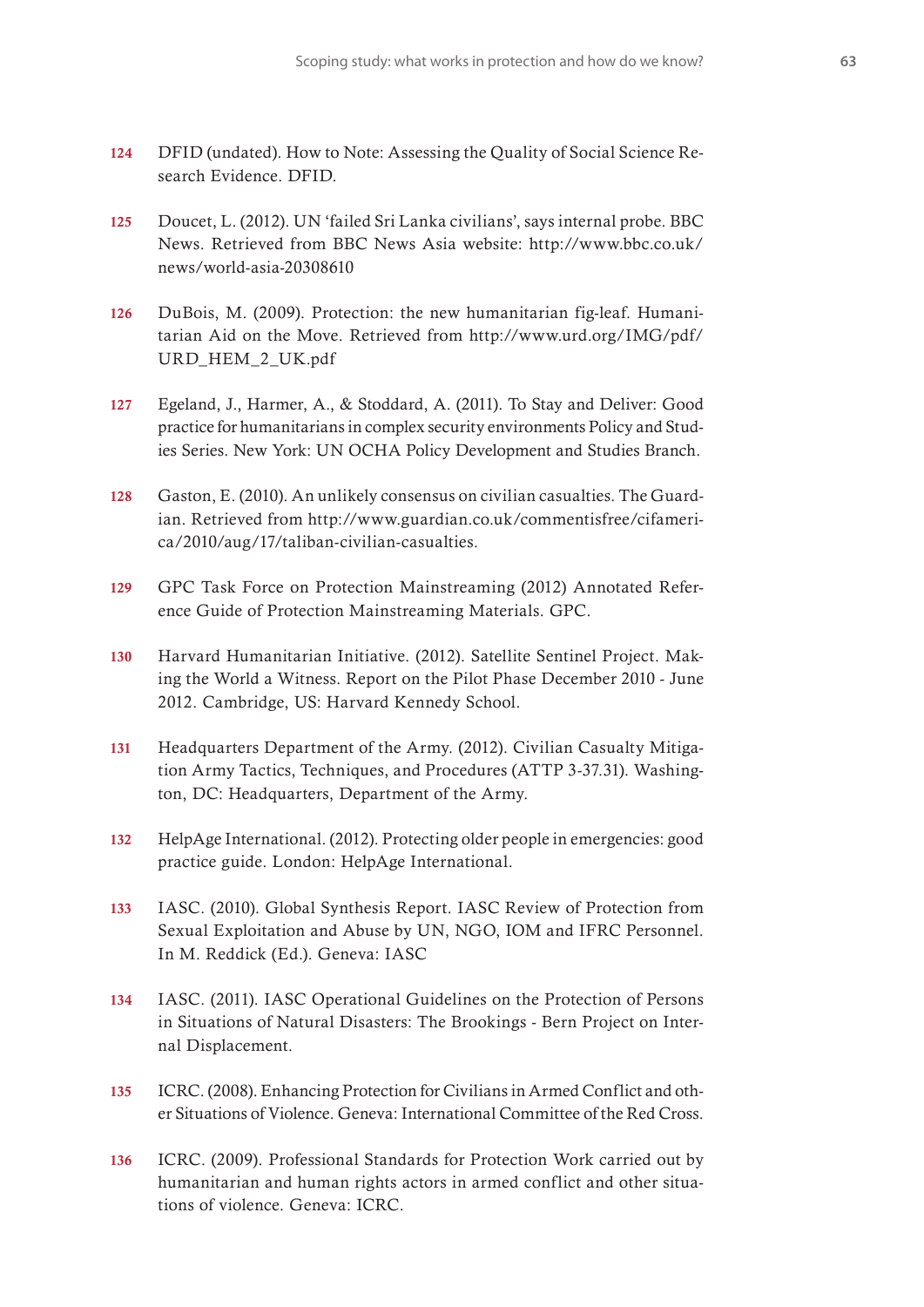- 137 ICRC. (2011). Health Care in Danger Making the Case. Geneva: ICRC.
- 138 ICRC. (2012). Enhancing Protection for Civilians in Armed Conflict and other Situations of Violence. Revised edition. Geneva: International Committee of the Red Cross.
- 139 IFRC (2011). No time for doubt: Tackling urban risk. A glance at urban interventions by Red Cross Societies in Latin America and the Caribbean. Geneva: IFRC
- 140 InterAction. (2012). Results Based Protection Project Brief: InterAction.
- 141 InterAction Protection Working Group. Protection in Practice: A Guidebook for Incorporating Protection into Humanitarian Operations (pp. 16): InterAction.
- 142 InterCross. (2012, 20 September). In Washington, revising the standards of protection work Retrieved 12 October, 2012, from http://intercrossblog. icrc.org/blog/washington-revising-standards-protection-work
- 143 International Council on Human Rights Policy. (2012). No Perfect Measure - Rethinking Evaluation and Assessment of Human Rights Work: International Council on Human Rights Policy.
- 144 Jackson, A., & Giustozzi, A. (2012). Talking to the Other Side. Humanitarian Engagement with the Taliban in Afghanistan HPG Working Paper (pp. 40). London: Humanitarian Policy Group, Overseas Development Institute.
- 145 Jaspars, S., O'Callaghan, S., & Stites, E. (2007). Linking livelihoods and protection: A preliminary analysis based on a review of the literature and agency practice HPG Working Paper. London: HPG/ODI.
- 146 Jones, H., & Mendizabal, E. (2010). Strengthening learning from research and evaluation: going with the grain: Final Report 1. London: ODI/RAPID.
- 147 Kahn, C. (2010). Engaging with Communities. The Next Challenge for Peacekeeping Oxfam Briefing Paper (pp. 34). Oxford: Oxfam International.
- 148 Mahony, L. (2006). Proactive Presence. Field strategies for civilian protection. Geneva: Henry Dunant Centre for Humanitarian Dialogue
- 149 Mayne, J. (2008). Building an Evaluative Culture for Effective Evaluation and Results Management ILAC Working Paper 8. Rome: ILAC.
- 150 Niland, N. (2010). Protective Space and Civilian Casualties; Insights from Afghanistan: UN OCHA.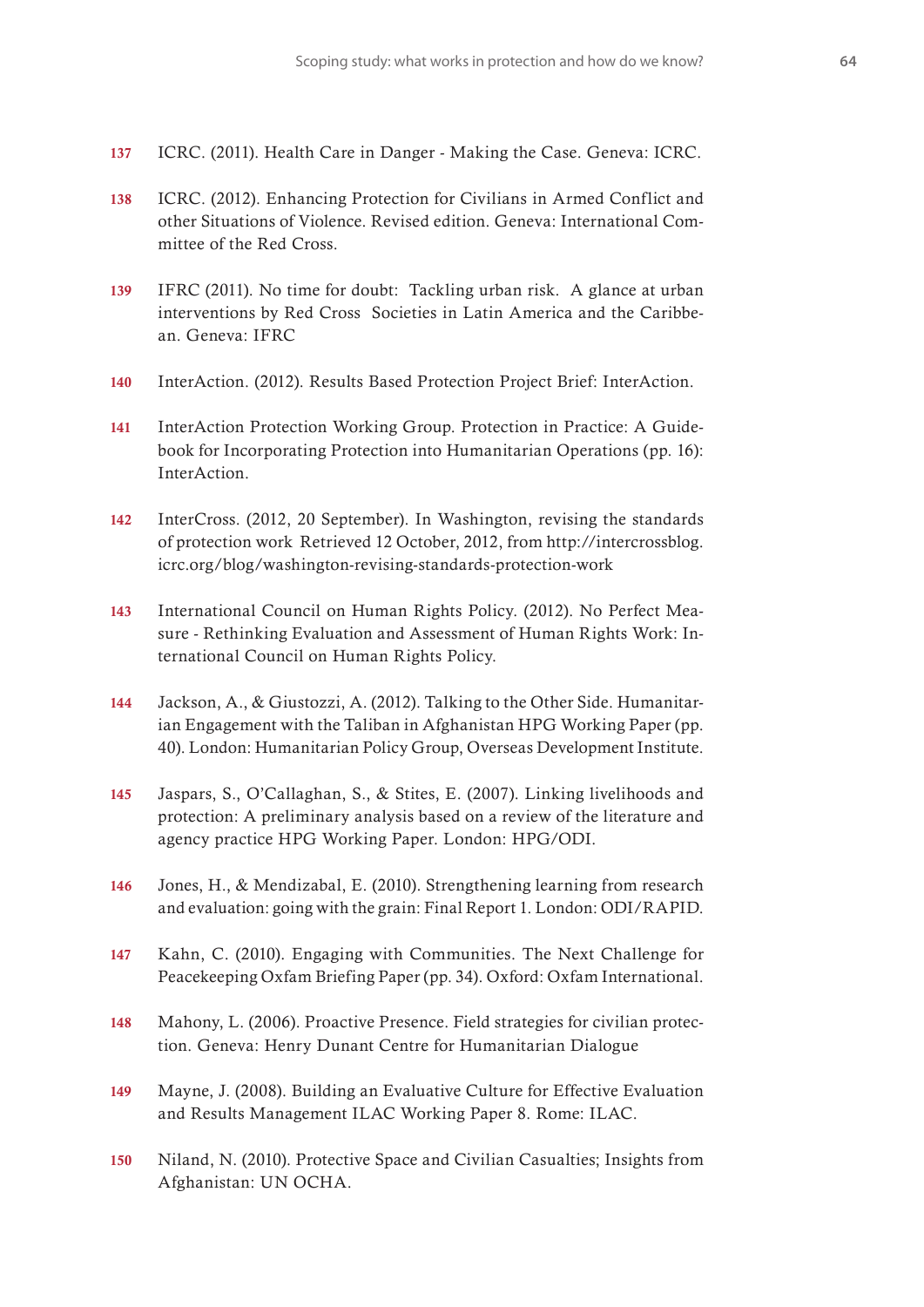- 151 Núñez M., A. C. (2012). Admissibility of remote sensing evidence before international and regional tribunals - Innovations in Human Rights Monitoring Working Paper.
- 152 OCHA/WHO, U. (2010). Six years after the international Court of Justice Advisory Opinion on the Barrier - The impact of the Barrier on health Special Focus: UN OCHA/WHO.
- 153 OECD. (2012). Evaluating Peacebuilding Activities in Settings of Conflict and Fragility: Improving Learning for Results DAC Guidelines and Reference Series: OECD.
- 154 OHCHR. (2012). Human Rights Indicators. A guide to measurement and implementation: OHCHR
- 155 OHCHR. (2011). OHCHR in the Field: Americas OHCHR Report: OHCHR
- 156 Oxfam. (2007). Oxfam GB Global Protection Review, Part Two, Proposals for Oxfam's future work on protection.
- 157 Paul, D., & Bagshaw, S. (2004). Protect or Neglect? Toward a More Effective United Nations Approach to the Protection of Internally Displaced Persons: Brookings Institution.
- 158 Ramalingam, B. (2011). Learning how to learn: eight lessons for impact evaluations that make a difference Background Note. London: ODI.
- 159 Reich, S. et alt. (2009). Key Determinants in the Effectiveness of a Peacekeeping Force. When are peacekeepers useful in protecting civilians?
- 160 Rubinstein, L. S. (2012). Protection of Health Care in Armed Conflict. Opportunities for Breakthroughs. Washington, DC: CSIS Global Health Policy Center.
- 161 Sandison, P. The utilisation of evaluations ALNAP Review of Humanitarian Action, Chapter 3: ALNAP.
- 162 Save the Children. (2005). Fighting Back: Child and community-led strategies to avoid children's recruitment into armed forces and groups in West Africa: Save the Children.
- 163 Save the Children. (2008). Child Friendly Spaces In Emergencies: A Handbook for Save the Children Staff: Save the Children.
- 164 Slim, H., & Bonwic, A. (2005). Protection. An ALNAP guide for humanitarian agencies. London: ALNAP / Overseas Development Institute.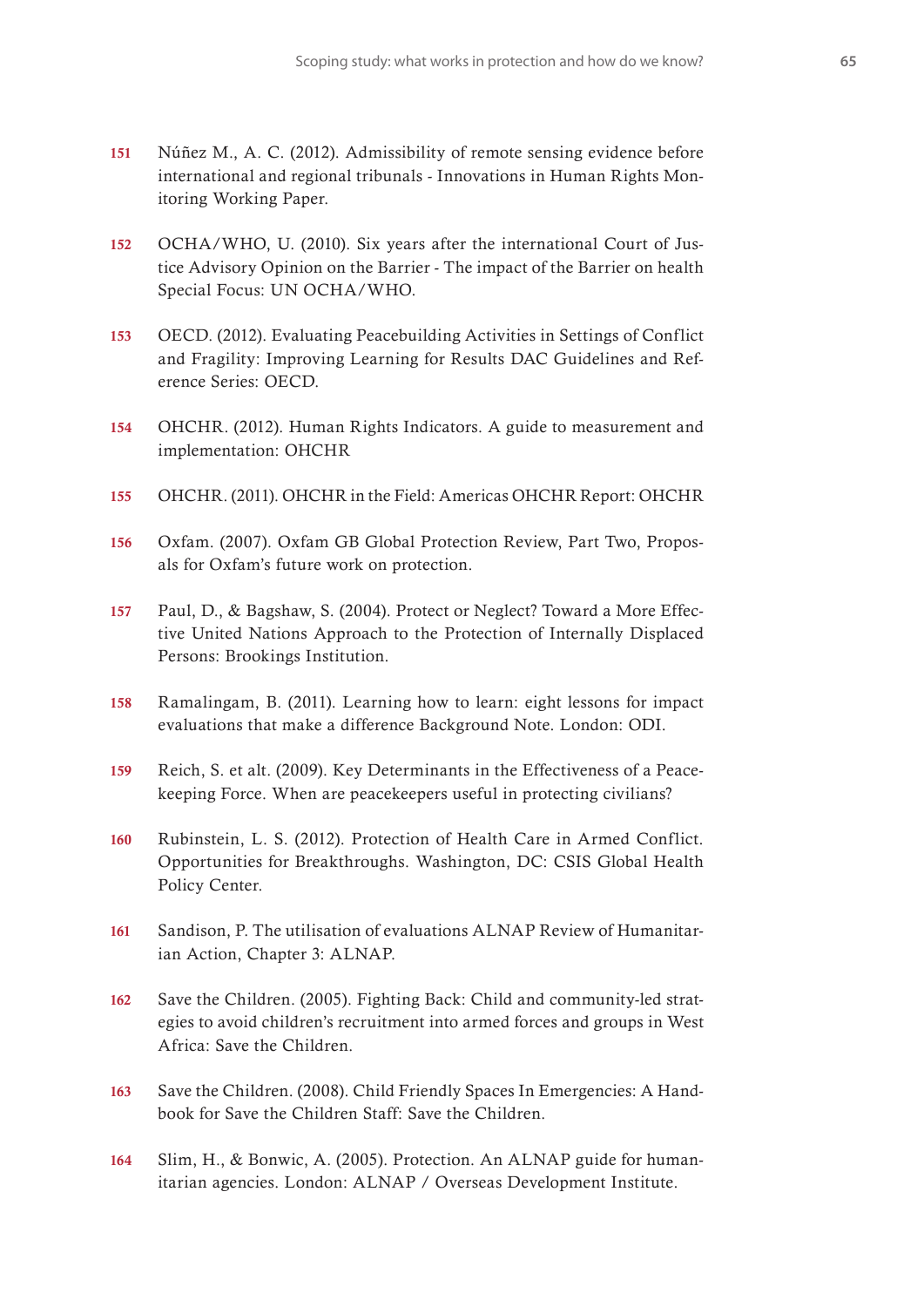- 165 The Sphere Project. (2011). Sphere Handbook: Humanitarian Charter and Minimum Standards in Humanitarian Response (Version 2): The SPHERE Project.
- 166 UNESCO. (2011). The hidden crisis: Armed conflict and education. Paris: UNESCO.
- 167 UNHCR. (2008). Refugee protection and durable solutions in the context of international migration. Report on the High Commissioner's Dialogue on Protection Challenges, December 2007. Geneva: UNHCR Policy Development and Evaluation Service.
- 168 UNHCR. (2011). Action against Sexual and Gender-Based Violence: An Updated Strategy: UNHCR.
- 169 USAID/OFDA. (2012). Guidelines for Proposals: USAID/OFDA.
- 170 Vogel, I. (2012). Review of the use of 'Theory of Change' in international development: DFID.
- 171 Waszink, C. (2011). Protection of civilians under international humanitarian law: trends and challenges. NOREF Report: Norwegian Peacebuilding Resource Centre.
- 172 Williams, P. D. (2010). Enhancing Civilian Protection in Peace Operations: Insights from Africa. Africa Centre for Strategic Studies, 1.
- 173 WorldVision. (2012). Minimum Standards for Protection Mainstreaming: WorldVision UK.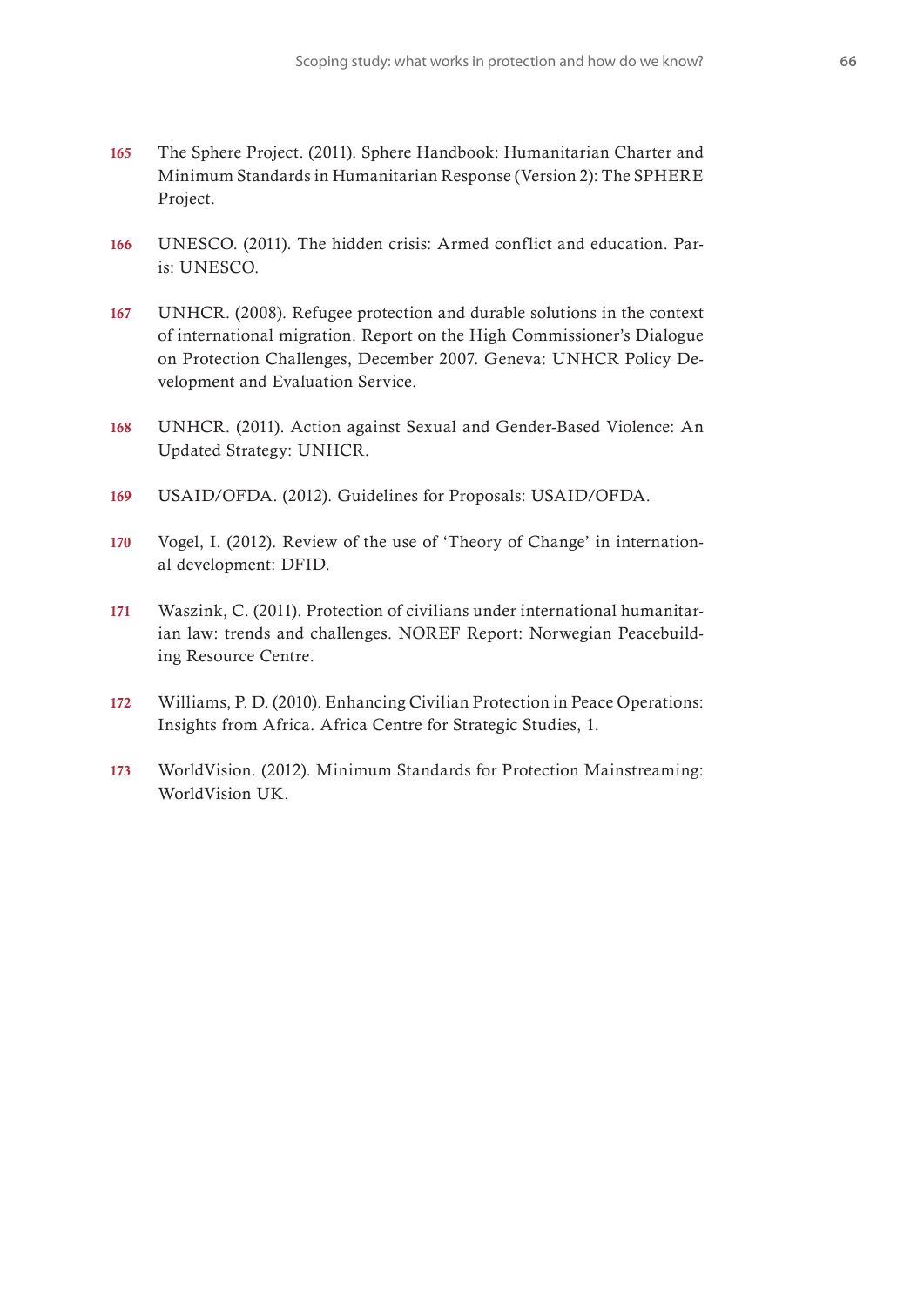## **Annex 3: List of Interviewees**

| Last name<br>First name |             | <b>Position</b>                                                      | <b>Affiliation</b>                                        |  |  |
|-------------------------|-------------|----------------------------------------------------------------------|-----------------------------------------------------------|--|--|
| Martin                  | Maria Clara | Chief Americas & Santiago                                            | OHCHR                                                     |  |  |
| Baker                   | Sonia       | Deputy Chief of Rapid Response<br>& Peace Mission Support            | <b>OHCHR</b>                                              |  |  |
| Rooney                  | Patrick     | Programme Officer                                                    | OHCHR                                                     |  |  |
| Rico                    | Rachel      | Programme Officer                                                    | OHCHR                                                     |  |  |
| Frazer                  | Fiona       | Acting chief of Europe and<br>Central Asia                           | OHCHR                                                     |  |  |
| Minelli                 | Flaminia    | Policy, Planning, Monitoring &<br><b>Eval Service</b>                | OHCHR                                                     |  |  |
| Erik                    | Friberg     | Policy, Planning, Monitoring &<br><b>Eval Service</b>                | OHCHR                                                     |  |  |
| <b>Buhren</b>           | Karin       | Policy, Planning, Monitoring &<br>Eval Service                       | <b>OHCHR</b>                                              |  |  |
| Ferris                  | Elizabeth   | Co-director of the Brookings-LSE<br>Project on Internal Displacement | <b>Brookings Institute</b>                                |  |  |
| Malley                  | Anita       | Humanitarian Policy & Global<br><b>Engagement Division</b>           | OFDA/USAID                                                |  |  |
| Lee                     | Amra        | <b>Humanitarian Protection Adviser</b>                               | <b>World Vision Australia</b>                             |  |  |
| Aubin                   | Louisa      | <b>Global Prot Cluster Lead</b>                                      | HCR                                                       |  |  |
| Bagshaw                 | Simon       | <b>Protection Officer</b>                                            | OCHA                                                      |  |  |
| Cantor                  | David       | Lecturer in International Human<br><b>Rights Law</b>                 | University of London                                      |  |  |
| Svoboda                 | Eva         | <b>Research Fellow</b>                                               | ODI                                                       |  |  |
| Schenkenberg            | Ed          | Director                                                             | ICVA/Sphere                                               |  |  |
| Kenny                   | Erin        | Humanitarian Response Branch                                         | <b>UNFPA</b>                                              |  |  |
| Slim<br>Hugo            |             | Senior Research Fellow                                               | Oxford Institute for<br>Ethics, Law and Armed<br>Conflict |  |  |
| MacDonald               | Ingrid      | NRC Geneva Representative                                            | <b>NRC</b>                                                |  |  |
| Kaene                   | Jenny       | <b>Child Protection Specialist</b>                                   | <b>UNICEF</b>                                             |  |  |
| McAvoy                  | Jenny       | Director of Protection, Policy<br>and Practice                       | Interaction                                               |  |  |
| Jo-Hannah               | Lavey       | Head of Protection Programme                                         | AUSAID                                                    |  |  |
| Heissler                | Karin       | <b>Child Protection Specialist</b>                                   | <b>UNICEF</b>                                             |  |  |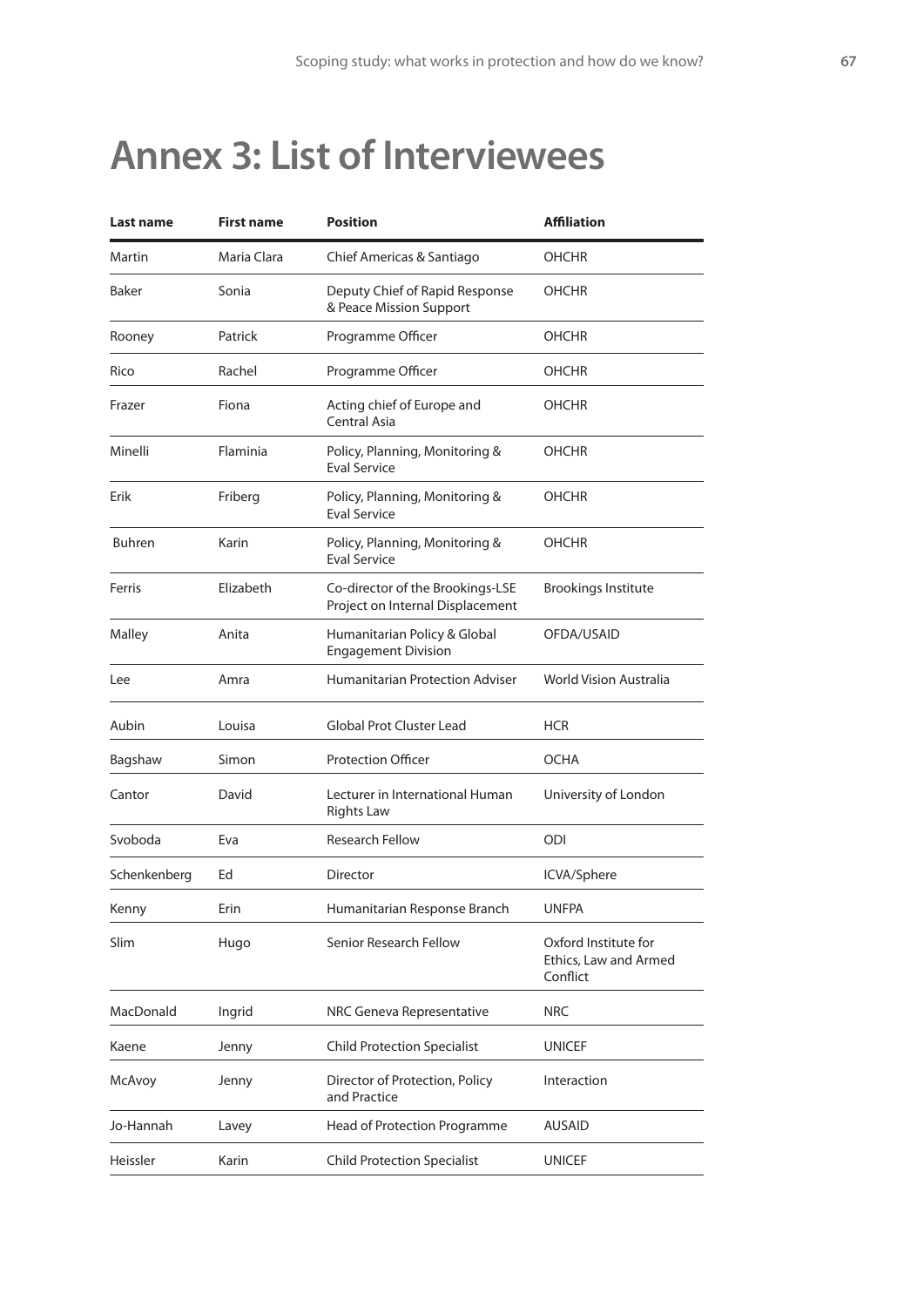| Last name                 | <b>First name</b>            | <b>Position</b>                                                          | <b>Affiliation</b>        |  |  |
|---------------------------|------------------------------|--------------------------------------------------------------------------|---------------------------|--|--|
| Boone<br>Laura            |                              | Senior Technical Adviser for<br><b>Child Protection</b>                  | <b>IRC-UK</b>             |  |  |
| Levine<br>lan             |                              | Programme Director                                                       | <b>HRW</b>                |  |  |
| Kent                      | Randolph                     | <b>Humanitarian Futures</b><br>Programme                                 | Kings College London      |  |  |
| Polastro                  | Riccardo                     | <b>Head of Evaluations</b>                                               | DARA                      |  |  |
| <b>Tiller</b><br>Sandrine |                              | Programme Advisor,<br>Humanitarian issues                                | MSF                       |  |  |
| O'Callaghan<br>Sorcha     |                              | Head of Humanitarian Policy                                              | <b>BRC</b>                |  |  |
| Geoffroy, de              | Veronique                    | Director of operations                                                   | <b>URD</b>                |  |  |
|                           | David                        | M&E Officer                                                              | OCHA-DRC                  |  |  |
| John                      | Mitchell<br>Director         |                                                                          | <b>ALNAP</b>              |  |  |
| Bill<br>Bell              |                              | <b>Head of Child Protection</b>                                          | ScF-UK                    |  |  |
| Smith<br>Rebecca          |                              | <b>Child Protection Advisor</b>                                          | ScF-UK                    |  |  |
| Jennifer<br>Morgan        |                              | Senior Child Protection Advisor                                          | ScF-UK                    |  |  |
| Rachel<br>Hastie          |                              | <b>Protection Adviser</b>                                                | Oxfam-GB                  |  |  |
| Jeff<br>Drumtra           |                              | Policy Program Officer                                                   | BPRM/US Dept. of<br>State |  |  |
| Shepardson,               | Nicole<br>Policy Team Leader |                                                                          | BPRM/US Dept. of<br>State |  |  |
| Gaertner<br>Nicole        |                              | Senior Program Officer for<br>UNHCR and Gender/Children/<br>Youth Issues | BPRM/US Dept. of<br>State |  |  |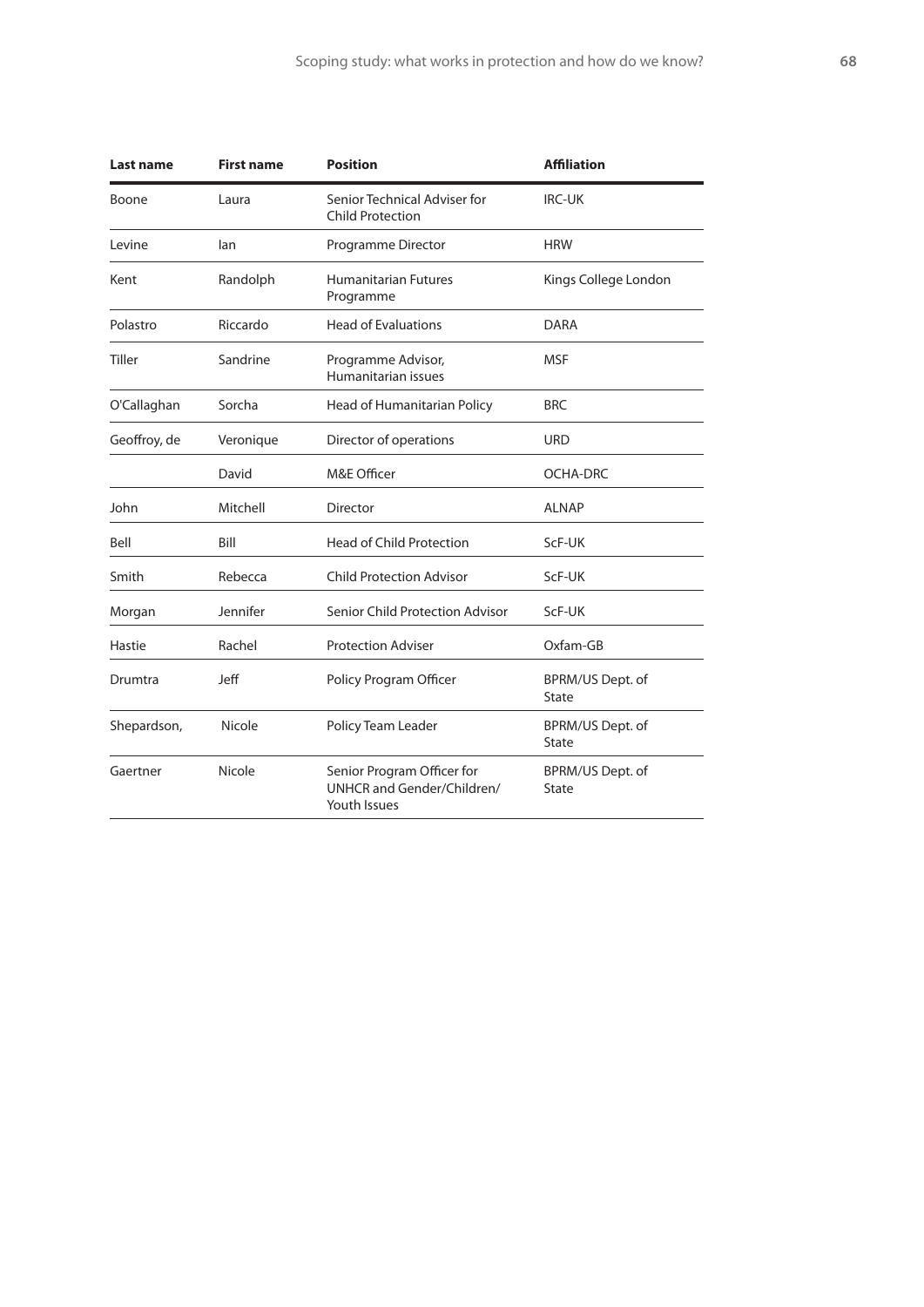## **Annex 4: Interview Questions**

## **1 De!ne protection**

Q 1.1: How do you / your agency define "humanitarian protection"?

Q 1.2: What are the different 'modalities' or operational approaches used in protection?

Q 1.3: Is it useful to distinguish between protection and assistance (why/why not)?

Q 1.4: What is the role of other (non-humanitarian) actors engaged in protecting civilians in situations of armed conflict and natural disaster?

## **2 Operational trends**

Q 2.1: To what extent has the understanding of protection evolved since the late 1990s?

Q 2.2: Operational actors: What protection activity/ies does your agency currently undertake?

Q 2.3: Operational actors: Has the remit of protection activities implemented by your organisation expanded in recent years?

### **3 Protection programming**

Q 3.1: Operational actors: How do you select and prioritize specific protection issues to address?

Q 3.2: Are you aware of any methodology or guidance on how to assess threats to civilian safety and wellbeing?

### **4 Impact measurement & evidence base**

Q 4.1: What are your criteria for defining success for humanitarian protection? Can you give a concrete example of a successful protection intervention in a particular context?

Q 4.2: Operational actors: what indicators do you use to assess the effects of protection interventions? What methods do you use to collect this data?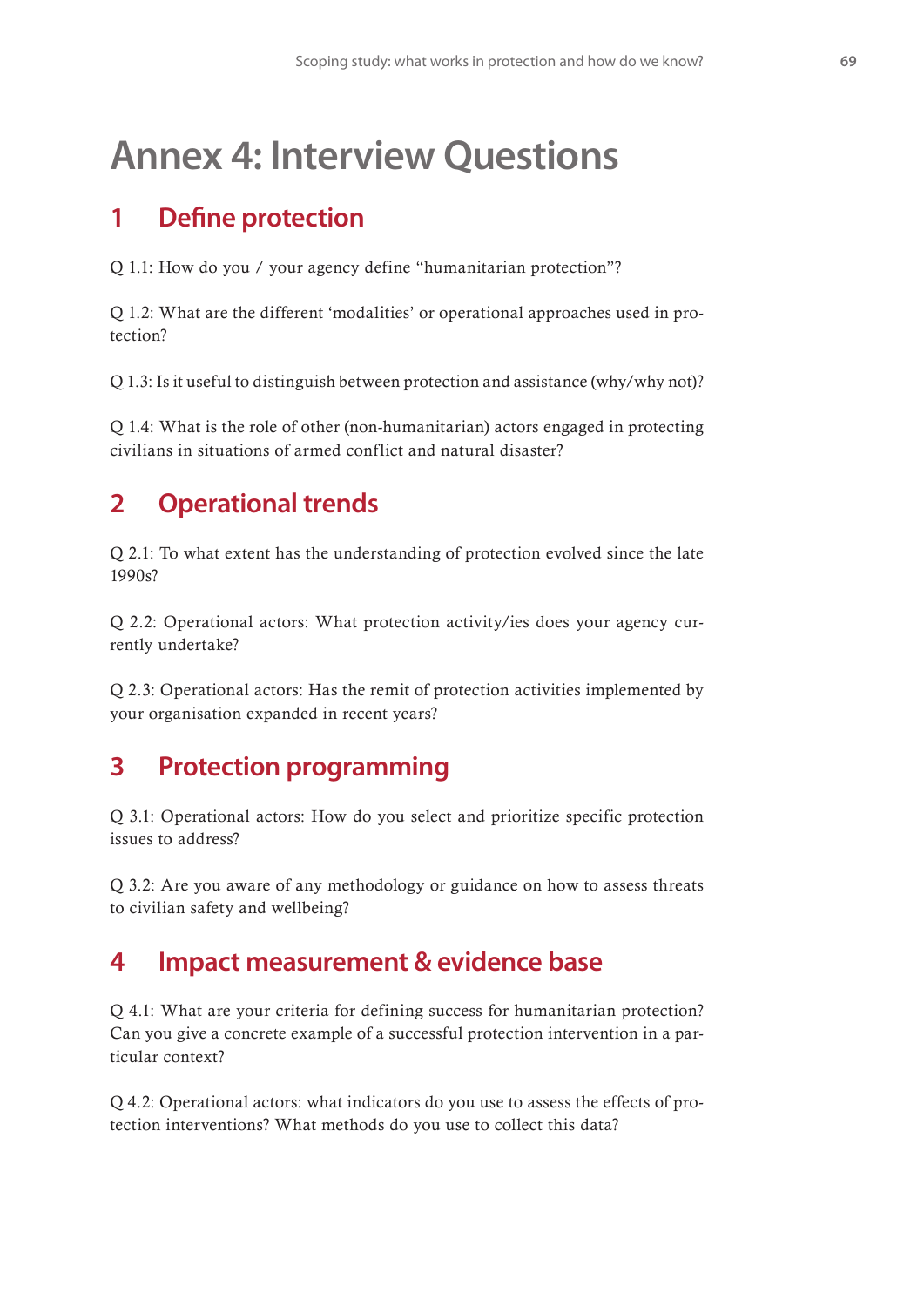Q 4.3: Based on your experience, what evidence do you have regarding the relative effectiveness/ineffectiveness of different modalities or operational approaches to enhancing the protection of civilians?

Q 4.4: Are you aware of any impact evaluations of humanitarian protection activities that are publicly available?

Q 4.5: Do you know any practical examples of situations where the use of communication technology helped to document and monitor protection 'incidents'?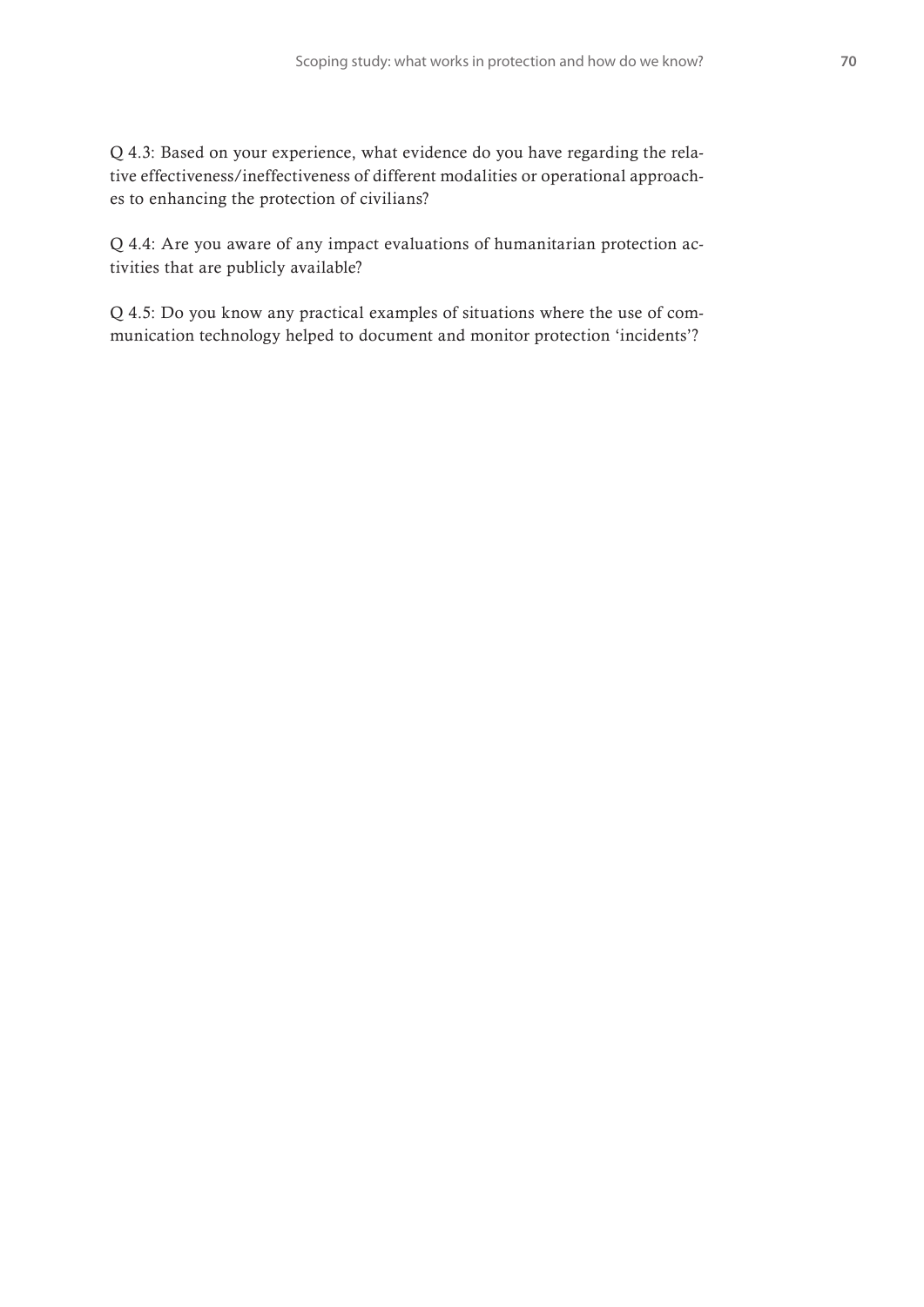## **Annex 5: Assessment Matrix – ALNAP Evaluative Reports Database**

|                | Title                                                                                                                                                                                              | Link                                                                                                                                                         | <b>Commission agency</b><br>(& author as stated<br>previously                                                                                                                                                    | <b>Date</b> | Keywords                                                                                                                                                                           | <b>Resource Type</b>                               | <b>Additional</b><br>information                                          | <b>Protection</b><br>yes/no | In the report, protection<br>is: central, balanced, or<br>marginal;<br>protection is mentioned in<br>own chapter or not | If yes, what kind of<br>protection:<br>mainstreaming/<br>protective action/<br>specialist/policy |
|----------------|----------------------------------------------------------------------------------------------------------------------------------------------------------------------------------------------------|--------------------------------------------------------------------------------------------------------------------------------------------------------------|------------------------------------------------------------------------------------------------------------------------------------------------------------------------------------------------------------------|-------------|------------------------------------------------------------------------------------------------------------------------------------------------------------------------------------|----------------------------------------------------|---------------------------------------------------------------------------|-----------------------------|-------------------------------------------------------------------------------------------------------------------------|--------------------------------------------------------------------------------------------------|
|                | No time for doubt: Tackling<br>urban risk - A glance at urban<br>interventions by Red Cross<br>Societies in Latin America and<br>the Caribbean                                                     | http://www.alnap.or<br>q/pool/files/erd-<br>3664-full.pdf                                                                                                    | <b>International Federation</b><br>of Red Cross/ Red Crescent<br>Societies                                                                                                                                       | 2011        | Disaster preparedness,<br>Disaster risk reduction.<br>Health, Natural<br>disasters: Earthquakes,<br>Persons with disability,<br>Protection, human<br>rights and security,<br>Urban | Evaluation                                         | 3 case studies on<br>urban risk in<br>Columbia, Jamaica,<br>and Nicaragua | yes                         | Central to balanced                                                                                                     |                                                                                                  |
| 2              | Voices of Affected<br>Communities Turkana, Kenya<br>- An interagency quality and<br>accountability review with<br>special consideration for<br>protection against sexual<br>exploitation and abuse | http://www.alnap.or<br>g/pool/files/account<br>ability-and-quality-<br>mapping-exercise-<br>report.pdf                                                       | In-Country Network on<br><b>Protection from Sexual</b><br><b>Exploitation and Abuse;</b><br>Joint Deployment of Joint<br>Standards Initiative (The<br>Sphere Project, HAP<br>International and People<br>In Aid) | 2011        | Accountability, Horn of<br>Africa Crisis - 2011<br>Current Evals.<br>Protection, human<br>rights and security                                                                      | Joint evaluation                                   | Prevention from<br>Sexual Exploitation<br>and Abuse (PSEA)                | yes                         | Central; own chapter                                                                                                    | Protective action                                                                                |
| 3              | The Importance of HR<br>Management in Supporting<br>Staff Working in Hazardous<br>Environments                                                                                                     | http://www.peoplei<br>naid.org/pool/files/<br>pubs/the-role-of-<br>hrm-with-org-<br>support-in-<br>hazardous-<br>environments-<br>%28final%29%282%<br>29.pdf | People in Aid                                                                                                                                                                                                    | 2011        | Capacity building,<br>Organisational<br>management,<br>Protection, human<br>rights and security                                                                                    | Review (Tools,<br>quidelines and<br>methodologies) | Safety of<br>humanitarian aid<br>workers;<br>organizational<br>learning   | yes                         | Balanced to central; but no<br>own chapter; whole article<br>focuses on staff protection                                | Organizational<br>development                                                                    |
| $\overline{4}$ | Cash in hand<br>Urban refugees, the right to<br>work and UNHCR"s advocacy<br>activities                                                                                                            | http://www.alnap.or<br>q/pool/files/1294.pd                                                                                                                  | <b>UNHCR</b>                                                                                                                                                                                                     | 2011        | Protection, human<br>rights and security,<br>Refugees/IDPs                                                                                                                         | (Review)<br>Programme/proj<br>ect review           | Protecting urban<br>refugees' right to<br>work: livelihood<br>programs    | yes                         | Central:<br>No dedicated chapter, whole<br>article focuses on protection                                                | Protective action,<br>specialist/stand-alone<br>protection<br>programming                        |
| 5              | Nairobi Urban Social<br><b>Protection Programme</b>                                                                                                                                                | http://www.alnap.or<br>g/pool/files/nairobi.<br>pdf                                                                                                          | Oxfam                                                                                                                                                                                                            | 2011        | Cash-based<br>programming, Food aid<br>and nutrition,<br>Protection, human<br>rights and security,<br>Urban                                                                        | Evaluation                                         | Livelihoods, cash<br>transfers                                            | no                          |                                                                                                                         |                                                                                                  |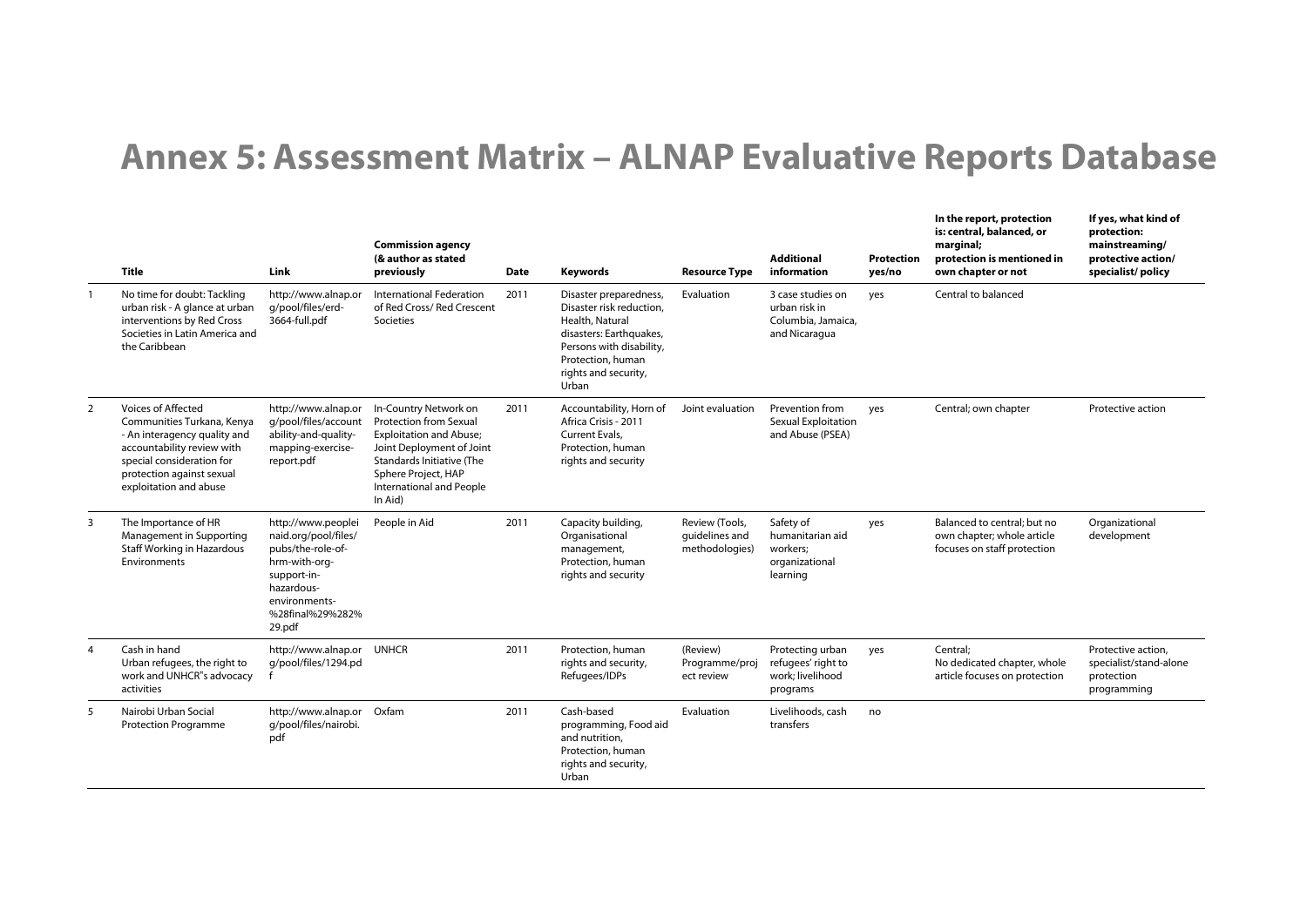|                | <b>Title</b>                                                                                                               | Link                                                                                                          | <b>Commission agency</b><br>(& author as stated<br>previously | Date | Keywords                                                                                               | <b>Resource Type</b>                                                     | <b>Additional</b><br>information                                                                                   | <b>Protection</b><br>yes/no | In the report, protection<br>is: central, balanced, or<br>marginal;<br>protection is mentioned in<br>own chapter or not | If yes, what kind of<br>protection:<br>mainstreaming/<br>protective action/<br>specialist/policy |
|----------------|----------------------------------------------------------------------------------------------------------------------------|---------------------------------------------------------------------------------------------------------------|---------------------------------------------------------------|------|--------------------------------------------------------------------------------------------------------|--------------------------------------------------------------------------|--------------------------------------------------------------------------------------------------------------------|-----------------------------|-------------------------------------------------------------------------------------------------------------------------|--------------------------------------------------------------------------------------------------|
| 6              | To Stay and Deliver: Good<br>practice for humanitarians<br>in complex security<br>environments                             | http://www.alnap.or UN OCHA<br>g/pool/files/nairobi.<br>pdf                                                   |                                                               | 2011 | Conflict, Policy,<br>Protection, human<br>rights and security,<br>Remote Programming<br>and Management | Good practice<br>(Tools,<br>quidelines and<br>methodologies)             | Safety of<br>humanitarian aid<br>workers:<br>organizational<br>learning;<br>humanitarian<br>access                 | yes                         | Central; no dedicated chapter,<br>whole article focuses on staff<br>protection                                          | Mainstreaming                                                                                    |
| $\overline{7}$ | Age, Gender, Diversity<br>mainstreaming initiative key<br>to urban protection                                              | http://www.alnap.or<br>g/resource/6725.asp<br>$\mathsf{x}$                                                    | (International Refugees on 2010<br><b>UNHCR</b> activities)   |      | Gender, Protection,<br>human rights and<br>security, Urban                                             | Good practice<br>(Research,<br>reports and<br>studies)                   | Advocacy; urban<br>refugee protection;<br>training on refugee<br>law                                               | yes                         | Central, whole article focuses<br>on protection                                                                         | Specialist/Stand-alone<br>protection<br>programming                                              |
| 8              | Evaluation of DG ECHO's<br>Actions in the Democratic<br>Republic of the Congo                                              | http://www.alnap.or DG ECHO<br>q/pool/files/drc-<br>final-report.pdf                                          |                                                               | 2010 | Protection, human<br>rights and security                                                               | Evaluation                                                               | DG ECHO's<br>protection<br>activities in the<br><b>DRC</b>                                                         | yes                         | Central, several chapters<br>dedicated to protection                                                                    | Protective action                                                                                |
| 9              | Victims of violence: A review<br>of the Protection of Civilians<br>concept and its relevance to<br><b>UNHCR's mandate</b>  | http://www.unhcr.or UNHCR<br>g/4c99d0ba9.html                                                                 |                                                               | 2010 | Policy, Protection,<br>human rights and<br>security, Refugees/IDPs                                     | Review<br>(Programme/pro<br>ject review)                                 | Policy and legal<br>development of<br>POC                                                                          | Yes                         | Central, whole article focuses<br>on protection                                                                         | Policy/ (specialist)                                                                             |
| 10             | Refugee protection and<br>international migration<br>A review of UNHCR's role in<br>Malawi, Mozambique and<br>South Africa | http://www.alnap.or UNHCR<br>q/pool/files/4c629c4<br>d9.pdf                                                   |                                                               | 2010 | Protection, human<br>rights and security,<br>Refugees/IDPs                                             | Review<br>(Programme/pro<br>ject review)                                 | Protection risks<br>encountered in<br>migratory<br>movements;<br>refugee protection<br>and migration<br>management | Yes                         | Balanced; whole article focuses<br>on protection                                                                        | Specialist/Stand-alone<br>protection<br>programming                                              |
| 11             | <b>IASC Review of Protection</b><br>from Sexual Exploitation and<br>Abuse by UN, NGO, IOM and<br><b>IFRC Personnel</b>     | http://www.alnap.or<br>q/pool/files/psea-<br>synthesis-<br>report%5D.pdf                                      | Inter-Agency Standing<br>Committee                            | 2010 | Protection, human<br>rights and security,<br>Vulnerability                                             | Review,<br>Synthesis<br>Evaluation(Rese<br>arch, reports and<br>studies) | Protection of<br>civilians from<br>sexual abuse by<br>humanitarian<br>workers                                      | Yes                         | Central: whole article focuses<br>on protection                                                                         | Mainstreaming/Protect<br>ive action                                                              |
| 12             | Somali Refugees: Protecting<br>Their Rights in Cities                                                                      | http://www.refintl.o<br>rg/policy/field-<br>report/somali-<br>refugees-<br>protecting-their-<br>rights-cities | (International Refugees on 2010<br><b>UNHCR</b> activities)   |      | Protection, human<br>rights and security,<br>Refugees/IDPs, Urban                                      | Research,<br>reports and<br>studies                                      | Protection of<br>urban refugees;<br>registration and<br>documentation                                              | Yes                         | Central: whole article focuses<br>on protection                                                                         | Specialist/stand-alone<br>protection<br>programming                                              |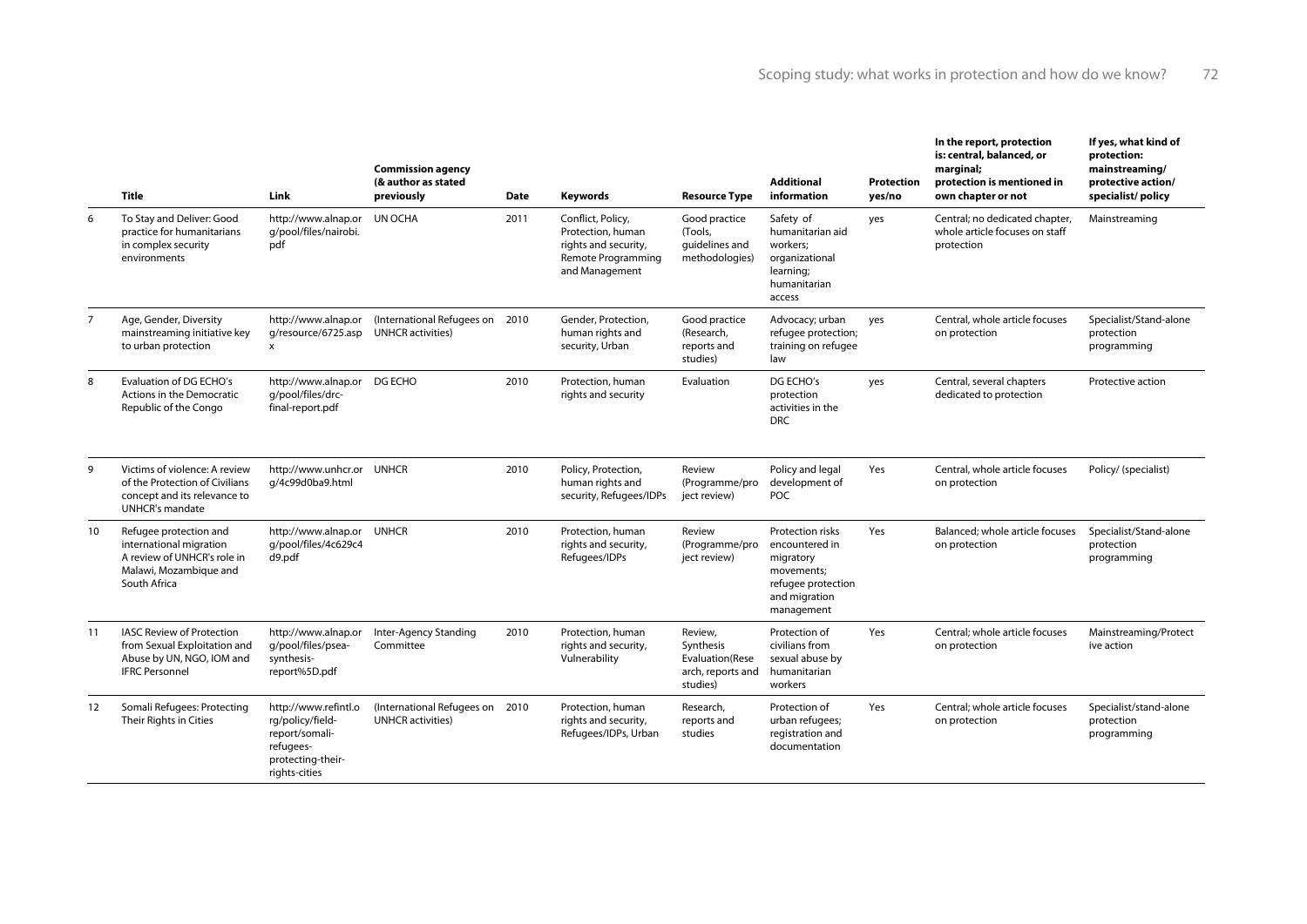|    | <b>Title</b>                                                                                                                                                                              | Link                                                                        | <b>Commission agency</b><br>(& author as stated<br>previously | <b>Date</b> | <b>Keywords</b>                                                                                                                                                  | <b>Resource Type</b>                                        | <b>Additional</b><br>information                                                                                                                                     | Protection<br>yes/no | In the report, protection<br>is: central, balanced, or<br>marginal;<br>protection is mentioned in<br>own chapter or not | If yes, what kind of<br>protection:<br>mainstreaming/<br>protective action/<br>specialist/policy |
|----|-------------------------------------------------------------------------------------------------------------------------------------------------------------------------------------------|-----------------------------------------------------------------------------|---------------------------------------------------------------|-------------|------------------------------------------------------------------------------------------------------------------------------------------------------------------|-------------------------------------------------------------|----------------------------------------------------------------------------------------------------------------------------------------------------------------------|----------------------|-------------------------------------------------------------------------------------------------------------------------|--------------------------------------------------------------------------------------------------|
| 13 | Evaluation of the<br>Humanitarian Programme in<br>the Democratic Republic of<br>Congo (DRC), 2004 - 2008                                                                                  | http://www.alnap.or<br>q/pool/files/erd-<br>3664-full.pdf                   | Oxfam GB                                                      | 2008        | Conflict, Disaster<br>preparedness, Health,<br>Protection, human<br>rights and security,<br>Water and sanitation                                                 | Evaluation                                                  | Oxfam GB's<br>activities in the<br>DRC 2004 - 2008                                                                                                                   | Yes                  | Balanced; no dedicated<br>chapter on protection                                                                         | Mainstreaming                                                                                    |
| 14 | Save the Children<br>Independent Evaluation of<br>the Tsunami Response<br>Programme in Indonesia,<br>India, Sri Lanka, Thailand and<br>Somalia                                            | http://www.alnap.or Save the Children<br>q/pool/files/erd-<br>3643-full.pdf |                                                               | 2008        | Children, Education,<br>Health, Livelihoods,<br>Natural disasters:<br>Earthquakes,<br>Protection, human<br>rights and security,<br>Shelter and non-food<br>items | <b>Evaluation</b>                                           | Tsunami response;<br>recovery and<br>development<br>programme in the<br>areas of health,<br>protection,<br>education,<br>shelter/constructio<br>n and<br>livelihoods | Yes                  | Balanced; dedicated parts on                                                                                            | Protective action                                                                                |
| 15 | Refugee protection and<br>durable solutions in the<br>context of international<br>migration - Report on the<br>High Commissioner's<br>Dialogue on Protection<br>Challenges, December 2007 | http://www.alnap.or UNHCR<br>q/pool/files/erd-<br>3654-full.pdf             |                                                               | 2008        | Protection, human<br>rights and security,<br>Refugees/IDPs                                                                                                       | Review                                                      | Migration-related<br>issues of direct<br>relevance to<br><b>UNHCR's</b><br>mandate for<br>refugee protection<br>and solutions                                        | Yes                  | Central; whole article focuses<br>on protection                                                                         | Policy development                                                                               |
| 16 | Review of the use of UNHCR<br><b>Executive Committee</b><br>Conclusions on International<br>Protection                                                                                    | http://www.alnap.or UNHCR<br>q/pool/files/erd-<br>3655-full.pdf             |                                                               | 2008        | Protection, human<br>rights and security,<br>Refugees/IDPs                                                                                                       | Programme/<br>project review                                | the use being<br>made of the<br>Conclusions on<br>International<br>Protection                                                                                        | Yes                  | Central; whole article focuses<br>on protection                                                                         | Policy development                                                                               |
| 17 | NRC Sri Lanka: Promoting the<br>Rights of Displaced Persons<br>through Legal Aid<br>Information, Counselling and<br>Legal Assistance (ICLA)<br>Programme in Sri Lanka                     | http://www.alnap.or NRC Sri Lanka<br>q/pool/files/erd-<br>3607-full.pdf     |                                                               | 2008        | Protection, human<br>rights and security,<br>Refugees/IDPs                                                                                                       | Evaluation                                                  | Rule of law<br>program; legal aid<br>to Sri Lankan IDPs                                                                                                              | Yes                  | Central;                                                                                                                | Specialist/stand-alone<br>protection<br>programming                                              |
| 18 | Adapting to Insecurity in Iraq                                                                                                                                                            | http://www.alnap.or<br>q/pool/files/erd-<br>3645-full.pdf                   | <b>NGO Coordination</b><br>Committee in Iraq; Greg<br>Hansen  | 2008        | Conflict, Protection,<br>human rights and<br>security                                                                                                            | Review)<br>(After action and<br>lesson learning<br>reviews) | Humanitarian staff Yes<br>and organizational<br>security in Iraq;<br>organizational<br>learning;<br>humanitarian<br>access                                           |                      | Balanced; no dedicated<br>chapter on protection                                                                         | Mainstreaming                                                                                    |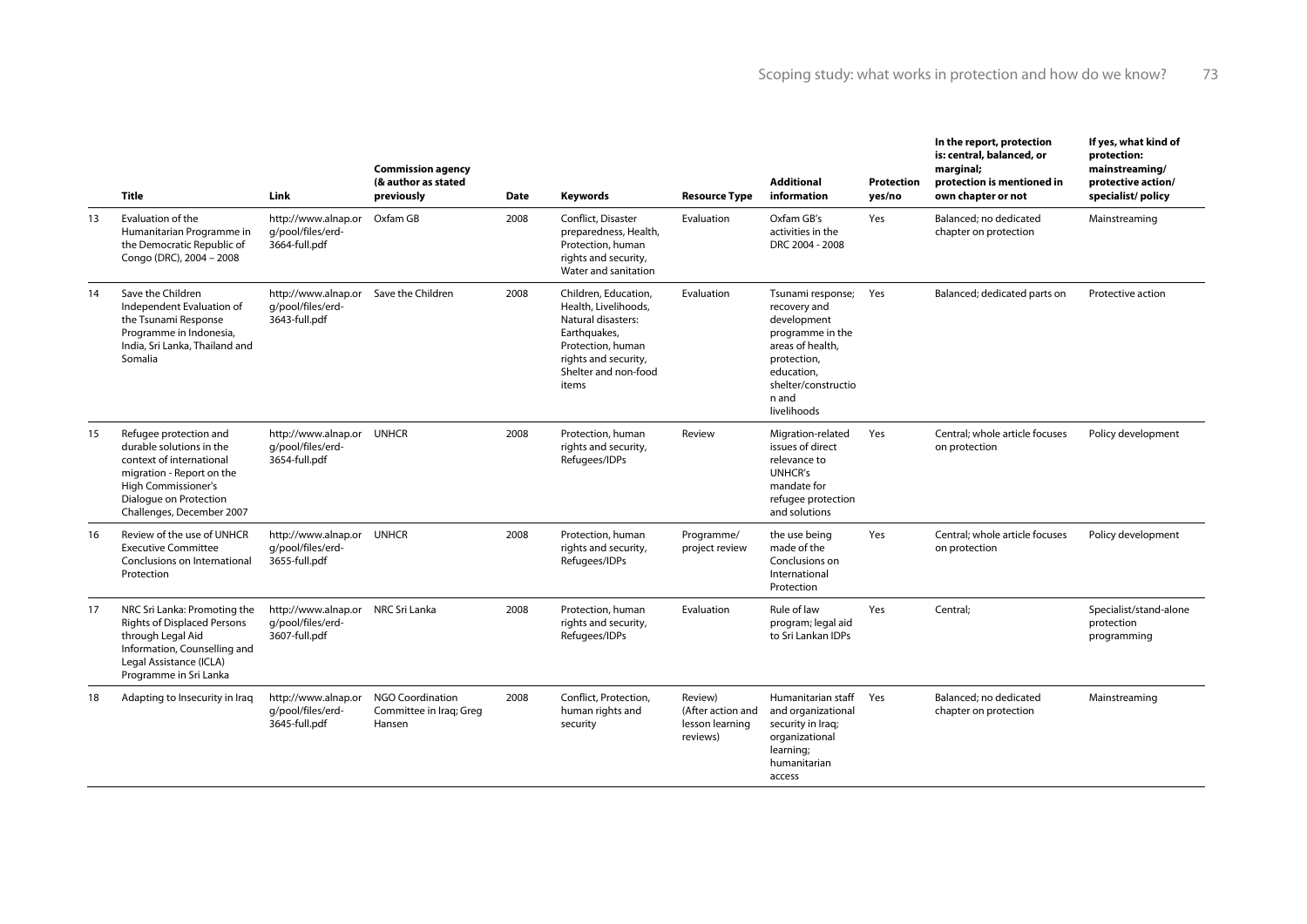|    | Title                                                                                                                                                                                                                                                                                          | Link                                                             | <b>Commission agency</b><br>(& author as stated<br>previously                                                                                                                                         | <b>Date</b> | <b>Keywords</b>                                                                                                                                                        | <b>Resource Type</b>                                              | <b>Additional</b><br>information                                                       | Protection<br>yes/no | In the report, protection<br>is: central, balanced, or<br>marginal;<br>protection is mentioned in<br>own chapter or not                             | If yes, what kind of<br>protection:<br>mainstreaming/<br>protective action/<br>specialist/policy |
|----|------------------------------------------------------------------------------------------------------------------------------------------------------------------------------------------------------------------------------------------------------------------------------------------------|------------------------------------------------------------------|-------------------------------------------------------------------------------------------------------------------------------------------------------------------------------------------------------|-------------|------------------------------------------------------------------------------------------------------------------------------------------------------------------------|-------------------------------------------------------------------|----------------------------------------------------------------------------------------|----------------------|-----------------------------------------------------------------------------------------------------------------------------------------------------|--------------------------------------------------------------------------------------------------|
| 19 | Independent Evaluation - SDC<br>Humanitarian Aid in Angola<br>1995-2006                                                                                                                                                                                                                        | http://www.alnap.or<br>q/pool/files/erd-<br>3608-full.pdf        | Swiss Agency for<br>Development and<br>Cooperation (SDC)                                                                                                                                              | 2008        | Conflict, Food aid and<br>nutrition, LRRD.<br>Protection, human<br>rights and security                                                                                 | Evaluation                                                        | SDC's<br>humanitarian<br>activities in Angola                                          | Yes                  | Marginal, but dedicated<br>chapter on protection (p.50)                                                                                             | Protective action/<br>stand-alone protection<br>programming                                      |
| 20 | Operational Modalities in Iraq                                                                                                                                                                                                                                                                 | http://www.alnap.or<br>q/pool/files/erd-<br>3646-full.pdf        | <b>NGO Coordination</b><br>Committee in Iraq; Greg<br>Hansen                                                                                                                                          | 2008        | Conflict, Protection,<br>human rights and<br>security, Remote<br>Programming and<br>Management                                                                         | <b>Review (After</b><br>action and<br>lesson learning<br>reviews) | Humanitarian<br>access                                                                 | No                   |                                                                                                                                                     |                                                                                                  |
| 21 | End-of-project study of<br>tsunami-impacted<br>communities in Southern<br>India - A Multi-component<br>Review                                                                                                                                                                                  | http://www.alnap.or<br>q/pool/files/erd-<br>3536-full.pdf        | World Vision; (TANGO<br>International)                                                                                                                                                                | 2007        | Disaster preparedness,<br>Education, Gender,<br>Health, Infrastructure,<br>Livelihoods, Natural<br>disasters: Earthquakes,<br>Protection, human<br>rights and security | Evaluation                                                        | World Vision's<br>humanitarian<br>activities after the<br>2004 Indian Ocean<br>Tsunami | Yes                  | Marginal, but dedicated<br>chapter on child protection                                                                                              | Protective action                                                                                |
| 22 | <b>Evaluation of Christian</b><br>Outreach Relief and<br>Development's (CORD)<br>Programmes Conducted in<br>Eastern Chad - Education,<br>Livelihoods and Protection<br>(Community Services) in<br>Bredjing, Tréguine, Farchana<br>and Gaga Camps and<br><b>Surrounding Host</b><br>Communities | http://www.alnap.or<br>q/pool/files/erd-<br>3684-full.pdf        | <b>Christian Outreach Relief</b><br>and Development<br>(CORD)                                                                                                                                         | 2007        | Education, Health,<br>Protection, human<br>rights and security,<br>Refugees/IDPs: Refugee<br>camps                                                                     | Evaluation                                                        | CORD's<br>humanitarian<br>activities in<br>refugee capms in<br>Eastern Chad            | Yes                  | Marginal, but dedicated<br>'subsection' on protection<br>(under community-services)                                                                 | <b>Protective Action</b>                                                                         |
| 23 | <b>Summary Review of Lessons</b><br>Learned in the Southern<br>Africa Crisis Humanitarian<br>Response, 2003-2005                                                                                                                                                                               | http://www.alnap.or UNICEF<br>q/pool/files/erd-<br>3517-full.pdf |                                                                                                                                                                                                       | 2007        | Children, Disaster<br>preparedness, Food aid<br>and nutrition, Health,<br>Protection, human<br>rights and security                                                     | After action and<br>lesson learning<br>reviews                    | Child protection.<br>health, education                                                 | Yes                  | Balanced, no dedicated<br>chapter                                                                                                                   | stand-alone protection<br>programming                                                            |
| 24 | NGO Impact Initiative: An<br>Assessment by the<br>International Humanitarian<br><b>NGO Community</b>                                                                                                                                                                                           | http://www.alnap.or<br>q/pool/files/900.pdf                      | NGO Impact Initiative<br>(CARE International,<br>Inter.Federation of Red<br>Cross/Red Crescent<br>Societies International<br>Medical Corps,<br><b>International Rescue</b><br>Committee, Mercy Corps, | 2006        | Accountability,<br>Coordination, Local<br>capacity, LRRD,<br>Protection, human<br>rights and security                                                                  | Research,<br>reports and<br>studies                               | NGO coordination                                                                       | Yes                  | Balanced: no dedicated<br>chapter to protection;<br>protection incorporated in<br>Human Rights and Disaster<br>Recovery Thematic Report" (p.<br>71) | Protective action                                                                                |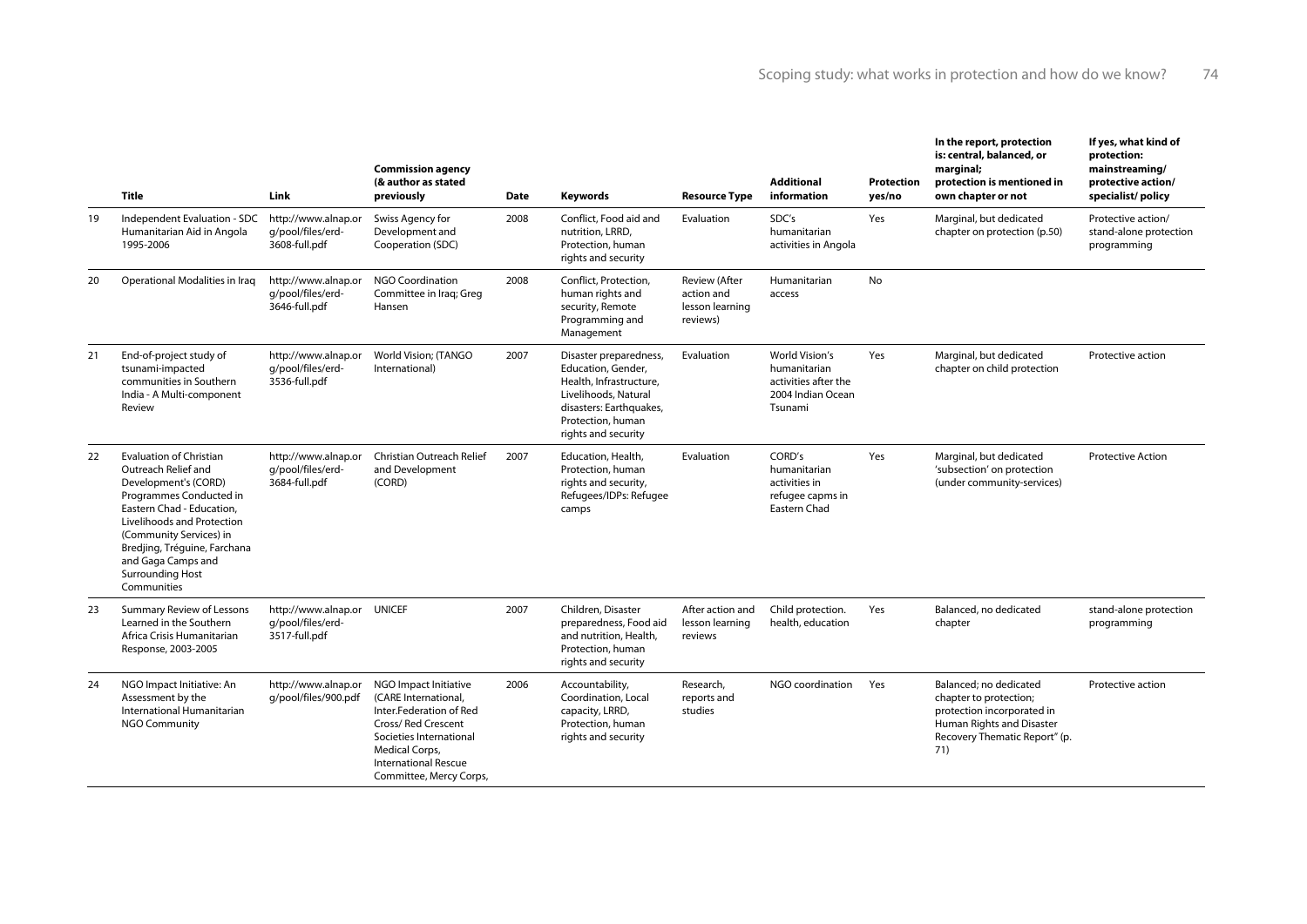|    | Title                                                                                                                                                                                                                                                                                          | Link                                                          | <b>Commission agency</b><br>(& author as stated<br>previously                                          | Date | Keywords                                                                                                                                                | <b>Resource Type</b>                    | <b>Additional</b><br>information                                                                                                                    | Protection<br>yes/no | In the report, protection<br>is: central, balanced, or<br>marginal;<br>protection is mentioned in<br>own chapter or not | If yes, what kind of<br>protection:<br>mainstreaming/<br>protective action/<br>specialist/policy |
|----|------------------------------------------------------------------------------------------------------------------------------------------------------------------------------------------------------------------------------------------------------------------------------------------------|---------------------------------------------------------------|--------------------------------------------------------------------------------------------------------|------|---------------------------------------------------------------------------------------------------------------------------------------------------------|-----------------------------------------|-----------------------------------------------------------------------------------------------------------------------------------------------------|----------------------|-------------------------------------------------------------------------------------------------------------------------|--------------------------------------------------------------------------------------------------|
|    |                                                                                                                                                                                                                                                                                                |                                                               | Plan International,<br>Refugees International,<br>Save the Children<br>International, World<br>Vision) |      |                                                                                                                                                         |                                         |                                                                                                                                                     |                      |                                                                                                                         |                                                                                                  |
| 25 | Pakistan Earthquake<br><b>Emergency Response in Azad</b><br>Jammu and Kashmir, 2005-<br>2006: External Evaluation<br>Report                                                                                                                                                                    |                                                               | Save the Children<br>International                                                                     | 2006 |                                                                                                                                                         | Evaluation                              |                                                                                                                                                     |                      | Balanced                                                                                                                |                                                                                                  |
| 26 | Dutch Humanitarian<br>Assistance: An Evaluation                                                                                                                                                                                                                                                | http://www.alnap.or<br>q/pool/files/785.pdf                   | Dutch Humanitarian NGOs 2006                                                                           |      | Conflict, Policy,<br>Protection, human<br>rights and security,<br>Refugees/IDPs                                                                         | Evaluation                              |                                                                                                                                                     | Yes                  | Balanced; dedicated chapter<br>on protection; very superficial                                                          | Specialist/stand-alone<br>protection<br>programming                                              |
| 27 | As If All Happiness Vanished<br>In The Wink Of An Eye: An<br>Assessment of Relief.<br>Transition, and Development<br>Needs of the Earthquake-<br>Affected Population of Allai<br>Valley, NWFP                                                                                                  | http://www.ennonli<br>ne.net/resources/54<br>$\mathbf{1}$     | Save the Children<br>International                                                                     | 2006 |                                                                                                                                                         | Evaluation                              | Sectoral and<br>thematic analysis<br>of relief, transition<br>and development<br>needs (e.g.<br>Education<br>Gender,<br>Livelihoods,<br>Protection) | Yes                  | Balanced; dedicated chapter<br>on protection                                                                            | (recording of the<br>situation)                                                                  |
| 28 | Evaluation of the Adequacy,<br>Appropriateness and<br><b>Effectiveness of Needs</b><br>Assessments in the<br>International Decision Making<br>Process to Assist People<br>Affected by the Tsunami<br>An evaluation of the Tsunami<br><b>Evaluation Coalition (TEC) -</b><br><b>Final Draft</b> | http://www.alnap.or<br>q/pool/files/erd-<br>3345-full.pdf     | FAO, Swiss Agency for<br>Development and<br>Cooperation, World Health<br>Organization                  | 2006 | Food aid and nutrition.<br>Food security, Gender,<br>Health, Livelihoods,<br>Protection, human<br>rights and security,<br>Shelter and non-food<br>items | Evaluation                              | 2004 Indian Ocean<br>Tsunami                                                                                                                        | <b>No</b>            |                                                                                                                         |                                                                                                  |
| 29 | Picking up the pieces: Caring<br>for children affected by the<br>tsunami                                                                                                                                                                                                                       | http://www.alnap.or Save the Children<br>q/pool/files/795.pdf |                                                                                                        | 2006 | Children, Protection,<br>human rights and<br>security                                                                                                   | Programme/proj<br>ect review            | Child protection;<br>2004 Indian Ocean<br>Tsunami                                                                                                   | Yes                  | Central; dedicated chapters;<br>whole article focuses on child<br>protection                                            | Specialist/stand-alone<br>protection<br>programming                                              |
| 30 | Accessing the Inaccessible.<br>The Use of Remote<br>Programming Strategies in                                                                                                                                                                                                                  | http://www.alnap.or<br>q/pool/files/iraq-<br>remote-mgmt.pdf  | Colin Rogers                                                                                           | 2006 | Protection, human<br>rights and security,<br>Remote Programming                                                                                         | Research,<br>reports and<br>studies (MA | Humanitarian<br>space                                                                                                                               | No                   |                                                                                                                         |                                                                                                  |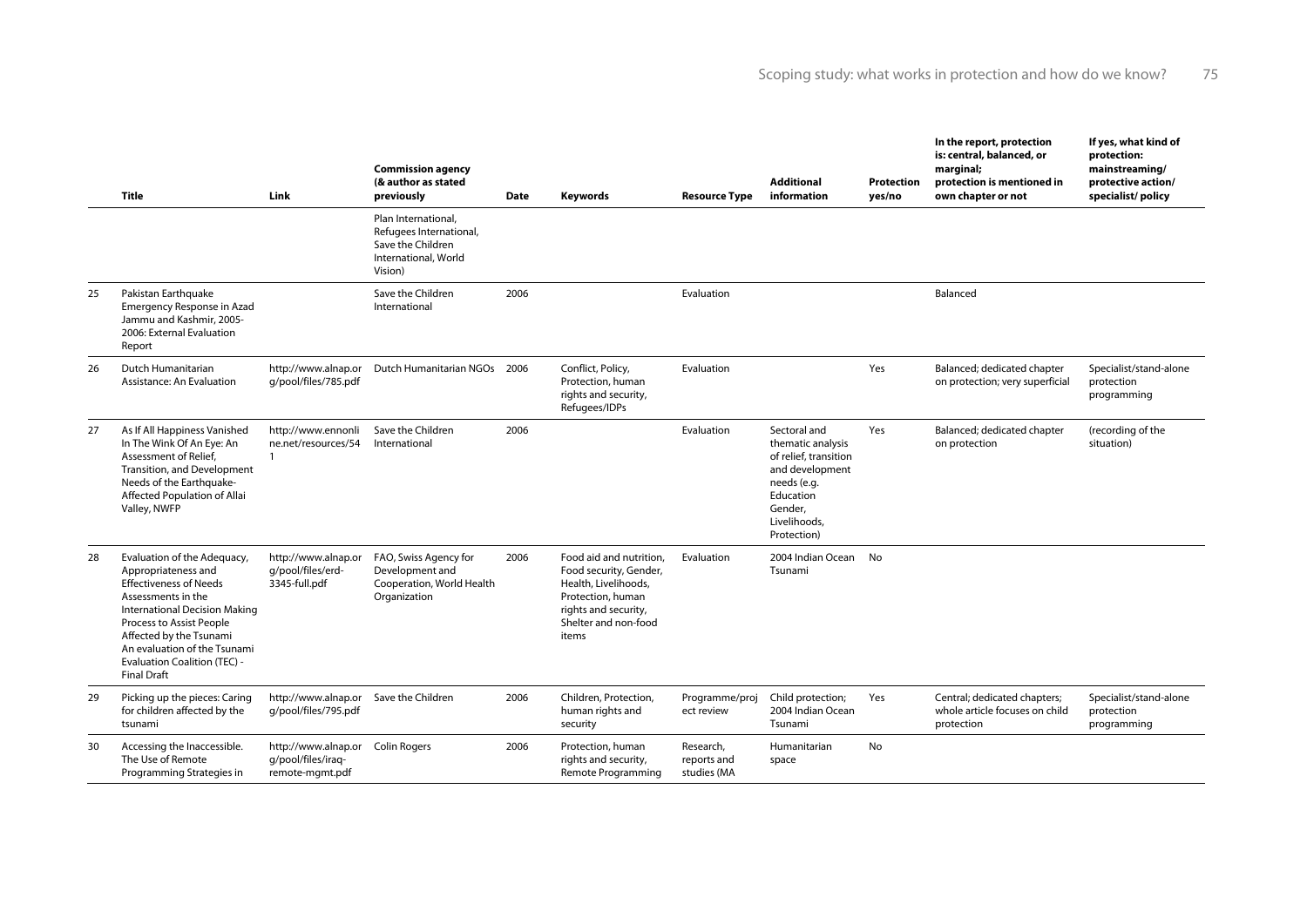|    | Title                                                                                                                                   | Link                                                                                                | <b>Commission agency</b><br>(& author as stated<br>previously | Date | Keywords                                                                                                                                                      | <b>Resource Type</b> | <b>Additional</b><br>information                                                                | Protection<br>yes/no | In the report, protection<br>is: central, balanced, or<br>marginal;<br>protection is mentioned in<br>own chapter or not | If yes, what kind of<br>protection:<br>mainstreaming/<br>protective action/<br>specialist/policy |
|----|-----------------------------------------------------------------------------------------------------------------------------------------|-----------------------------------------------------------------------------------------------------|---------------------------------------------------------------|------|---------------------------------------------------------------------------------------------------------------------------------------------------------------|----------------------|-------------------------------------------------------------------------------------------------|----------------------|-------------------------------------------------------------------------------------------------------------------------|--------------------------------------------------------------------------------------------------|
|    | Highly Insecure Countries to<br>Ensure the Provision of<br>Humanitarian Assistance, Irag:<br>A Case Study                               |                                                                                                     |                                                               |      | and Management                                                                                                                                                | dissertation)        |                                                                                                 |                      |                                                                                                                         |                                                                                                  |
| 31 | <b>Country Programme</b><br><b>Evaluation Government of the</b><br>Transitional Islamic State of<br>Afghanistan, 2003-2005              | http://www.unicef.o<br>rg/evaldatabase/file<br>s/CPE Afghanistan<br>Report 11232005.p<br>df         | <b>UNICEF</b>                                                 | 2005 | Children, Education,<br>Food aid and nutrition.<br>Protection, human<br>rights and security                                                                   | Evaluation           | Thematic and<br>sectoral analysis of<br>childrens' situation<br>in Afghanistan                  | Yes                  | Balanced; dedicated chapter<br>on protection                                                                            | Protective action                                                                                |
| 32 | Joint Evaluation by the<br>Government of Canada and<br>UNHCR of the Deployment of<br><b>RCMP Officers to Refugee</b><br>Camps in Guinea | http://www.unhcr.or UNHCR<br>g/43843d012.pdf                                                        |                                                               | 2005 | Capacity building,<br>Protection, human<br>rights and security,<br>Refugees/IDPs,<br>Refugees/IDPs: Refugee<br>camps                                          | Evaluation           | Royal Canadian<br><b>Mountain Police</b><br>Force deployment<br>in Guinea                       | Yes                  | Balanced: no dedicated<br>chapter on protection                                                                         | Specialist/Stand -<br>alone protection<br>programming                                            |
| 33 | <b>Evaluation of the Department</b><br>of International Protection's<br>Protection Information<br>Section (PIS)                         | http://www.unhcr.or UNHCR<br>g/4369e0d42.html                                                       |                                                               | 2005 | Communications.<br>media and information,<br>International<br>Humanitarian Law (IHL),<br>Protection, human<br>rights and security,<br>Refugees/IDPs           | Evaluation           | Institutional<br>development of<br><b>UNHCR's</b><br>Protection<br>Information<br>Service (PIS) | <b>No</b>            |                                                                                                                         |                                                                                                  |
| 34 | <b>Evaluation of the Partnership</b><br>between ECHO and UNHCR<br>and of UNHCR Activities<br>funded by ECHO                             | http://www.alnap.or DG ECHO<br>q/pool/files/erd-<br>3336-full.pdf                                   |                                                               | 2005 | Coordinatio Evaluation<br>n, Humanitarian<br>financing, Protection,<br>human rights and<br>security, Refugees/IDPs                                            |                      | <b>ECHO-UNHCR</b><br>partnership;<br>ECHO's funding to<br><b>UNHCR</b> activities               | Yes                  | Marginal; dedicated chapter on<br>protection (but on budgetary<br>support from ECHO)                                    | Organizational<br>development                                                                    |
| 35 | <b>Evaluation of ECHO's Actions</b><br>in Northern Uganda 2004-<br>2005                                                                 | http://www.alnap.or DG ECHO<br>q/pool/files/erd-<br>3335-full.pdf                                   |                                                               | 2005 | Food aid and nutrition.<br>Food security, Health,<br>Protection, human<br>rights and security,<br>Water and sanitation                                        | Evaluation           | Thematic and<br>sectoral evaluation                                                             | Yes                  | Marginal; no dedicated chapter Protective action<br>on protection                                                       |                                                                                                  |
| 36 | Full Report of the 'Real Time'<br>Evaluation of WFP's Reponse<br>to the<br>Indian Ocean Tsunami                                         | http://documents.w WFP<br>fp.org/stellent/grou<br>ps/public/document<br>s/reports/wfp07997<br>7.pdf |                                                               | 2005 | Coordination, Food aid<br>and nutrition, Food<br>security, Gender,<br>Health, Natural<br>disasters: Earthquakes,<br>Protection, human<br>rights and security, | Evaluation           | Thematic and<br>sectoral evaluation<br>of WFP's response<br>to 2005 Indian<br>Ocean Tsunami     | Yes                  | Balanced to marginal;<br>protection is included in<br>chapter on gender                                                 | Mainstreaming;<br>protective action;                                                             |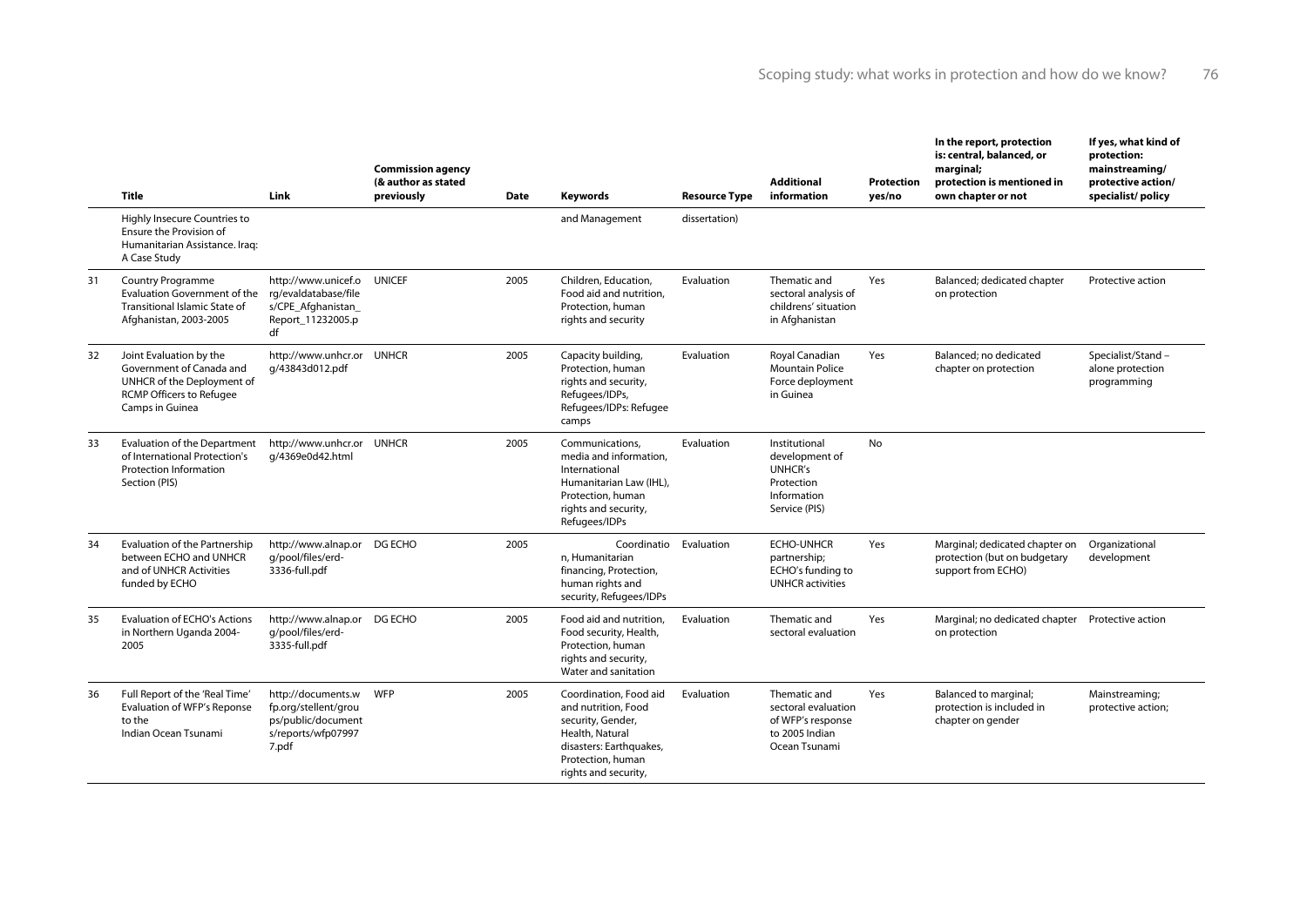|    | <b>Title</b>                                                                                                                                  | Link                                                                                                                                                                                           | <b>Commission agency</b><br>(& author as stated<br>previously                                                                                                                                                                                           | <b>Date</b> | <b>Keywords</b>                                                                                                                             | <b>Resource Type</b>                     | <b>Additional</b><br>information                                                           | Protection<br>yes/no | In the report, protection<br>is: central, balanced, or<br>marginal;<br>protection is mentioned in<br>own chapter or not | If yes, what kind of<br>protection:<br>mainstreaming/<br>protective action/<br>specialist/policy |
|----|-----------------------------------------------------------------------------------------------------------------------------------------------|------------------------------------------------------------------------------------------------------------------------------------------------------------------------------------------------|---------------------------------------------------------------------------------------------------------------------------------------------------------------------------------------------------------------------------------------------------------|-------------|---------------------------------------------------------------------------------------------------------------------------------------------|------------------------------------------|--------------------------------------------------------------------------------------------|----------------------|-------------------------------------------------------------------------------------------------------------------------|--------------------------------------------------------------------------------------------------|
|    |                                                                                                                                               |                                                                                                                                                                                                |                                                                                                                                                                                                                                                         |             | Targeting                                                                                                                                   |                                          |                                                                                            |                      |                                                                                                                         |                                                                                                  |
| 37 | <b>Full Report of the Evaluation</b><br>of the Angola Relief and<br><b>Recovery Operations Portfolio</b>                                      | http://documents.w<br>fp.org/stellent/grou<br>ps/public/document<br>s/reports/wfp07998<br>0.pdf                                                                                                | <b>WFP</b>                                                                                                                                                                                                                                              | 2005        | Food aid and nutrition.<br>Gender, Protection,<br>human rights and<br>security, Refugees/IDPs                                               | Evaluation                               | Thematic and<br>sectoral evaluation<br>of WFP's activities<br>in Angola                    | Yes                  | Balanced; dedicated chapter<br>on protection                                                                            | Protective action                                                                                |
| 38 | Review of Save the Children<br>in Sri Lanka (SCiSL) Tsunami<br>Response                                                                       | http://www.alnap.or<br>q/pool/files/erd-<br>3370-full.pdf                                                                                                                                      | Save the Children<br>International                                                                                                                                                                                                                      | 2005        | Education, Livelihoods,<br>Natural disasters:<br>Earthquakes,<br>Protection, human<br>rights and security,<br>Shelter and non-food<br>items | Review<br>(Programme/pro<br>ject review) | Thematic and<br>sectoral evaluation                                                        | Yes                  | Balanced; dedicated chapter<br>on protection                                                                            | Protective action;<br>specialist/ stand-alone<br>protection<br>programming                       |
| 39 | <b>Evaluation of the Protection</b><br>Learning Programme                                                                                     | http://www.unhcr.or UNHCR<br>g/427b40ca2.pdf                                                                                                                                                   |                                                                                                                                                                                                                                                         | 2005        | Communications.<br>media and information.<br>Protection, human<br>rights and security,<br>Refugees/IDPs, Training                           | Evaluation                               | Protection training; Yes<br>organizational<br>learning of<br>protection issues             |                      | Central: entire article focuses<br>on protection learning                                                               | Organizational<br>learning;                                                                      |
| 40 | From Emergency Evacuation<br>to Community Empowerment<br>Review of the Repatriation<br>and Reintegration<br>Programme in Sierra Leone         | http://www.unhcr.or UNHCR<br>q/420b80384.pdf                                                                                                                                                   |                                                                                                                                                                                                                                                         | 2005        | Protection, human<br>rights and security,<br>Refugees/IDPs,<br>Refugees/IDPs:<br>Reintegration                                              | Review<br>(Programme/pro<br>ject review) | Return of refugees; Yes<br><b>IDPs</b>                                                     |                      | Balanced to central; dedicated<br>chapter on protection                                                                 | Specialist/ stand-alone<br>protection<br>programming                                             |
| 41 | Documentation of UNICEF's<br>Response to the Tsunami<br>Disaster in South Asia: India.<br>Sri Lanka and the Maldives                          | http://www.alnap.or UNICEF<br>q/pool/files/erd-<br>3305-full.pdf                                                                                                                               |                                                                                                                                                                                                                                                         | 2005        | Children, Education,<br>Food aid and nutrition,<br>Health, Natural<br>disasters: Earthquakes,<br>Protection, human<br>rights and security   | Review<br>(Programme/pro<br>ject review) | Sectoral review:<br>education, health,<br>nutrition and child<br>protection                | Yes                  | Balanced; dedicated chapter<br>on protection                                                                            | Specialist/stand-alone<br>protection<br>programming                                              |
| 42 | Support to Internally<br><b>Displaced Persons</b><br>Learning from Evaluations,<br>Synthesis Report of a Joint<br><b>Evaluation Programme</b> | http://www.sida.se/<br>Documents/Import/<br>pdf/Support-to-<br>Internally-<br>Displaced-Persons-<br>Learning-from-<br>Evaluation-<br>Synthesis-Report-of-<br>a-Joint-Evaluation-<br>Programme- | Danish International<br>Development Assistance,<br>DFID (UK), DG ECHO, Irish<br>Aid, Ministry of Foreign<br>Affairs of the Netherlands,<br>SIDA, UN Office for the<br>Coordination of<br>Humanitarian Affairs,<br>UNHCR, US Agency for<br>International | 2005        | Protection, human<br>rights and security,<br>Refugees/IDPs                                                                                  | Joint Evaluation                         | IDPs: donor<br>coordination;<br>identifying current<br>challenges to<br>protection of IDPs | Yes                  | Balanced: no dedicated<br>chapter on protection                                                                         | Specialist/ stand-alone<br>protection<br>programming                                             |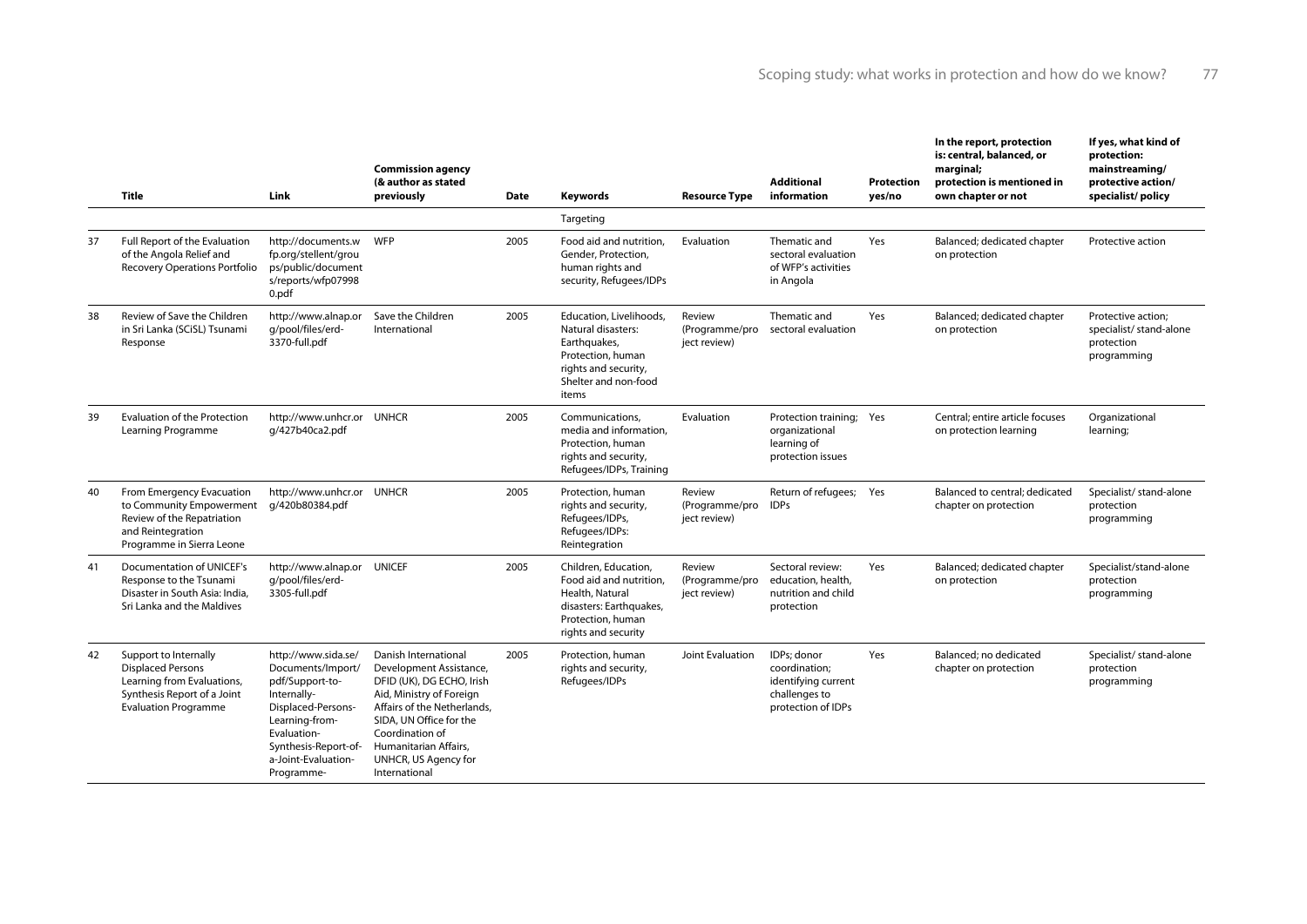|    | <b>Title</b>                                                                                                                                              | Link                                                                                                | <b>Commission agency</b><br>(& author as stated<br>previously | <b>Date</b> | Keywords                                                                                                                                                          | <b>Resource Type</b>                     | <b>Additional</b><br>information                                              | <b>Protection</b><br>yes/no | In the report, protection<br>is: central, balanced, or<br>marginal;<br>protection is mentioned in<br>own chapter or not | If yes, what kind of<br>protection:<br>mainstreaming/<br>protective action/<br>specialist/policy |
|----|-----------------------------------------------------------------------------------------------------------------------------------------------------------|-----------------------------------------------------------------------------------------------------|---------------------------------------------------------------|-------------|-------------------------------------------------------------------------------------------------------------------------------------------------------------------|------------------------------------------|-------------------------------------------------------------------------------|-----------------------------|-------------------------------------------------------------------------------------------------------------------------|--------------------------------------------------------------------------------------------------|
|    |                                                                                                                                                           | Summary-<br>Version2.pdf                                                                            | Development, WFP                                              |             |                                                                                                                                                                   |                                          |                                                                               |                             |                                                                                                                         |                                                                                                  |
| 43 | <b>CARE International's</b><br>Humanitarian Response to<br>the Darfur Crisis, Phase II -<br><b>Real-Time Evaluation (RTE)</b>                             | http://www.alnap.or<br>q/pool/files/erd-<br>3267-full.pdf                                           | <b>CARE</b> International                                     | 2004        | Environment, Food aid<br>and nutrition, Gender<br>Health, Protection,<br>human rights and<br>security, Refugees/IDP<br>Shelter & non-food<br>items, Water/habitat | Evaluation                               | Response to Darfur Yes<br>crisis;                                             |                             | Balanced to marginal;<br>dedicated chapter on<br>protection                                                             | Protective action                                                                                |
| 44 | <b>Evaluation of UNICEF</b><br><b>Emergency Preparedness and</b><br>Early Response in Iraq<br>(September 2001-June 2003)                                  | http://www.unicef.o UNICEF<br>rg/evaldatabase/file<br>s/Iraq evaluation FI<br>NAL 2006.pdf          |                                                               | 2004        | Conflict, Coordination,<br>Disaster preparedness,<br>Protection, human<br>rights and security                                                                     | Evaluation                               | Child protection<br>programmes<br>before and during<br>the Iraq war           | Yes                         | Balanced; dedicated chapter<br>on protection                                                                            | Specialist/ stand-alone<br>protection<br>programming                                             |
| 45 | <b>Evaluation of WFP's</b><br>Development and Recovery<br>Portfolio in Uganda                                                                             | http://documents.w WFP<br>fp.org/stellent/grou<br>ps/public/document<br>s/reports/wfp06591<br>0.pdf |                                                               | 2004        | Children, Food aid and<br>nutrition, Food security,<br>Gender, Health,<br>Livelihoods, Logistics,<br>Protection, human<br>rights and security,<br>Vulnerability   | Evaluation                               | Thematic and<br>sectoral evaluation<br>of WFP's activities<br>in Uganda       | <b>No</b>                   |                                                                                                                         |                                                                                                  |
| 46 | <b>SEDEC Humanitarian</b><br>Programme Review 1994-<br>2004                                                                                               | q/pool/files/erd-<br>3237-full.pdf                                                                  | http://www.alnap.or Caritas International                     | 2004        | Conflict, Livelihoods,<br>Peacebuilding, Post-<br>disaster recovery.<br>Protection, human<br>rights and security,<br>Shelter and non-food<br>items                | Review<br>(Programme/pro<br>iect review) | The Catholic<br>Church's activities<br>in Sri Lanka                           | Yes                         | Marginal; no dedicated chapter Protective action                                                                        |                                                                                                  |
| 47 | The Story of RBA in CARE<br>Sierra Leone:<br>Demonstrating why a "rights-<br>based approach" is a better<br>way of conducting<br>humanitarian endeavours. | http://www.alnap.or CARE international<br>q/pool/files/erd-<br>3327-full.pdf                        |                                                               | 2004        | Food security,<br>Livelihoods.<br>Participation,<br>Protection, human<br>rights and security                                                                      | Review<br>(Programme/pro<br>ject review) | Incorporating<br>human rights into<br>CARE's<br>programmes in<br>Sierra Leone | <b>No</b>                   |                                                                                                                         |                                                                                                  |
| 48 | <b>Evaluation of USAID's</b><br>Humanitarian Response in the<br>Democratic Republic of the<br>Congo, 2000-2004                                            | http://pdf.usaid.gov<br>/pdf docs/PDACA96<br>9.pdf                                                  | <b>USAID</b>                                                  | 2004        | Conflict, Protection,<br>human rights and<br>security, Refugees/IDPs,<br>Refugees/IDPs:<br>Reintegration                                                          | Evaluation                               | IDP's in DRC                                                                  | Yes                         | Balanced; no dedicated<br>chapter on protection                                                                         | Protective action;                                                                               |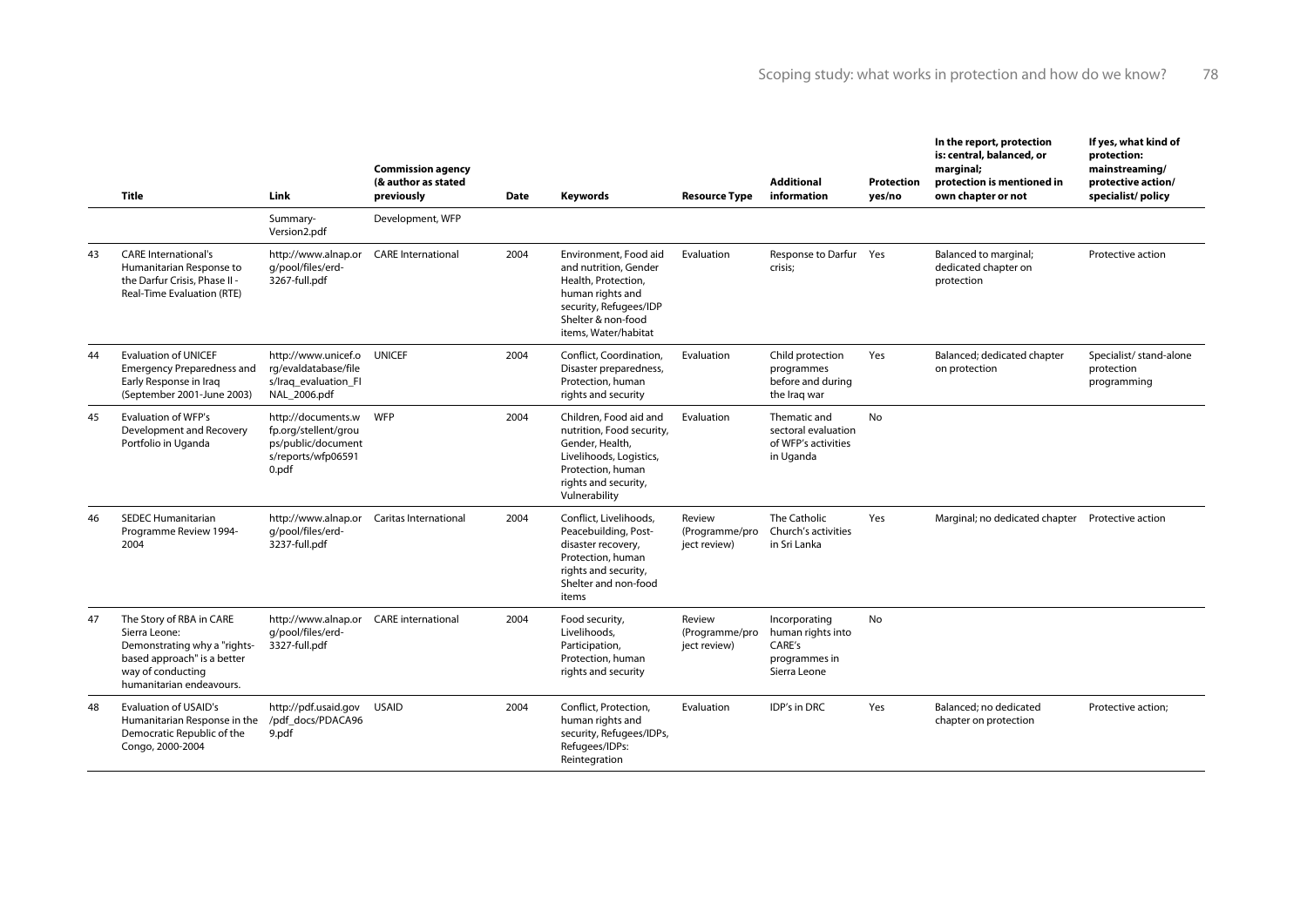|    | <b>Title</b>                                                                                                                                                                                   | Link                                                                                            | <b>Commission agency</b><br>(& author as stated<br>previously | Date | <b>Keywords</b>                                                                                                                                                           | <b>Resource Type</b> | <b>Additional</b><br>information                                          | Protection<br>yes/no | In the report, protection<br>is: central, balanced, or<br>marginal;<br>protection is mentioned in<br>own chapter or not | If yes, what kind of<br>protection:<br>mainstreaming/<br>protective action/<br>specialist/policy |
|----|------------------------------------------------------------------------------------------------------------------------------------------------------------------------------------------------|-------------------------------------------------------------------------------------------------|---------------------------------------------------------------|------|---------------------------------------------------------------------------------------------------------------------------------------------------------------------------|----------------------|---------------------------------------------------------------------------|----------------------|-------------------------------------------------------------------------------------------------------------------------|--------------------------------------------------------------------------------------------------|
| 49 | Full Report of the Evaluation<br>of the WFP West Africa<br><b>Coastal Regional Protracted</b><br><b>Relief and Recovery</b><br>Operation                                                       | http://documents.w<br>fp.org/stellent/grou<br>ps/public/document<br>s/reports/wfp06552<br>2.pdf | <b>WFP</b>                                                    | 2004 | Environment, Food aid<br>and nutrition, Food<br>security, Gender,<br>Protection, human<br>rights and security,<br>Refugees/IDPs                                           | Evaluation           | <b>West Africa Crisis</b>                                                 | Yes                  | Balanced; dedicated chapter<br>on protection                                                                            | Protective action;<br>mainstreaming                                                              |
| 50 | Independent Evaluation of<br>the Disasters Emergency<br>Committee's Liberia Crisis<br>Appeal                                                                                                   | http://www.alnap.or<br>q/pool/files/erd-<br>3207-full.pdf                                       | <b>Disasters Emergency</b><br>Committees                      | 2004 | Food aid and nutrition,<br>Health: Psychosocial,<br>Post-disaster recovery,<br>Protection, human<br>rights and security,<br>Refugees/IDPs, Shelter<br>and non-food items  | Evaluation           | Thematic and<br>sectoral evaluation                                       | Yes                  | Balanced; dedicated chapter<br>on protection                                                                            | Mainstreaming;<br>protective action                                                              |
| 51 | Real-time Evaluation of<br>UNHCR's Response to the<br><b>Emergency in Chad</b>                                                                                                                 | http://www.alnap.or UNHCR<br>q/pool/files/erd-<br>3213-full.pdf                                 |                                                               | 2004 | Protection, human<br>rights and security,<br>Refugees/IDPs,<br>Refugees/IDPs: Refugee<br>camps                                                                            | Evaluation           | <b>UNHCR</b> refugee<br>protection in<br>Eastern Chad                     | Yes                  | Central; no dedicated chapter<br>on protection; whole article<br>focuses on refugee protection                          | Specialist/ stand-alone<br>protection<br>programming                                             |
| 52 | <b>CARE International's</b><br>Humanitarian Response to<br>the Darfur Crisis, Phase I                                                                                                          |                                                                                                 | <b>CARE</b> International                                     | 2004 | Environment, Food aid<br>and nutrition, Gender<br>Health, Protection,<br>human rights and<br>security, Refugees/IDP<br>Shelter & non-food<br>items, Water/habitat         | Evaluation           | <b>RTE of CARE</b><br>International's<br>activities in Darfur             | Yes                  | Marginal; no dedicated chapter  Mainstreaming<br>on protection                                                          |                                                                                                  |
| 53 | Independent Evaluation: Iraq<br>NGO Coordination and<br>Security Office                                                                                                                        | http://www.alnap.or<br>a/pool/files/erd-<br>3581-method.pdf                                     | <b>NGO Coordination</b><br>Committee in Iraq                  | 2004 |                                                                                                                                                                           | Evaluation           |                                                                           | Yes                  | Marginal                                                                                                                |                                                                                                  |
| 54 | <b>External Baseline Evaluation</b><br>of the Burundi Good<br>Humanitarian Donorship Pilot 3246-summary.pdf<br><b>Final Report</b>                                                             | http://www.alnap.or UN OCHA<br>q/pool/files/erd-                                                |                                                               | 2004 | Accountability,<br>Governance, Protection,<br>human rights and<br>security                                                                                                | Evaluation           |                                                                           | <b>No</b>            |                                                                                                                         |                                                                                                  |
| 55 | <b>Evaluation of ECHO's</b><br>Humanitarian Intervention<br>Plans in Afghanistan<br>(including the actions<br>financed in Iran and Pakistan<br>under the plan):<br>Assessment of ECHO's Future | http://www.alnap.or DG ECHO<br>q/pool/files/erd-<br>3221-full.pdf                               |                                                               | 2004 | Food aid and nutrition,<br>Health, Livelihoods,<br>Protection, human<br>rights and security,<br>Refugees/IDPs, Shelter<br>and non-food items.<br>Vulnerability, Water and | Evaluation           | DG ECHO funding<br>activities'<br>evaluation;<br>thematic and<br>sectoral | Yes                  | Marginal; dedicated chapter on<br>protection                                                                            | Protective action;<br>specialist/ stand-alone<br>protection<br>programming                       |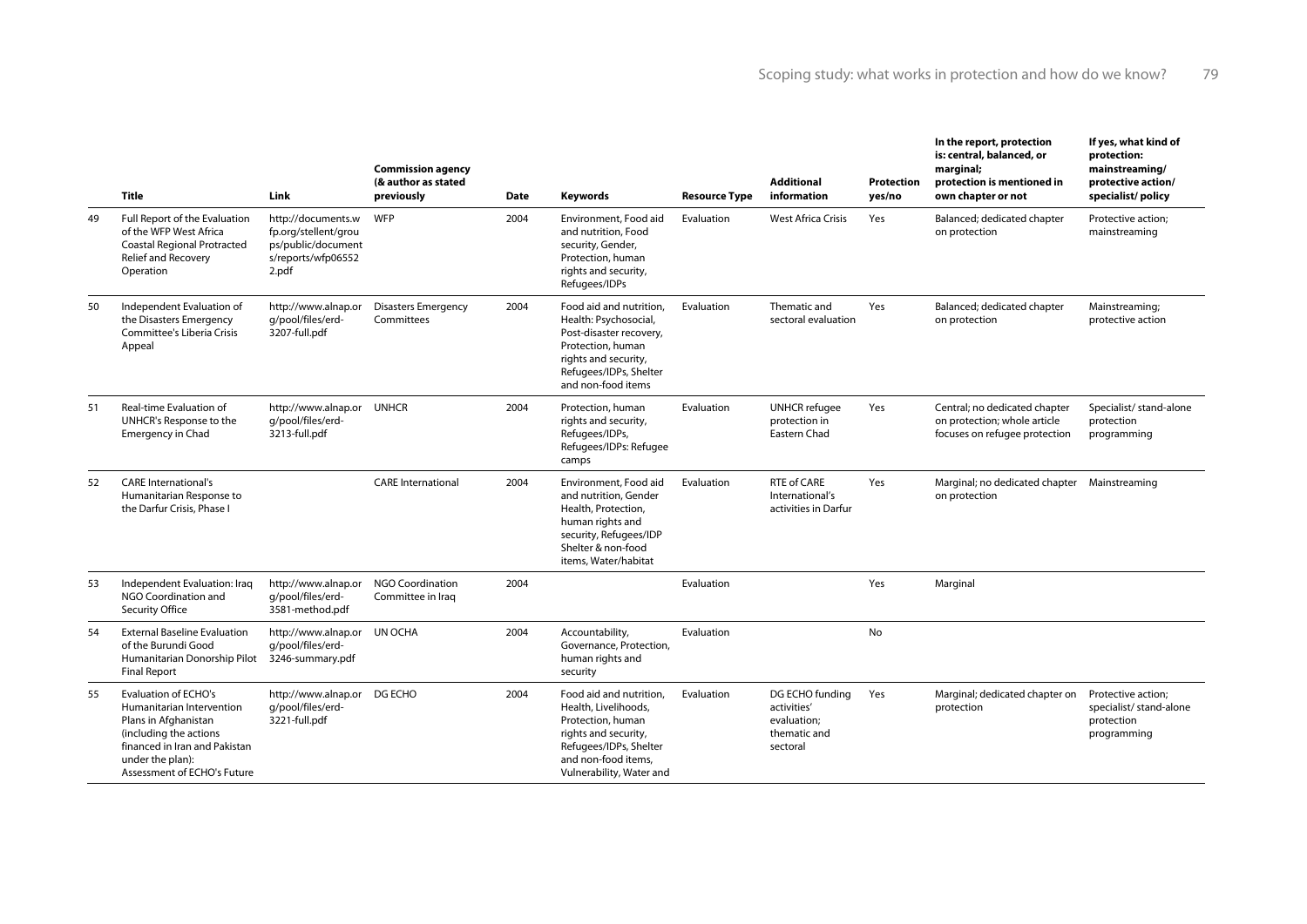|    | Title                                                                                          | Link                                                              | <b>Commission agency</b><br>(& author as stated<br>previously | Date | Keywords                                                                                                                                                                                              | <b>Resource Type</b> | <b>Additional</b><br>information                                          | <b>Protection</b><br>yes/no | In the report, protection<br>is: central, balanced, or<br>marginal;<br>protection is mentioned in<br>own chapter or not | If yes, what kind of<br>protection:<br>mainstreaming/<br>protective action/<br>specialist/policy |
|----|------------------------------------------------------------------------------------------------|-------------------------------------------------------------------|---------------------------------------------------------------|------|-------------------------------------------------------------------------------------------------------------------------------------------------------------------------------------------------------|----------------------|---------------------------------------------------------------------------|-----------------------------|-------------------------------------------------------------------------------------------------------------------------|--------------------------------------------------------------------------------------------------|
|    | Strategy in Afghanistan with<br>Reference to Actions in Iran<br>and Pakistan                   |                                                                   |                                                               |      | sanitation                                                                                                                                                                                            |                      |                                                                           |                             |                                                                                                                         |                                                                                                  |
| 56 | Evaluation: USAID/OFDA<br>Humanitarian Assistance<br>Program in Angola 2000-2003 3125-full.pdf | http://www.alnap.or USAID<br>q/pool/files/erd-                    |                                                               | 2003 | Capacity building, Food<br>aid and nutrition, Food<br>security, Health,<br>Protection, human<br>rights and security,<br>Water and sanitation                                                          | Evaluation           | Thematic and<br>sectoral evaluation<br>of USAID's<br>activities in Angola | Yes                         | Balanced; dedicated chapter<br>on protection                                                                            | Protective action;<br>specialist/ stand-alone<br>protective<br>programming                       |
| 57 | Security of Livelihoods for<br>Afghan Returnees Project<br>SoLAR II                            | http://www.alnap.or<br>q/pool/files/erd-<br>3216-full.pdf         | <b>CARE</b> International                                     | 2003 | Agriculture, Education,<br>Infrastructure,<br>Livelihoods, Protection,<br>human rights and<br>security, Vulnerability,<br>Water and sanitation                                                        | Evaluation           | Livelihoods<br>programmes                                                 | <b>No</b>                   |                                                                                                                         |                                                                                                  |
| 58 | Impact of Oxfam's 'Aid to<br>Uprooted Peoples'<br>Programme in Central<br>Mindanao             |                                                                   | Oxfam                                                         | 2003 |                                                                                                                                                                                                       | Evaluation           |                                                                           | Yes                         | Balanced                                                                                                                |                                                                                                  |
| 59 | Evaluation of ECHO's 1999 to<br>2002 funded Actions in Sudan<br>- Global Plans Report          | http://www.alnap.or DG ECHO<br>q/pool/files/erd-<br>3141-full.pdf |                                                               | 2003 | Disaster preparedness,<br>Food aid and nutrition,<br>Food security, Health,<br>Infrastructure,<br>Protection, human<br>rights and security,<br>Shelter and non-food<br>items, Water and<br>sanitation | Evaluation           |                                                                           | No                          |                                                                                                                         |                                                                                                  |
| 60 | <b>Evaluation of Danish Support</b><br>to Mine Action                                          |                                                                   | Danish International<br>Development Assistance                | 2003 | Landmines, Policy,<br>Protection, human<br>rights and security                                                                                                                                        | Evaluation           |                                                                           | Yes                         | Balanced                                                                                                                |                                                                                                  |
| 61 | Sub-regional Separated<br>Children Programme Review                                            | http://www.alnap.or<br>q/pool/files/erd-<br>3118-full.pdf         | Save the Children<br>International                            | 2003 | Capacity building,<br>Children, Coordination,<br>Gender, Protection,<br>human rights and<br>security, Refugees/IDPs:<br>Reintegration                                                                 | Evaluation           | Child protection;<br>protection from<br>GBV                               | Yes                         | Central; dedicated chapters on<br>protection                                                                            | Protective action                                                                                |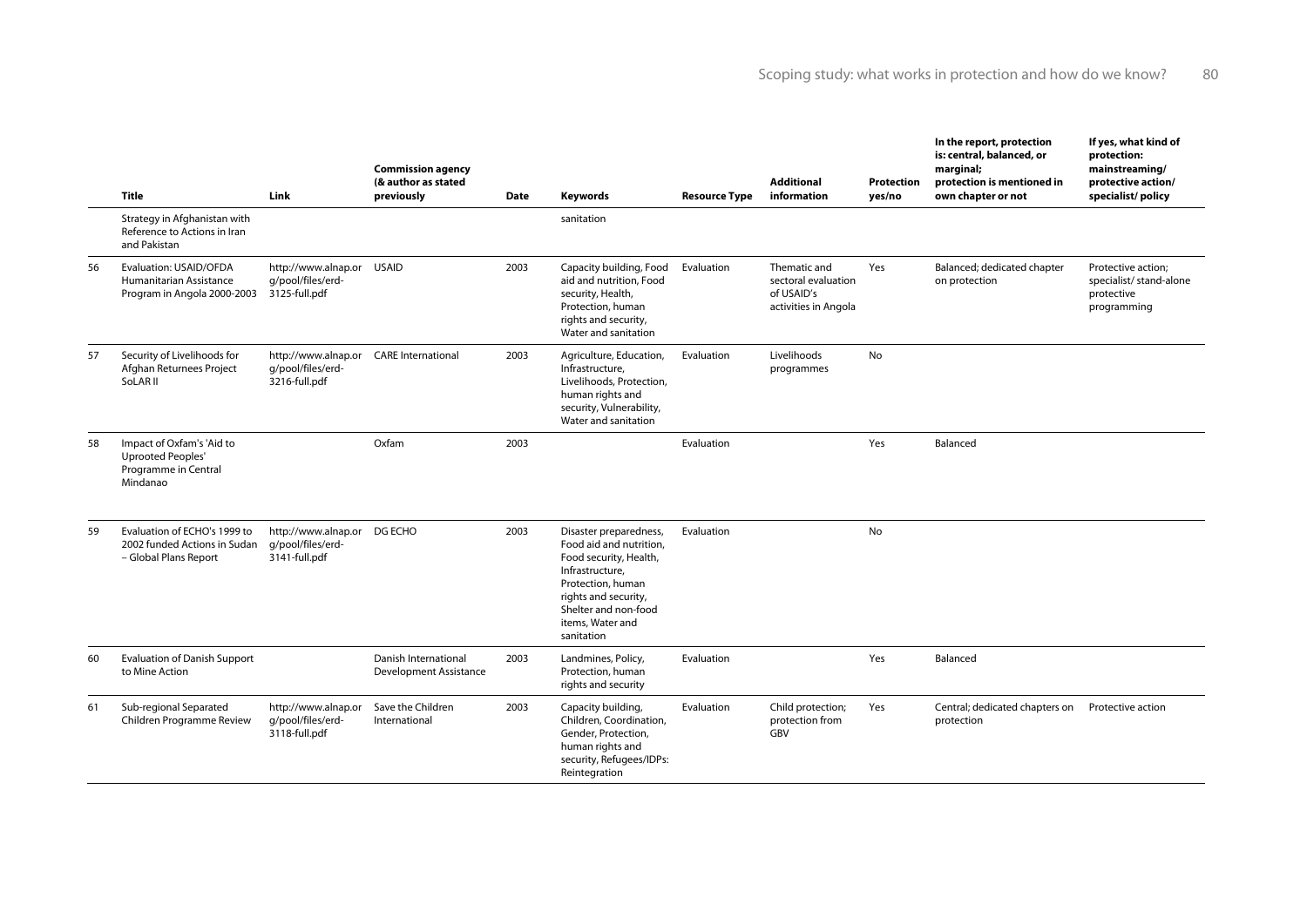|    | <b>Title</b>                                                                                                                                                                                                                           | Link                                                                                                       | <b>Commission agency</b><br>(& author as stated<br>previously      | <b>Date</b> | Keywords                                                                                                                               | <b>Resource Type</b>                            | <b>Additional</b><br>information                                  | Protection<br>yes/no | In the report, protection<br>is: central, balanced, or<br>marginal;<br>protection is mentioned in<br>own chapter or not | If yes, what kind of<br>protection:<br>mainstreaming/<br>protective action/<br>specialist/policy |
|----|----------------------------------------------------------------------------------------------------------------------------------------------------------------------------------------------------------------------------------------|------------------------------------------------------------------------------------------------------------|--------------------------------------------------------------------|-------------|----------------------------------------------------------------------------------------------------------------------------------------|-------------------------------------------------|-------------------------------------------------------------------|----------------------|-------------------------------------------------------------------------------------------------------------------------|--------------------------------------------------------------------------------------------------|
| 62 | Mid-Term External Evaluation<br>of Reach Out: a Refugee<br><b>Protection Training Project</b>                                                                                                                                          | http://www.alnap.or<br>q/pool/files/erd-<br>3180-full.pdf                                                  | <b>UNHCR</b>                                                       | 2003        | Protection, human<br>rights and security,<br>Refugees/IDPs                                                                             | Evaluation                                      | Linking protection<br>programmes to<br>humanitarian<br>assistance | Yes                  | Central; entire article focuses<br>on protection training                                                               | Organizational<br>development                                                                    |
| 63 | The Long Shadow of War:<br><b>Prospects for Disarmament</b><br>Demobilisation and<br>Reintegration in the Republic<br>of Congo - A Joint<br>Independent Evaluation for<br>the European Commission,<br>UNDP and the MDRP<br>Secretariat | http://www.oecd.or<br>g/countries/democr<br>aticrepublicoftheco<br>ngo/35113279.pdf                        | European Commission,<br>UNDP, World Bank                           | 2003        | Protection, human<br>rights and security,<br>Refugees/IDPs,<br>Refugees/IDPs:<br>Reintegration                                         | Evaluation                                      | DRR programme<br>evaluation                                       | No                   |                                                                                                                         |                                                                                                  |
| 64 | The Humanitarian<br><b>Accountability Project Field</b><br>Trial in Afghanistan<br>May 2002 - July 2002                                                                                                                                | http://www.hapinte<br>rnational.org/pool/fi<br>les/423-<br>AF%20Final%20Rep<br>ort%20Short%20Oct<br>02.pdf | Humanitarian<br><b>Accountability Partnership</b><br>International | 2002        | Accountability:<br>Beneficiaries,<br>Protection, human<br>rights and security                                                          | Evaluation                                      | Establishing<br>accountability<br>mechanisms                      | Yes                  | Marginal; no dedicated chapter<br>on protection                                                                         | Organizational<br>development                                                                    |
| 65 | A Review of Save the<br><b>Children's Urban Street</b><br>Children Empowerment and<br>Support Program                                                                                                                                  | http://www.alnap.or<br>g/pool/files/pdabw7<br>02.pdf                                                       | Save the Children<br>International                                 | 2002        | Children, Protection,<br>human rights and<br>security, Urban                                                                           | Review<br>(Research,<br>reports and<br>studies) |                                                                   | Yes                  | Central; dedicated chapters                                                                                             | Protective action;<br>specialist/ stand-alone<br>protective<br>programming                       |
| 66 | Meeting the rights and<br>protection needs of refugee<br>children                                                                                                                                                                      | http://www.alnap.or UNHCR<br>q/pool/files/erd-<br>3044-full.pdf                                            |                                                                    | 2002        | Accountability,<br>Children, Policy,<br>Protection, human<br>rights and security,<br>Refugees/IDPs,<br>Refugees/IDPs: Refugee<br>camps | Evaluation                                      | Protection of<br>children in war                                  | Yes                  | Central; dedicated chapters                                                                                             | Organizational<br>development;<br>specialist/stand-alone<br>protective<br>programming            |
| 67 | Real-time evaluation of<br>UNHCR's response to the<br>Afghanistan emergency<br>(Bulletin no. 3)                                                                                                                                        | http://www.alnap.or UNHCR<br>g/pool/files/828.pdf                                                          |                                                                    | 2002        | Conflict, Protection,<br>human rights and<br>security, Refugees/IDPs,<br>Refugees/IDPs:<br>Reintegration                               | Evaluation                                      | How should<br>UNHCR act in<br>Afghanistan                         | Yes                  | Central; no dedicated chapter<br>on protection                                                                          | Protective action;<br>organizational<br>development                                              |
| 68 | <b>UNHCR</b> and Internally<br>Displaced Persons in Angola                                                                                                                                                                             | http://www.alnap.or<br>q/pool/files/erd-<br>3019-full.pdf                                                  | <b>UNHCR</b>                                                       | 2002        | Capacity building,<br>Protection, human<br>rights and security,<br>Refugees/IDPs                                                       | review                                          | IDP protection in<br>Angola                                       | Yes                  | Central; dedicated chapters                                                                                             | Organizational<br>development;<br>specialist/stand-alone<br>protective                           |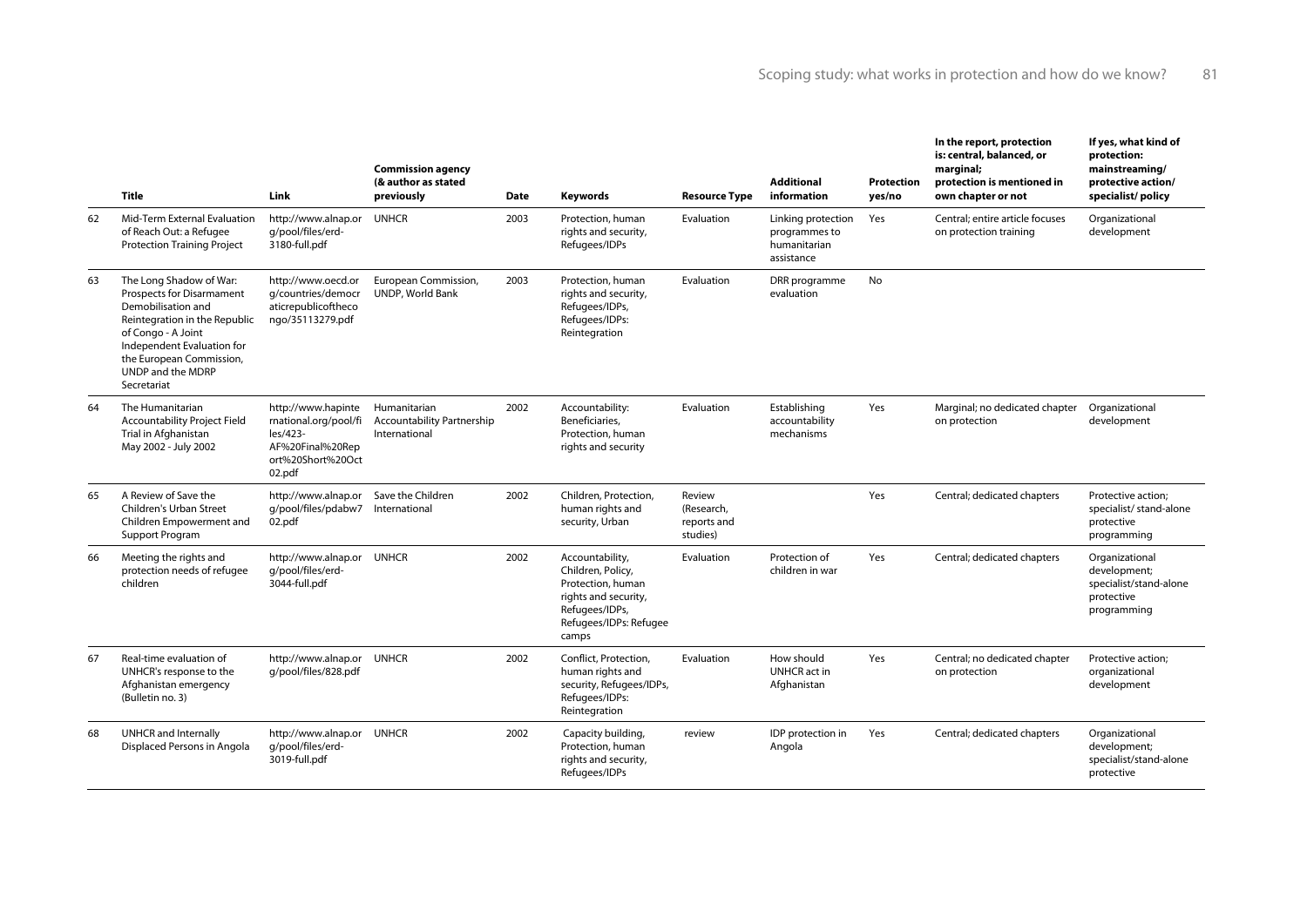## Scoping study: what works in protection and how do we know? 82

|    | <b>Title</b>                                                                                                                                      | Link                                                            | <b>Commission agency</b><br>(& author as stated<br>previously             | Date | Keywords                                                                                                     | <b>Resource Type</b>    | <b>Additional</b><br>information                                                                | <b>Protection</b><br>yes/no | In the report, protection<br>is: central, balanced, or<br>marginal:<br>protection is mentioned in<br>own chapter or not | If yes, what kind of<br>protection:<br>mainstreaming/<br>protective action/<br>specialist/policy |
|----|---------------------------------------------------------------------------------------------------------------------------------------------------|-----------------------------------------------------------------|---------------------------------------------------------------------------|------|--------------------------------------------------------------------------------------------------------------|-------------------------|-------------------------------------------------------------------------------------------------|-----------------------------|-------------------------------------------------------------------------------------------------------------------------|--------------------------------------------------------------------------------------------------|
|    |                                                                                                                                                   |                                                                 |                                                                           |      |                                                                                                              |                         |                                                                                                 |                             |                                                                                                                         | programming                                                                                      |
| 69 | <b>UNHCR's Programme for</b><br><b>Internally Displaced Persons</b><br>in Sri Lanka                                                               | http://www.alnap.or UNHCR<br>q/pool/files/erd-<br>3018-full.pdf |                                                                           | 2002 | Participation, Policy,<br>Protection, human<br>rights and security,<br>Refugees/IDPs                         | Review                  | IDP protection in<br>Sri Lanka                                                                  | Yes                         | Central; dedicated chapters                                                                                             | Organizational<br>development;<br>specialist/stand-alone<br>protective<br>programming            |
| 70 | Legal Aid Against the Odds.<br><b>Evaluation of the Civil Rights</b><br>Project (CRP) of the<br>Norwegian Refugee Council<br>in former Yugoslavia | http://www.alnap.or<br>q/pool/files/erd-<br>3143-full.pdf       | Danish Centre for Human<br>Riahts<br>in cooperation with T & B<br>Consult | 2002 | Protection, human<br>rights and security,<br>Refugees/IDPs,<br>Refugees/IDPs:<br>Reintegration               | Evaluation              |                                                                                                 | Yes                         | Central; no dedicated chapter                                                                                           | Protective action                                                                                |
| 71 | <b>Evaluation Mission - Sierra</b><br>Leone, ECHO Global Plan<br>2000/Intervention Plan 2001.<br>Sector "Child Protection and<br>War Victims"     | http://www.alnap.or<br>q/pool/files/erd-<br>3064-full.pdf       | <b>European Commission</b><br>Humanitarian Office                         | 2001 | Post-disaster recovery,<br>Protection, human<br>rights and security                                          | Evaluation              | Child protection                                                                                | Yes                         | Central; dedicated chapters                                                                                             | Protective action:<br>specialist/stand-alone<br>protective<br>programming                        |
| 72 | <b>Evaluation Mission - Sierra</b><br>Leone, ECHO Global Plan<br>2000/Intervention Plan 2001.<br><b>Synthesis Report</b>                          | http://www.alnap.or<br>q/pool/files/erd-<br>3066-full.pdf       | <b>European Commission</b><br>Humanitarian Office<br>(Simon, P.)          | 2001 | Food aid and nutrition,<br>Health, Protection,<br>human rights and<br>security, Water and<br>sanitation      | Research;<br>evaluative | Synthesis report -<br>Sierra Leone                                                              | Yes                         | Marginal; protection has a<br>dedicated chapter                                                                         | Protective action;<br>specialist/stand-alone<br>protective<br>programming                        |
| 73 | <b>Evaluation of UNHCR</b><br>Activities funded by ECHO in<br>Serbia, Kosovo, Zambia and<br>Guinea. Synthesis Report                              | http://www.alnap.or<br>q/pool/files/erd-<br>3080-full.pdf       | <b>European Commission</b><br>Humanitarian Office<br>(Prolog)             | 2001 | Coordination,<br>Protection, human<br>rights and security,<br>Refugees/IDPs                                  | Research                | Synthesis report<br>evaluating<br><b>UNHCR's work</b>                                           | Yes                         | Central; dedicated chapter                                                                                              | Protective action;<br>specialist/stand-alone<br>protective<br>programming                        |
| 74 | Real-time evaluation of<br>UNHCR's response to the<br>Afghanistan emergency<br>(Bulletin No. 2)                                                   | http://www.alnap.or<br>q/pool/files/827.pdf                     | UNHCR (<br>Crisp, J.,<br>Stigter, E.)                                     | 2001 | Conflict, Policy,<br>Protection, human<br>rights and security,<br>Refugees/IDPsRefugees<br>/IDPRefugee camps | Evaluation              | How should<br><b>UNHCR</b> act in<br>Afghanistan                                                | Yes                         | Central; no dedicated chapter<br>on protection                                                                          | Protective action;<br>organizational<br>development                                              |
| 75 | <b>Evaluation of the Dadaab</b><br>Firewood Project, Kenya                                                                                        | http://www.alnap.or<br>q/pool/files/erd-<br>2953-full.pdf       | UNHCR (CASA consulting)                                                   | 2001 | Gender, Protection,<br>human rights and<br>security,<br>Refugees/IDPRefugees/I<br>DPs: Refugee camps         | Evaluation              | <b>Firewood Project</b><br>as means of<br>protection against<br>SGVB against<br>women and girls | Yes                         | Central; no dedicated chapter<br>(the whole paper is about<br>protection)                                               | Protective action                                                                                |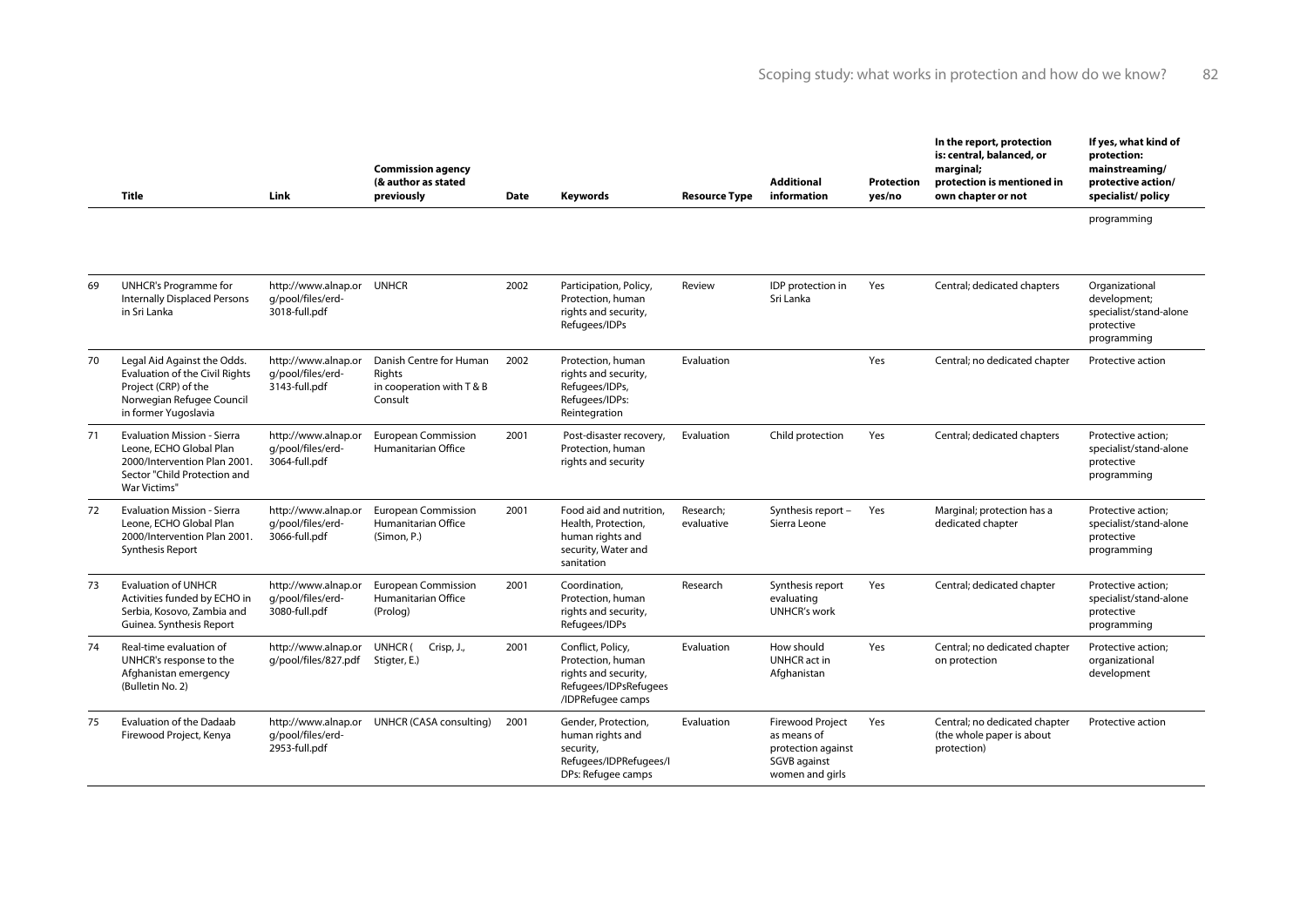|    | <b>Title</b>                                                                                                                                                      | Link                                                            | <b>Commission agency</b><br>(& author as stated<br>previously | <b>Date</b> | Keywords                                                                                                                                                                         | <b>Resource Type</b>                   | <b>Additional</b><br>information | Protection<br>yes/no | In the report, protection<br>is: central, balanced, or<br>marginal;<br>protection is mentioned in<br>own chapter or not | If yes, what kind of<br>protection:<br>mainstreaming/<br>protective action/<br>specialist/policy |
|----|-------------------------------------------------------------------------------------------------------------------------------------------------------------------|-----------------------------------------------------------------|---------------------------------------------------------------|-------------|----------------------------------------------------------------------------------------------------------------------------------------------------------------------------------|----------------------------------------|----------------------------------|----------------------|-------------------------------------------------------------------------------------------------------------------------|--------------------------------------------------------------------------------------------------|
| 76 | <b>Evaluation of UNHCR's Policy</b><br>on Refugees in Urban Areas. A<br>case study review of Cairo                                                                | http://www.alnap.or<br>q/pool/files/erd-<br>2954-full.pdf       | <b>UNHCR (Sperl)</b>                                          | 2001        | Policy, Post-disaster<br>recovery, Protection,<br>human rights and<br>security, Refugees/IDPs                                                                                    | Review                                 |                                  | Yes                  | Central; dedicated chapter                                                                                              | specialist/stand-alone<br>protective<br>programming                                              |
| 77 | Evaluation of ECHO's<br>Humanitarian Aid in favour of<br>the Timorese Population:<br><b>Health and Nutrition Sectors</b>                                          | http://www.alnap.or<br>q/pool/files/erd-<br>2942-full.pdf       | <b>European Commission</b><br>Humanitarian Office             | 2001        | Coordination, Food aid<br>and nutrition, Health,<br>LRRD, Protection,<br>human rights and<br>security, Refugees/IDPs                                                             | Evaluation                             |                                  | <b>No</b>            |                                                                                                                         |                                                                                                  |
| 78 | <b>Evaluation of ECHO's</b><br>Humanitarian Aid in favour of<br>the Timorese Population:<br>Rehabilitation, Repatriation,<br>Shelter and LRRD sectors             | http://www.alnap.or<br>q/pool/files/erd-<br>2943-full.pdf       | <b>European Commission</b><br>Humanitarian Office             | 2001        | Coordination, Food<br>security, LRRD, Post-<br>disaster recovery,<br>Protection, human<br>rights and security,<br>Refugees/IDPsRe-<br>integration, Shelter and<br>non-food items | Evaluation                             |                                  | Yes                  | Marginal; dedicated chapter                                                                                             | Protective action                                                                                |
| 79 | Evaluation of ECHO's<br>Humanitarian Aid in favour of<br>the Timorese Population:<br>Synthesis Report                                                             | http://www.alnap.or<br>q/pool/files/erd-<br>2941-full.pdf       | <b>European Commission</b><br>Humanitarian Office             | 2001        | Coordination, Health,<br>LRRD, Post-disaster<br>recovery, Protection,<br>human rights and<br>security,<br>Refugees/IDPsRe-<br>integration, Shelter<br>.Water and sanitation      | Evaluation                             |                                  | Yes                  | Marginal; dedicated chapter                                                                                             | Protective action                                                                                |
| 80 | Internal Evaluation of WHO<br>Response in Kosovo from<br>June to December 1999                                                                                    | http://www.alnap.or WHO<br>q/pool/files/erd-<br>3004-full.pdf   |                                                               | 2001        | Coordination, Health,<br>Participation, Policy,<br>Protection, human<br>rights and security                                                                                      | Evaluation                             |                                  | Yes                  | Balanced; dedicated chapter                                                                                             | Protective action,<br>protection<br>mainstreaming                                                |
| 81 | Lessons Learned from the<br>Implementation of the<br>Tanzania Security Package                                                                                    | http://www.alnap.or UNHCR<br>q/pool/files/erd-<br>2956-full.pdf |                                                               | 2001        | Protection, human<br>rights and security,<br>Refugees/IDP Refugee<br>camps                                                                                                       | Review                                 |                                  | Yes                  | Marginal; no dedicated chapter                                                                                          | Organizational<br>development                                                                    |
| 82 | The WHALE: Wisdom we Have<br>Acquired from the Liberia<br>Experience<br>Report of a regional lessons-<br>learned workshop, Monrovia,<br>Liberia, 26-27 April 2001 | http://www.alnap.or UNHCR<br>q/pool/files/erd-<br>2955-full.pdf |                                                               | 2001        | Protection, human<br>rights and security,<br>Refugees/IDPs<br>Reintegration                                                                                                      | Conference and<br>meeting<br>documents |                                  | Yes                  | Balanced; dedicated chapter                                                                                             | Organizational<br>development;<br>protective action                                              |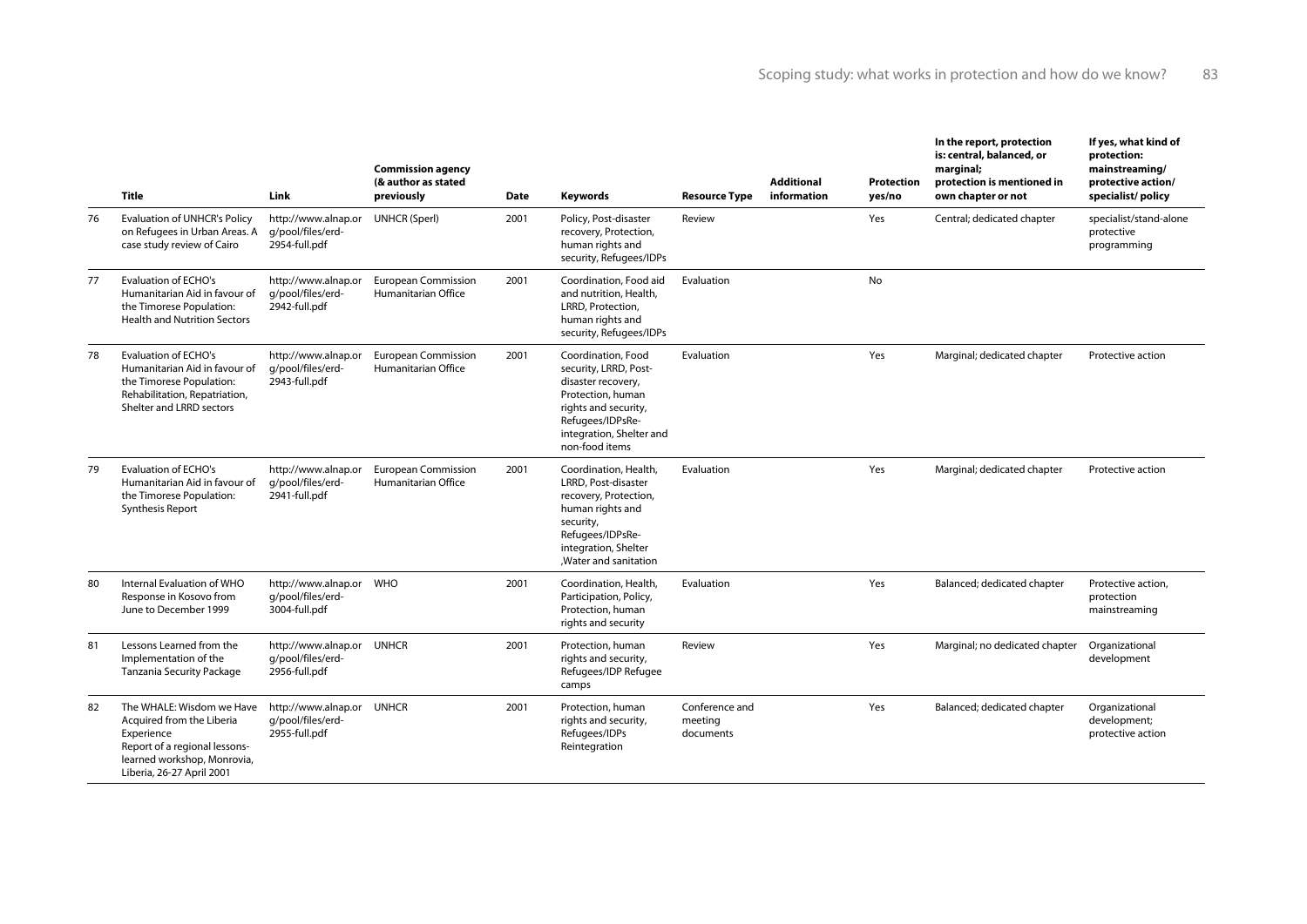|    | <b>Title</b>                                                                                                                                 | Link                                                            | <b>Commission agency</b><br>(& author as stated<br>previously | Date | Keywords                                                                                                                                                                                                                        | <b>Resource Type</b> | <b>Additional</b><br>information | <b>Protection</b><br>yes/no | In the report, protection<br>is: central, balanced, or<br>marginal;<br>protection is mentioned in<br>own chapter or not | If yes, what kind of<br>protection:<br>mainstreaming/<br>protective action/<br>specialist/policy |
|----|----------------------------------------------------------------------------------------------------------------------------------------------|-----------------------------------------------------------------|---------------------------------------------------------------|------|---------------------------------------------------------------------------------------------------------------------------------------------------------------------------------------------------------------------------------|----------------------|----------------------------------|-----------------------------|-------------------------------------------------------------------------------------------------------------------------|--------------------------------------------------------------------------------------------------|
| 83 | Liberia Complex Emergency.<br>Key findings.                                                                                                  | http://www.alnap.or<br>q/pool/files/erd-<br>3054-findings.pdf   | <b>USAID</b>                                                  | 2001 | Agriculture, Food aid<br>and nutrition, Health,<br>Protection, human<br>rights and security,<br>Refugees/IDPs                                                                                                                   | Evaluation           |                                  | Yes                         | Unclear. Full report not<br>available                                                                                   | specialist/stand-alone<br>protective<br>programming                                              |
| 84 | Minimum Standards and<br><b>Essential Needs in a</b><br>Protracted Refugee Situation.<br>A review of the UNHCR<br>programme in Kakuma, Kenya | http://www.alnap.or UNHCR<br>q/pool/files/erd-<br>2950-full.pdf |                                                               | 2001 | Education, Food aid and<br>nutrition, Health,<br>Protection, human<br>rights and security,<br>Refugees/IDPs,<br>Refugees/IDPs: Refugee<br>camps, Shelter and non-<br>food items, Water and<br>sanitation                        | Review               |                                  | Yes                         | Balanced; dedicated chapter                                                                                             | specialist/stand-alone<br>protective<br>programming                                              |
| 85 | Evaluation of the Integrated<br>Humanitarian Programme in<br>Uraba, Colombia                                                                 | Only available for<br>full-members                              | Oxfam                                                         | 2000 | Agriculture, Food<br>security, Health:<br>Psychosocial,<br>Peacebuilding,<br>Protection, human<br>rights and security,<br>Refugees/IDPs                                                                                         | Evaluation           |                                  | N/A                         |                                                                                                                         |                                                                                                  |
| 86 | Evaluation of the<br>Coordination between ECHO,<br>Political Authorities, Military<br>Forces and other Donors<br>during the Kosovo Crisis    | Only available for<br>full-members                              | <b>European Commission</b><br>Humanitarian Office             | 2000 | Coordination,<br>Partnership, Policy,<br>Protection, human<br>rights and security                                                                                                                                               | Evaluation           |                                  | N/A                         |                                                                                                                         |                                                                                                  |
| 87 | Evaluation of the ECHO<br>Actions in Kosovo Following<br>the Kosovo Crisis                                                                   | Only available for<br>full-members                              | <b>European Commission</b><br>Humanitarian Office             | 2000 | Agriculture,<br>Coordination, Health,<br>Psychosocial Health:,<br>Landmines, Post-<br>disaster recovery,<br>Protection, human<br>rights and security,<br>Refugees/IDPsShelter<br>and<br>non-food items. Water<br>and sanitation | Evaluation           |                                  | N/A                         |                                                                                                                         |                                                                                                  |
| 88 | Evaluation of the ECHO<br>Actions in the Former<br>Yugoslav Republic of                                                                      | Only available for<br>full-members                              | <b>European Commission</b><br>Humanitarian Office             | 2000 | Conflict, Health,<br>Protection, human<br>rights and security,                                                                                                                                                                  | Evaluation           |                                  | N/A                         |                                                                                                                         |                                                                                                  |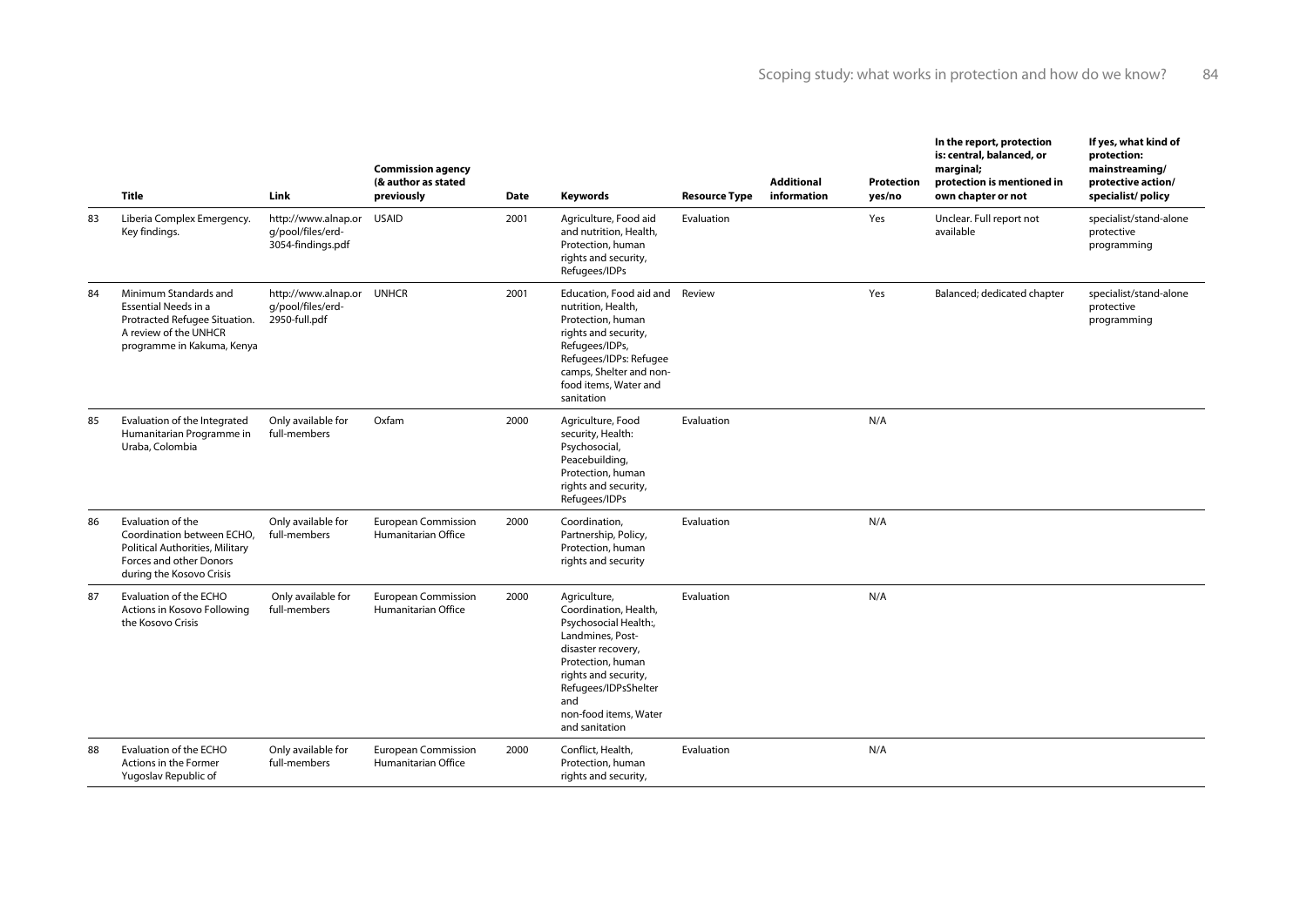|    | <b>Title</b>                                                                      | Link                                                            | <b>Commission agency</b><br>(& author as stated<br>previously | <b>Date</b> | Keywords                                                                                                                                                                                                                                                                 | <b>Resource Type</b> | <b>Additional</b><br>information | <b>Protection</b><br>yes/no | In the report, protection<br>is: central, balanced, or<br>marginal;<br>protection is mentioned in<br>own chapter or not | If yes, what kind of<br>protection:<br>mainstreaming/<br>protective action/<br>specialist/policy |
|----|-----------------------------------------------------------------------------------|-----------------------------------------------------------------|---------------------------------------------------------------|-------------|--------------------------------------------------------------------------------------------------------------------------------------------------------------------------------------------------------------------------------------------------------------------------|----------------------|----------------------------------|-----------------------------|-------------------------------------------------------------------------------------------------------------------------|--------------------------------------------------------------------------------------------------|
|    | Macedonia Following the<br><b>Kosovo Crisis</b>                                   |                                                                 |                                                               |             | Refugees/IDPs                                                                                                                                                                                                                                                            |                      |                                  |                             |                                                                                                                         |                                                                                                  |
| 89 | Independent Evaluation of<br>Expenditure of DEC Kosovo<br><b>Appeal Funds</b>     | http://www.alnap.or<br>q/pool/files/erd-<br>2838-full.pdf       | <b>Disasters Emergency</b><br>Committee                       | 2000        | Accountability:<br>Beneficiaries, Disaster<br>preparedness, Food aid<br>and nutrition, Health,<br>Psychosocial Health:,<br>Landmines, Post-<br>disaster recovery,<br>Protection, human<br>rights and security,<br>Shelter<br>and non-food items.<br>Water and sanitation | Evaluation           |                                  | Yes                         | Balanced; dedicated chapter                                                                                             | protective action                                                                                |
| 90 | <b>External Evaluation of the</b><br>UNHCR Shelter Program in<br>Rwanda 1994-1999 | http://www.alnap.or UNHCR<br>q/pool/files/erd-<br>2871-full.pdf |                                                               | 2000        | Conflict, Protection,<br>human rights and<br>security,<br>Refugees/IDPsRe-<br>integration, Shelter and<br>non-food items                                                                                                                                                 | Evaluation           |                                  | Yes                         | Balanced; dedicated chapter                                                                                             | Protective action                                                                                |
| 91 | <b>Review of UNHCR's</b><br>Programme in Armenia                                  | http://www.alnap.or<br>q/pool/files/erd-<br>3032-full.pdf       | Department for<br>International<br>Development (UK)           | 2000        | Capacity building,<br>Education, Health,<br>Policy, Protection,<br>human rights and<br>security, Refugees/IDPs,<br>Shelter and non-food<br>items                                                                                                                         | Review               | (legal protection)               | Yes                         | Balanced; dedicated chapter                                                                                             | specialist/stand-alone<br>protective<br>programming                                              |
| 92 | <b>Review of UNHCR's</b><br>Programme in Azerbaijan                               | http://www.alnap.or<br>q/pool/files/erd-<br>3031-full.pdf       | Department for<br>International<br>Development (UK)           | 2000        | Capacity building,<br>Education, Health,<br>Policy, Protection,<br>human rights and<br>security, Refugees/IDPs,<br>Shelter and non-food<br>items                                                                                                                         | Review               | (legal protection)               | Yes                         | Balanced; dedicated chapter                                                                                             | specialist/stand-alone<br>protective<br>programming                                              |
| 93 | <b>Review of UNHCR's</b><br>Programme in Sri Lanka                                | http://www.alnap.or<br>q/pool/files/erd-<br>3035-full.pdf       | Department for<br>International<br>Development (UK)           | 2000        | Capacity building,<br>Disaster preparedness,<br>Gender, Policy,<br>Protection, human<br>rights and security,<br>Refugees/IDPs                                                                                                                                            | Review               |                                  | Yes                         | Balanced; dedicated chapter                                                                                             | Organizational<br>development                                                                    |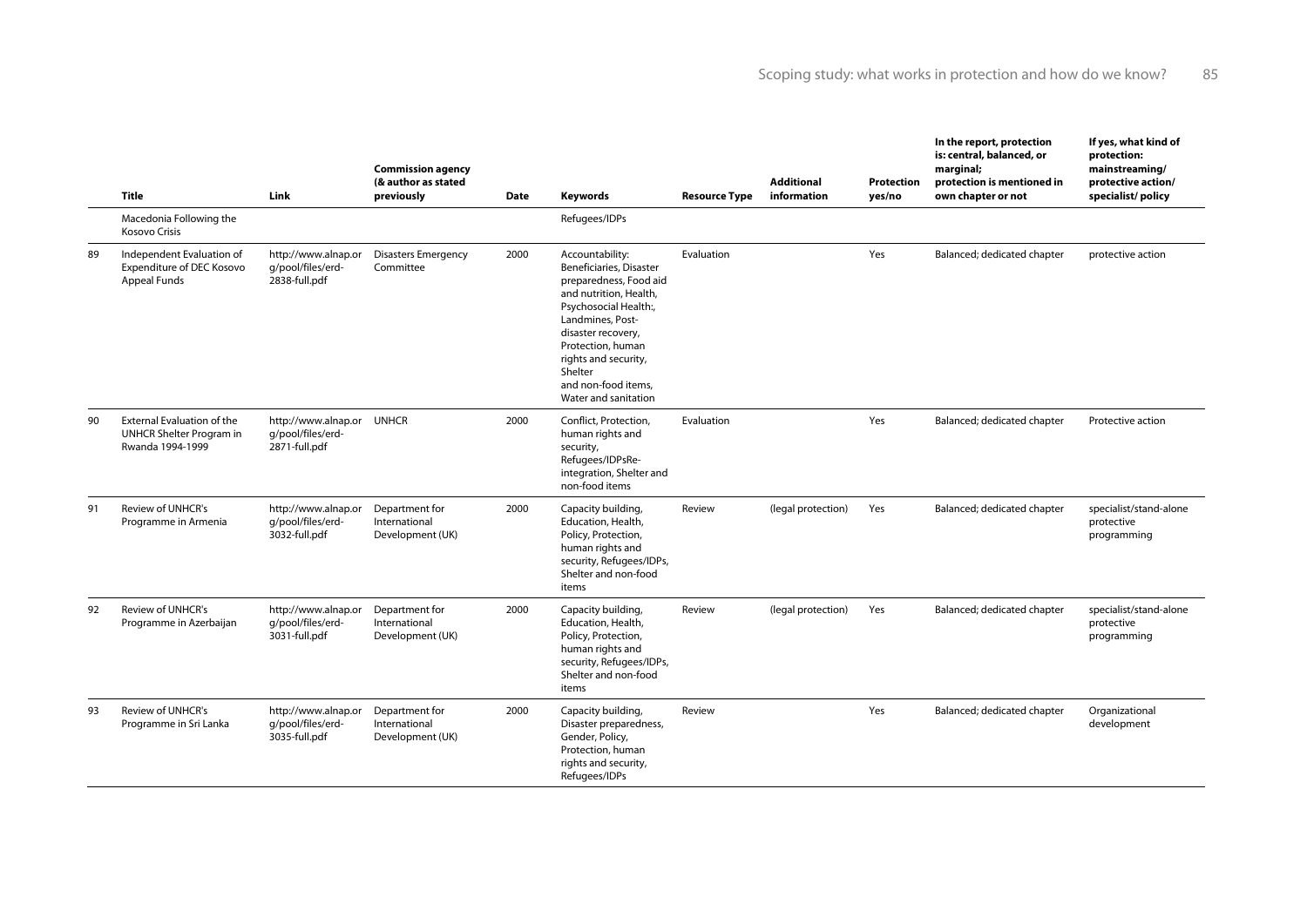|    | <b>Title</b>                                                                                                        | Link                                                            | <b>Commission agency</b><br>(& author as stated<br>previously | <b>Date</b> | Keywords                                                                                                                                                                                                     | <b>Resource Type</b> | <b>Additional</b><br>information | Protection<br>yes/no | In the report, protection<br>is: central, balanced, or<br>marginal;<br>protection is mentioned in<br>own chapter or not | If yes, what kind of<br>protection:<br>mainstreaming/<br>protective action/<br>specialist/policy |
|----|---------------------------------------------------------------------------------------------------------------------|-----------------------------------------------------------------|---------------------------------------------------------------|-------------|--------------------------------------------------------------------------------------------------------------------------------------------------------------------------------------------------------------|----------------------|----------------------------------|----------------------|-------------------------------------------------------------------------------------------------------------------------|--------------------------------------------------------------------------------------------------|
|    |                                                                                                                     |                                                                 |                                                               |             | Reintegration                                                                                                                                                                                                |                      |                                  |                      |                                                                                                                         |                                                                                                  |
| 94 | <b>ECHO Evaluation Report</b><br>Global Plans for the Great<br>Lakes Region 1998-1999                               | Only available for<br>full-members                              | <b>European Commission</b><br><b>Humanitarian Office</b>      | 2000        | Food aid and nutrition,<br>Protection, human<br>rights and security,<br>Refugees/IDPs Re-<br>integration                                                                                                     | Evaluation           |                                  | N/A                  |                                                                                                                         |                                                                                                  |
| 95 | <b>Review of UNHCR's</b><br>Programme in Liberia with<br>focus on Sierra Leonean<br>Refugees                        | http://www.alnap.or<br>q/pool/files/erd-<br>3038-full.pdf       | Department for<br>International<br>Development (UK)           | 2000        | Capacity building,<br>Coordination, Policy,<br>Protection, human<br>rights and security,<br>Refugees/IDPs Refugee<br>camps                                                                                   | Review               |                                  | Yes                  | Balanced; dedicated chapter                                                                                             | specialist/stand-alone<br>protective<br>programming                                              |
| 96 | <b>Review of UNHCR's</b><br>Programme in the Republic of<br>Guinea with focus on Sierra<br>Leonean Refugees         | http://www.alnap.or<br>q/pool/files/erd-<br>3034-full.pdf       | Department for<br>International<br>Development (UK)           | 2000        | Capacity building,<br>Policy, Protection,<br>human rights and<br>security, Refugees/IDP:<br>Refugee camps,<br>Refugees/IDPsRe-<br>integration                                                                | Review               |                                  | Yes                  | Balanced; dedicated chapter                                                                                             | specialist/stand-alone<br>protective<br>programming                                              |
| 97 | The Kosovo Refugee Crisis. An<br>Independent Evaluation of<br><b>UNHCR's Emergency</b><br>Preparedness and Response | http://www.alnap.or UNHCR<br>q/pool/files/erd-<br>2848-full.pdf |                                                               | 2000        | Coordination, Disaster<br>preparedness,<br>Partnership, Protection,<br>human rights and<br>security, Refugees/IDPs                                                                                           | Evaluation           |                                  | Yes                  | Central; dedicated chapter                                                                                              | specialist/stand-alone<br>protective<br>programming                                              |
| 98 | <b>DFID Appraisal of UNHCR's</b><br>Programme for Emergency<br>Preparedness and Response<br>in Tanzania             | http://www.alnap.or<br>q/pool/files/erd-<br>3036-full.pdf       | Department for<br>International<br>Development (UK)           | 2000        | Disaster preparedness,<br>Food aid and nutrition,<br>Health, Policy,<br>Protection, human<br>rights and security,<br>Refugees/IDPs Refugee<br>camps, Shelter and non-<br>food items, Water and<br>sanitation | Review               |                                  | Yes                  | Marginal; no dedicated chapter                                                                                          | Protective action                                                                                |
| 99 | <b>ECHO Evaluation Report</b><br>Global Plans for the Great<br>Lakes Region 1998-1999                               | Only available for<br>full-members                              | <b>European Commission</b><br>Humanitarian Office             | 2000        | Food aid and nutrition,<br>Post-disaster recovery,<br>Protection, human<br>rights and security,<br>Refugees/IDPs                                                                                             | Evaluation           |                                  | N/A                  |                                                                                                                         |                                                                                                  |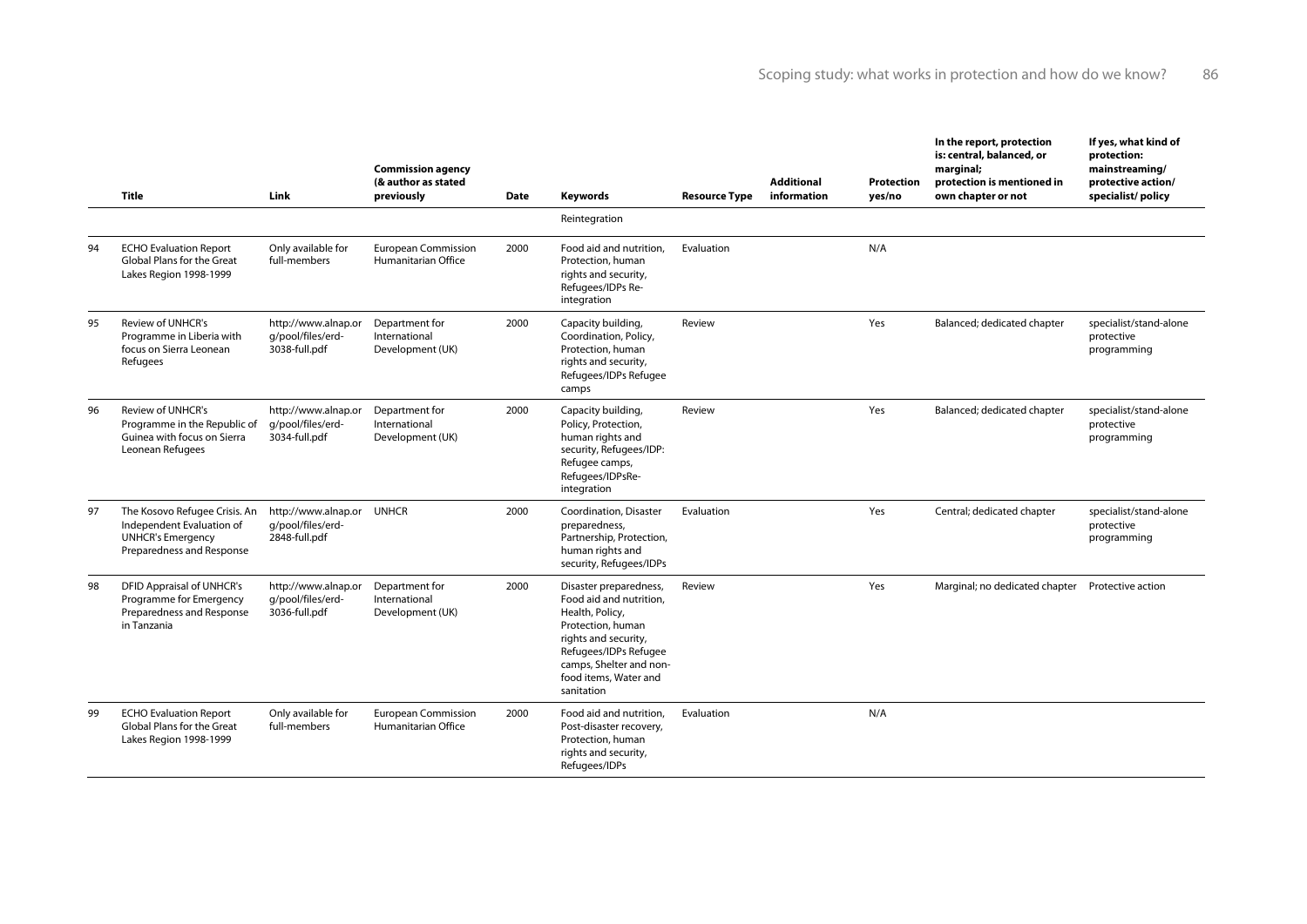|     | Title                                                                                                                                              | Link                                                            | <b>Commission agency</b><br>(& author as stated<br>previously | Date | Keywords                                                                                                                                                                                           | <b>Resource Type</b>                           | <b>Additional</b><br>information | <b>Protection</b><br>yes/no | In the report, protection<br>is: central, balanced, or<br>marginal;<br>protection is mentioned in<br>own chapter or not | If yes, what kind of<br>protection:<br>mainstreaming/<br>protective action/<br>specialist/policy |
|-----|----------------------------------------------------------------------------------------------------------------------------------------------------|-----------------------------------------------------------------|---------------------------------------------------------------|------|----------------------------------------------------------------------------------------------------------------------------------------------------------------------------------------------------|------------------------------------------------|----------------------------------|-----------------------------|-------------------------------------------------------------------------------------------------------------------------|--------------------------------------------------------------------------------------------------|
|     |                                                                                                                                                    |                                                                 |                                                               |      | Reintegration, Shelter<br>and non-food items                                                                                                                                                       |                                                |                                  |                             |                                                                                                                         |                                                                                                  |
| 100 | <b>ECHO Evaluation Report</b><br>Global Plans for the Great<br>Lakes Region 1998-1999.<br>Rwanda - Shelter - German<br>Agro Action                 | Only available for<br>full-members                              | <b>European Commission</b><br>Humanitarian Office             | 2000 | Policy, Post-disaster<br>recovery, Protection,<br>human rights and<br>security, Refugees/IDPs,<br>Refugees/IDPs:<br>Reintegration, Shelter<br>and non-food items                                   | Evaluation                                     |                                  | N/A                         |                                                                                                                         |                                                                                                  |
| 101 | Review of UNHCR's<br>Programme in Iran                                                                                                             | http://www.alnap.or UNHCR<br>q/pool/files/erd-<br>3037-full.pdf |                                                               | 2000 | Capacity building,<br>Policy, Protection,<br>human rights and<br>security,<br>Refugees/IDPsReintegra<br>tion                                                                                       | Review                                         |                                  | Yes                         | Central; dedicated chapters                                                                                             | specialist/stand-alone<br>protective<br>programming;<br>organizational<br>development            |
| 102 | <b>Review of UNHCR's</b><br>Programme in the Republic of<br>Guinea with focus on Sierra<br>Leonean Refugees                                        | http://www.alnap.or<br>g/resource/3040.asp<br>$\mathsf{x}$      | Department for<br>International<br>Development (UK)           | 2000 | Capacity building,<br>policy Protection,<br>human rights and<br>security, Refugees/IDPs<br>Refugee camps,<br>Reintegration                                                                         | Review                                         |                                  | Yes                         | Central; no dedicated chapter                                                                                           | specialist/stand-alone<br>protective<br>programming;                                             |
| 103 | <b>Emergency Food Assistance</b><br>to Households Affected by<br>Hurricane Mitch. Full Report<br>of the Evaluation of Central<br>America EMOP 6079 | Link is broken                                                  | <b>WFP</b>                                                    | 1999 | Coordination, Food aid<br>and nutrition. Health.<br>Natural disasters:<br>Hurricanes, Protection,<br>human rights and<br>security                                                                  | Evaluation                                     |                                  | N/A                         |                                                                                                                         |                                                                                                  |
| 104 | Lessons Learned from<br>UNHCR's Involvement in the<br>Guatemala Refugee<br>Repatriation and<br><b>Reintegration Programme</b><br>$(1987 - 1999)$   | http://www.alnap.or UNHCR<br>q/pool/files/erd-<br>2951-full.pdf |                                                               | 1999 | Agriculture,<br>Coordination, Food aid<br>and nutrition, Gender,<br>Logistics, LRRD,<br>Protection, human<br>rights and security,<br>Refugees/IDPRe-<br>integration, Shelter and<br>non-food items | Review(after<br>action and<br>lesson learning) |                                  | Yes                         | Central; dedicated chapter                                                                                              | specialist/stand-alone<br>protective<br>programming;                                             |
| 105 | <b>Review of UNHCR's</b><br>Programme in Pakistan                                                                                                  | http://www.alnap.or<br>q/pool/files/erd-<br>3033-full.pdf       | Department for<br>International<br>Development (UK)           | 1999 | Capacity building,<br>Policy, Protection,<br>human rights and                                                                                                                                      | Review                                         |                                  | Yes                         | Central; dedicated chapters                                                                                             | specialist/stand-alone<br>protective<br>programming;                                             |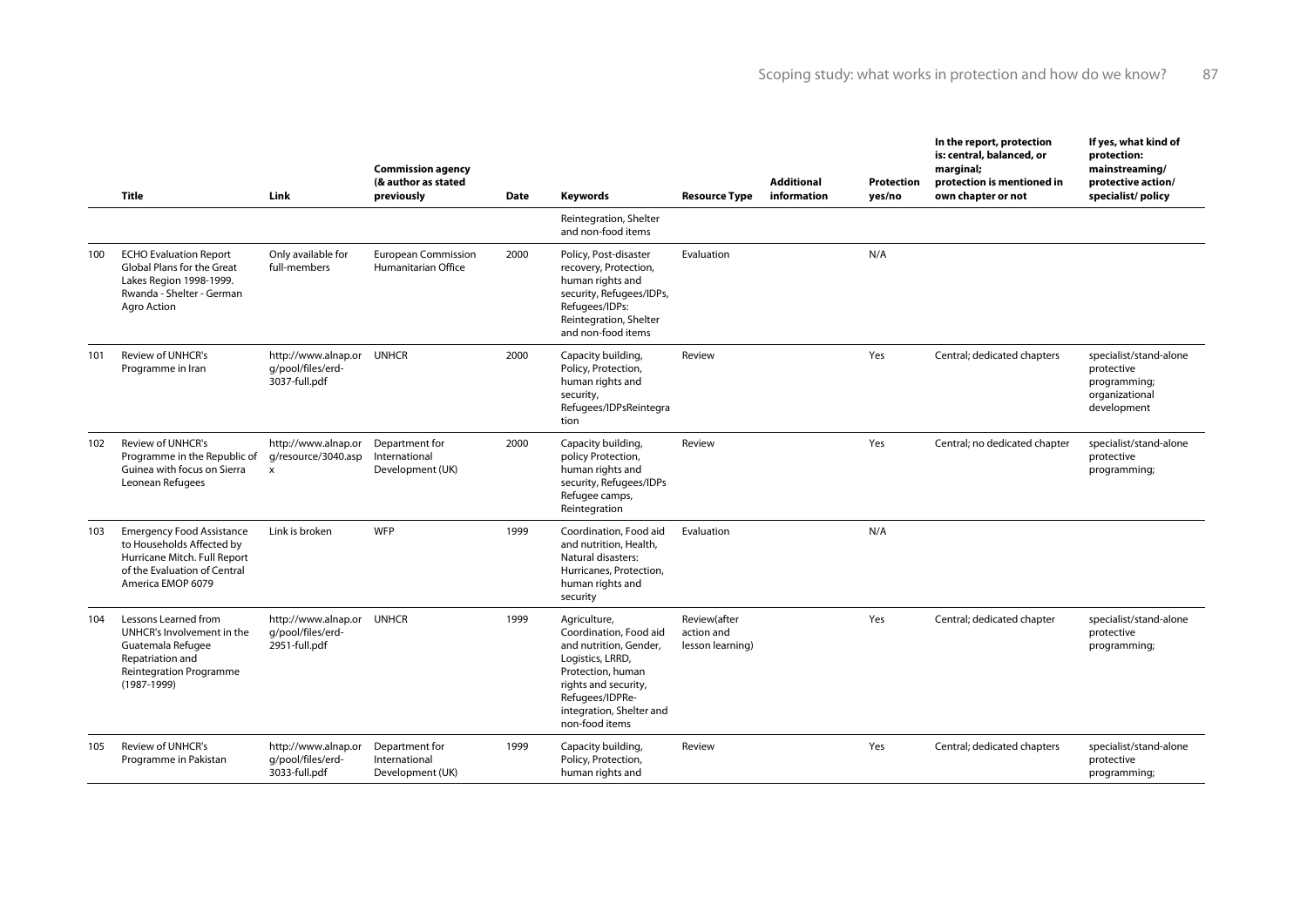|     | Title                                                                                                                                     | Link                                                                   | <b>Commission agency</b><br>(& author as stated<br>previously | <b>Date</b> | <b>Keywords</b>                                                                                                                                                                           | <b>Resource Type</b> | <b>Additional</b><br>information | Protection<br>yes/no | In the report, protection<br>is: central, balanced, or<br>marginal;<br>protection is mentioned in<br>own chapter or not | If yes, what kind of<br>protection:<br>mainstreaming/<br>protective action/<br>specialist/policy |
|-----|-------------------------------------------------------------------------------------------------------------------------------------------|------------------------------------------------------------------------|---------------------------------------------------------------|-------------|-------------------------------------------------------------------------------------------------------------------------------------------------------------------------------------------|----------------------|----------------------------------|----------------------|-------------------------------------------------------------------------------------------------------------------------|--------------------------------------------------------------------------------------------------|
|     |                                                                                                                                           |                                                                        |                                                               |             | security, Refugees/IDPs<br>Reintegration                                                                                                                                                  |                      |                                  |                      |                                                                                                                         | organizational<br>development                                                                    |
| 106 | <b>Evaluation of Danish</b><br>Humanitarian Assistance<br>1992-98: Volume 6, Great<br>Lakes. Key findings.                                | http://www.alnap.or<br>q/pool/files/erd-<br>2831-findings.pdf          | Danish International<br>Development Assistance                | 1999        | Coordination, Food aid<br>and nutrition.<br>Humanitarian financing,<br>Policy, Protection,<br>human rights and<br>security, Refugees/IDPs<br>Reintegration, Shelter<br>and non-food items | Evaluation           |                                  | Yes                  | Balanced; dedicated chapters                                                                                            | Protective action;<br>organizational<br>development                                              |
| 107 | <b>Evaluation of Danish</b><br>Humanitarian Assistance<br>1992-98: Volume 8, UN and<br>International Organisations.<br>Key findings       | http://www.alnap.or<br>q/pool/files/erd-<br>2835-findings.pdf          | Danish International<br>Development Assistance                | 1999        | Capacity building,<br>Coordination, Disaster<br>preparedness, Early<br>warning, LRRD, Policy,<br>Protection, human<br>rights and security                                                 | Evaluation           |                                  | <b>No</b>            |                                                                                                                         |                                                                                                  |
| 108 | Kosovo Crisis. Lesson learning<br>study.                                                                                                  | http://www.alnap.or<br>q/pool/files/erd-<br>2857-full.pdf              | <b>Disasters Emergency</b><br>Committee                       | 1999        | Coordination,<br>Protection, human<br>rights and security,<br>Refugees/IDPs                                                                                                               | Review               |                                  | Yes                  | Balanced; dedicated chapter                                                                                             | Protective action                                                                                |
| 109 | A Case by Case Analysis of<br>Recent Crises. Assessing 20<br>years of Humanitarian Action                                                 | http://www.alnap.or<br>g/pool/files/822.pdf                            | Medecins du Monde                                             | 1999        | Conflict, Inter.<br>Humanitarian Law<br>Protection, human<br>rights and security                                                                                                          | Review               |                                  | Yes                  | Balanced; dedicated chapters                                                                                            | specialist/stand-alone<br>protective<br>programming;<br>protective action                        |
| 110 | Relief Work in Complex<br>Emergencies. The Norwegian<br>NGO Experience. Executive<br>Summary                                              | http://www.alnap.or<br>q/pool/files/erd-<br>2768-summary.pdf           | Norwegian Agency for<br>Development<br>Cooperation            | 1998        | Food aid and nutrition.<br>Health, Policy,<br>Protection, human<br>rights and security                                                                                                    | Review               |                                  | Yes                  | Not central; Unclear. Full report<br>not available.                                                                     | Protective action:<br>organizational<br>development                                              |
| 111 | Evaluation of NGO Field<br>Cooperation Protocol.<br>Executive summary.                                                                    | http://www.alnap.or ActionAid<br>q/pool/files/erd-<br>2792-summary.pdf |                                                               | 1998        | Capacity building,<br>Coordination.<br>Protection, human<br>rights and security                                                                                                           | Review               |                                  | <b>No</b>            |                                                                                                                         |                                                                                                  |
| 112 | After The War is OverWhat<br><b>Comes Next? Promoting</b><br>Democracy, Human Rights,<br>and Reintegration in Post-<br>conflict Societies | http://pdf.usaid.gov<br>/pdf docs/PNACB97<br>9.pdf                     | <b>USAID</b>                                                  | 1997        | Accountability,<br>Protection, human<br>rights and security,<br>Refugees/IDPsRe-<br>integration                                                                                           | Conference<br>papers |                                  | Yes                  | Balanced; dedicated chapters                                                                                            | Protective action                                                                                |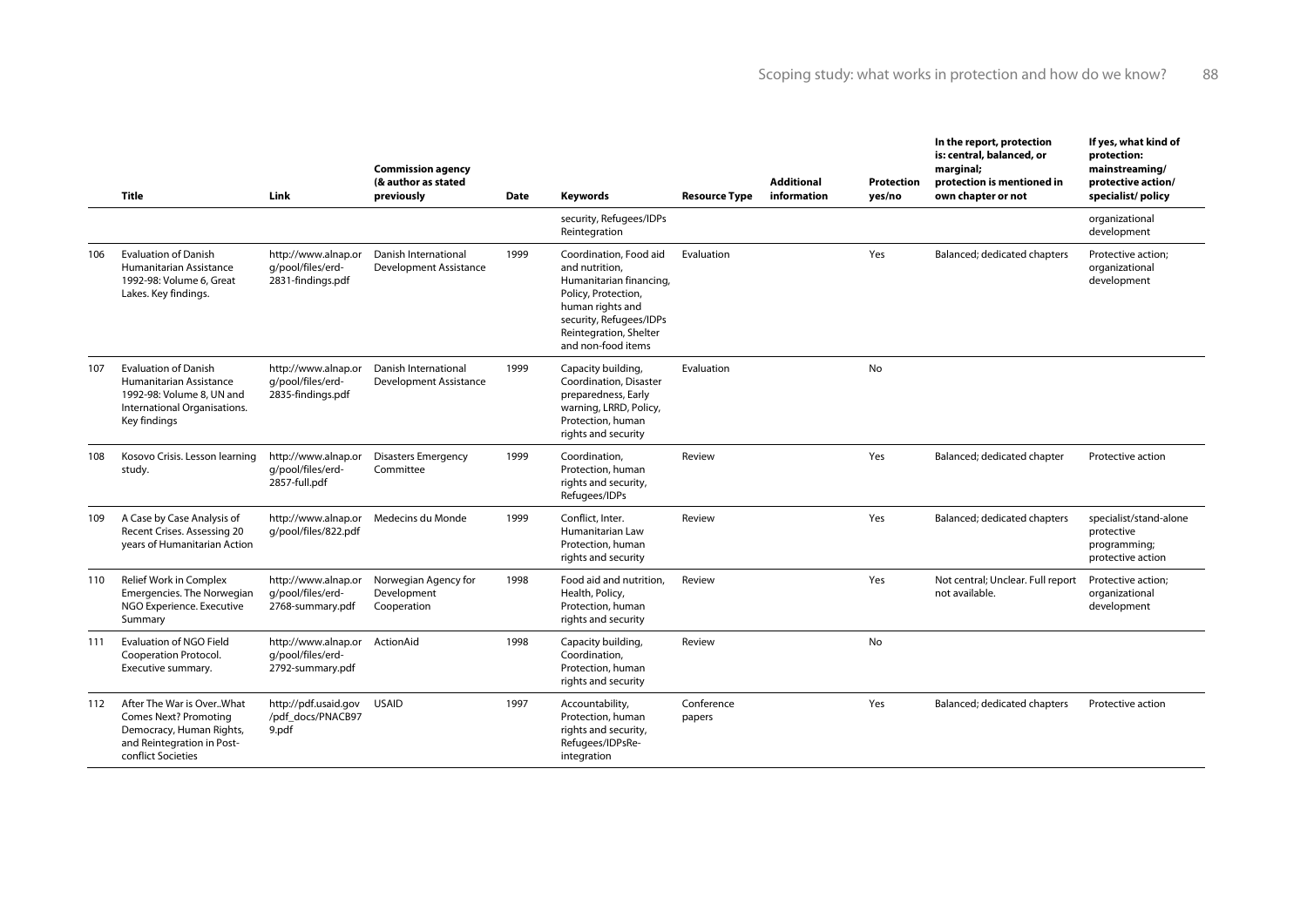|     | <b>Title</b>                                                                                                                                                    | Link                                                                            | <b>Commission agency</b><br>(& author as stated<br>previously                          | <b>Date</b> | Keywords                                                                                                                                             | <b>Resource Type</b>      | <b>Additional</b><br>information | <b>Protection</b><br>yes/no | In the report, protection<br>is: central, balanced, or<br>marginal;<br>protection is mentioned in<br>own chapter or not | If yes, what kind of<br>protection:<br>mainstreaming/<br>protective action/<br>specialist/policy |
|-----|-----------------------------------------------------------------------------------------------------------------------------------------------------------------|---------------------------------------------------------------------------------|----------------------------------------------------------------------------------------|-------------|------------------------------------------------------------------------------------------------------------------------------------------------------|---------------------------|----------------------------------|-----------------------------|-------------------------------------------------------------------------------------------------------------------------|--------------------------------------------------------------------------------------------------|
| 113 | Refugee Camp Security in the<br><b>Great Lakes Region</b>                                                                                                       | http://www.unhcr.or UNHCR<br>q/publ/RESEARCH/3<br>ae6bcfd0.pdf                  |                                                                                        | 1997        | Protection, human<br>rights and security:<br>Refugee camps                                                                                           | Research                  |                                  | Yes                         | Central; no dedicated chapter                                                                                           | specialist/stand-alone<br>protective<br>programming;                                             |
| 114 | Report on the<br>Implementation of the<br>Second Stage of the Project.<br>Monitoring Local Campaigns.<br><b>Executive Summary</b>                               | http://www.alnap.or UNICEF<br>q/pool/files/erd-<br>2641-summary.pdf             |                                                                                        | 1997        | Children, International<br>Humanitarian Law (IHL),<br>Protection, human<br>rights and security                                                       | Review                    |                                  | Yes                         | Unclear. Full report not<br>available.                                                                                  |                                                                                                  |
| 115 | Review of UNHCR's Phase-out<br>Strategies. Case Studies in<br>Selected Countries of Origin.<br><b>Executive Summary</b>                                         | http://www.alnap.or UNHCR<br>q/pool/files/erd-<br>2742-summary.pdf              |                                                                                        | 1997        | Policy, Protection,<br>human rights and<br>security, Refugees/IDPs<br>Reintegration                                                                  | Research                  |                                  | Yes                         | Unclear. Full report not<br>available.                                                                                  |                                                                                                  |
| 116 | Staff Stress and Security. A<br>Management Challenge for<br><b>UNHCR</b>                                                                                        | http://www.unhcr.or UNHCR<br>g/3ae68cf124.html                                  |                                                                                        | 1997        | Organisational<br>management, Policy,<br>Protection, human<br>rights and security                                                                    | Research                  |                                  | Yes                         | Marginal; no dedicated chapter                                                                                          | Organizational<br>development                                                                    |
| 117 | CARE, Rehabilitation and<br>Greater Horn Project.<br>Rehabilitation in Ethiopia.<br><b>Executive summary</b>                                                    | http://www.alnap.or CARE International<br>q/pool/files/erd-<br>2616-summary.pdf |                                                                                        | 1997        | Food aid and nutrition.<br>Humanitarian financing,<br>Infrastructure, Policy,<br>Post-disaster recovery,<br>Protection, human<br>rights and security | Review                    |                                  | Yes                         | Balanced; Unclear. Full report<br>not available.                                                                        | Protective action;<br>organizational<br>development                                              |
| 118 | Improving African and<br>International Capabilities for<br>Preventing and Resolving<br>Violent Conflict. The Great<br>Lakes Region Crisis. Executive<br>summary | http://www.alnap.or<br>q/pool/files/erd-<br>2548-summary.pdf                    | Stiftung Wissenschaft und 1997<br>Politik                                              |             | Conflict, Disaster risk<br>reduction, Partnership,<br>Peacebuilding,<br>Protection, human<br>rights and security                                     | Conference<br>proceedings |                                  | Yes                         | Unclear. Full report not<br>available.                                                                                  |                                                                                                  |
| 119 | Haiti Demobilization and<br>Reintegration Program.                                                                                                              | http://sites.tufts.edu<br>/jha/files/2011/04/a<br>070.pdf                       | <b>USAID</b>                                                                           | 1997        | Partnership, Protection,<br>human rights and<br>security,<br>Refugees/IDPsReintegra<br>tion                                                          | Evaluation                |                                  | No                          |                                                                                                                         |                                                                                                  |
| 120 | Humanitarian Action and<br>Politics. The case of Nagorno-<br>Karabakh                                                                                           | http://repository.for<br>cedmigration.org/p<br>df/?pid=fmo:2632                 | The Watson Jr. Institute for 1997<br>International Studies,<br><b>Brown University</b> |             | Conflict, Inter.<br>Humanitarian<br>Law.Protection human<br>rights and security                                                                      | Review                    |                                  | Yes                         | Central; no dedicated chapter                                                                                           | Protective action;                                                                               |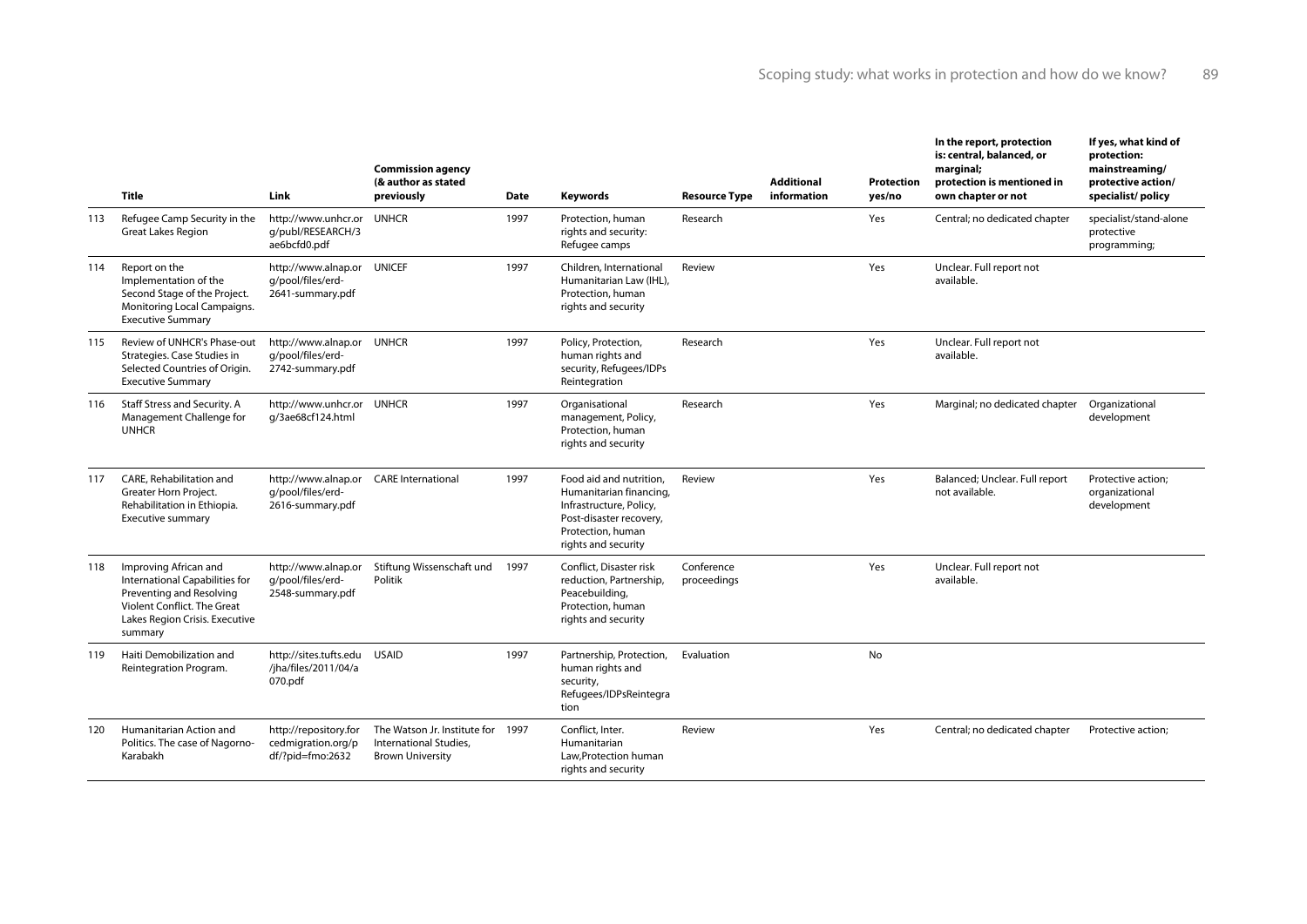|     | <b>Title</b>                                                                                                                                                                          | Link                                                                | <b>Commission agency</b><br>(& author as stated<br>previously                                                      | <b>Date</b> | Keywords                                                                                                                                           | <b>Resource Type</b>      | <b>Additional</b><br>information | <b>Protection</b><br>yes/no | In the report, protection<br>is: central, balanced, or<br>marginal;<br>protection is mentioned in<br>own chapter or not | If yes, what kind of<br>protection:<br>mainstreaming/<br>protective action/<br>specialist/policy |
|-----|---------------------------------------------------------------------------------------------------------------------------------------------------------------------------------------|---------------------------------------------------------------------|--------------------------------------------------------------------------------------------------------------------|-------------|----------------------------------------------------------------------------------------------------------------------------------------------------|---------------------------|----------------------------------|-----------------------------|-------------------------------------------------------------------------------------------------------------------------|--------------------------------------------------------------------------------------------------|
| 121 | War and Humanitarian Action<br>in Chechnya.                                                                                                                                           | http://repository.for<br>cedmigration.org/p<br>df/?pid=fmo:2664     | The Watson Jr. Institute for 1996<br>International Studies,<br><b>Brown University</b>                             |             | Conflict, International<br>Humanitarian Law (IHL),<br>Post-disaster recovery,<br>Protection, human<br>rights and security                          | Review                    |                                  | Yes                         | Central; no dedicated chapter                                                                                           | Protective action;                                                                               |
| 122 | Evaluation of Project 0016<br>Trauma and Humanitarian<br>Assistance for the Former<br>Yugoslavia                                                                                      | http://pdf.usaid.gov<br>/pdf docs/PDABN05<br>8.pdf                  | <b>USAID</b>                                                                                                       | 1996        | Conflict, Food aid and<br>nutrition, Health:<br>Psychosocial,<br>Protection, human<br>rights and security                                          | Evaluation                |                                  | <b>No</b>                   |                                                                                                                         |                                                                                                  |
| 123 | Evaluation of the<br>reintegration process of the<br>CIREFCA population in the<br>central and northern regions<br>of Nicaragua. Executive<br>summary                                  | http://www.alnap.or UNHCR<br>q/pool/files/erd-<br>2512-summary.pdf  |                                                                                                                    | 1996        | Education, Health,<br>Protection, human<br>rights and security,<br>Refugees/IDPs<br>Refugees/IDPs:<br>Reintegration, Shelter<br>and non-food items | Review                    |                                  | Yes                         | Unclear. Full report not<br>available.                                                                                  |                                                                                                  |
| 124 | The International Response to<br><b>Conflict and Genocide:</b><br>Lessons from the Rwanda<br>Experience.                                                                              | http://www.oecd.or<br>q/countries/rwanda/<br>50189764.pdf           | Danish International<br>Development Assistance.<br>Joint Evaluation of<br><b>Emergency Assistance to</b><br>Rwanda | 1996        | Agriculture, Conflict,<br>Education, Health, Post-<br>disaster recovery,<br>Protection, human<br>rights and security,<br>Refugees/IDPs             | Evaluation                |                                  | Yes                         | Balanced; no dedicated<br>chapter                                                                                       | Protective action                                                                                |
| 125 | The International Response to<br><b>Conflict and Genocide:</b><br>Lessons from the Rwanda<br>Experience.                                                                              | http://www.oecd.or<br>q/countries/rwanda/<br>50189764.pdf           | Danish International<br>Development Assistance.<br>Joint Evaluation of<br><b>Emergency Assistance to</b><br>Rwanda | 1996        | Food aid and nutrition.<br>Health, Partnership,<br>Protection, human<br>rights and security,<br>Refugees/IDPs,<br>Refugees/IDPs: Refugee<br>camps  | Evaluation                |                                  | Yes                         | Balanced: no dedicated<br>chapter                                                                                       | Protective action                                                                                |
| 126 | Towards a Learning Strategy<br>on Conflict: Synthesis<br>Document for Discussion.<br>Oxfam Workshop on Conflict,<br>Birmingham, 29 January - 2<br>February 1996. Table of<br>Contents | http://www.alnap.or Oxfam<br>q/pool/files/erd-<br>2565-contents.pdf |                                                                                                                    | 1996        | Conflict, Protection,<br>human rights and<br>security                                                                                              | Conference<br>proceedings |                                  | Yes                         | Unclear. Full report not<br>available.                                                                                  |                                                                                                  |
| 127 | Evaluation of European Union<br>Participation in the Human                                                                                                                            | Only available for<br>full-members                                  | <b>European Commission</b>                                                                                         | 1995        | Participation,<br>Protection, human                                                                                                                | Evaluation                |                                  |                             |                                                                                                                         |                                                                                                  |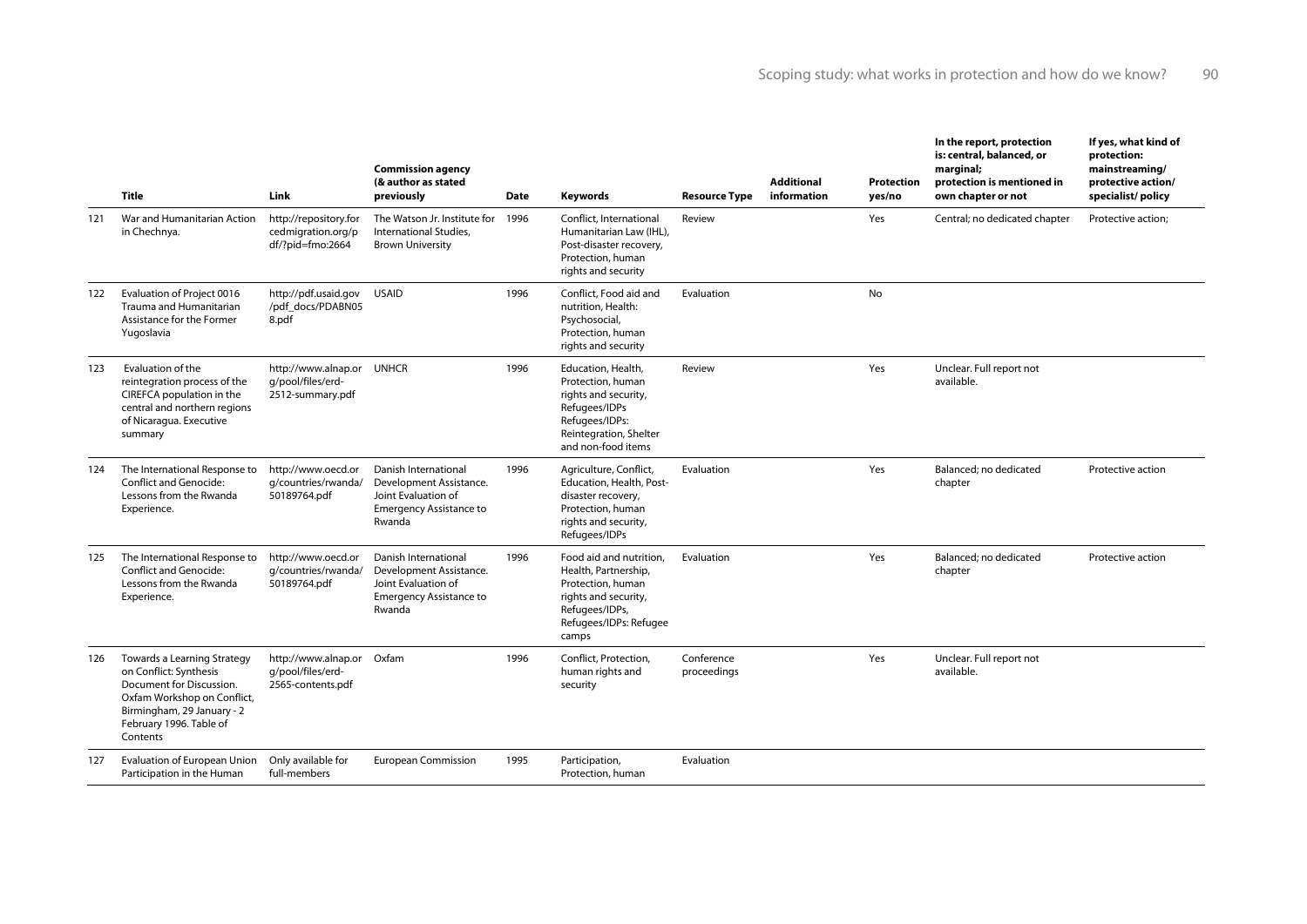|     | Title                                                                                                                              | Link                                                             | <b>Commission agency</b><br>(& author as stated<br>previously                                                                                                              | <b>Date</b> | Keywords                                                                                                | <b>Resource Type</b>    | <b>Additional</b><br>information | <b>Protection</b><br>yes/no | In the report, protection<br>is: central, balanced, or<br>marginal;<br>protection is mentioned in<br>own chapter or not | If yes, what kind of<br>protection:<br>mainstreaming/<br>protective action/<br>specialist/policy |
|-----|------------------------------------------------------------------------------------------------------------------------------------|------------------------------------------------------------------|----------------------------------------------------------------------------------------------------------------------------------------------------------------------------|-------------|---------------------------------------------------------------------------------------------------------|-------------------------|----------------------------------|-----------------------------|-------------------------------------------------------------------------------------------------------------------------|--------------------------------------------------------------------------------------------------|
|     | Rights Field Operation in<br>Rwanda of the United Nations<br><b>OHCHR</b>                                                          |                                                                  |                                                                                                                                                                            |             | rights and security,<br>Refugees/IDPs                                                                   |                         |                                  |                             |                                                                                                                         |                                                                                                  |
| 128 | The Involvement of the<br>Military in Emergency Relief.<br><b>Executive summary</b>                                                | http://www.alnap.or WFP<br>q/pool/files/erd-<br>2475-summary.pdf |                                                                                                                                                                            | 1995        | Communications.<br>media and information.<br>Partnership, Protection,<br>human rights and<br>security   | Review                  |                                  | Yes                         | Unclear. Full report not<br>available.                                                                                  |                                                                                                  |
| 129 | Room for Improvement. The<br>Management and Support of<br>Relief and Development<br>Workers                                        | http://www.odihpn.<br>org/documents/net<br>workpaper010.pdf      | <b>British Red Cross Society;</b><br>International Health<br>Exchange;<br>Registered Engineers for<br><b>Disaster Relief;</b><br>Save the Children (UK);<br>ODI-Macnair, R | 1995        | Organisational<br>management,<br>Protection, human<br>rights and security                               | Review                  |                                  | <b>No</b>                   |                                                                                                                         |                                                                                                  |
| 130 | Humanitarian Action and<br>Security in Liberia 1989 -<br>1994.                                                                     | http://www.watsoni<br>nstitute.org/pub/OP<br>20.pdf              | The Watson Jr. Institute for 1995<br>International Studies,<br><b>Brown University</b>                                                                                     |             | Conflict, Partnership,<br>Policy, Protection,<br>human rights and<br>security                           | Review                  |                                  | Yes                         | Central; no dedicated chapter                                                                                           | Protective action                                                                                |
| 131 | <b>Efforts in Ethnic Conflict</b><br>Resolution<br>Preliminary Lessons Learned                                                     | Link is broken                                                   | <b>USAID</b>                                                                                                                                                               | 1994        | Conflict, International<br>Humanitarian Law (IHL),<br>Protection, human<br>rights and security          | Review                  |                                  | N/A                         |                                                                                                                         |                                                                                                  |
| 132 | Vers une aide humanitaire<br>structurante. Table of<br>Contents                                                                    | http://www.alnap.or<br>q/pool/files/erd-<br>2459-contents.pdf    | Canadian International<br>Development Agency                                                                                                                               | 1994        | Food aid and nutrition,<br>Health, Protection,<br>human rights and<br>security, Water and<br>sanitation | Review                  |                                  |                             | Unclear                                                                                                                 |                                                                                                  |
| 133 | MSF-France en Somalie                                                                                                              | Only available for<br>full-members                               | Médecins sans Frontières                                                                                                                                                   | 1994        | Food aid and nutrition.<br>Health, Protection,<br>human rights and<br>security                          | Review                  |                                  |                             | Unclear                                                                                                                 |                                                                                                  |
| 134 | Conflict and Humanitarian<br>Action. Report of a<br>Conference at Princeton<br>University 22-23 October<br>1993. Executive summary | http://www.alnap.or<br>q/pool/files/erd-<br>2747-summary.pdf     | <b>International Peace</b><br>Academy, UNHCR,<br>Woodrow Wilson School<br>of Public and International<br><b>Affairs</b>                                                    | 1993        | Conflict, Policy,<br>Protection, human<br>rights and security                                           | Conference<br>documents |                                  | Yes                         | Unclear. Full report not<br>available.                                                                                  |                                                                                                  |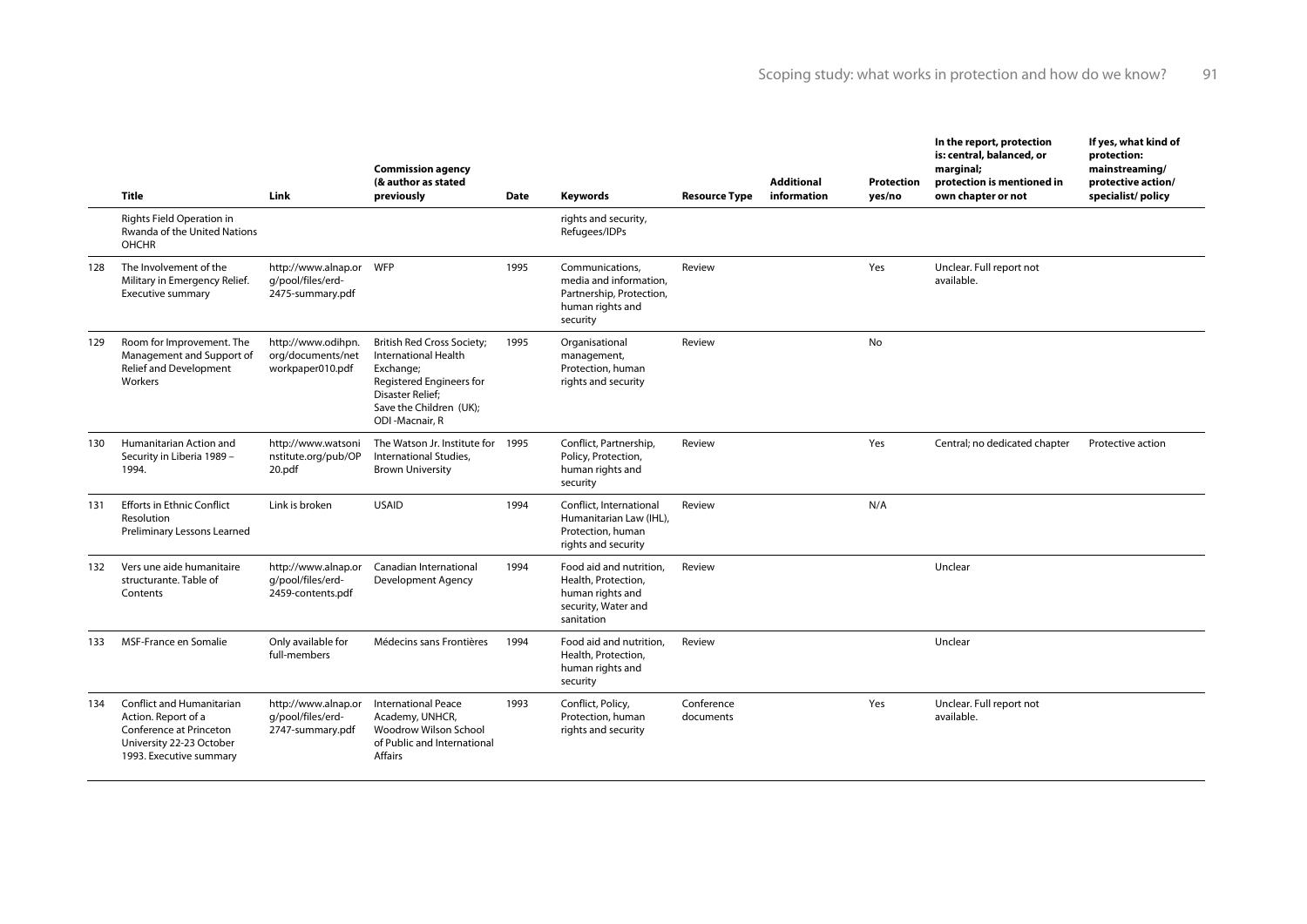|     | <b>Title</b>                                                                                                                                                                                                                       | Link                                                         | <b>Commission agency</b><br>(& author as stated<br>previously | Date | Keywords                                                                                                                                                             | <b>Resource Type</b> | <b>Additional</b><br>information | <b>Protection</b><br>yes/no | In the report, protection<br>is: central, balanced, or<br>marginal;<br>protection is mentioned in<br>own chapter or not | If yes, what kind of<br>protection:<br>mainstreaming/<br>protective action/<br>specialist/policy |
|-----|------------------------------------------------------------------------------------------------------------------------------------------------------------------------------------------------------------------------------------|--------------------------------------------------------------|---------------------------------------------------------------|------|----------------------------------------------------------------------------------------------------------------------------------------------------------------------|----------------------|----------------------------------|-----------------------------|-------------------------------------------------------------------------------------------------------------------------|--------------------------------------------------------------------------------------------------|
| 135 | Sri Lanka Humanitarian<br>Assistance Review. Report on<br>Relief Operations,<br>Humanitarian Aid Issues and<br>Programming Options for<br>CIDA in Relation to the<br>Conflict in the Northeast of Sri<br>Lanka. Executive summary. | http://www.alnap.or<br>q/pool/files/erd-<br>2458-summary.pdf | Canadian International<br>Development Agency                  | 1992 | Report on Relief<br>Operations,<br>Humanitarian Aid Issues<br>and Programming<br>Options for CIDA in<br>Relation to the Conflict<br>in the Northeast of Sri<br>Lanka | Evaluation           |                                  | Yes                         | Central; Unclear. Full report not<br>available.                                                                         |                                                                                                  |
| 136 | <b>Evaluation of Danida-funded</b><br>programme - Horn of Africa.<br>DRC Regional Protection and<br>Livelihood                                                                                                                     | (this is a job advert)                                       |                                                               |      |                                                                                                                                                                      |                      |                                  | N/A                         |                                                                                                                         |                                                                                                  |